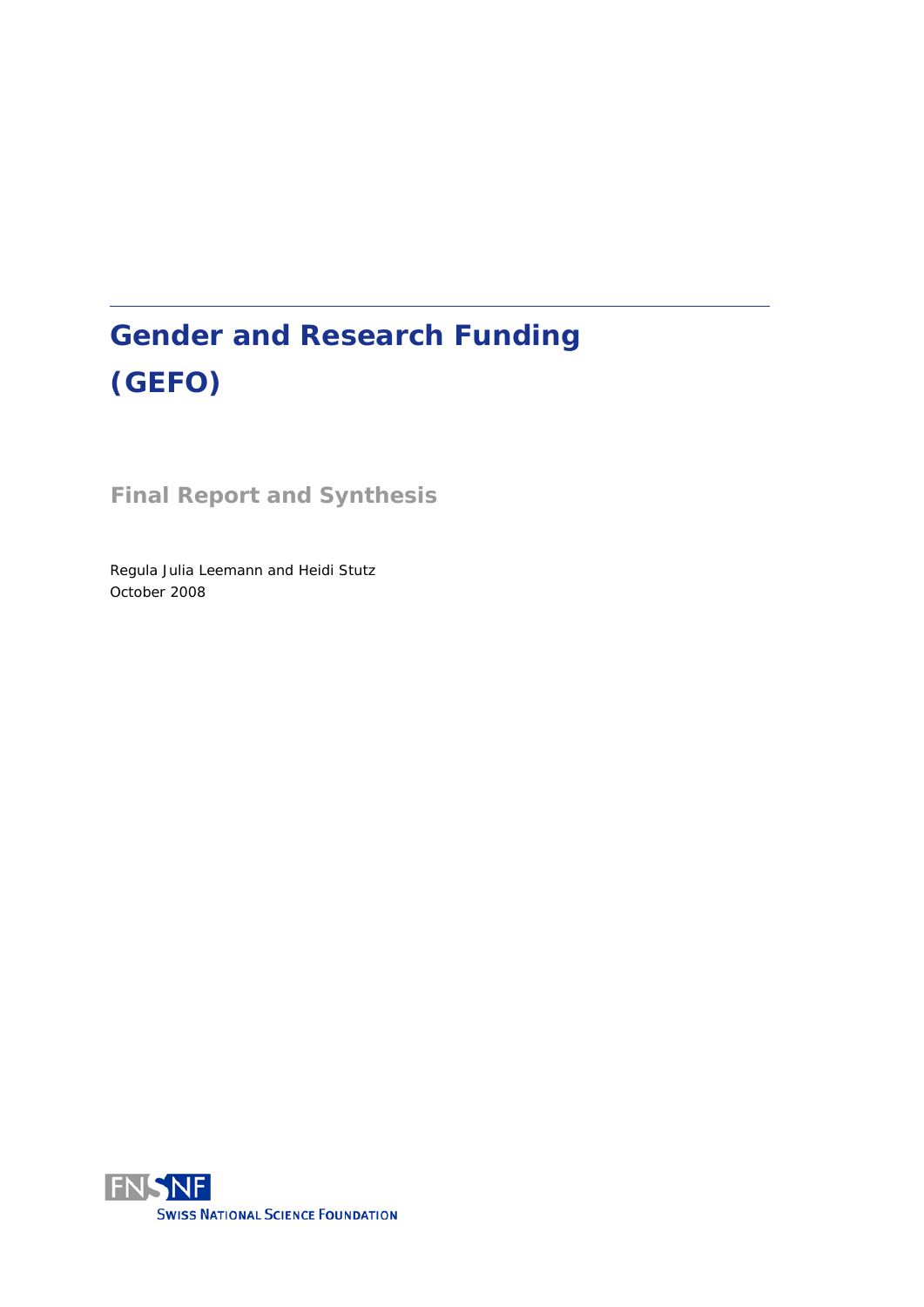## **Table of Contents**

| 1.     | <b>Introduction</b>                                                                                                                  |    |  |  |
|--------|--------------------------------------------------------------------------------------------------------------------------------------|----|--|--|
| 1.1.   | Point of Departure and Research Questions                                                                                            | 11 |  |  |
| 1.2.   | Conceptual bases and theoretical approaches                                                                                          | 12 |  |  |
| 1.3.   | Research Design                                                                                                                      | 17 |  |  |
| 1.4.   | Substudies                                                                                                                           | 19 |  |  |
| 1.5.   | Organisation of the final report and synthesis                                                                                       | 22 |  |  |
| 2.     | <b>Educational Trajectory</b>                                                                                                        | 23 |  |  |
| 2.1.   | Doctoral phase                                                                                                                       | 23 |  |  |
| 2.2.   | Postdoc phase                                                                                                                        | 29 |  |  |
| 2.3.   | Habilitation                                                                                                                         | 29 |  |  |
| 2.4.   | Educational trajectories of SNF newcomers                                                                                            | 31 |  |  |
| 2.5.   | Summary                                                                                                                              | 32 |  |  |
| 3.     | <b>Career Trajectories</b>                                                                                                           | 34 |  |  |
| 3.1.   | Academic employment after the doctorate                                                                                              | 34 |  |  |
| 3.2.   | Academic trajectories of SNF newcomers                                                                                               | 36 |  |  |
| 3.3.   | Institutional uncertainties in academic careers                                                                                      | 36 |  |  |
| 3.4.   | Summary                                                                                                                              | 38 |  |  |
| 4.     | <b>Mentoring and Support for Emerging Researchers</b>                                                                                | 40 |  |  |
| 4.1.   | Subjective importance of mentoring                                                                                                   | 40 |  |  |
| 4.2.   | Mentoring in the postdoc phase and the effects of academic support                                                                   |    |  |  |
|        | and integration on career development after the doctorate                                                                            | 42 |  |  |
| 4.3.   | Summary                                                                                                                              | 44 |  |  |
| 5.     | <b>Research Funding</b>                                                                                                              | 45 |  |  |
| 5.1.   | Involvement in applications for research funding and participation in                                                                |    |  |  |
|        | research projects                                                                                                                    | 46 |  |  |
| 5.1.1. | Individual funding                                                                                                                   | 46 |  |  |
| 5.1.2. | Project funding                                                                                                                      | 47 |  |  |
| 5.2.   | Personal profiles, application patterns and chances of success in<br>research funding at the Swiss National Science Foundation (SNF) | 49 |  |  |
| 5.2.1. | Descriptive reconstruction of individual profiles of applicants                                                                      | 51 |  |  |
| 5.2.2. | Multivariate data analyses of application patterns and chances of                                                                    |    |  |  |
|        | success in SNF research funding                                                                                                      | 54 |  |  |
| 5.3.   | Relations between research funding, career trajectory and gender                                                                     | 58 |  |  |
| 5.4.   | Summary                                                                                                                              | 61 |  |  |
| 6.     | <b>Reconciling Career and Family</b>                                                                                                 | 63 |  |  |
| 6.1.   | Family situation, division of labour and leaving the academy                                                                         | 63 |  |  |
| 6.2.   | Daily research life and family duties                                                                                                | 66 |  |  |
| 6.3.   | Influence of children on the timing of the first application submission                                                              |    |  |  |
|        | to the SNF and chances of success                                                                                                    | 68 |  |  |
| 6.4.   | Summary                                                                                                                              | 69 |  |  |
| 7.     | Mobility and Internationality                                                                                                        | 71 |  |  |
| 7.1.   | Academic influx                                                                                                                      | 71 |  |  |
| 7.2.   | Periods spent abroad by doctoral graduates and overall mobility patterns                                                             | 72 |  |  |
| 7.3.   | The significance of institutionalised internationality in academic careers                                                           | 74 |  |  |
| 7.4.   | Summary                                                                                                                              | 76 |  |  |
| 8.     | Academic networks: Social and Symbolic Capital                                                                                       | 78 |  |  |
| 8.1.   | The academic network of doctoral graduates in Switzerland and abroad                                                                 | 78 |  |  |
| 8.2.   | Integration in the academic community - a potential safety net                                                                       | 79 |  |  |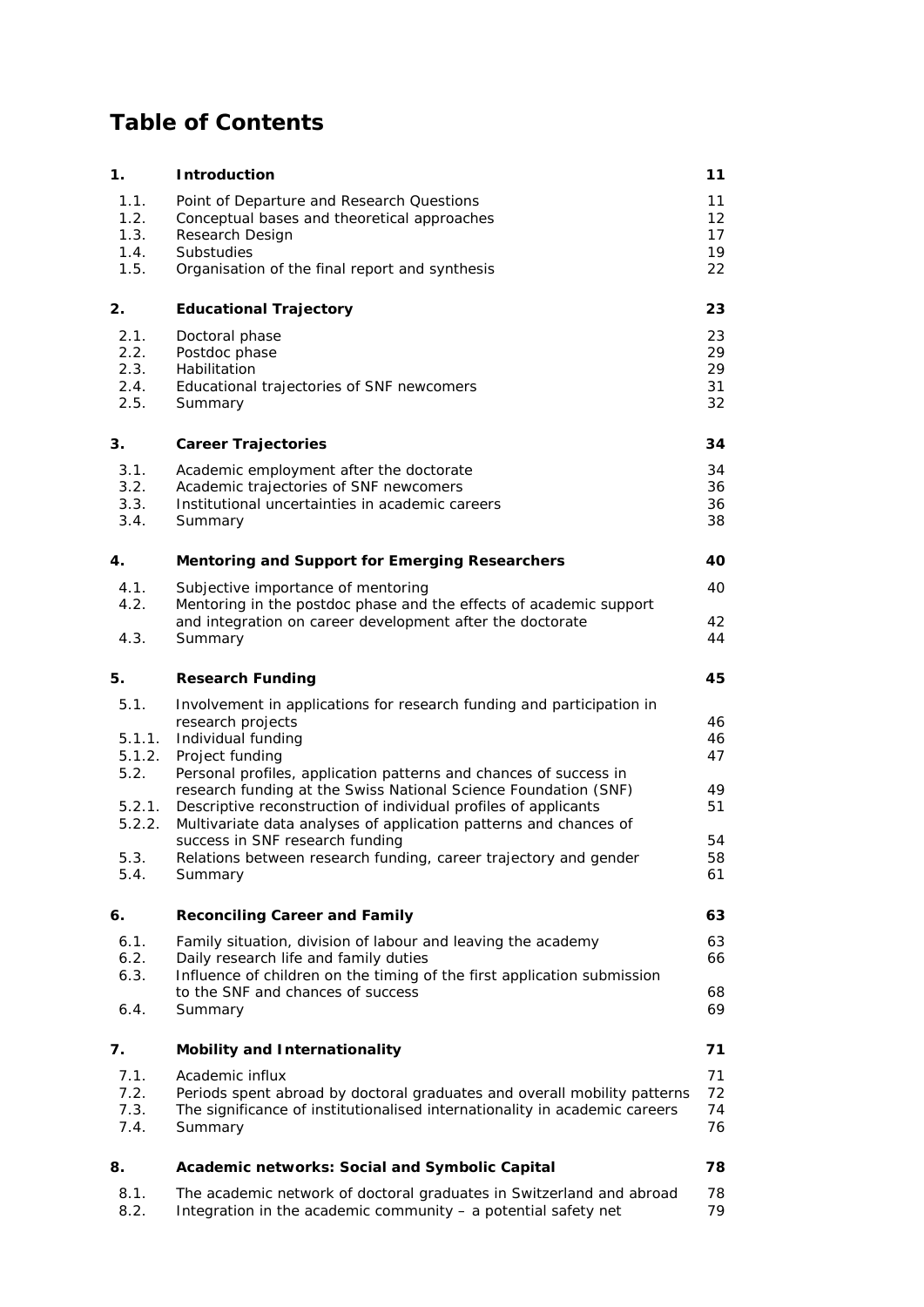| 8.3.<br>8.4.         | Symbolic and social capital in the SNF application files<br>Summary                                             | 80<br>81       |
|----------------------|-----------------------------------------------------------------------------------------------------------------|----------------|
| 9.                   | <b>Publication Output</b>                                                                                       | 82             |
| 9.1.<br>9.2.<br>9.3. | Publication output up to five years after the doctorate<br>Publications in the SNF application files<br>Summary | 82<br>83<br>83 |
| 10.                  | <b>Conclusions and Recommendations for Action</b>                                                               | 85             |
| 10.1.<br>10.2.       | Overall summary<br>Recommendations for action                                                                   | 85<br>86       |
| 11.                  | <b>Bibliography</b>                                                                                             | 90             |
| 12.                  | Appendix                                                                                                        | 95             |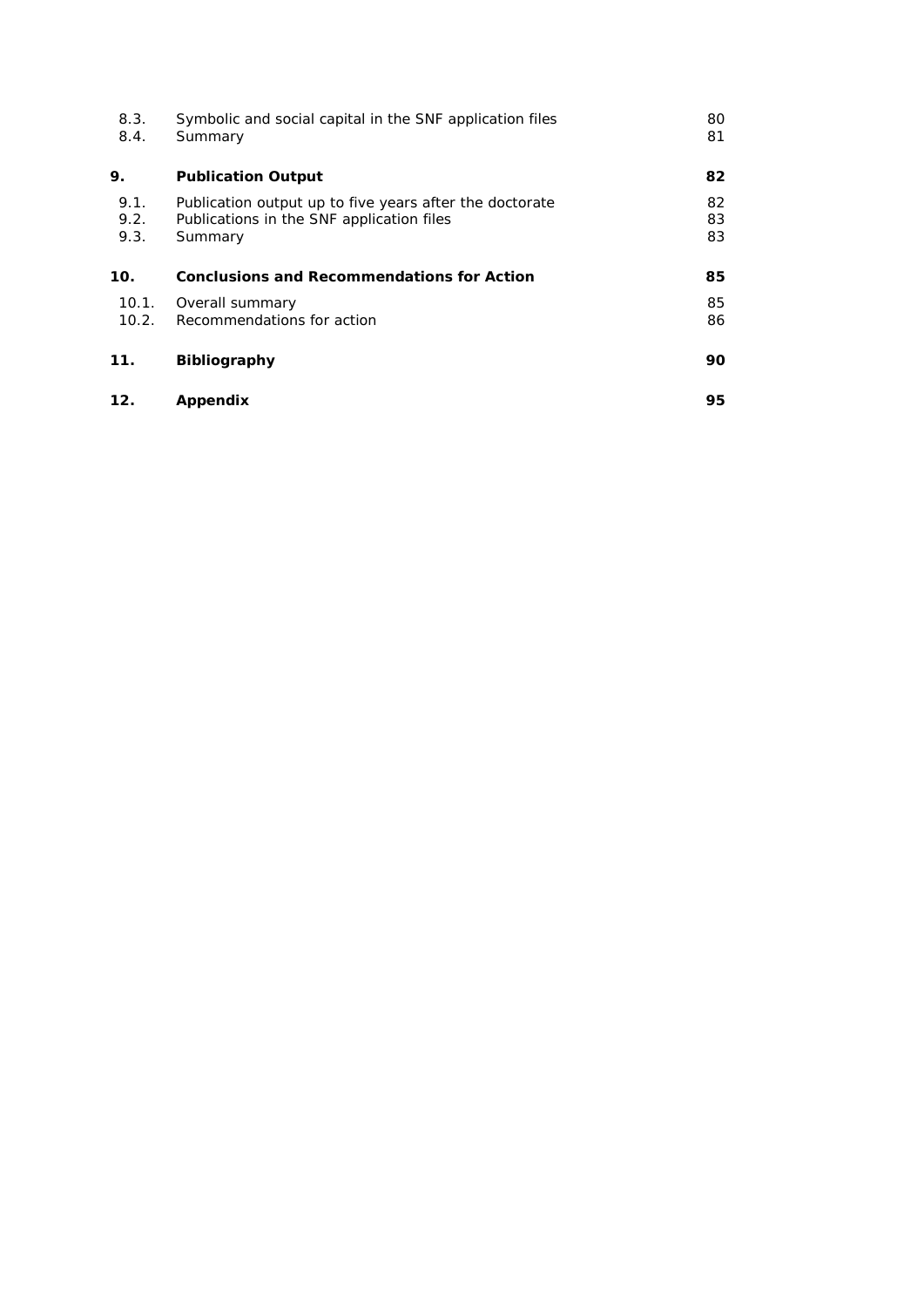## **Preface**

Many people and institutions have contributed to making a range of material and analyses available for this final report on the project "Gender and Research Funding" (GEFO). As the project leaders, we wish to offer our sincere thanks again to everyone who took part. The project involved the following institutions and individuals:

*University of Teacher Education Zurich (PHZH)* 

Regula Julia Leemann, Andrea Keck, Sandra Da Rin, Susan Gürber

*Centre for Labour and Social Policy Studies BASS, Berne* 

Heidi Stutz, Philipp Dubach, Jürg Guggisberg, Gesine Fuchs, Silvia Strub

*Federal Statistical Office (BFS), Neuchâtel*  Katrin Schönfisch, Sabina Schmidlin

*Service de la recherche en éducation, Geneva (SRED)* Irène Schwob, Shams Ahrenbeck, Karin Müller

*Socioeconomic Institute, University of Zurich (SOI/UZH)* Stefan Boes

The English translation was provided by Dr. Misha Kavka of the University of Auckland, New Zealand.

In addition, we have been dependent on the generous cooperation of numerous people at the Swiss National Science Foundation (SNF), in particular for the analyses of its electronic application administration system and of individual applications to the SNF. The experts at the SNF, moreover, always made themselves available with valuable technical advice. To them, too, we offer our sincere thanks.

The GEFO advisory group followed our work closely and helped to advance it in very constructive ways with their input and feedback. We wish to thank Prof. Franz Schultheis (St. Gallen), Prof. Beate Krais (Darmstadt), Prof. Thomas Hinz (Konstanz), Prof. René Levy (Lausanne) and Prof. Christian Suter (Neuchâtel).

All roads lead back to Maya Widmer, equality representative of the SNF, who gave us pivotal support with her overview, references, information and contacts. Our special thanks go to her.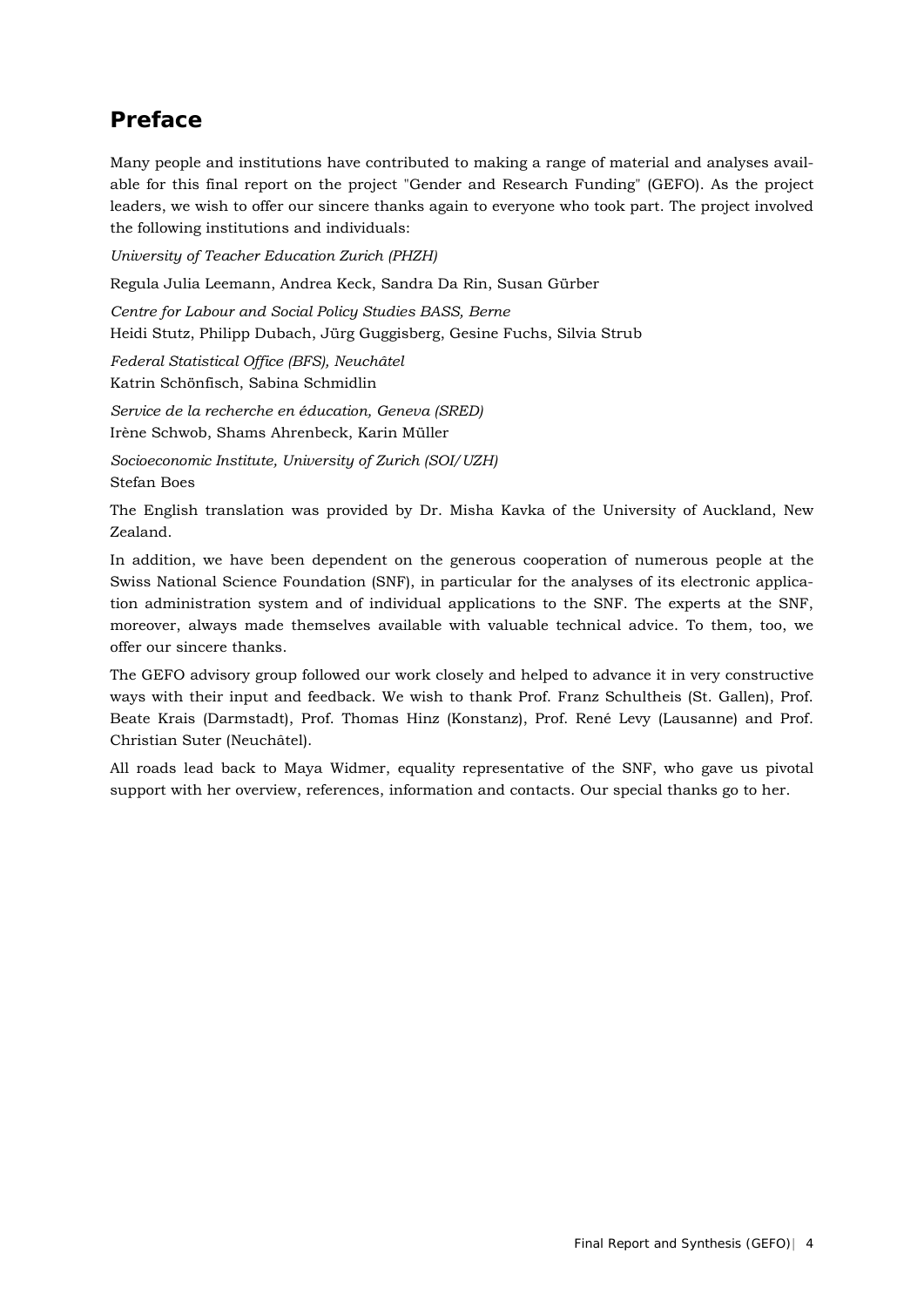## **Summary**

## **Objectives**

The study, which was commissioned by the Swiss National Science Foundation (SNF) to address the topic of "Gender and Research Funding" (GEFO), aims on the one hand to collect and quantify the gender-specific rates of loss from the academic career path (Leaky Pipeline) in the Swiss higher education system. On the other hand, it investigates the reasons, both academic and nonacademic, for the disproportionate loss of women from the academic career path. Of particular interest are the significance and role of the SNF and other research funding institutions in the academic (dis)integration of female emerging researchers. The study is thus also centrally concerned with issues of access to research funding, the success of applications and the effect of research funding on academic careers.[1](#page-4-0)

#### **Research design and evidence base**

The research questions are addressed by a triangulated process using various evidence bases and methodological approaches. The envisioned target group consists of emerging researchers from all disciplines. The following substudies were carried out:

- (1) Progress analyses of the transitions from Master's level to doctorate and doctorate to habilitation, based on data about individuals taken from the Swiss Higher Education Information System (SHIS).<sup>[2](#page-4-1)</sup>
- (2) Analyses of the career paths of people awarded a doctorate in 2002, based on a panel survey of doctoral graduates as part of the University Graduates Survey carried out by the Federal Statistical Office (BFS).
- (3) Evaluations of first-time applications submitted to the SNF in the researcher's own name between 2002 and 2006 for project funding or an SNF professorship, based on data from the application administration system at the SNF.
- (4) Analyses of SNF application files submitted by first-time applicants in four selected disciplines: human medicine, physics/astronomy, law and linguistics/literature.
- (5) Qualitative interpretive analyses of interviews with doctoral graduates from substudies 2 and 4 above.

#### **Description of the "leaky pipeline"**

The analyses of data from the Swiss Higher Education Information System (SHIS) show that, at the transition points under investigation (doctorate and habilitation), disproportionately large numbers of women fall out of the academic system in comparison to men. Without the influx from abroad of women at the doctoral level and above, the potential pool of female emerging researchers in the Swiss higher education system would be even smaller, especially in those subject areas with a low proportion of women.

Understanding the "leaky pipeline" effect requires that we take discipline-specific differences into account. In the technical sciences and in economics, as well as in particular disciplines within the hard and natural sciences, the choice of the subject area for Master's study itself represents a gender-specific hurdle. The transition from the Master's degree<sup>[3](#page-4-2)</sup> to the doctorate thus repre-

<span id="page-4-0"></span> <sup>1</sup> The term Wissenschaft, which literally means "science", has been translated throughout this report as "academy" or "research". Despite the increasing use of "science" throughout the European Union to refer to the entire tertiary education and research system, in Anglo-American contexts the term refers only to the hard, natural and technical sciences. In order not to exclude people working in the other disciplines, especially humanities and social sciences, I have decided to use the more open term "academy" in place of "science". – Trans.

<span id="page-4-1"></span><sup>2</sup> The habilitation is a research-only degree, required in most disciplines (except natural science) in German Switzerland for access to the professorial level. It is undertaken after successful completion of the doctorate.

<span id="page-4-2"></span><sup>3</sup> "Master's degree" is used here to refer to the Lizentiat or Diplom, awarded by Swiss universities. The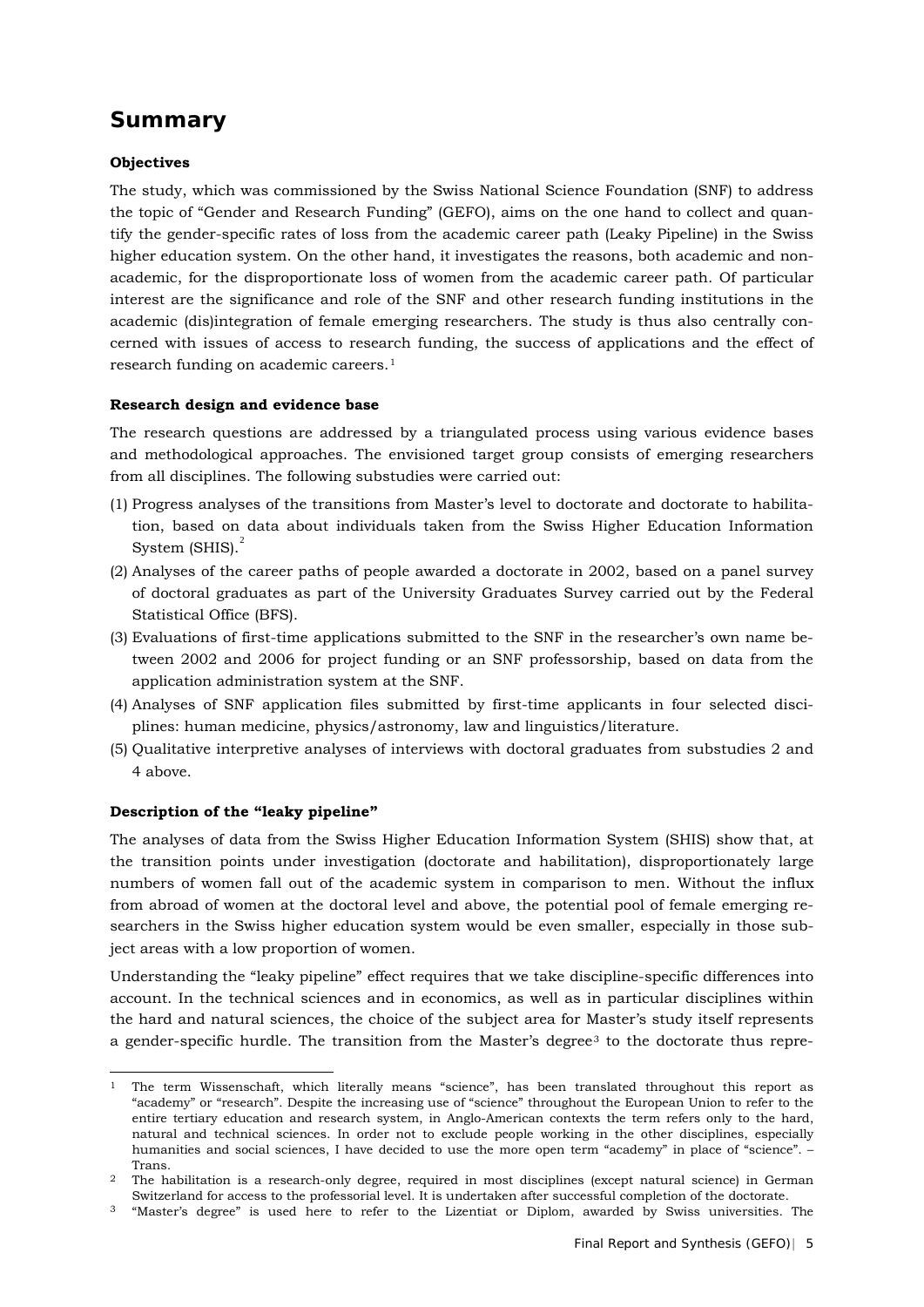sents a less notable gender disparity. By contrast, in the humanities and social sciences, where the proportion of women studying for a Master's degree is high, the start of doctoral study represents the first decisive barrier for women, while completing a habilitation represents the second. In medicine and pharmacy, gender-specific differences up to and including the doctoral level are comparatively small, but thereafter women make the transition to the habilitation stage much less frequently.

After the Master's degree, it is the start – and to a lesser extent the successful completion – of a doctorate that constitutes a gender-specific obstacle. Particularly in law, humanities, social sciences and economics, women who have earned a Master's degree begin doctoral study much less frequently than men. Of those who do begin the doctorate, women complete it less frequently than men, although the differences between the success rates for women and men are smaller at this stage than at the transition to doctoral study.

In general, over the approximately twenty-year period under investigation (1978-2006), a convergence can be seen in doctoral rates broken down by gender. This, however, can predominantly be ascribed to the fact that the number of men who earn doctorates has been decreasing over the long term, especially in law, humanities, social sciences, and hard and natural sciences.

An investigation of *professional careers* (positions in higher education) shows that, within five years after the doctorate and taking into account disciplinary differences, there are no indications of a disproportionate number of women dropping out of the academic career path. They are just as frequently employed in higher education and have an academic position just as often as men. A withdrawal or forced exit of women from academic employment is not (yet) discernable in the post-doctoral phase. It can therefore be assumed that at this crucial stage of the academic career there is an undiminished pool of female emerging researchers who are attempting to pursue an academic career after the doctorate.

## **Research funding at the SNF**

-

Up to five years after the doctorate, women submit applications for individual and project funding to the SNF and other research support institutions just as frequently as men. Amongst those researchers between 2002 and 2006 who submitted applications for the first time to the SNF for project funding or an SNF professorship, women did not submit fewer applications than men, and they received equal amounts and had the same chances of success.

Furthermore, there are no indications that women attempt to finance their careers more frequently with the acquisition of third-party funding like fellowships or research grants, which would be an index of their poorer academic integration, nor do we find evidence for the argument that women have to overcome greater hurdles in order to submit a funding application or to have it approved. On the basis of the interviews, there is no evidence that women are less well informed about the possibilities of research funding, that they have a greater reluctance to apply for funding, or that they experience the SNF as being less accessible and less supportive than men do. In recent years the SNF has made various efforts with regard to equality between women and men. These now seem to be paying off.

The research funding provided by the SNF and other institutions has had a demonstrable effect on the academic career paths of women and men. Having an application approved supports one's chances of remaining in the academy after the doctorate, increases the likelihood of undertaking

Lizentiat/Diplom is generally considered to be equivalent to the Anglo-American Master's degree, since it requires at least five years of study and incorporates a research component. The *Lizentiat/Diplom* model is now being phased out, gradually replaced since 2001/2002 by a BA/MA system in accord with Anglo-American universities. The time frame of the present study means that most of the data collected here relates to people who have been through the *Lizentiat/Diplom* system, unless they were educated outside of Switzerland. Our sample thus consists of graduates with a *Diplom* (in the natural sciences), a *Lizentiat* (in the humanities and social sciencies), or a corresponding professional qualification in law or medicine. – *Trans.*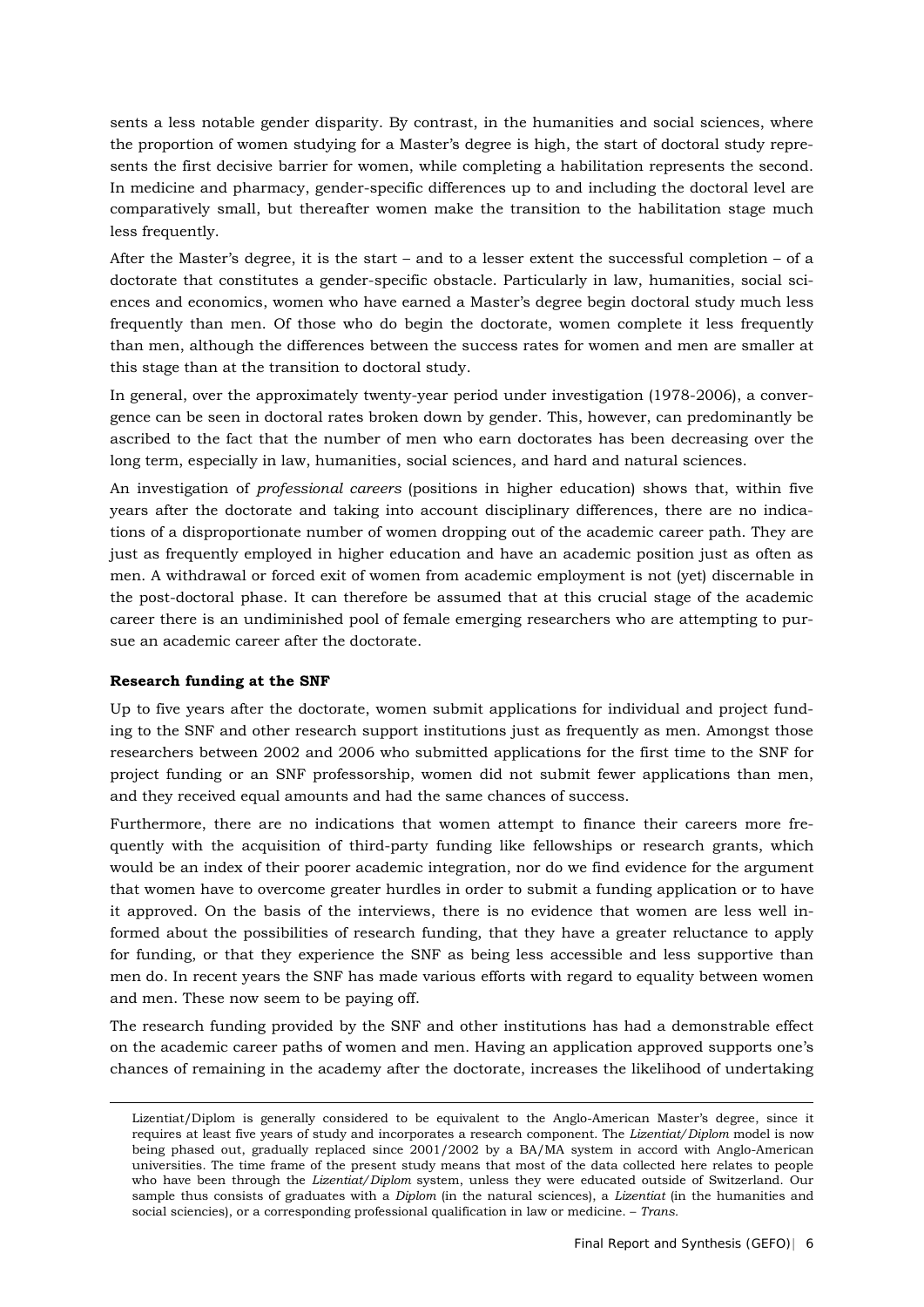postdoctoral study in a foreign country, and extends one's academic contacts abroad. The SNF thus has considerable opportunity to influence and improve the career chances of women in the academy. No demonstrable effect could be established between SNF research funding and the publication output of emerging researchers.

#### **Integration**

After the doctorate, women receive less *career-specific support* from senior academics, male or female, in the sense of *mentoring*. This is one of the most significant factors leading to the disproportionate drop-out rate of women from the academic field. As the results for the doctoral phase show, career-specific support increases the likelihood of remaining in the academy and undertaking research abroad; it also increases the chances of receiving further support from mentors at later career stages, promotes the submission of applications for fellowships at the SNF, supports the development of an academic network and increases publication output.

Receiving no mentoring means receiving no support from an established lecturer or professor who operates in the background as a patron and gatekeeper, writes references, helps establish contacts and vouches for the capability of the mentee. It means not having someone who can introduce the emerging researcher to the rules of the game, its requirements and practices. The crucial aspects of integration and support, without which an academic career is not possible, are thus lacking, including advice on submitting applications for research funding, job offers – especially after one's return from abroad – and opportunities for (joint) publications.

Like many other studies, our investigation also substantiates the poorer integration of female emerging researchers into the *academic contact network*. This holds, however, only for contacts with professors and peers in research institutions abroad, not for contacts in Switzerland. An established network is one of the pivotal factors when it comes to deciding whether a career is successful or should be discontinued. This is because social contacts, which are established and developed over time, are a form of capital as well as a safety net. They can lead to further relationships and collaborations which are important for one's visibility, reputation, integration and productivity, and they generate cultural, symbolic and even economic capital. *International* social capital is increasingly becoming important. Periods spent abroad, publications in international journals and research collaborations with foreign institutions all serve as a means of distinction in the symbolic battle for recognition and self-demarcation.

The weaker support for and integration of female emerging researchers in the academic network is part of a very subtle ongoing disintegration process, which begins at the doctoral stage and continues up to the postdoctoral phase. Women thus have fewer opportunities to build up the capital necessary for an academic career; they experience acts of latent underestimation and disregard, which leads step by step to their withdrawal or elimination from the academic career path.

#### **Reconciling research and family life**

Female doctoral graduates who remain in research have children less frequently than their male counterparts, while amongst emerging researchers women without children plan on having them less often than men without children. Women as well as men with doctorates have children less often than the doctoral graduates who have left research within five years. The reconciliation of family and research is thus bound up with problems for men as well as women, but for women the problems are greater. Women are confronted more acutely with deciding for "either research or a family" and they tend to forego one in favour of the other.

When there are children, a dependence on traditional gender roles works to the advantage of men. Half of the fathers can fall back on a partner who is responsible for all of the childcare. This is rarely the case for mothers in research. They are always involved in childcare, either because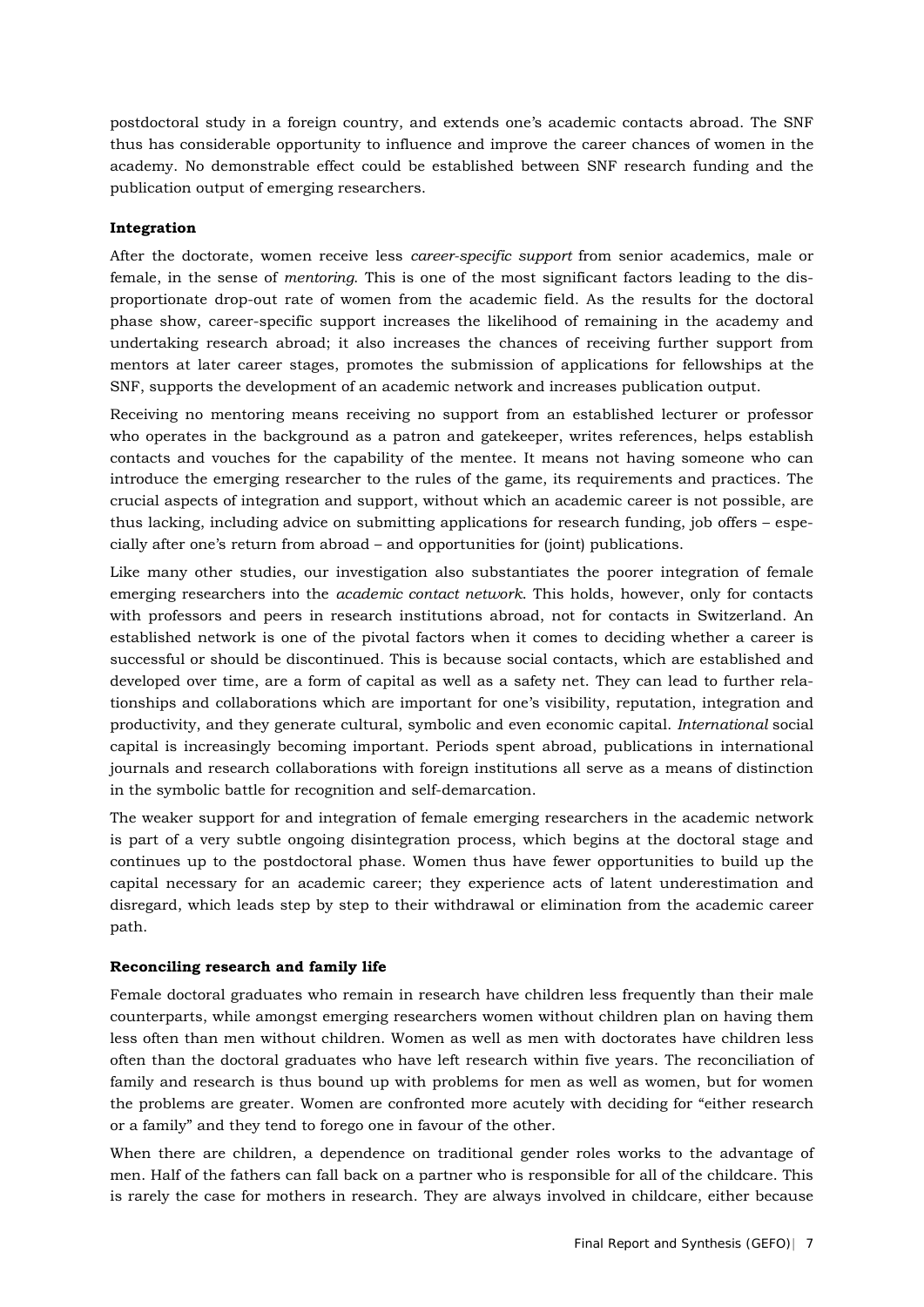they are themselves occupied with childcare duties or because they organise childcare with the help of third parties or childcare centres. Accordingly, female doctoral graduates with children often work part-time, whereas their partners make only small changes in their employment and often continue to be employed full-time. By contrast, the partners of male doctoral graduates reduce their employment hours to part-time or stop working altogether, while the men mostly continue to work full-time. The time that mothers have for academic work is thus much more limited than that of fathers, which can lead the mothers to feel habitual uncertainty about whether they are able to cope with the requirements of an academic career and successfully compete with their male counterparts.

For both sexes, having children leads to time delays and lower chances of success with their first application submission to the SNF (for project funding in their own name or an SNF professorship). Moreover, for both women as well as men, children stand in a negative relation to remaining in the academy and gaining further academic qualifications (habilitation, postdoc). Children impede networking activities abroad and decrease the likelihood of a research period abroad.

Because of the taboos associated in the academy with commitment to partners and family, an uninterrupted and unlimited commitment has become accepted as the decisive criterion of excellence. This gives a competitive advantage to childless researchers over parents, to fathers in traditional roles over fathers who take on partnership roles, and to fathers in general over mothers. This cannot be the goal of the academic pursuit of excellence. It must be taken as a matter of course that having a partner as well as children is as much a part of an academic career as of any other profession.

## **Mobility and internationality**

Academic job markets are internationally oriented. In Switzerland, too, geographical mobility (*incoming, outgoing, returning*) is an important structural condition of the academic field. The academic influx of emerging researchers from abroad has radically increased since the 1990s. In the hard and natural sciences especially, as well as in the technical sciences, this *incoming* mobility has led to a considerable increase in the proportion of women amongst doctoral graduates, while in medicine/pharmacy it has led to an increase in the proportion of women undertaking habilitations.

If we investigate gender-specific markers of *outgoing* mobility, then a first glance reveals no indications of gender difference in the first five years after the doctorate. Just as many women as men go abroad for research periods. What does, however, influence outgoing mobility in genderspecific ways is the commitment to a domestic partner or family. Many men as well as women are not prepared to give up living with their partner in the medium or long term. Children and family planning complicate mobility plans even further. Those who have children are less likely to go abroad. And those who are geographically mobile (temporarily) forego having children.

But the starting point for men is not the same as for women. Men tend to have the option of combining an academic career with geographical mobility without having to give up their social connection to a partner or a family in the long run. Women more frequently face a dilemma, since they cannot count on a partner who would support their flexibility by fitting his career trajectory to the demands of their academic careers. Female emerging researchers thus fit mobility to suit family plans, restrict their movement in terms of time and space, or dispense with academic mobility altogether.

Most emerging researchers, especially those with a Master's degree from Switzerland, wish to return after a period abroad, and they try to find a permanent position in Switzerland in the medium term (*returning* mobility). But they are confronted with the fact that the academic job market in Switzerland is very small. If their partner is also pursuing an academic career, then the planning of a dual career poses nearly insoluble difficulties. Further, the *return* after a research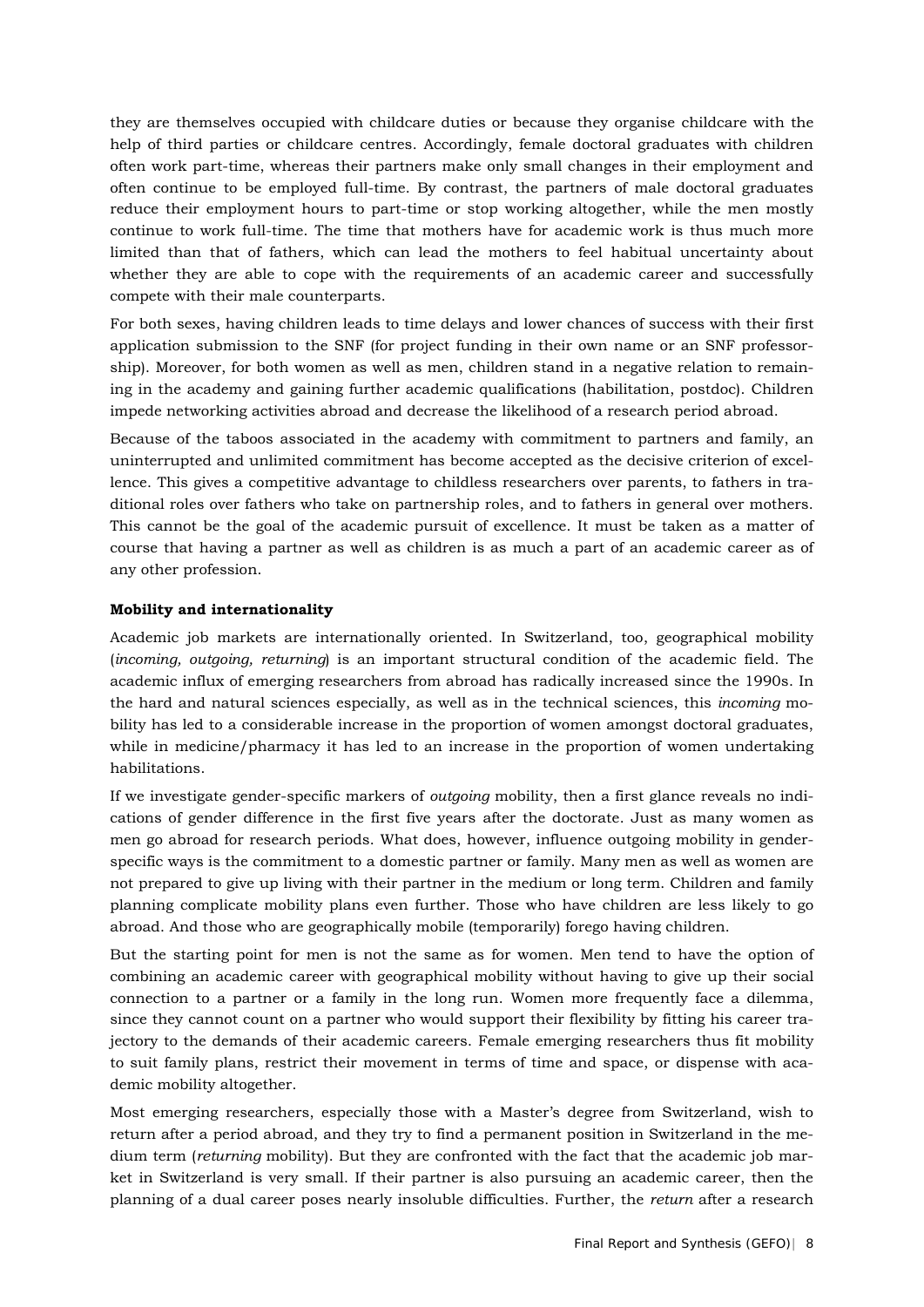period abroad is not equally possible for all researchers. It can be assumed that women, who receive less support and – as other studies show – find employment less frequently at universities, have more uncertainties to cope with in relation to returning from a research period abroad.

#### **Publication output**

Numerically, women researchers have a significantly lower publication output in the five years after completing a doctorate than male emerging researchers. On average they have only twothirds as many publications as men. This result accords with a long line of studies on the topic. Since the length of a publication list is one of the most important indicators of academic performance and is significant in applications for positions and funding, the lower publication output of women is a factor that makes it more difficult for them to apply successfully for university positions and research funds, in comparison to their male counterparts.

Our investigations, however, show no indications that this result can be attributed to a fundamentally lower commitment or less academic interest on the part of women. Nor do children have a negative impact on the publication output of women, despite their greater degree of responsibility for childcare and lower degree of support from a partner. The result has much more to do with the weaker integration of women into academic contact networks and the lower level of support from mentors, without which it is not possible to generate academic output or have access to publication platforms.

#### **Recommendations**

This report has found no gender-specific discrimination in SNF research funding. Precisely because of this result, which is presumably due to the success of its previous efforts at achieving equality, the SNF today needs to be sensitive to its growing influence as a funder of emerging researchers in Switzerland. As one agent amongst others, the SNF can help to dispel the existing gender-specific barriers on the academic career path by promoting genuine excellence. The following recommendations for action arise from the results of our investigation:

*Increasing the proportion* of female doctoral candidates: The Pro-Doc programme and SNF project funding can be used to increase the proportion of women.

*Requiring evidence of support for emerging researchers:* The SNF can integrate support standards into the submission of applications. With project funding in particular, project leaders who submit an application can be required to give evidence of their previous support practices, including support for women (theses, conference participation, publications, mobility of emerging researchers, etc.), as well as evidence of support planned for emerging researchers in the proposed project. These support practices would be included in the overall assessment of the application.

*Reconciling research and family:* The funding policies of the SNF should recognise other career models than just the uninterrupted career that guarantees a high degree of availability and mobility, which advantages predominantly men and academics without children. The SNF could explicitly incorporate the temporal and geographical limitations posed by having a family into its funding practices (such as when assessing academic performance in applications) by asking applicants to declare such constraints. This would also contribute to dismantling the academic taboo associated with family duties.

*Strengthening career focus*: The SNF can offer career-oriented know-how, experience sharing and networking opportunities to fellowship recipients and participants in research projects.

*Avoiding disintegration in the demand and support for international mobility:* The SNF has the opportunity to promote international mobility, even amongst academic couples, in such a way as to support women (and men) in their attempts to combine career, family and domestic partnership. To achieve this, funding offers should make planning easier, should be able to stretch over a longer term, and should provide the financial means to enable childcare abroad. In addition,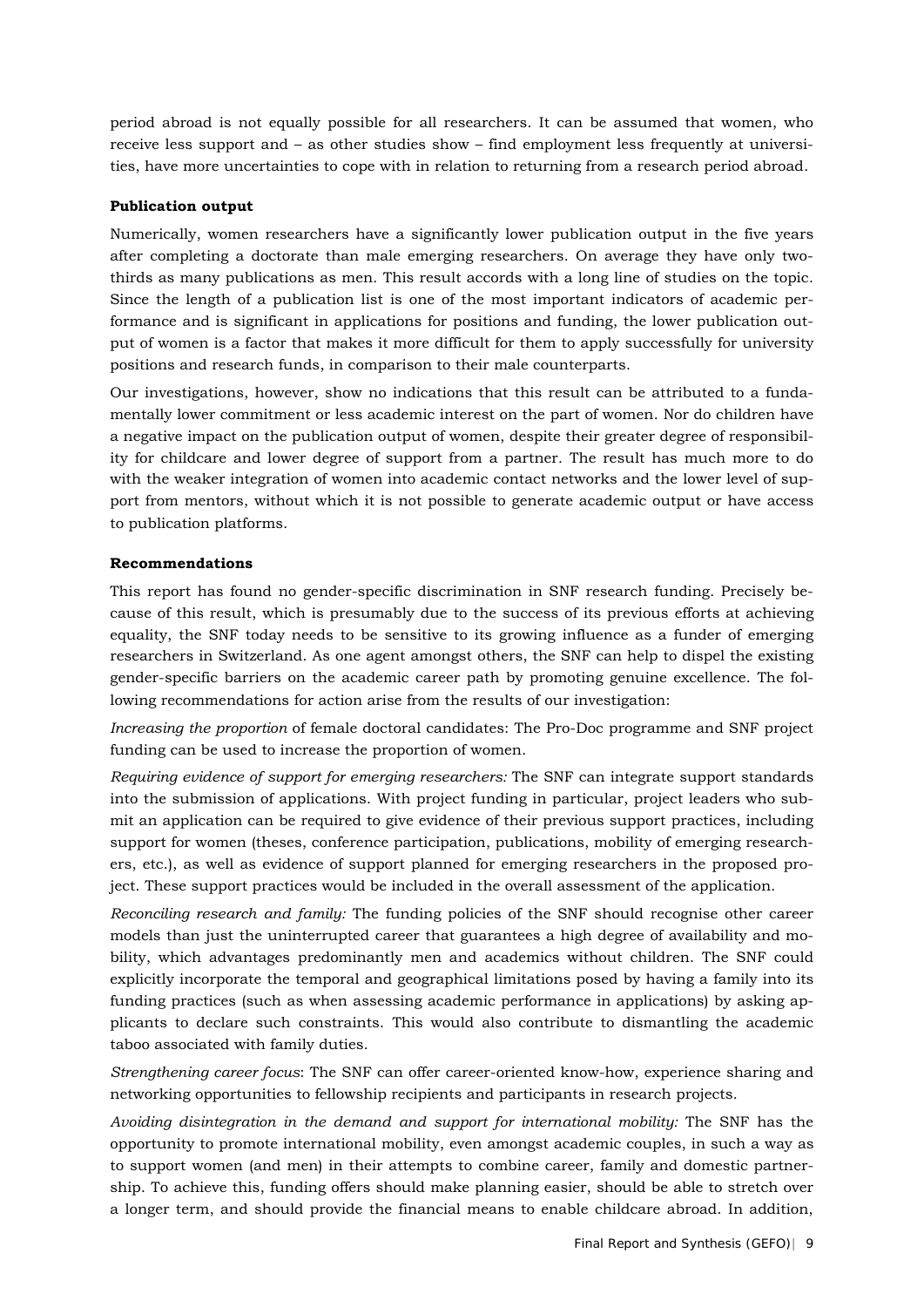alternative forms of funding in Switzerland remain important, such as subsidies from the Marie Heim Vögtlin Foundation or the new programme Ambizione.

Preventing women from being pushed out of academic university research: Because of the lack of pressure to be geographically mobile, the greater job security and the lower level of careerspecific requirements at universities of applied sciences, there is a certain danger in future that women will be pushed out of the academic universities in larger numbers and will migrate to the universities of applied sciences.[4](#page-9-0) The SNF can respond to this danger by ensuring the permeability of the two systems through standardised funding practices and by not creating, where possible, any funding instruments exclusively accessible only to the academic universities or to the universities of applied sciences.

Improving recordkeeping and monitoring of funding for emerging researchers: The SNF's application administration system should in future collect application data in a way that makes it possible to undertake more valid statistical evaluations.

*Undertaking further research*: For the emerging researchers temporarily supported by the SNF (e.g., fellowship recipients and participants in research projects), it should be possible to differentiate and evaluate their situations and trajectories according to gender-specific criteria. It would also make sense, by way of long-term studies (in cooperation with the Federal Statistical Office ), to regularly monitor academic careers over longer periods.

*Continuing to promote equality at the SNF*: There is still a long way to go in the academic field before gender equality is fully realised. Therefore, the SNF, as an important funding body for emerging researchers and research, has to continue to address the topic of equality. It could prove to be highly counterproductive if the SNF were to rest on the laurels of its initial successes.

<span id="page-9-0"></span> <sup>4</sup> The distinction between "academic universities" and "universities of applied sciences" here represents the distinction made in the Swiss tertiary educational system between *Universitäten* and *Fachhochschulen*. – *Trans.*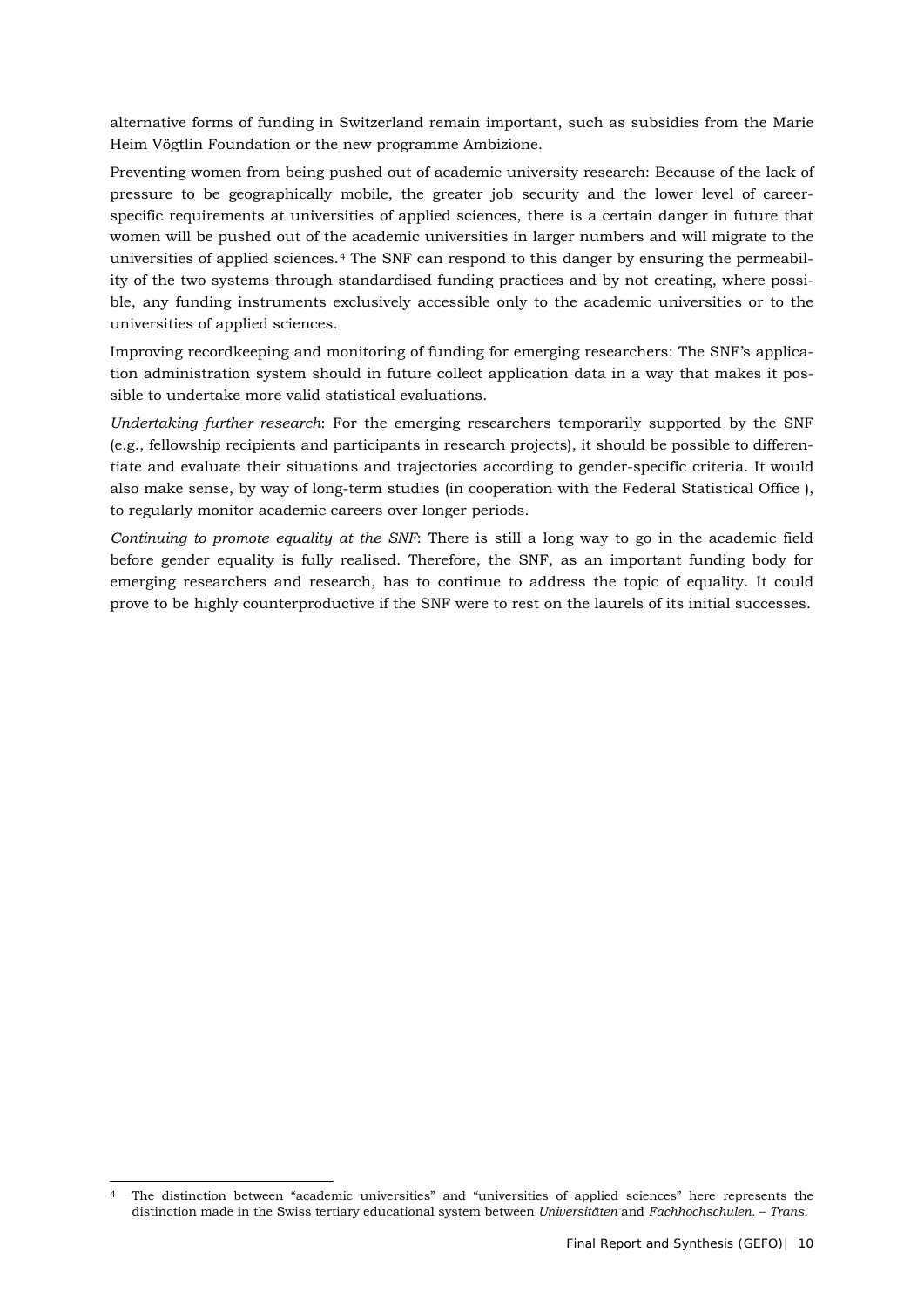## <span id="page-10-0"></span>**1. Introduction**

This report marks the end of the study on Gender and Research Funding (GEFO), which was commissioned by the Swiss National Science Foundation SNF (Schweizerische Nationalfonds) and carried out by a research group from the Pädagogische Hochschule Zürich PHZH (University of Teacher Education Zurich), the Büro für arbeits- und sozialpolitische Studien BASS in Berne (Centre for Labour and Social Policy Studies) and the Bundesamt für Statistik BFS, Neuchâtel [Hochschulabsolventenstudien] (Federal Statistical Office [University Graduates Survey<sup>[5](#page-10-2)</sup>]) in cooperation with the Service de recherche en éducation SRED (Education Research Service) in Geneva and the Institut für Sozialökonomie SOI/UZH (Socioeconomic Institute) at the University of Zurich. In this report we draw together the various research strands and reflect on the results, developing an overview which will allow us to draw conclusions and to indicate what steps need to be taken. The first chapter will introduce the premises and goals of the investigation (1.1), outline the conceptual and theoretical approaches (1.2) as well as the research plan (1.3), and briefly introduce the substudies on which the final report and synthesis is based.

## <span id="page-10-1"></span>**1.1. Point of Departure and Research Questions**

Because the number of women at each stage of the academic career path continues to decrease the further one advances up the ladder, the SNF has two objectives in the GEFO study:

## **1. Quantifying gender-specific loss rates (***leaky pipeline***)**

Gender-specific loss rates are to be quantified for the individual disciplines as well as for the academic system as a whole, taking into account, as far as possible, the influx and outflux of university graduates to and from other countries.

## **2. Analysing the reasons for gender-specific loss rates**

Further, the academic as well as non-academic reasons for the loss rates are to be investigated (Objective 2a), taking into particular consideration the role played by SNF research funding policies (Objective 2b).

The study consists of five substudies, which together shed light on the magnitude of and reasons for the gender-specific loss rates from various perspectives by using quantitative as well as qualitative methods. Triangulating data sources, methodological approaches and theoretical perspectives, the investigation focuses on emerging researchers, that is, on researchers in the doctorate, postdoc and habilitation phases of their career. This is an optimal focus because, on the one hand, the disadvantages and difficulties experienced by women are particularly important in the phases that precede the professorship, while on the other hand different methodological approaches can illuminate this phase of the academic career from various standpoints, allowing a comprehensive picture to emerge.

The study seeks to give the SNF a scientific basis for planning equality measures and therefore also draws conclusions about the gender politics of research funding. It follows on from other studies (Jänchen and Schulz 2005, Gilland Lutz et al. 2006, Widmer et al. 2005), which in turn hark back to the recommendations of the final report presented by the reflection group GRIPS Gender (2001).

<span id="page-10-2"></span> <sup>5</sup> The University Graduates Survey collects data from people awarded Master's as well as PhD degrees in the Swiss university system. In our study, however, we have analysed only the PhD respondents, and therefore refer to this survey in brief as "survey of PhDs" (Substudy Report 2).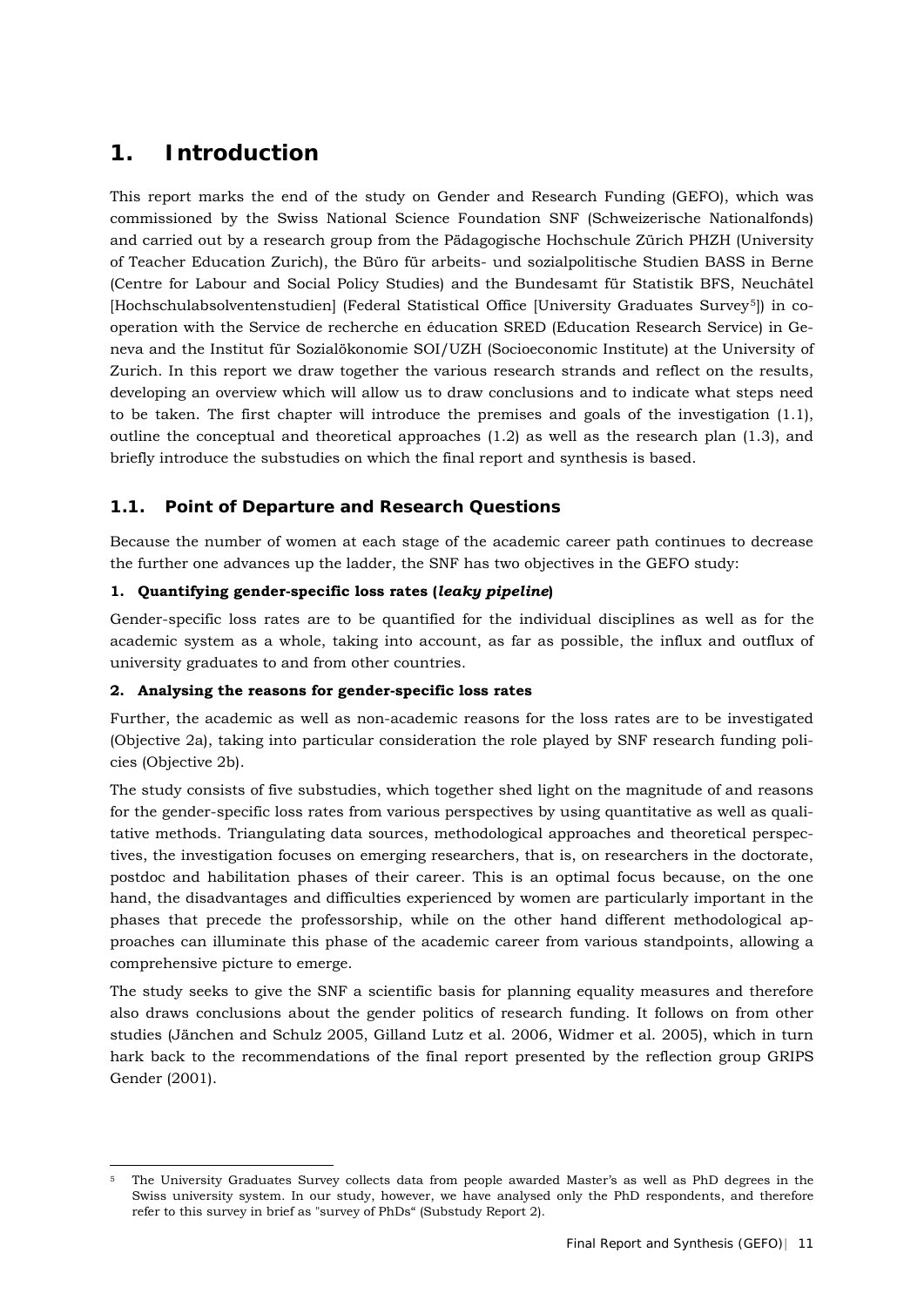## **1.2. Conceptual bases and theoretical approaches**

<span id="page-11-0"></span>From a sociological perspective, the university is the institution within the academic community which still possesses the greatest authority to produce and validate knowledge. It is thus sociopolitically important that women and men be able to play an equal role in this knowledge production and validation, and that together they determine the direction of academic developments. In an age of increasingly knowledge-based economic development, it is also important to benefit from the potential represented by highly qualified women. Moreover, academic research at universities is a sub-operation market characterised by a high degree of competition; in contrast to the business world, it recognises practically no positions below the professorial level which count as legitimate career goals and in which one can remain in relatively secure employment. It is therefore all the more important that equal opportunity and equal performance assessment are made to count in the competition for the rare top positions, and that social criteria do not play a role.

#### **Gender-specific loss rates on the academic career paths of women and men**

Although the proportion of women in the academy has continued to increase at all levels and across all disciplines in recent decades (European Commission 2006), one cannot yet speak of equal representation. The career paths of women and men in the academy and in research are distinguished by three structural characteristics: horizontal segregation, vertical segregation and the interplay of the two. HORIZONTAL SEGREGATION occurs by (sub)discipline, subject area and industry sector because of gender-specific choices made regarding courses of study and specialisations (European Commission 2006; Caballero Liardet und von Erlach 2005; Lévy, Pastor, Alvarez und Crettaz von Roten 2003). VERTICAL SEGREGATION (cf. European Commission 2000, 12f.; Lévy et al. 2003, 9) is the result of the underrepresentation of women at each successive level of the hierarchy of qualifications and positions. Only a longitudinal study of individual cohorts at each of the transition points can determine the extent to which this phenomenon is the result of a gender-specific loss rate between the various academic stages (metaphorically known as the *leaky pipeline*, cf. Alper 1993). Lind and Löther (2007) present a retrospective analysis of idealtypical career paths in Germany to show that a disproportionate number of women fall out of the system over the course of an academic career.

A third structural criterion appears in the form of the INTERPLAY OF HORIZONTAL AND VERTICAL SEG-REGATION. The statistics suggest that gender-specific selection processes come into play at various transition points and in various ways depending on subject area (for ex., European Commission 2000, 14; Lévy und Pastor 2003, 10; Leemann 2002, 102). The statistics, however, are themselves problematic, since an absence or lower degree of gender-specific loss rates can be linked to the influx of women researchers from abroad.

Today, if all subject areas are taken together, women are equally represented among those awarded Master's degrees. In 2007, women made up 51% of graduates (Federal Statistical Office 2008). Previous studies relating to the DOCTORATE in Switzerland also show that women have caught up and gender differences in the doctorate have decreased (Leemann 2005), although the proportion of women amongst all recent PhDs amounts to only 37% (European Commission 2006, 21f).

Two opposing hypotheses can be formulated about whether selection processes in the academic trajectory AFTER THE DOCTORATE are characterised by gender discrimination. In the first thesis, gender-specific processes of educational self-selection and social selection up to and including the doctorate suggest that those women who have "survived" the selection process and are active in research or the academy after the doctorate represent an elect group with particular characteristics (Bourdieu and Passeron, 1971). If this assumption is correct, then no further dispropor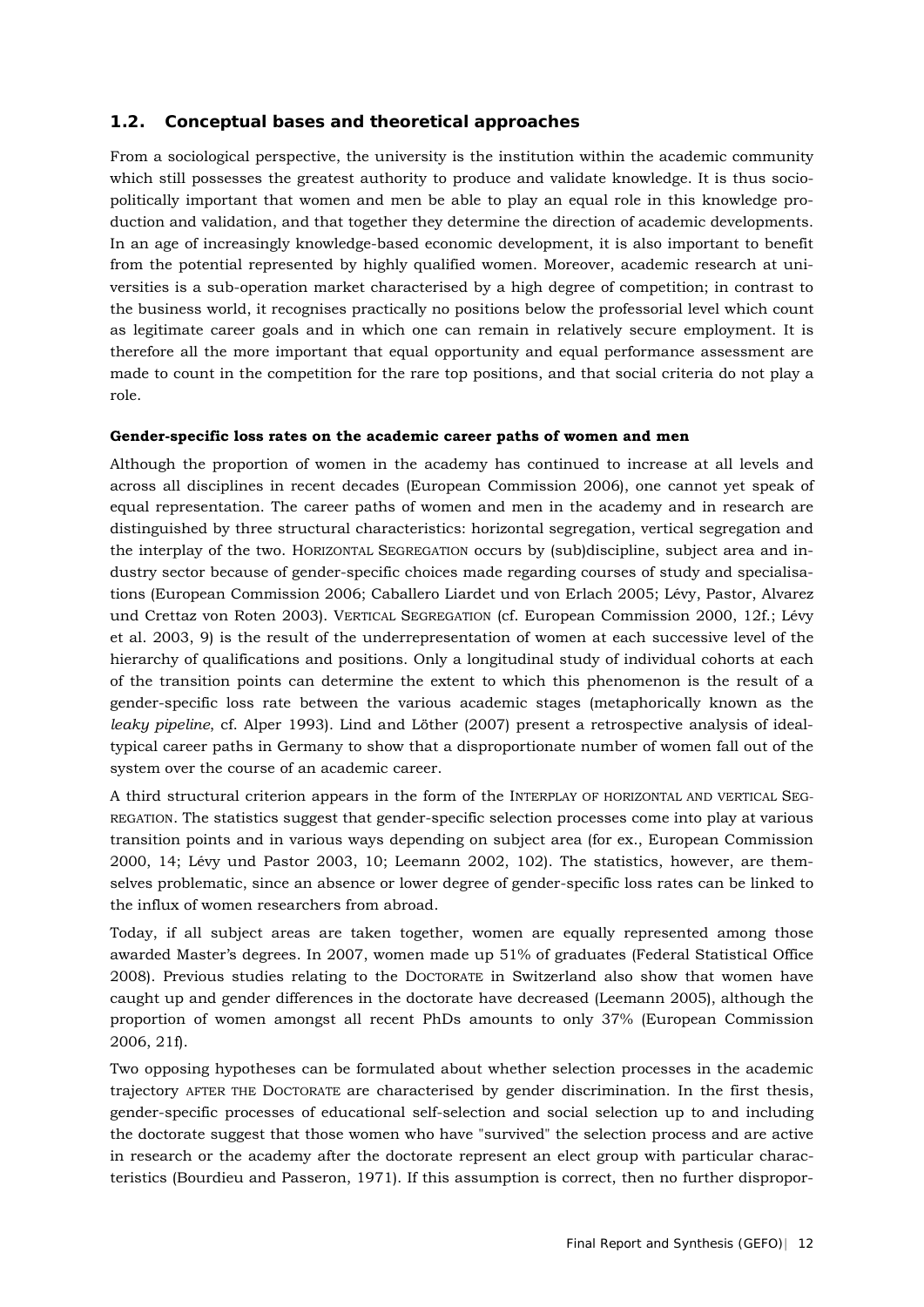tionate losses could be observed at this stage, which would fit the theory of the *threshold effect*  (Etzkowitz, Kemelgor, Neuschatz and Uzzi, 1992).

The opposite thesis claims that there are still unequal selection processes to be found after the doctorate, in support of the *hurdle race* thesis (Toren and Moore 1998) and the *glass ceiling* thesis (Etzkowitz, Kemelgor, Neuschatz and Uzzi 1992; Sonnert and Holton 1995). According to this thesis, the hurdles on the academic career path are consistently higher for women than for men, until women ultimately hit up against an invisible glass ceiling, which is an image for the subtle discrimination and exclusion practices in the appointment of professors. By contrast, men – precisely in those disciplines where there are numerous women at the lower stages – are transported to the top on a *glass escalator* (Williams 1992).

Several EMPIRICAL INDICATIONS suggest that hurdles and self-selection processes do exist after the doctorate. The largest gender differences in Germany are to be found in the transition from the doctorate to the habilitation in medicine (Hochschulrektorenkonferenz 2006, 23). In the investigation by Hinz, Findeisen and Auspurg (2008) in Germany, women researchers in projects funded by the German Research Foundation expressed their intention to do a habilitation less frequently than men involved in the same projects (26% as against 40%, ibid., 68). This result has been also been confirmed for Switzerland in the study done by Berweger and Keller (2005) with researchers in the social sciences and humanities.

With reference to career goals, in the study carried out by Hinz et al. (2008, 68) women researchers funded by the German Research Foundation are also less oriented toward a career in higher education than their male colleagues. 16% of the women, as opposed to 24% of the men, designated this as their preferred goal. The authors of the study, however, do not distinguish between researchers who have completed the doctorate and those who have not. In Berweger's study (2008), women with PhDs in the social sciences or humanities in Switzerland express their intention to pursue an academic career as frequently as the men. Women, however, have lower expectations of themselves in relation to a career, gain less direct teaching experience during their doctoral study, and judge the personal costs of an academic career to be higher. These factors have some effect on their career intentions, so that gender does exert an indirect influence on continuing in an academic career.

In a German study on higher education careers in psychology (Lang and Neyer 2004), the loss rates for women after the doctorate proved greater than those for men. Drawing on cohorts who started their doctorates in the beginning and middle of the 1980s, the study shows that five years after the doctorate 51% of the male PhDs were still employed in tertiary education as opposed to only 39% of the female PhDs. It is above all in the first few years after the doctorate that women drop out with disproportionate frequency. After 15 years, the proportion of men with a university position was 41% and that of women 31%. Within these cohorts, 15% of the men and 10% of the women attained a professorship. The gender gap thus diminished over the course of their careers.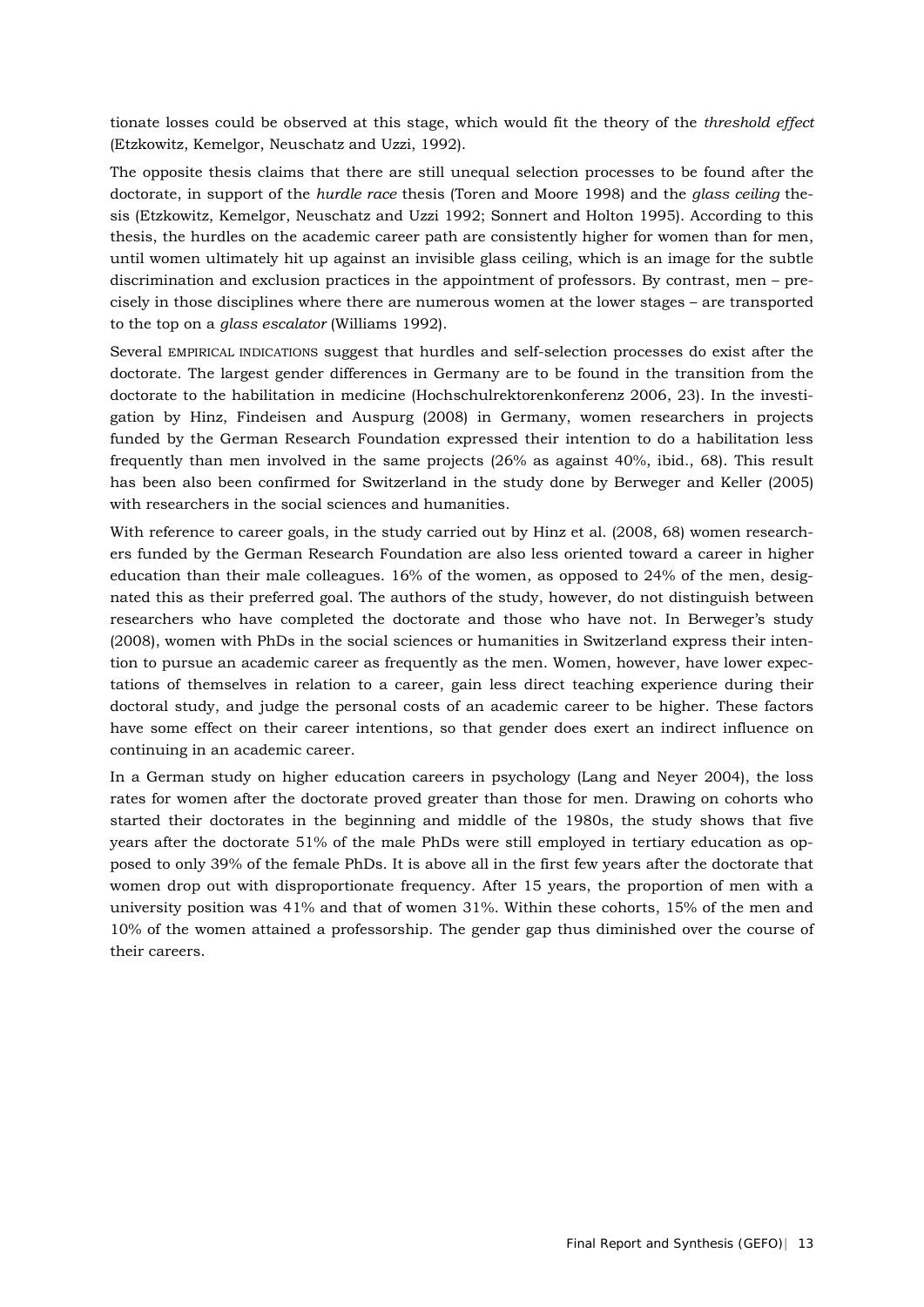#### **Relevance of discipline-specific characteristics**

In principle, we can assume that the structural, cultural and epistemological characteristics of the individual disciplines codetermine gender-specific career chances (Heinz, Merz and Schumacher 2004; Leemann 2002). Historically, disciplines have developed into relatively independent subsystems with their own regulations, organisations and social functions (cf. Stichweh 1988; Whitley 1982). Careers in higher education are thus not only framed by the stuctures, cultural norms and values of the entire university system and academic community, but are also strongly bound to the institutional characteristics of the disciplines and faculties to which researchers belong. The analysis of career patterns will thus take into account discipline-specific characteristics, which can lead to the unequal integration of women into the academy.

#### **Gender-specific barriers to academic careers**

In analysing the causes behind the disproportionate decrease in numbers of women on the academic career path, we can differentiate between NON-ACADEMIC FACTORS or personal factors (like gender, age, social class, family situation, motivation and career-orientatedness) and ACADEMIC FACTORS or factors belonging to the academic field (such as research culture, disciplinary culture, mentoring support, involvement in networks, integration in the university) (Lind 2004). The individual characteristics and personal situations of people, however, can always be traced back to the characteristics of the academic field and, vice versa, the characteristics of the academic field find their expression and outcome in the people (Engler 2001, 149).

Amongst the academic factors, we also have to include access to and support from the measures and instruments of RESEARCH AND EARLY-CAREER FUNDING POLICIES, as these fields, which consciously develop research and equal opportunity policies, are more easily accessed than the academic support and integration offered by individual university lecturers, institutes and faculties, as well as the wider academic community. All of the factors named exert not only a direct but also an indirect influence, in the sense that they regulate the work and requirements necessary for an academic career (application procedures, networking, job applications, publication output, readiness to move, motivations).

With gender-specific loss rates in the academic career, we assume there is an INTERPLAY BETWEEN SELF-EXCLUSION (WITHDRAWAL) AND SOCIAL EXCLUSION, since in many of the processes it is not possible precisely to determine or separate these aspects out from each other. As various studies have shown, encouragement and support are essential to progress in the doctoral phase as well as to remaining in the academic system after the doctorate (Lind and Löther 2007, Leemann 2002, 2005). Such encouragement and support can occur, for example, through participation in a graduate colloquium, taking part in a research project, receiving help with publications or being introduced to academic networks. The instruments for personal and project support at the SNF or other research funding institutions also offer financial support and enable integration into the academic community. At the same time, formulating successful applications to research funding institutions represents one of the hurdles in an academic career.

The present study is particularly interested in the INFLUENCE OF THE SNF'S RESEARCH POLICIES AND FUNDING on successful academic advancement, in relation to the effects of the academic and nonacademic factors listed above. Which of these factors are decisive when it comes to the greater hurdles that women must overcome and their tendency to withdraw or be actively excluded from the academy? Which measures and instruments of the SNF, the federal government and other institutions support women on the academic career path?

#### **The academic field and the exclusion of women: Theoretical positions**

The academic field is formed or "organised" by the institutional conditions (of universities, research funding institutions) in which academic work takes place. These institutional conditions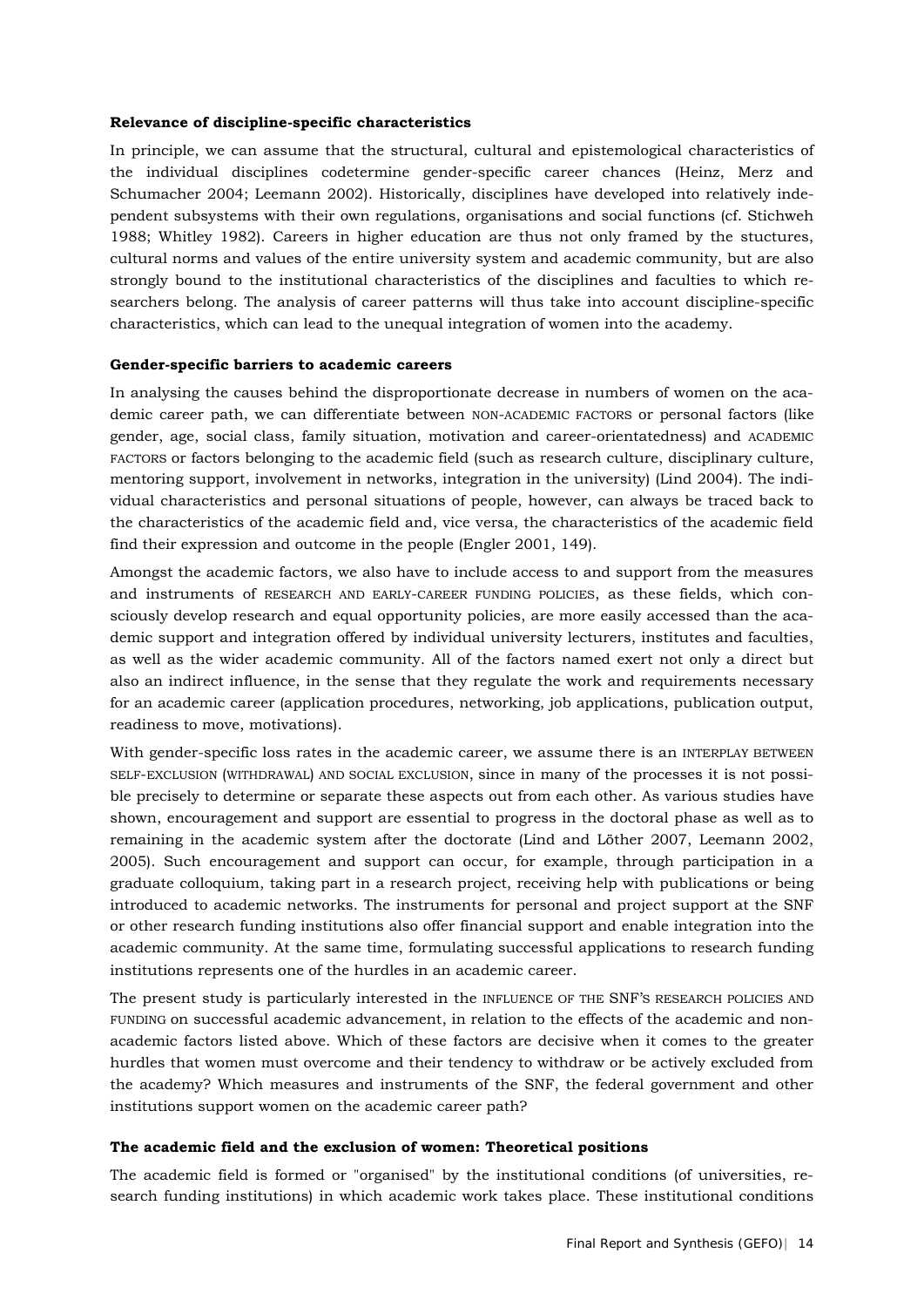include, amongst other things, the career pattern one is expected to follow and the institutionalised structure of positions (for example, tenure track, short-term employment prior to professorship), qualification and cooptation processes, as well as application norms and evaluation practices.

The academic field, however, is not fully bound by or limited to individual organisations. Certain aspects of the academic field are constituted independently of organisations and universities. Sociologists like Robert K. Merton, Niklas Luhmann and Pierre Bourdieu have attempted, based on their own theoretical perspectives, to describe, explain and interpret the academic field as well as its development and mode of operation. In our study we draw primarily on the conflict- and class-based theoretical approach of Pierre Bourdieu and affiliated studies of the university system and academic career paths, particularly those put forward in recent years by Beate Krais, Steffani Engler, Sandra Beaufaÿs and Brigitte Hasenjürgen.

#### *Habitus – Field*

Bourdieu describes various social fields, such as the fields of politics and art, in addition to the academic field. In each social field, symbolic contests for power take place between the agents in power and the contenders for power:

[t]he university field is, like any other field, the locus of a struggle to determine the conditions and the criteria of legitimate membership and legitimate hierarchy, that is, to determine which properties are pertinent, effective and liable to function as capital so as to generate the specific profits guaranteed by the field. (Bourdieu 1990, 11)

For Bourdieu, it is the struggle for the few positions at the top and for academic prestige and university positions that drives academic involvement and careers, rather than, as for R.K. Merton, the sublime ideal of increasing knowledge, which involves the search for recognition of one's achievements (Bourdieu 1990). Academics thus only superficially act out of individual motivation. Rather, as members and representatives of individual class factions, they strive by means of unconscious, unreflective, non-instrumental and irrational strategies to sustain or improve the social position of their group.

What are the preconditions for a social field?

In order for a field to function, there have to be stakes and people prepared to play the game, endowed with the habitus that implies knowledge and recognition of the immanent laws of the field, the stakes, and so on. (Bourdieu 1993b, 72)

Every field, according to Bourdieu, has its own stakes and interests. Those people who neither belong to nor want to belong to a field will not notice the stakes and game of that field, or will judge them to be either sublime and disinterested, or absurd and irrational (Bourdieu 1993b, 72). The players in a field bring a particular habitus with them, that is, they are endowed with a practical sense which allows them to move about the field. This practical sense regulates their actions intuitively. They identify with the game and its rules (doxa); they believe in the game, attribute to it importance and value, and possess a self-evident interest in the field and its games (illusio), which is simultaneously the prerequisite for taking part in the social games of the field.

#### *Symbolic Power/Violence*

Aspects of discrimination experienced by emerging women researchers are in reality usually subtle and beyond rationality. They are located in the cultural norms (such as ideas of work, institutionalised career paths), structural conditions (such as timetables of childcare institutions, age limits for personal funding) and workplace-organisational processes (such as time required in a laboratory, mobility requirements for fieldwork) in the academic field and its institutions (see Krais 200, 34 and 49; Leemann 2007). These are either not recognised at all by individuals –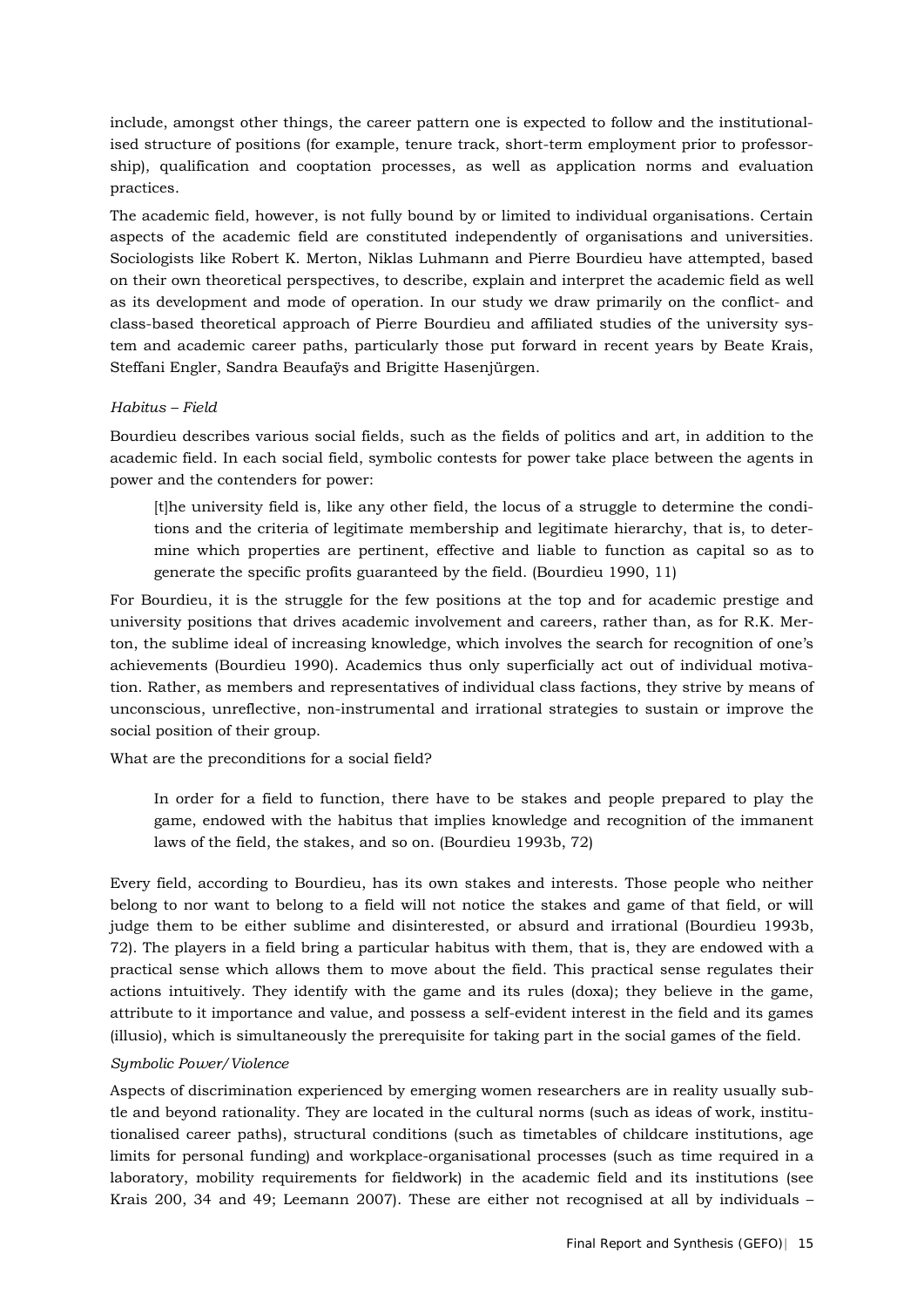often repressed, reinterpreted or separated out – or the discriminatory gender mechanisms and norms are incorporated into one's own set of values and behavioural maxims. Bourdieu describes this phenomenon of recognition and affirmation, which occurs simultaneously with the misrecognition of the exercise of power, as ACTS OF SYMBOLIC VIOLENCE, whose effects can be felt in all relations of domination, including gender relations (Krais 1993). "Patriarchal power is a power that rests almost exclusively on symbolic violence, that is, on misrecognition" (Bourdieu 1997, 215).

Symbolic power/violence is not experienced as real violence, since it unfolds with the cooperation of the actors; that is, it rests on the unconscious assimilation of the subjective structures – the habitus – to the objective structures – relations of inequality (Bourdieu and Wacquant 1996, 203f.). The phenomena of a gender-specific *leaky pipeline* in the academic career trajectory thus also come about by virtue of statistical self-discrimination, in the sense of a "causality of probability" (Bourdieu 1981): the hopes and efforts of academics are assimilated in anticipation to their objective opportunities. The closing of doors is not experienced as an act of exclusion. Processes of self- and social exclusion always go hand in hand, and can be neither theoretically nor empirically conceived or observed as independent processes.

#### *Forms of capital and research funding*

In the academic field, certain forms of capital are particularly important and highly valued, while others are less relevant or even taboo (Bourdieu 1983). Today, it is very difficult to pursue an academic career or be successful in a permanent position without the support of research funding institutions. They make available the necessary ECONOMIC CAPITAL that is fundamental to writing a thesis, spending research time abroad or conducting a larger research project. They thereby make it possible to develop INSTITUTIONALISED CULTURAL CAPITAL in the form of university degrees, and accordingly to turn economic capital into cultural capital. The CULTURAL CAPITAL EMBODIED by academics is also extended through research and periods abroad financed by individual and research funding. SOCIAL CAPITAL is accumulated and maintained thanks to research collaborations and the geographical mobility that is often tied to individual funding. All three kinds of capital lead to the increase in forms of SYMBOLIC CAPITAL (Bourdieu and Wacquant 1996, 151), which in turn is (and must be) reinvested in one's career as reputation, commendation and credibility.

In order to be successful in research funding and have an application approved, earlier investments have to be made, of course, in these various kinds of capital. In most cases, applicants must have doctorates, be able to show research experience and publications, and be integrated into a university and academic network. Forms of symbolic capital such as previous fellowships, academic prizes, co-publications with well-known academics or research/study periods at reputed institutions endow one in advance with trustworthiness, which can be used to secure gains.

#### *Research and gender*

In recent years a number of studies have been carried out which usefully apply Bourdieu's ideas to the unequal integration of women and men into the academic field. Krais established the basis for such a project with her *Theoretical Soundings* (Krais 2000). She posits that, within the "agonal structure" of the academy which is about competition and rivalry, women are never the first to be included in the "game", the "arena of contest", or the symbolic struggles for university power and academic recognition. Since academic reputation can only be developed through social engagement with "the same" and through recognition and appreciation by "the same", women are excluded from competition. As a result, they withdraw from the "game", in which they have never been taken seriously as players. By contrast, Brigitte Hasenjürgen (1996) argues in her study that women do not have the right understanding of the game, that they lack the necessary *illusio*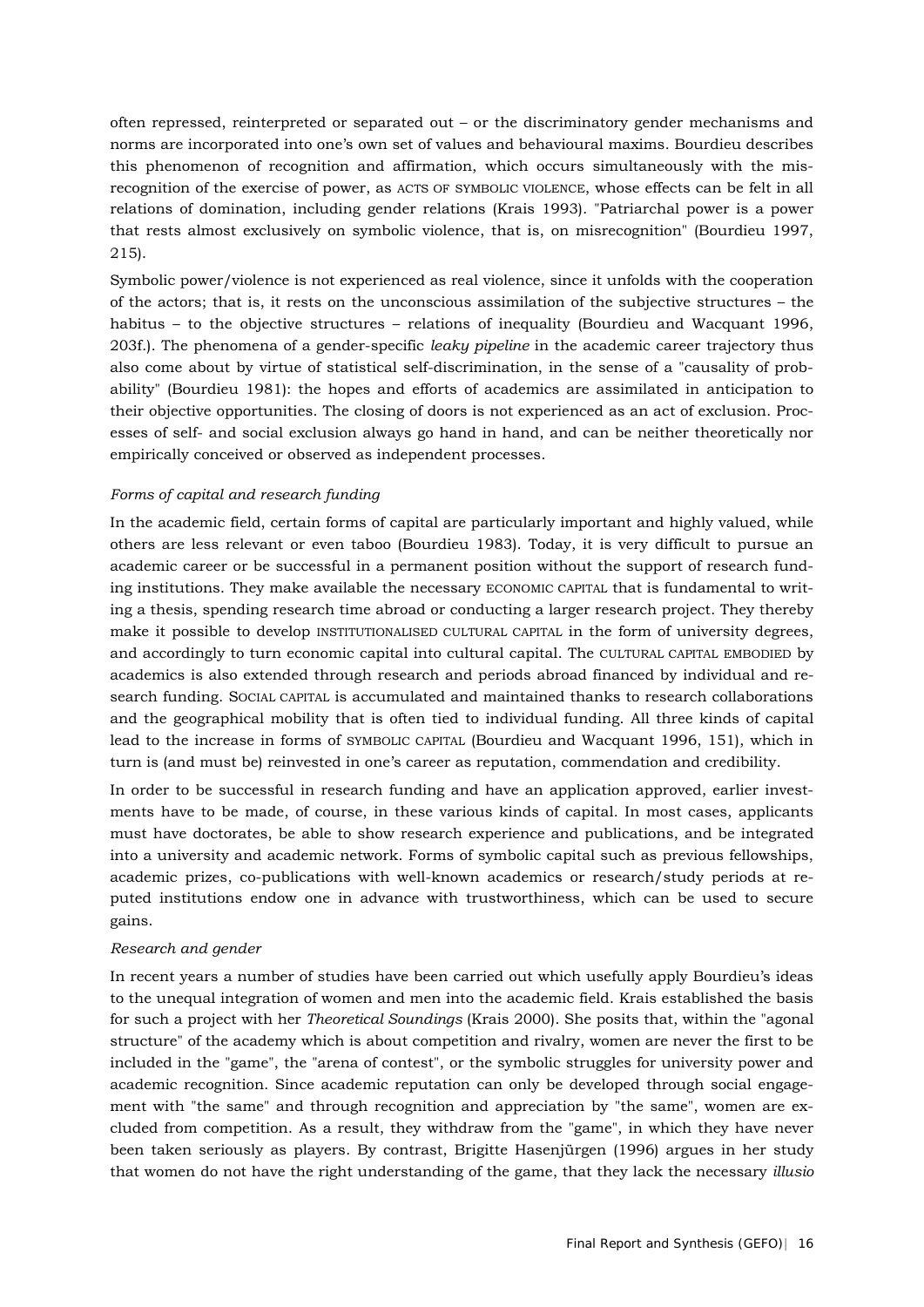for the academic field, and that therefore they are only rarely put forward for the highest positions.

Engler (2001) and Beaufaÿs (2003) offer empirical studies in which they extend the research on constructivism by concentrating on the role played by gender in constructing female and male academics as successful agents through processes of appreciation and recognition. These approaches and findings can be fruitful for our research question. A consideration of the process of constructing an academic career, whose trajectory generates an academic persona, should also focus on the role of research funding, which has not been undertaken in any of the studies mentioned.

A further important reference oriented toward constructivist research is to be found in the ethnographic study by Heintz, Merz and Schumacher (2004), which among other things reconstructs the career paths of women and men in four different disciplines and determines which factors lead to discipline-specific, stage-specific and gender-specific differences in processes of integration.

## <span id="page-16-0"></span>**1.3. Research Design**

The following table (**Table 1**) offers an overview of the five parts of the GEFO project, its data bases and methodological approaches. The quantitative investigations in substudies 1 and 2 allow representative statements to be made about gender-specific loss rates on the academic career path. The option of integrating an additional module in the second survey of PhDs in the University Graduates Survey (BFS, early 2007) enables checking the hypothesis about the causes of gender-specific loss rates, as well as checking the efficacy of measures for funding emerging researchers and research by the SNF and other institutions.

The analyses of the electronic application administration system and of the application files of the SNF itself make it possible to outline gender-specific personal profiles and application histories in order to clarify the extent to which applicants differ in terms of their personal and career characteristics, their approach to applications and their chances of success according to gender (substudies 3 and 4).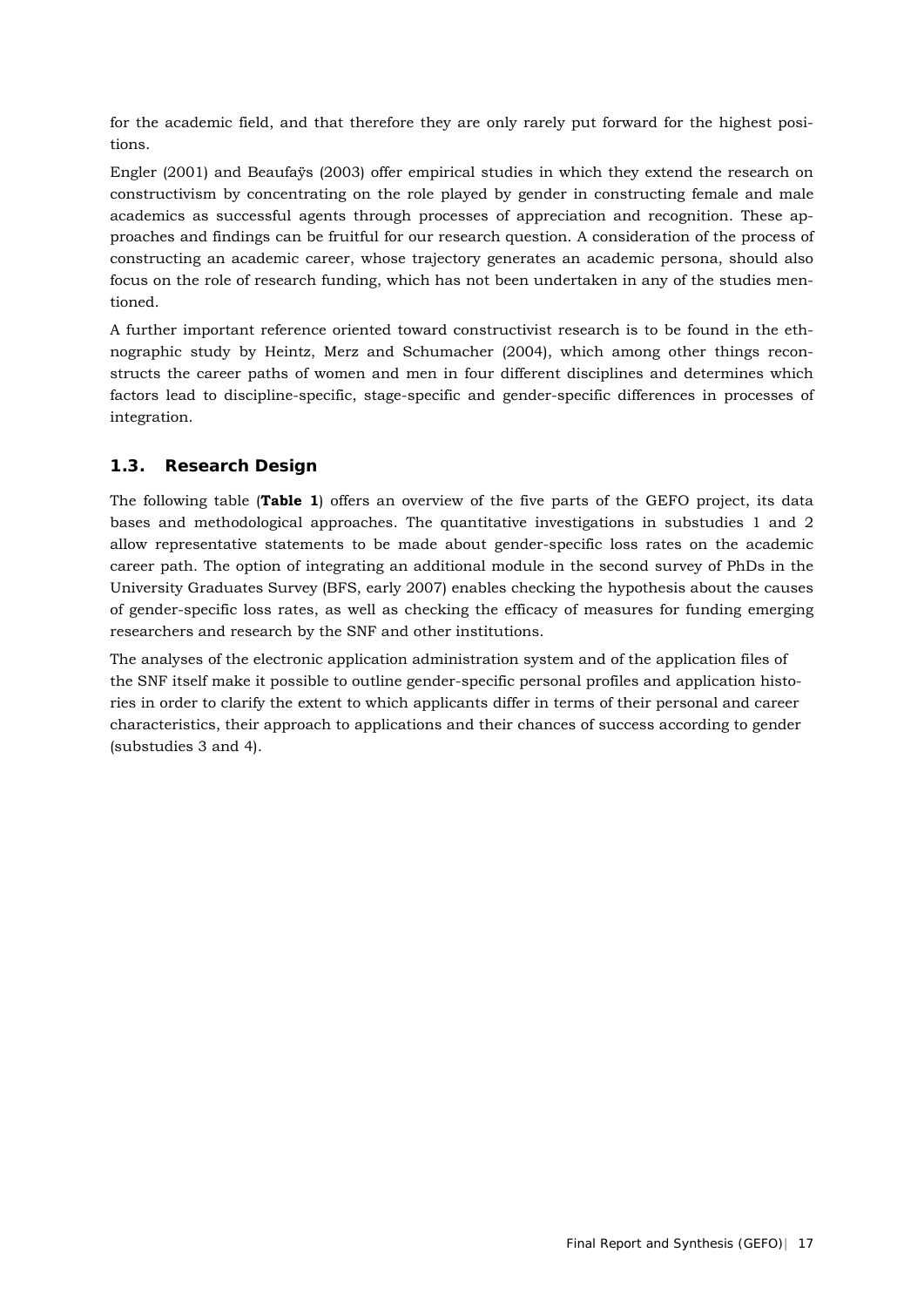Table 1: Overview of the Research Design

| <b>Substudies</b> |                                                                                                         | Objectives                                                                                                                                                                                                                                                                                   | <b>Data Acquisition</b>                                                                                                  | <b>Analytic Methods</b>                                                           | <b>Agents / Sample</b>                                                                                                                                             |
|-------------------|---------------------------------------------------------------------------------------------------------|----------------------------------------------------------------------------------------------------------------------------------------------------------------------------------------------------------------------------------------------------------------------------------------------|--------------------------------------------------------------------------------------------------------------------------|-----------------------------------------------------------------------------------|--------------------------------------------------------------------------------------------------------------------------------------------------------------------|
| Substudy 1        | <b>Evalution of the Swiss</b><br><b>Higher Education Informa-</b><br>tion System (SHIS)                 | Objective 1: Gender-specific loss rates<br>in the doctoral and habilitation phases;<br>role of academic outflux                                                                                                                                                                              | Secondary data (Swiss Higher<br>Education Information System,<br>SHIS)                                                   | Quantitative analysis:<br>process analyses based on<br>data regarding individuals | Full data set of all enrolments,<br>Master's graduates, PhD<br>graduates and habilitations at<br>the Swiss universities                                            |
| Substudy 2        | Supplementary module and<br>analysis of the University<br>Graduates Survey in 2002<br>(panel 2003/2007) | Objective 1: gender-specific loss rates<br>in the postdoc stage<br>Objective 2a: analysis of the reasons for<br>loss rates in the postdoc stage<br>Objective 2b: analysis of access to and<br>effects of measures for research and<br>emergent-researcher funding (especially<br>of the SNF) | Supplementary module and<br>secondary data (University<br>Graduates Survey of the Fed-<br>eral Statistical Office (BFS)) | Quantitative analysis,<br>mutivariate statistical<br>analyses                     | University PhD graduates<br>completing in 2002; full data<br>set from 2003; second survey<br>in 2007                                                               |
| Substudy 3        | Evaluation of the applica-<br>tion administration system<br>of the SNF                                  | Objective 2b:<br>Analysis of access to measures for<br>research and emergent-researcher<br>funding of the SNF                                                                                                                                                                                | Application administration<br>system of the SNF                                                                          | Descriptive-statistical<br>methods; mutivariable<br>contextual analyses.          | Persons who first appear in the<br>application system between<br>2002 and 2006 as principle or<br>co-investigators and/or appli-<br>cants for an SNF professorship |
| Substudy 4        | Content analysis of the<br>application files of the SNF                                                 | Objective 2b:<br>Analysis of access to measures for<br>research and emergent-researcher<br>funding of the SNF                                                                                                                                                                                | Application files of the SNF,<br>quantifiable file analyses                                                              | Descriptive-statistical<br>methods; Cox regressions                               | Sample from substudy 3 nar-<br>rowed down to 150 applicants<br>in human medicine, linguistics<br>and literature, law and physics                                   |
| Substudy 5        | In-depth interviews                                                                                     | Objective 2a:<br>Analysis of the subjective experiences,<br>motivations and rationales of academ-<br>ics<br>Objective 2b:<br>Analysis of the importance of research<br>funding in the construction of an aca-<br>demic career                                                                | Topic-based interviews                                                                                                   | Qualitative interpretative<br>analyses (Grounded The-<br>ory)                     | 45 post-doctorates (from<br>substudies 2 and 4)<br>In-depth analysis of 15 inter-<br>views                                                                         |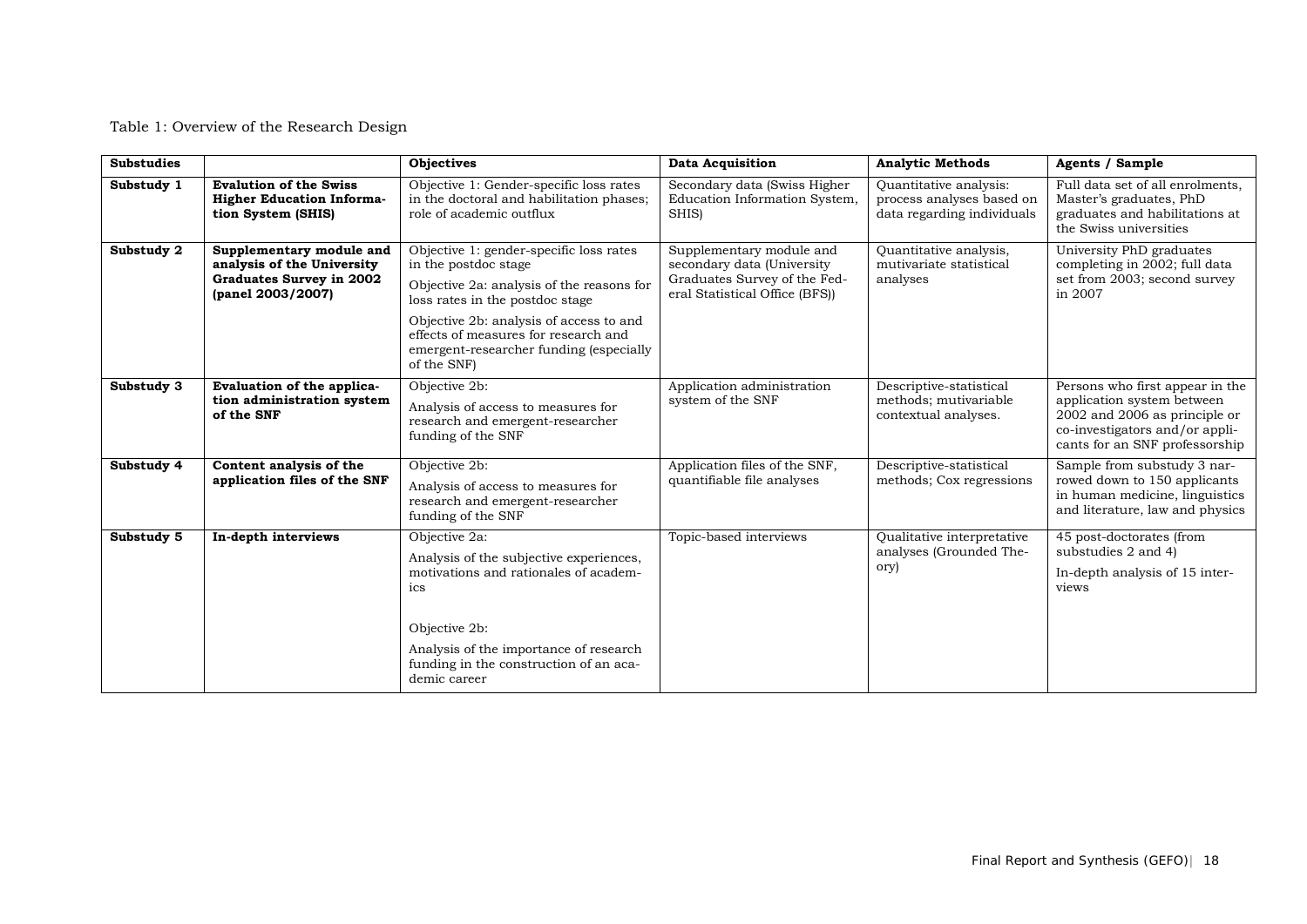The interviews in the qualitative approach (Substudy 5) offer insights into the emerging researchers' subjective experiences, motivations and rationales regarding their academic career path, and help to analyse the importance of research funding to the process of constructing an academic career. This "understanding" approach makes it possible to generate relevant theoretical elements.

## <span id="page-18-0"></span>**1.4. Substudies**

The individual substudies of the GEFO investigation each resulted in a final subreport. In what follows, the respective research contents and methods will be outlined briefly, so as to provide the bases for the interpretation of the results reported in later chapters.<sup>[6](#page-18-1)</sup>

#### **Substudy 1**

## **"Leaky pipelines" in longitudinal section: Evaluations of the Swiss Higher Education Information System (SHIS)**

(in brief: SHIS evaluations)

## *Philipp Dubach (Centre for Labour and Social Policy Studies BASS)*

Using the official data from the Swiss Higher Education Information System, the subreport describes the gender-specific loss rates in academic careers from the point of earning a doctoral qualification to the habilitation.

Usually, GENDER-SPECIFIC LOSS RATES are determined by cross-sectional analyses, which compare the proportion of women at various career stages within a particular reference year. Methodologically, however, the cross-sectional comparisons are not unproblematic. They mask the temporal dimension of the academic career path, and thus do not clarify whether the low proportions of women are a result of current or past discrimination. If the latter is the case, then the increasing proportion of women engaged in university study would "automatically" be carried over in time to the higher career levels. With cross-sectional analyses it also remains unclear what effect outflux and/or influx have on the respective numbers.

For these reasons, we work with cohort analyses, that is, with ANALYSES OF PROGRESS BASED ON DATA FOR INDIVIDUALS, which allow us to follow and differentiate the academic career progression of graduating cohorts from particular years. Focusing on TRANSITIONS FROM THE MASTER'S TO THE DOCTORATE AND THE DOCTORATE TO THE HABILITA-TION, the substudy investigates whether women are disadvantaged in an academic career in comparison with men. In addition, the effects of academic influx from abroad (albeit not outflux) can be established.

The development can be traced for yearly cohorts graduating with a doctorate from 1978 onward and with a habilitation from 1992.

<span id="page-18-1"></span> <sup>6</sup> The substudies are available at the SNF: Maya Widmer [mwidmer/at/snf.ch.](mailto:mwidmer/at/snf.ch)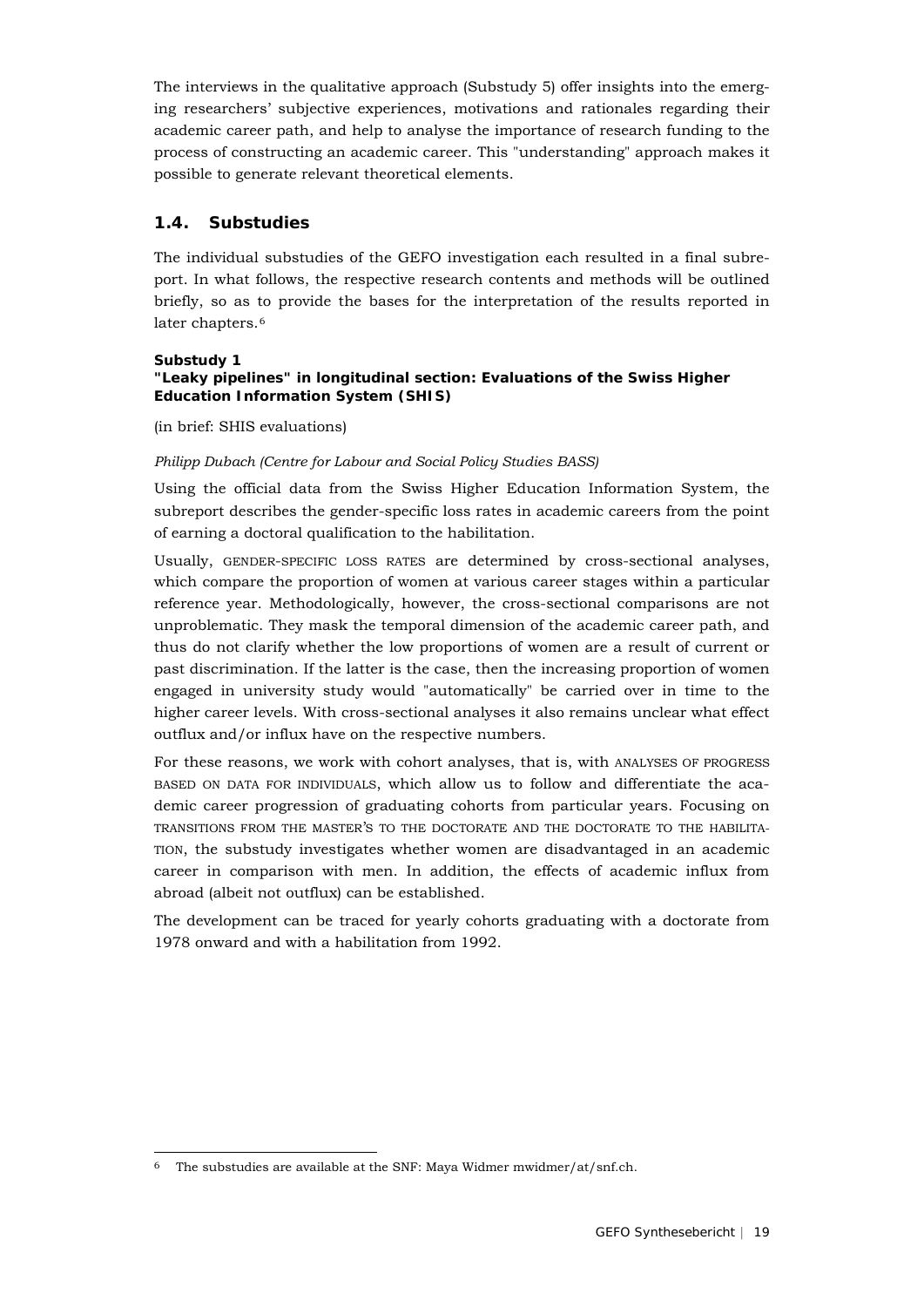#### **Substudy 2 Five years after the doctorate: Integration and elimination processes in the academic trajectory of PhDs – Analysis of the University Graduates Survey (Federal Statistical Office )**

(in brief: survey of PhDs)

## *Regula Julia Leemann, Andrea Keck (PHZH), Stefan Boes (SOI/UZH), with the collaboration of Katrin Schönfisch and Sabina Schmidlin (Federal Statistical Office )*

The evaluation of Substudy 2 seeks to analyse the causes of gender-specific LOSS RATES AFTER THE DOCTORATE. This involves investigating the family situation (partners and children) and division of labour between partners, continuance in the academy, support from research funding, mentoring and academic networks, the probability of research periods abroad as well as the publication output of emerging researchers.

Since careers in research and the academy take different institutional forms according to discipline and language region, the analyses also seek to differentiate as much as possible amongst subject areas and language zones (the university system in German- versus French-speaking Switzerland).

This substudy focuses on people who received their doctorate in 2002.[7](#page-19-0) It is centred on our interest in the PROGRESS OF THE ACADEMIC CAREER AFTER THE DOCTORATE. The period of observation consists of five years, with the data coming from the University Graduates Survey regularly carried out by the Federal Statistical Office. The first survey of all doctoral graduates from 2002 (with the exception of the University of St. Gallen and the University of Basel, which did not supply the addresses of doctoral graduates to the Federal Statistical Office) took place in 2003. In the second survey, in 2007, we were able to add a module for the purpose of this study which addressed topics relevant to the investigation. Compared with the number of people registered at the start (N=1689), there were 538 people in the second round with valid entries for both surveys, which yields a total return of 31.9%. Since not all of the people surveyed filled out the particular module, however, the number available for the analyses comes down to 470 people (total return: 27.8%).

The analyses are weighted, using what is known as sampling weight. The weighting factor indicates the inverse probability that a particular observation based on the sampling design will be contained in the sample.

#### **Substudy 3**

#### **Evaluations of the application administration system of the SNF**

(in brief: evaluations of the SNF application administration system)

#### *Heidi Stutz, Jürg Guggisberg, Silvia Strub (Centre for Labour an Social Policy Studies BASS*)

The substudy report highlights the GENDER-SPECIFIC DIFFERENCES IN RESEARCH BIOGRA-PHIES AND CHANCES OF SUCCESS that can be interpreted from the data in the SNF's electronic application administration system. The sample selected comprises the NEWCOMERS TO SNF RESEARCH, which consist of 3,107 researchers from all disciplines who submitted their first application as principal or co-researcher for project funding or who first applied for an SNF professorship between 2002 and 2006. For the se-

<span id="page-19-0"></span> <sup>7</sup> The areas of medicine and pharmacy contributed only a few isolated subjects to the study, as the doctoral graduates from 2002 were only included if they passed the state examination at the same time. The different approach in this sampling procedure is the result of the different significance attributed to the doctorate in medicine. The results from this subject area are therefore invalid and will not receive further comment.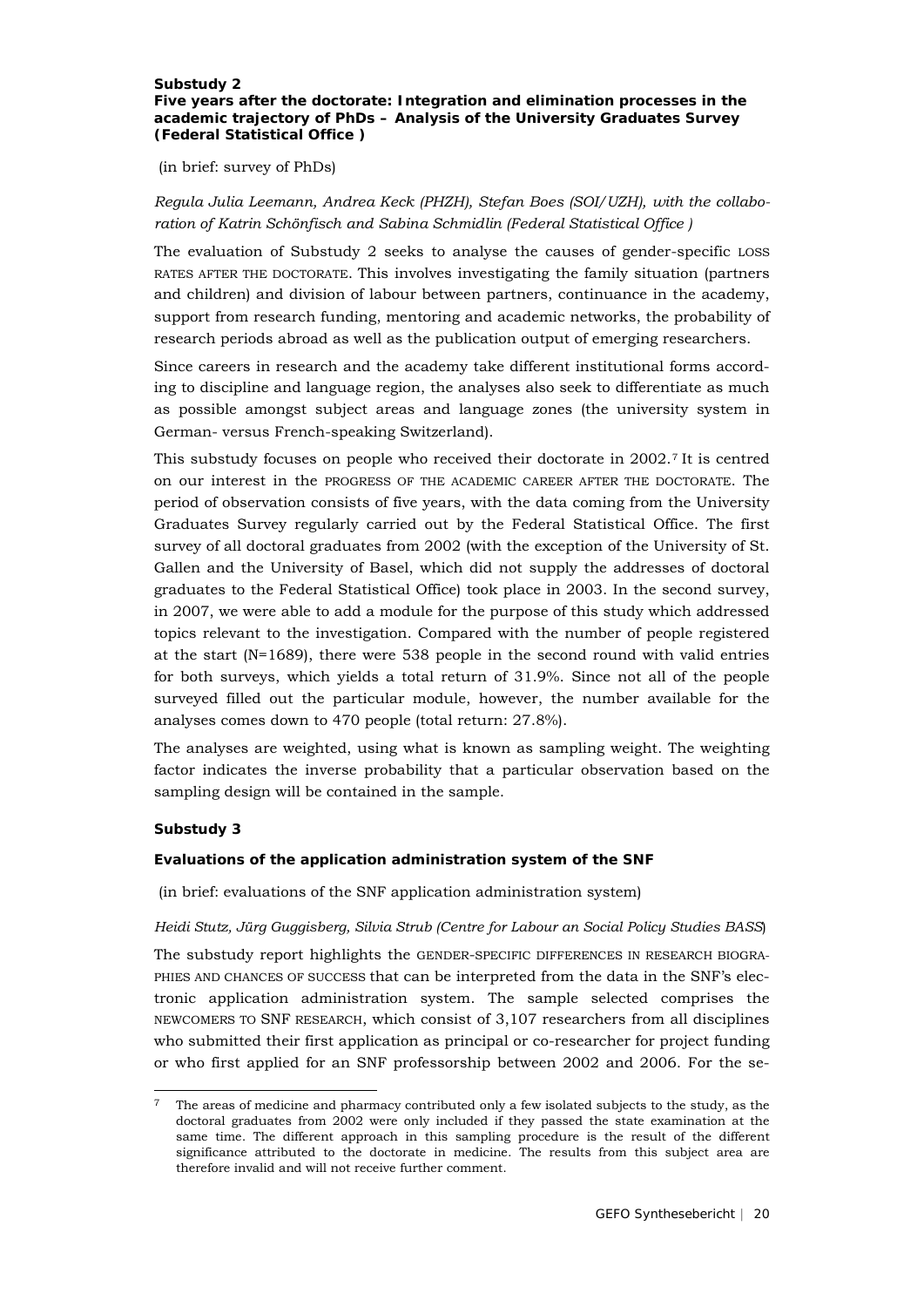lected participants, all of the data kept on record by the SNF were included in the analysis. The investigation covers pure research<sup>[8](#page-20-0)</sup> in all SNF divisions, the National Research Programmes, individual funding as well as various smaller contributions to publications, journals, etc. What is not included, because of problems with the data, are the National Centres of Competence in Research (NCCR) as well as the research programme DORE, which is aimed at the universities of applied sciences.

In contrast to various earlier studies regarding the question of gender-specific discrimination in the research funding practices of the SNF, we intentionally place the person rather than the application in the centre of the analysis. This enables us to link the information gained from different applications to actual personal profiles and thus to take into account, as much as possible, hidden discrimination mechanisms. The objective is two-fold: the reconstruction of personal profiles and histories of SNF applications, as well as in-depth statistical analyses of gender-specific differences in these application histories.

#### **Substudy 4: Content analysis of application files at the SNF**

(in brief: content analysis of SNF application files)

## *Heidi Stutz, Gesine Fuchs, Jürg Guggisberg, Philipp Dubach (Centre for Labour an Social Policy Studies BASS)*

This substudy report undertakes in-depth analyses of the data from the SNF application administration system by applying content analysis to the application files. The non-electronic data which can thus be interpreted includes extensive EDUCATION AND EMPLOYMENT VITAE as well as information about transnational MOBILITY, FAMILY SITUA-TION, SYMBOLIC AND SOCIAL CAPITAL, and PUBLICATION OUTPUT. Samples drawn randomly from the SNF application administration system were arranged according to groups of 20 women and 20 men in each of the following four disciplines: *human medicine, law, linguistics/literature and physics (incl. astronomy)*. In total, we had access to information about 150 people (71 women, 79 men) with 1 to 15 SNF applications.

Of particular interest were educational trajectory, professional experience in research, international mobility and career trajectory, which also always involved recording when and where relevant changes of status and milestones took place. . Also included were publication output (purely numerically, albeit with differentation amongst types of publication) as well as indicators of symbolic and social capital (prizes/awards, expert reviews, co-editorship of journals, etc.).

The results were first described and discussed using an evaluation grid, and then comprehensively analysed by means of Cox regressions. The Cox proportional hazards model applies when the effects of several cause variables on a time-dependent target variable (here the application to the SNF) are to be investigated simultaneously.

<span id="page-20-0"></span> <sup>8</sup> The term 'pure research' is used here to translate freie Forschung, which indicates the opposite of 'applied research'. Although this is commonly translated in Europe as 'basic research', the phrase 'pure research' is more common amongst Anglo-American natural scientists and also avoids implying that 'basic research' is a stage preceding advanced research. – Trans.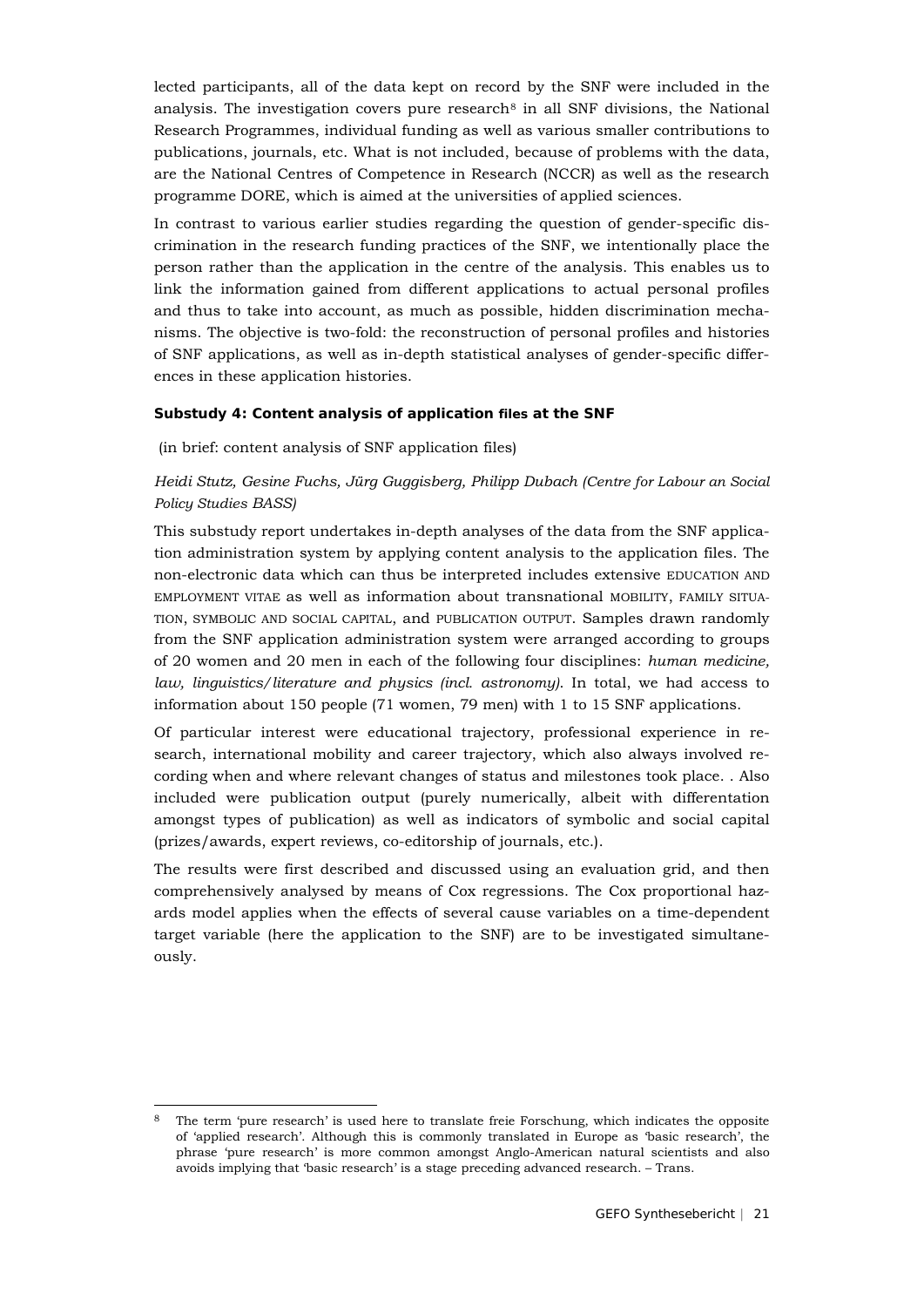#### **Substudy 5: In-depth interviews with emerging researchers**

(in brief: in-depth interviews with emerging researchers)

*Regula Julia Leemann, Sandra Da Rin, Susan Gürber (PHZH), in collaboration with Heidi Stutz, Gesine Fuchs (Centre for Labour and Social Policy Studies BASS) and Irène Schwob, Shams Ahrenbeck, Karin Müller (SRED)*

In this substudy report we use in-depth interviews with researchers who have recently earned doctorates and habilitations to ask how they understand the formation of their own academic trajectory, what relevance they assign to various factors, in particular to research funding, and which factors they consider to be responsible for the integration and/or exclusion of women. In this way, we explore the process of constructing an academic career.

Researchers cannot, however, simply be asked about mechanisms and processes of exclusion. We thus attempted to give the respondents enough room to codetermine the course of the conversation and the topics under discussion. The individually important aspects of each academic trajectory could thus arise in more unplanned and implicit ways in the SUBJECTIVE RECONSTRUCTION OF CAREERS and be analysed by interpretive evaluation methods. In this way, too, conflicting and contradictory responses about one's interests and motivations, reasons and decisions, or perceptions of support and withdrawal also become important material for tracing the subtle processes of exclusion.

Altogether, 45 interviews were carried out across Switzerland (via personal interviews) and abroad (via telephone interviews) with emerging researchers who have completed at least a doctorate. The respondents were chosen to reflect as broad and comprehensive an image as possible of various career realities in different disciplines. When it came to individual criteria like family situation, age, discipline, qualification and experience with SNF applications, we endeavoured to ensure in the sampling that, where possible, both genders were always represented (for example, women and men with and without children). 15 interviews were subjected to more in-depth analysis using Strauss and Corbin's Grounded Theory model, while the rest of the interviews served to check, elaborate and help differentiate the overall results.

## <span id="page-21-0"></span>**1.5. Organisation of the final report and synthesis**

The final report is not organised by individual substudy, but rather bundles the results together thematically. Chapter 2 focuses on educational trajectories, and Chapter 3 on career trajectories. The topic of mentoring and support for emerging researchers follows in Chapter 4, while research funding in a more narrow sense, as undertaken by the SNF and other institutions, follows in Chapter 5. Reconciling an academic career with family life is the topic of Chapter 6, followed by internationalism and geographical mobility in Chapter 7, and the topic of academic networks, which is closely tied to the acquisition of social and symbolic capital, in Chapter 8. Finally, publication output as a performance indicator is taken up in Chapter 9. Each chapter closes with a brief summary, which relates the topic back to the research questions and objectives of the study and makes initial suggestions about how SNF funding policies are affected by the results. The report closes with conclusions, which lead to recommendations for action (Chapter 10).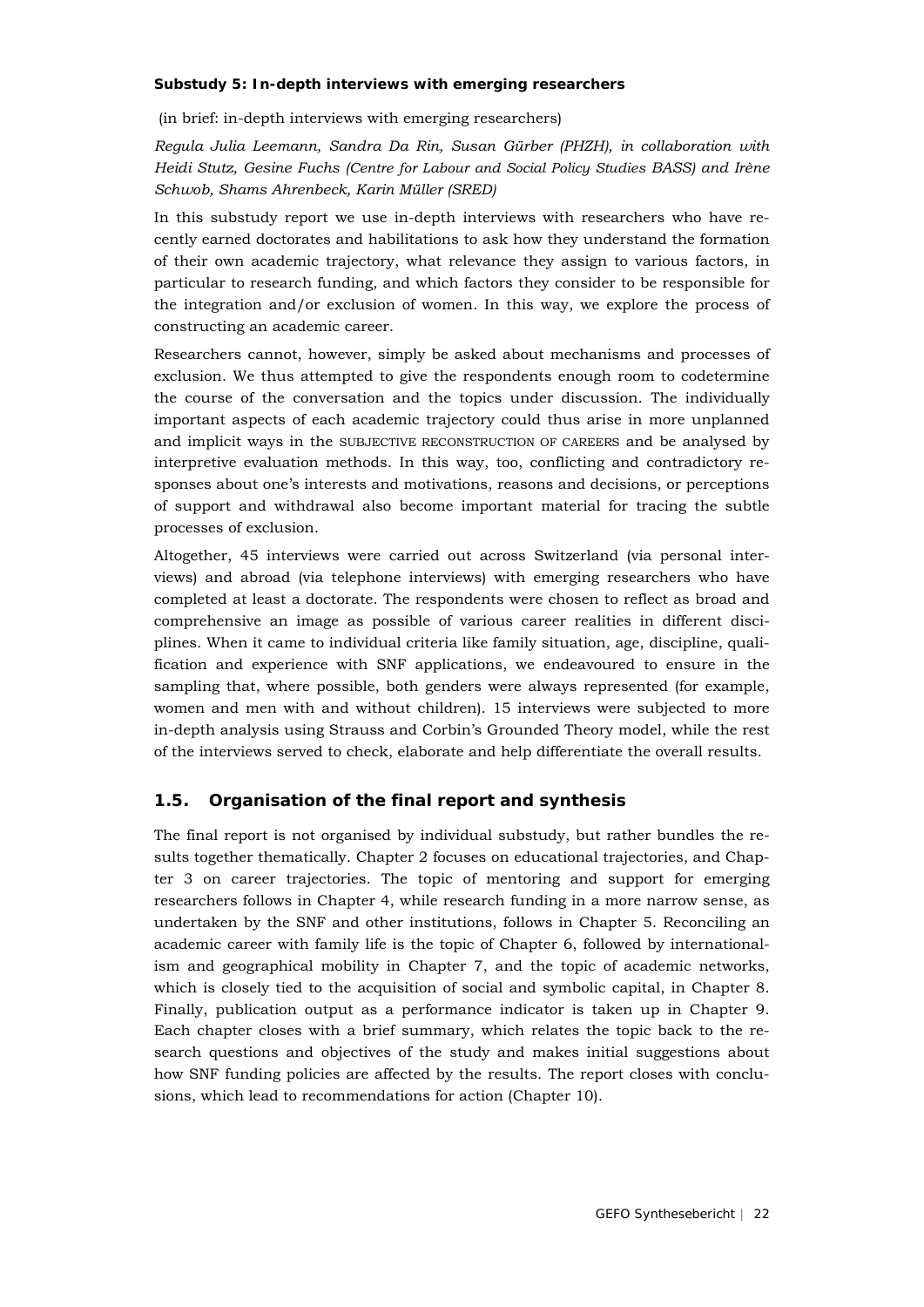## <span id="page-22-0"></span>**2. Educational Trajectory**

The significance of gender-specific differences in the postgraduate educational trajectory has been analysed in three substudies. The *SHIS evalution (Substudy Report 1)* seeks to explain the phenomenon of the *leaky pipeline* by focusing on the transitions between the Master's degree and the doctorate on the one hand and between the doctorate and the habilitation on the other. In the *survey of doctorates* (*Substudy Report 2)* multivariable context analyses are then undertaken to identify the factors that determine whether or not people remain in the academy (in academic employment or for further qualifications) in the first five years after the doctorate. Finally, the *content analysis of the SNF application files (Substudy Report 4)* compares the educational backgrounds of researchers who are newcomers to individual or project research funding from the SNF.

In what follows we will first present the results for the doctoral phase (2.1), then for the postdoc phase  $(2.2)$  and finally for the habilitation  $(2.3)$ . At the end, the educational backgrounds of SNF newcomers will be compared with these findings before drawing a conclusion.

## <span id="page-22-1"></span>**2.1. Doctoral phase**

The findings of the substudy *SHIS Evaluations (Substudy Report 1)* regarding the doctoral phase are based on evaluations of the Swiss Higher Education Information System (SHIS), which makes available graduation data over a long period regarding various degrees (Lizentiat/Diplom, doctorate, habilitation). This enables the tracking of developments over time by using cohort analyses from numerous graduation years based on data about individuals.

It is important to embed the analysis in an overall context. In view of the *leaky pipeline* focus, we must therefore first understand the POTENTIAL NUMBER OF DOCTORATES. This potential number basically includes everyone who has completed a Master's degree. In 2006 a total of 9,846 people graduated from Swiss universities with a *Master's degree*, including, for the first time, somewhat more women than men. In comparison with 1978 – the first year in which SHIS collected data about Master's degrees – this represents an increase of 85%. During this time, the composition of the graduates changed not only in terms of gender but also in terms of subject area. More than twice as many students completed degrees in the humanities and social sciences, while the number of degrees in medicine and pharmacy dropped by nearly a third.

Today, the proportion of women awarded Master's degrees (Lizentiats, Diploms or MAs) is highest in the humanities and social sciences. In medicine and pharmacy, as well as law, women are also in the majority. In the natural sciences, they account for nearly half of the completed degrees, while in the hard sciences they represent a fifth and in the technical sciences a quarter, which is strongly concentrated in architecture and planning. According to the predictions of the Federal Statistical Office, the proportion of women completing Master's degrees will peak in 2009 at 53% and will thereafter remain at this level.[9](#page-22-2)

<span id="page-22-2"></span><sup>&</sup>lt;sup>9</sup> The prognosis takes into consideration the degrees which qualify one for doctoral study, namely the MA, Lizentiat and Diplom. Details can be found on the the educational projections webpage of the Federal Statistical Office: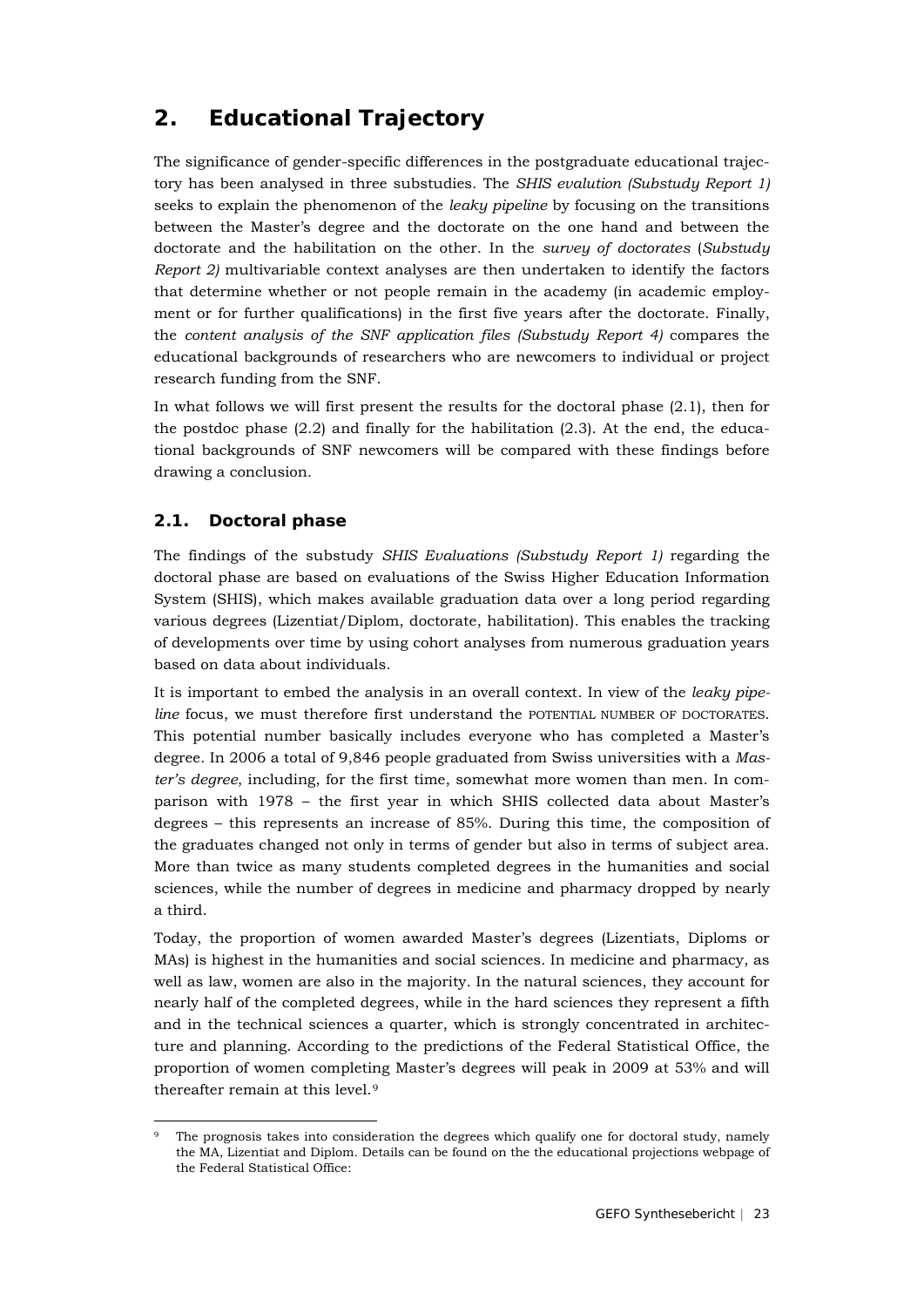The frequency with which graduates go on to the doctoral phase also differs markedly by subject area. In medicine and pharmacy, 60% of Master's-degree graduates have earned a doctorate within ten years; however, this is of secondary importance in the educational trajectory of health professionals. In the hard and natural sciences, at least a third of the Master's-degree graduates have completed a doctorate within ten years. Particularly high are the proportions in chemistry (over half) and physics (around 40%). In the other subject areas, the DOCTORAL RATES are noticeably lower. For instance, in the humanities and social sciences, where women are strongly represented, the doctoral rate is around 10%. Since 1978, the number of Master's graduates who go on to complete doctorates has not developed equally across all disciplines. The doctoral rates have regressed above all in medicine/pharmacy, law and the hard and natural sciences.

The total number of doctorates, nonetheless, increased between 1990 and 2006 from 2,170 to 3,180. This increase is almost exclusively the result of ACADEMIC INFLUX. Expressed as proportions, candidates with a Master's degree from abroad represented 13% of all doctorates in 1990, and 40% of all doctorates in 2006. The SHIS data does not permit us to calculate the extent of academic outflux on the part of people with Master's degrees from Switzerland completing doctorates abroad (see also Chapter 7).

In addition, there is a difference in the significance of the doctorate between the French-speaking and German-speaking universities. In FRENCH-SPEAKING SWITZER-LAND, the doctorate, or thèse, is significant only within the university context. It qualifies one for a professorship and a habilitation is not required under normal circumstances. The thèse is thus comparable to the Anglo-American PhD. By contrast, in GERMAN-SPEAKING SWITZERLAND the doctorate is also valued as a certification in the labour market outside the university (cf. Leemann and Heintz 2000, 57; Leemann 2002, 121).[10](#page-23-0) The doctoral rates in German-speaking Switzerland are thus around twice as high.

All of these differences influence the gender-specific probabilities determined here that a person will go on to earn a doctorate after the Master's degree. An overall comparison of doctoral rates shows that for every (Master's) graduation year since 1978 the rates have been higher for men than for women. This global result, however, is strongly affected by the subject area of medicine and pharmacy, which continues [11](#page-23-1) to make up more than a third of all doctorates. **Figure 1** thus shows the relationship between the doctoral rates for men and those for women five years after the award of the Master's degree, as broken down by subject area and graduation year. Four facts emerge from this analysis:

 $\Box$  Firstly, the DOCTORAL RATES FOR WOMEN ARE NEARLY ALWAYS LOWER than that the doctoral rates for men. This determination disproves the claim that the *leaky pipeline*  will stop leaking once the cohorts that are strong on women advance to the career stage. Under certain circumstances, it is indeed the case that cross-sectional comparisons overestimate the loss rates for women. But the notion that the increasing proportion of women completing a Master's degree will automatically result in higher proportions at the next level is unfounded.

-

<http://www.bfs.admin.ch/bfs/portal/de/index/themen/15/08/dos/blank/03.html> (accessed 26 September, 2007).

<span id="page-23-0"></span><sup>10</sup> The two bilingual universities, Universität Freiburg and Università della Svizzera italiana, do not have a clear affiliation with either of the two systems. We have bracketed them out in the evaluations, but have included them in the total numbers.

<span id="page-23-1"></span><sup>11</sup> Master's-degree completion year 1996, cohort analysis.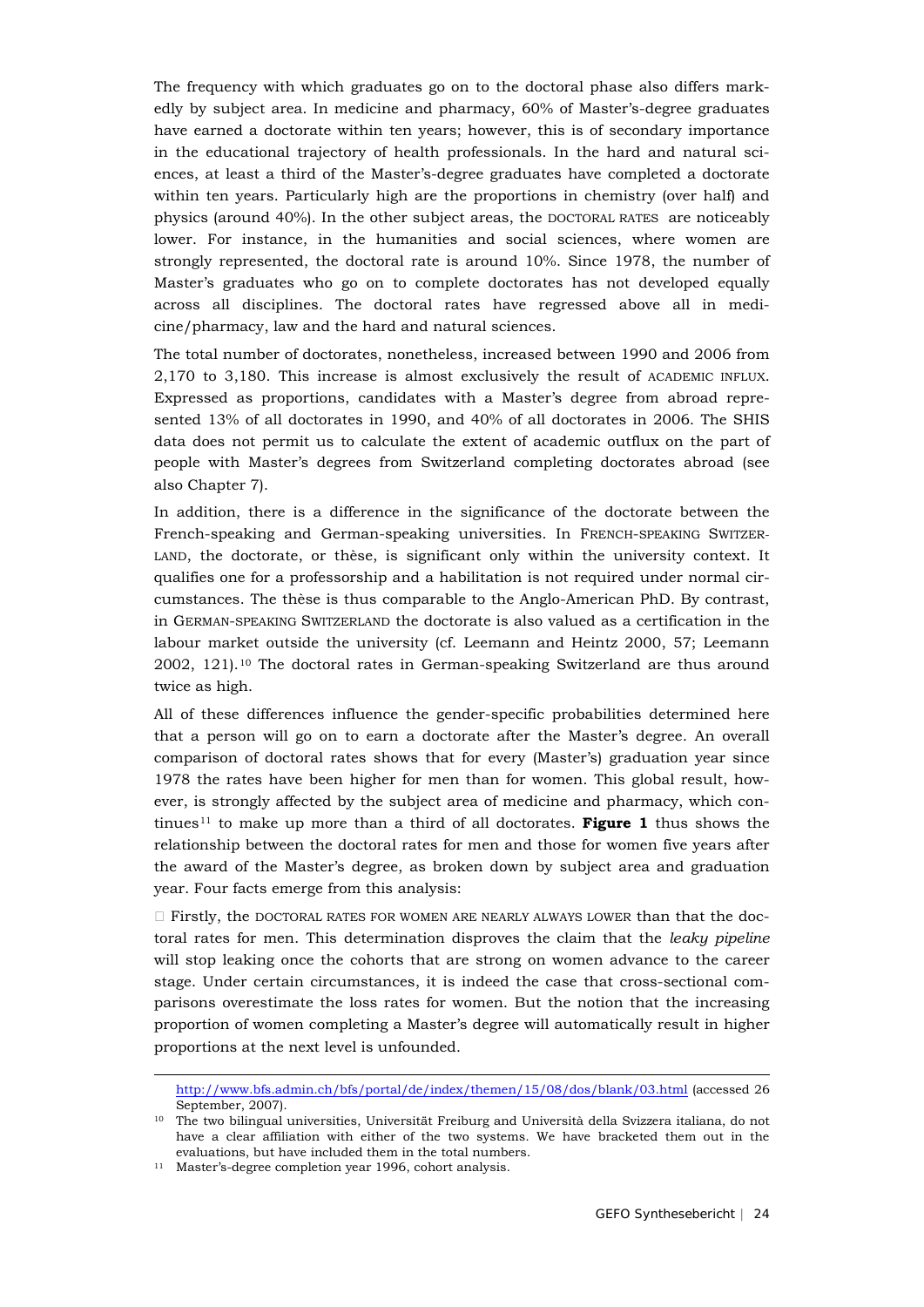



Key: Of the people who received a Master's degree in law between 1993 and 1995, for example, 2.5 times as many men as women earned a doctorate within five years. Source: SHIS/BFS, Computations: BASS/GEFO Graphics: BASS/GEFO

 $\Box$  Secondly, there are indications that the doctoral rates for women and men have CONVERGED OVER TIME. However, this development has in no way been linear: up until the mid-1980s, on the contrary, the doctoral rates in most subject areas registered an increase in the gap between genders. Only since then has the gap gradually been closing, above all in medicine and pharmacy. This second tendency is ultimately the stronger of the two: in each subject area, the gender-specific doctoral rates associated with the most recent Master's graduation years (1999 to 2001) are more closely aligned than in the earliest years.

 $\Box$  Thirdly, although this cannot be seen in the figure itself, this alignment can be attributed to increased doctoral rates for women only in medicine and pharmacy. In the other subject areas, trends indicate rather that DOCTORAL RATES FOR MEN ARE DE-CREASING OVER THE LONG TERM. This holds above all in the subject areas of law, humanities and social sciences, as well as hard and natural sciences. In essence, there are two possible interpretations: either women have been able to assert themselves better than men in the increasing competition for a limited number of doctoral places and fellowships, or the appeal of a doctorate has decreased because its significance in the labour market outside universities has dwindled or an academic career is no longer so attractive. In this case, the alignment of doctoral rates for women and for men is most likely attributable to the voluntary withdrawal of men – in which case, women would just be "winners among losers", as Zimmer, Krimmer and Stallmann (2007) put it.

 $\Box$  Fourthly, the greatest difference today between doctoral rates for women and those for men is in the humanities and social sciences. This contradicts the view that the chances of earning a doctorate are particularly good for women in those disciplines with the highest degree of female participation (according to the "contact thesis", see Leemann 2005, 182f.). What is noteworthy, rather, is that the DOCTORAL CHANCES FOR WOMEN IN THE TYPICALLY MALE DISCIPLINES ARE NO LOWER than in those disciplines with more neutral or even feminine connotations. The gender-specific rates are no further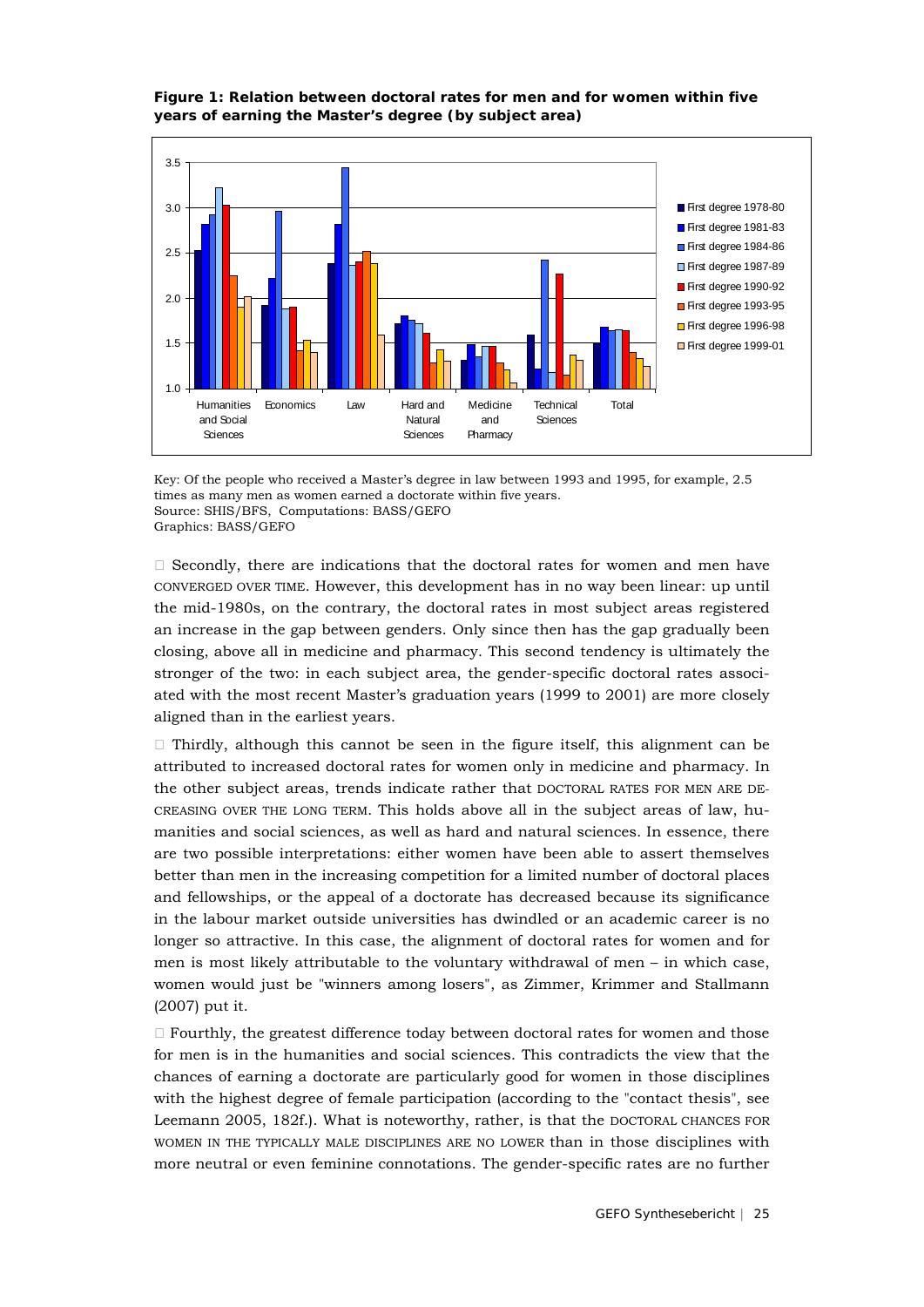apart in the hard and natural sciences or in the technical sciences than they are in the social sciences and humanities. Indeed, in physics women usually represent less than a tenth of the people who graduate with a Master's degree, but the doctoral rates for women and for men are relatively close. This finding tends to support the argument that, in situations of stark underrepresentation, women profit from their unique and special status (cf. Leemann 2005, 183). It is also plausible that women who decide to enter a clearly male-dominated field are more competitive and are aware from the outset that they must establish themselves in an environment where they are initially considered to be outsiders.

**Figure 2** shifts the perspective and presents the PROPORTIONS OF WOMEN EARNING MAS-TER'S DEGREES AND DOCTORATES. It represents the following: firstly, the proportion of women completing Master's degrees (blue line); secondly, the proportion of women among the Master's graduates in a particular year who were awarded a doctorate within five years (red line) or ten years (yellow) of graduation; and thirdly, the proportion of women awarded doctorates (thin black line, cross-sectional examination, given year = year of earning the doctorate). The visible percentages reflect the proportion of women, while the proportion of men is calculable by the difference from 100%. This graph offers information about the degree of gender-specific segregation at the point of Master's and doctoral awards, as broken down by subject area. Women from a particular Master's graduation year have the same chances of earning a doctorate as men when the red and/or yellow lines converge with the (thick) blue line. When the red and/or yellow lines lie under the red line, their doctoral chances are lower, and when these lines lie above the red line, their chances are higher.

In those subject areas, as mentioned, in which people seldom do a doctorate, what seem to be small differences in doctoral rates can have large implications. This is most clearly seen in the humanities and social sciences, as well as in law. In 1982, for instance, women represented the majority of Master's degrees completed in the humanities and social sciences. It took nearly 20 years, however, before the majority at that level corresponded to a majority at the level of doctoral awards.

Together with medicine and pharmacy, the humanities and social sciences are the only two subject areas today in which women also represent the majority at the doctoral level. In most other subject areas, women are still far from being in the majority. Aside from one-off peaks, the proportion of women in economics and the technical sciences lies under 20%, while in law as well as the hard and natural sciences the number is under 30%. This observation to a certain extent qualifies the convergence we noted earlier of gender-specific doctoral rates: even when the chances for advancement are the same for both genders, women never make a stronger showing than their representation at the previous level in the hierarchy.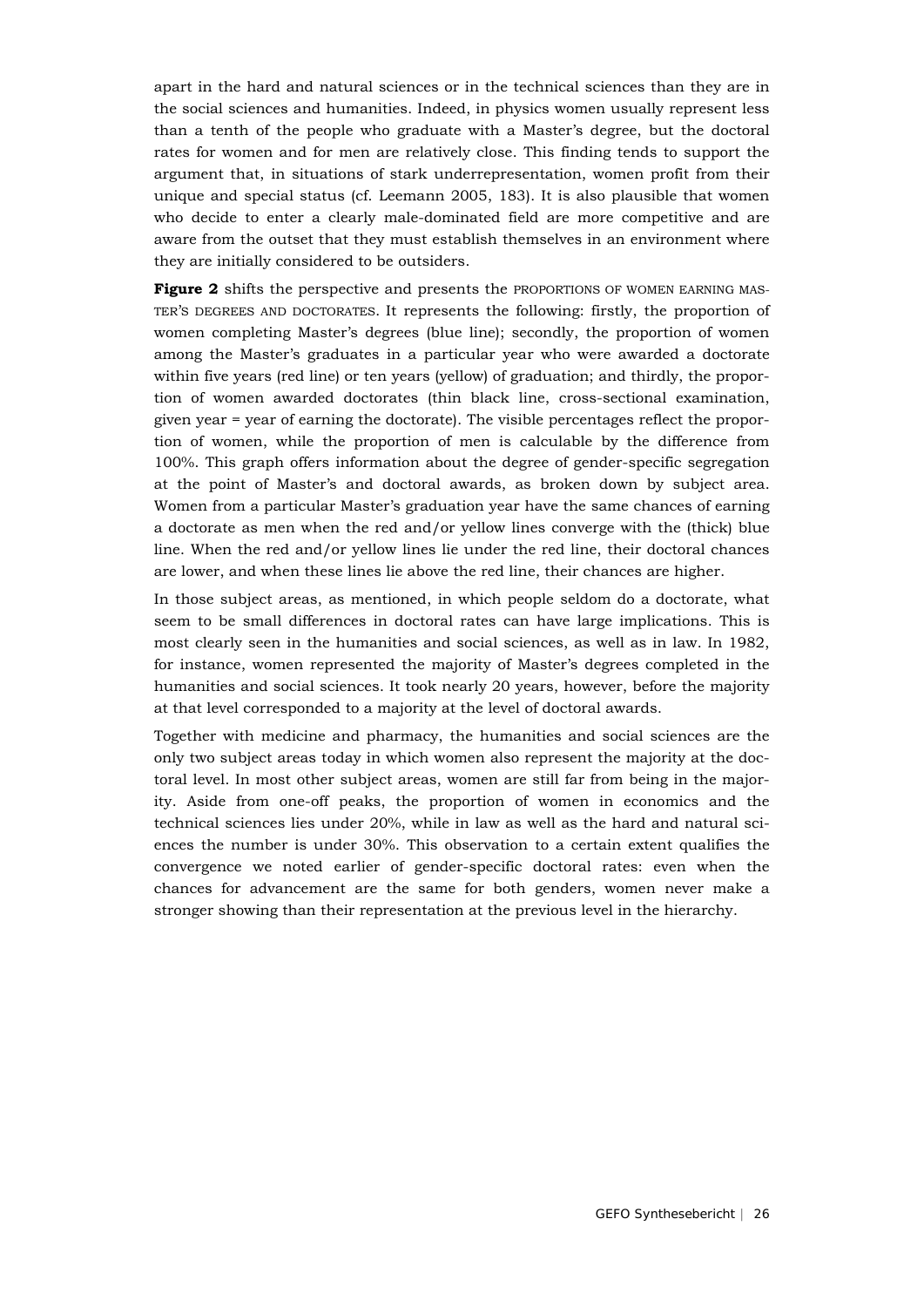#### **Figure 2: Proportions of women awarded Master's degrees and doctorates**



Key: Of the people who in 1996 completed a Master's degree in medicine or pharmacy, 50% were women (blue line). Of the doctorates awarded in medicine and pharmacy in the same year, 40% went to women (thin black line). Of the people who completed a Master's degree in 1996 and earned a doctorate within five years (i.e., by 2001), 47% were women (red line); of those who completed a Master's degree in 1996 and earned a doctorate within ten years, 46% were women (yellow line). Source: SHIS/BFS, Computations: BASS/GEFO; Graphics: BASS/GEFO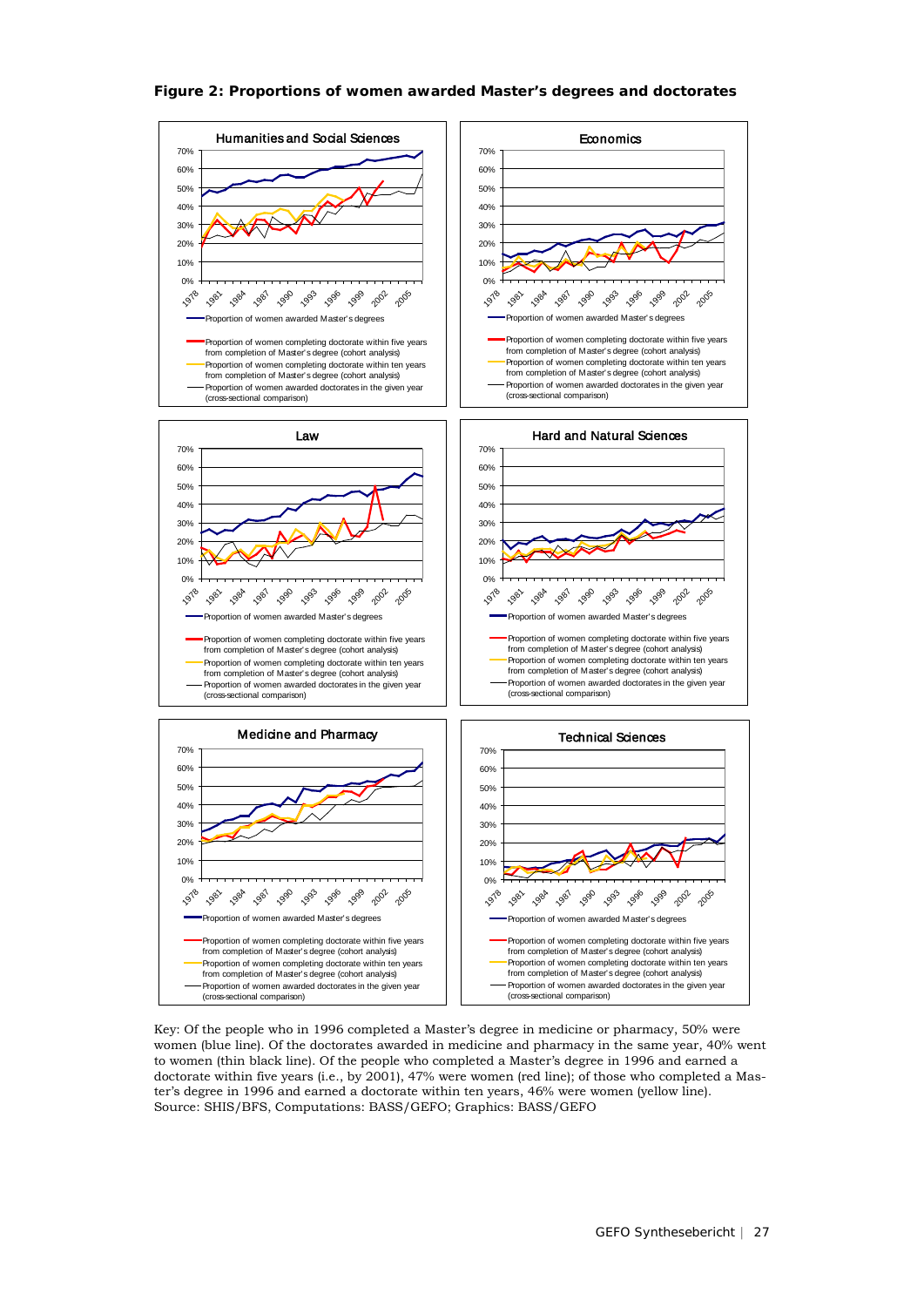The figure also shows what the results would be if one were to do a simple crosssectional comparison in place of a cohort analysis. The thin black line shows the number of women awarded doctorates (incl. those with Master's degrees from abroad) in the same year as those graduating with Master's degrees. The distance between the thick blue line (proportion of women awarded Master's degrees in year X) and the thin black line (proportion of women awarded doctorates in year X) thus corresponds to the gender-specific percentage difference which cross-sectional comparisons normally use to measure the extent of the *leaky pipeline*. The red and yellow lines indicate the correctives provided by the more complex cohort analyses. Depending on the effects of academic influx from abroad, they can lie above or below the black line.

It can also disadvantage their academic career if women are on average older than men when they complete the doctorate. This is not the case for the doctorates awarded between 2002 and 2006, neither in the total nor in individual subject areas. The only significant difference which holds for all of Switzerland is that women earn a doctorate earlier in medicine and pharmacy, where, however, it does not have high importance for career advancement.



**Figure 3: Proportions of women (Master's degree: 1992-1996) making the transition to doctoral study**

Key: In the humanities and social sciences 60% of all people who completed a Master's degree between 1992 and 1996 were women. Of the graduates in the humanities and social sciences between 1992 and 1996 who then decided to proceed to the doctorate, 47% were women. Of these same graduates who completed the docorate within ten years of graduating with the Master's degree, 43% were women.

Source: SHIS/BFS, Computations: BASS/GEFO

**Figure 3** offers a more detailed view of the doctoral phase and makes clear where women lose the most ground. In the humanities and social sciences, economics and law in particular, women decide much less frequently than men to pursue a doctorate. Between starting and completing the doctorate, the proportion of women drops less drastically. The "pipeline" is thus "leakiest" in the transition to doctoral study. Once women decide to do a doctorate, they are nearly as likely to complete it as men (for comparable findings, see Leemann 2002, Lind and Löther 2007, Hinz et al. 2008). Gender also has little affect on the time it takes to complete a doctorate.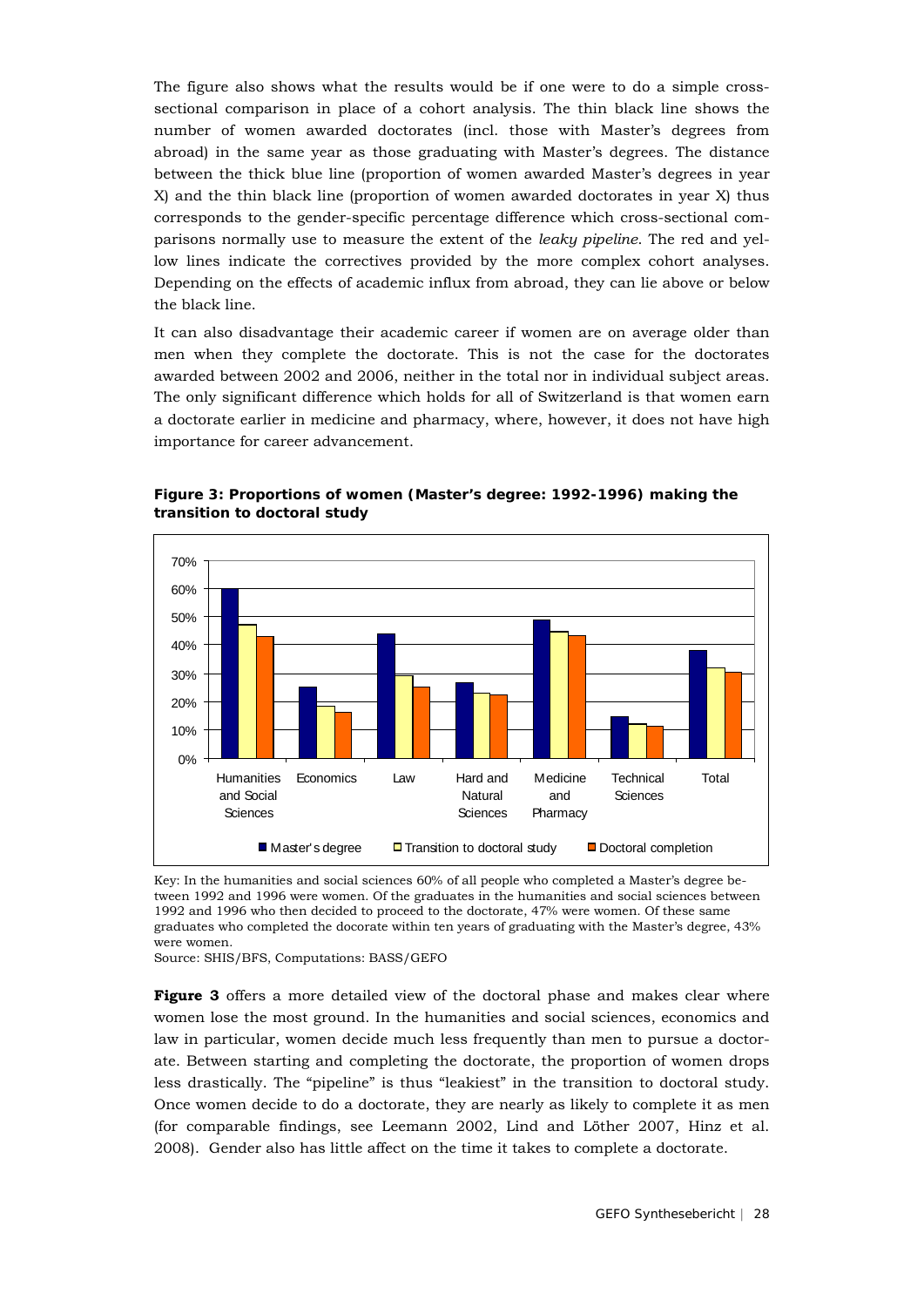## **2.2. Postdoc phase**

<span id="page-28-0"></span>The "postdoc" is not an examination or acceptance procedure, but rather designates a further academic qualification phase after the doctorate which takes various institutionalised forms, depending on discipline. It is widespread particularly in the hard and natural sciences, but in the other subject areas it also increasingly has a role to play. A postdoctoral fellow is employed on a limited contract at a university or research institution abroad, or possibly at home, and works during this time on research projects. Usually, the positions are financed by third-party funds. According to the *survey of doctorates (Substudy Report 2)*, approximately 28% of those questioned had begun and possibly completed a postdoc within five years of completing the doctorate. Depending on the discipline, this proportion can, however, be much higher or lower. In the hard and natural sciences it is over 45%, whereas in law only 3%. A postdoc does not have the same degree of career relevance in all subject areas.

As the multivariable analyses show, there are NO GENDER DIFFERENCES with regard to the likelihood of undertaking a postdoc. By contrast, increased AGE makes further academic qualification through the postdoc more difficult for both genders. It can be assumed that age norms in an academic career mean that, on the one hand, older emerging researchers (can) take less time for a longer research period (abroad), and on the other hand they have less funding and are less motivated to seek a postdoc position at another research intitution. Since this form of further qualification is particularly important in the hard and natural sciences, this is an indication of the power of the age norms that prevail in these disciplines.

RESEARCHERS WITH DEGREES FROM ABROAD do not undertake a postdoc more frequently than researchers with Swiss degrees. Having an ACADEMIC FAMILY BACKGROUND also has no effect. A YOUNG CHILD, however, makes a further academic qualification in the form of a postdoc significantly more difficult. This, we assume, has to do with the geographical mobility which is usually associated with a postdoc. The LANGUAGE RE-GION plays no role. By contrast, INTEGRATION DURING DOCTORAL STUDY is central to gaining further academic qualification after the doctorate. Whoever receives support in the discipline during doctoral study is more likely to undertake a postdoc.

The variables involved in RESEARCH FUNDING also have clear connections with the postdoc. SNF fellowships and participation in research projects (whether financed by the SNF or other institutions) are particularly important, as are independent research applications to institutions other than the SNF. This has to do with the fact that the postdoc qualification phase is largely financed by research funding institutions. Fellowships from the SNF as well as research funding from institutions abroad make it possible to have international postdoc placements, while participating in research projects funded by the SNF and others makes it possible to engage in research at home.

## <span id="page-28-1"></span>**2.3. Habilitation**

The habilitation is an examination and acceptance procedure in the Germanspeaking university context, which may vary somewhat from university to university but is grounded in certain regulations and standardisations that go beyond individual practices. In Switzerland at the German-speaking universities, the habilitation is (still) usually the prerequisite for a professorship at a university, above all in the humanities and social sciences, law and medicine. In the French-speaking universities, the habilitation is recognised only in medicine, where, however, in comparison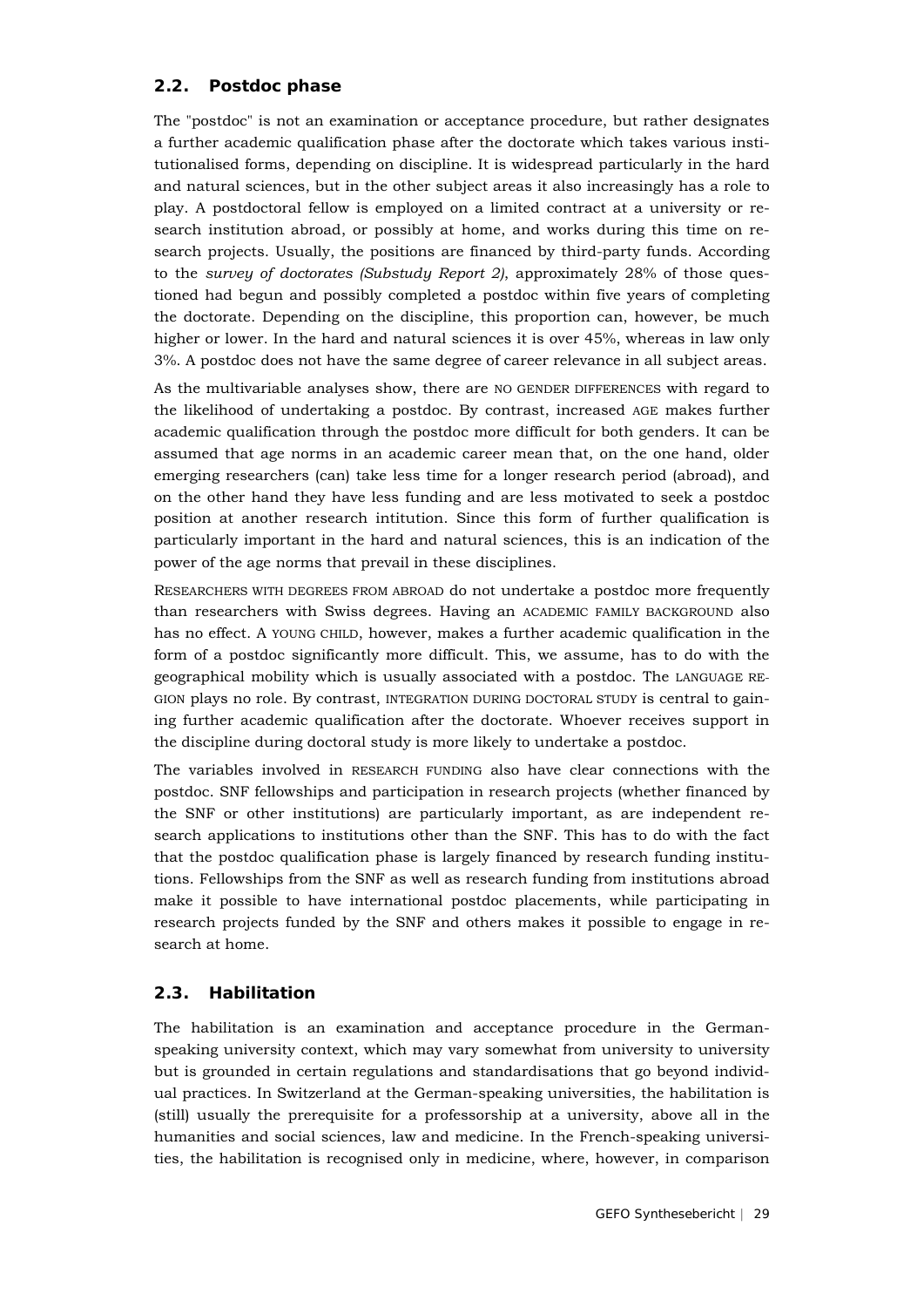to German-speaking Switzerland, it is somewhat less demanding. The habilitation procedure establishes teaching competence in an academic discipline, after which one is granted authority to teach (venia legendi) in a particular discipline.

The *SHIS Evaluations (Substudy Report 1)* of habilitations are limited to GERMAN-SPEAKING SWITZERLAND and focus – as in the doctoral phase – on people who are pursuing their career within the Swiss university and research system. Here this means people who have already been awarded a doctorate by a Swiss university. This applies to just under two-thirds of all people awarded the habilitation between 1992 and 2006 at a Swiss university.[12](#page-29-0)

In most subject areas, 70% to 80% of those undertaking a HABILITATION acquire it within twelve years of earning a doctorate. This takes noticeably longer in medicine and pharmacy, where only half of the people who have earned a habilitation have completed it within this time frame. We can assume, however, that when habilitations are presented later than this, they are no longer directly relevant to a university career.

If one sets the investigation period at twelve years after being awarded a doctorate, then the HABILITATION RATES lie between 4% and 6%. When we compare the habilitation rates for women awarded a doctorate between 1990 and 1994 with those for men awarded a doctorate in the same years, then significant differences appear in three subject areas as well as in the overall total. The largest gap, to the disadvantage of women, is in medicine and pharmacy. This subject area, which seems open to and supportive of women at the doctoral level, becomes far less so at the habilitation stage. The proportion of women who habilitate within twelve years of completing a doctorate is four times smaller than that of men. Since over a third of the habilitations under consideration belong to this subject area, this inequality has a strong effect on the overall picture. Women also have significantly lower habilitation rates in the hard and natural sciences as well as in the humanities and social sciences.

If, independently of the cohort anlyses, one investigates the proportions of women granted habilitations as a TEMPORAL DEVELOPMENT over blocks of five years (1992- 1996, 1997-2001, 2002-2006), then one notices a more or less marked increase between the middle and the last group in habilitations earned across all subject areas. The largest increase occurs in the technical sciences (from 3.7% to 16%) and in law (from 13% to 32%). In the humanities and social sciences alone the proportions remain at a relatively high level, since the increase there had already occurred during the 1990s.

In one subject area, medicine and pharmacy, there are strong indications that the increase in the proportion of women can be traced back to ACADEMIC INFLUX. The proportion of women awarded habilitations in medicine and pharmacy is significantly higher amongst those with a doctorate from abroad (23%) that amongst those with a Swiss doctorate (14%). The impression here is that academic influx partially compensates for the low number of women with Swiss doctorates who then earn a habilitation.

With reference to AGE at the time of completing a habilitation, the subject areas can be divided into three groups. By far the youngest are those awarded habilitations in economics, where the average age is below 38 years. Next are law and the hard and natural sicences (in which habilitations have only partial significance), with an aver-

<span id="page-29-0"></span><sup>&</sup>lt;sup>12</sup> With a good 10% of the habilitated academics it is not clear whether they earned their doctorate at a Swiss or a foreign university.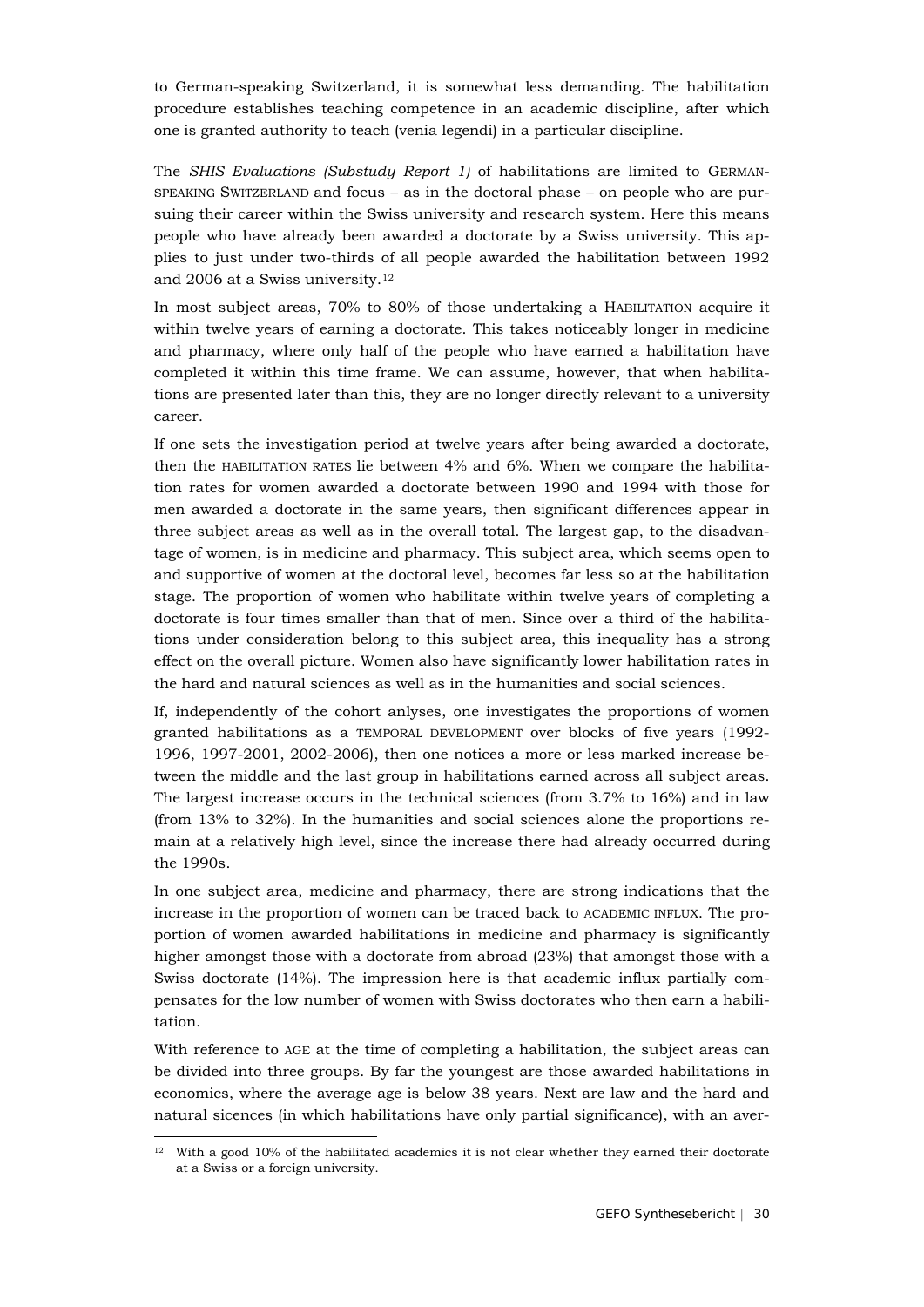age age of 40 years, followed by medicine and pharmacy as well as humanities and social sciences with 42 years. Only in the humanities does gender account for significant differences in the time it takes to do a habilitation as well as age at completion: women here on average take 1.5 years longer than men to complete a habilitation.

As the *in-depth interviews with emerging researchers (Substudy Report 5)* show, many academics today are undecided whether it is worth doing a habilitation to further their career. This also holds for those disciplines in which it has up until now been common to do a habilitation. According to the *survey of doctorates (Substudy Report 2*), 4% of people who have doctorates in economics are working on or have completed a habilitation five years after the doctorate. The multi-variable analysis indicates NO GENDER DIFFERENCES. As opposed to the SHIS evaluations, it is not possible here to separate out the figures by discipline. It could also be the case that women begin a habilitation as frequently as men, but do not complete it (within a period that is useful for an academic career). *Age*, a MASTER'S DEGREE FROM ABROAD, an ACADEMIC FAMILY BACKGROUND, INTEGRATION DURING DOCTORAL STUDY and SUCCESSFUL RESEARCH FUNDING APPLICATIONS do not, according to the survey of doctorates, affect the probability of undertaking of habilitation. By contrast, having a YOUNG CHILD descreases the probability for both genders.

## <span id="page-30-0"></span>**2.4. Educational trajectories of SNF newcomers**

The analysis of the educational backgrounds of "newcomers" in the *content analysis of SNF application files (Substudy Report 4)* makes it clear that those who submit research applications in their own name already belong to a SELECT GROUP OF ACADEM-ICS. On average they complete their Master's degree for the most part earlier than their peers, according to university statistics. This earlier completion rate, however, is connected to the high proportion of people who have completed their degrees in countries where the graduation age is generally lower. Educational background thus only conditionally reflects the conditions encountered by Swiss emerging researchers. What is consistently mapped, however, are the realities of people involved in the research market.

The educational trajectories of emerging researchers reflect VERY HETEROGENEOUS CIR-CUMSTANCES. In physics, students move efficiently through the Master's degree and on to an academic career, so that a professorship or senior position can be reached before the age at which women must make a decision about having children. By contrast the time it takes to earn degrees and qualifications in human medicine is significantly longer, so that the phase of having children critically collides with further academic qualification. While law still has the characteristics of a "domestic sector" with the possibility of completing all qualification stages at one and the same university, whoever wants to gain academic qualifications in physics has to be more or less globally mobile. Highly structured qualification stages before and after the doctorate, as can be found in medicine and physics, contrast with the less clear situation in law as well as linguistics and literature.

The educational trajectories FOR BOTH GENDERS in this relatively newly constituted group of "newcomers" proceed VERY SIMILARLY, with the following nuances: In human medicine, women earn a doctorate and the first medical title (FMH) somewhat earlier, but a possible second FMH title and the habilitation follow somewhat later. The time delay is aligned with the phase in which women typically have small children. In law,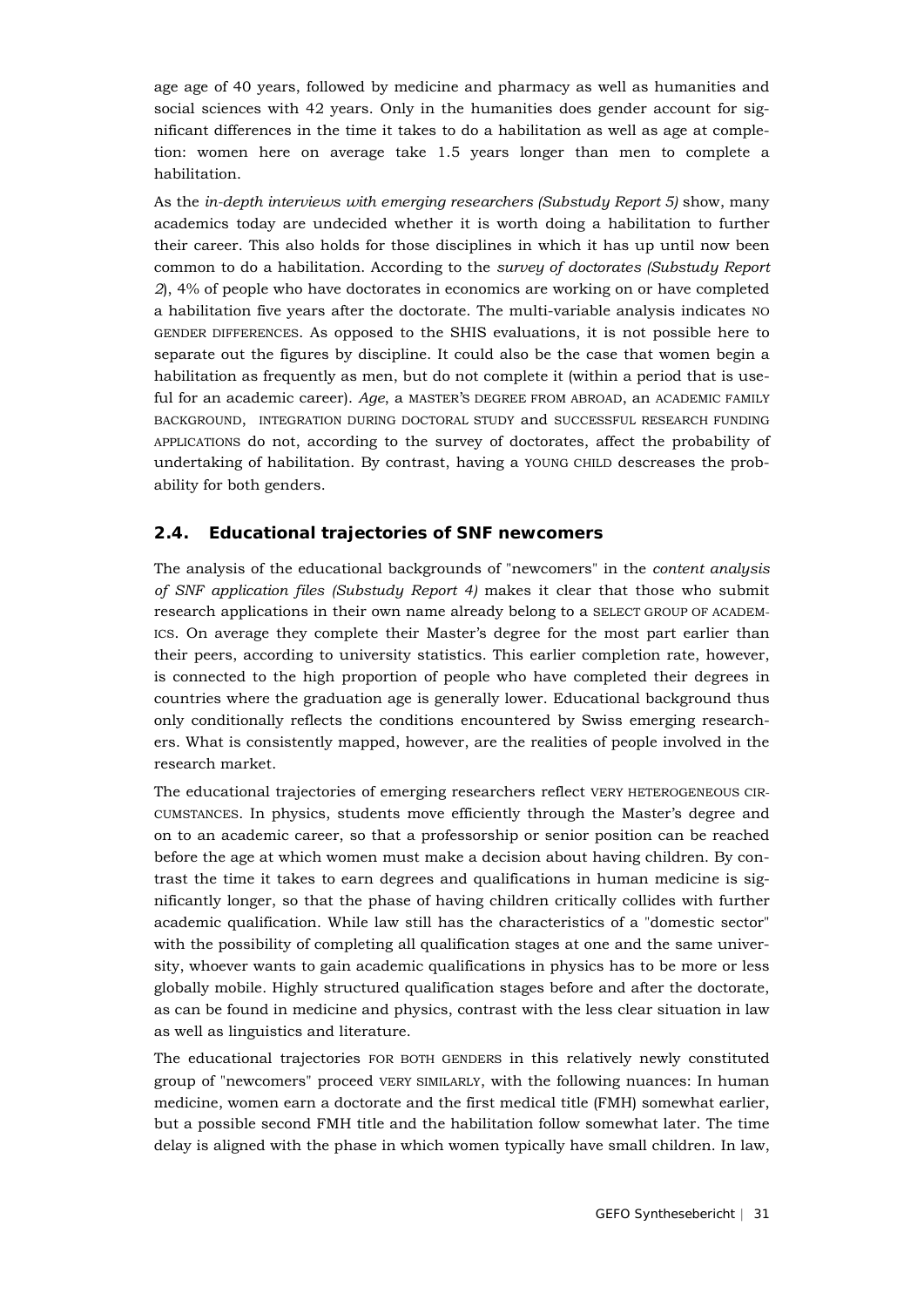women are older when they earn doctorates and less frequently undertake a habilitation. In linguistics and literature, women also take longer to complete a doctorate and are significantly older at the habilitation stage (which they undertake more frequently). In physics, women tend to complete the Master's degree and doctorate faster than the men. They earn doctorates at just under 30 years of age, while the habilitation is of little significance.

## <span id="page-31-0"></span>**2.5. Summary**

The analyses show that the gender-specific effects of the *leaky pipeline* at transition points between the doctorate, postdoc and habilitation are not the same for all disciplines. In the technical, hard and natural sciences, as well as in economics, the choice of subject area already represents a gender-specific hurdle, which then carries over to the proportion of women earning doctorates. The transition from the Master's degree to the doctorate in itself, however, reflects comparatively little inequality. The career relevance of a habilitation, at which point larger gender-specific differences arise, is not high. By contrast, in the humanities and social sciences, where there is a high proportion of women studying for the Master's degree, beginning a doctorate represents the first decisive hurdle for women, while completing a habilitation represents the second. In medicine and pharmacy, the gender-specific differences up to and including the doctorate are comparatively small, but thereafter women go on to do a habilitation significantly less often.

There is thus clear evidence for certain *threshold effects* (Etzkowitz et al. 1992), that is, decisive discipline-specific hurdles after which it is easier to reach the next level, even though inequalities never completely disappear. All of the disciplines, however, present gender-specific discriminations at each qualification stage. The image of the *hurdle race* (Toren and Moore 1998) is thus also applicable. For all subject areas and at all transition points under investigation, except for postdocs, women as a rule are disadvantaged in comparison with men. To put it simply, the question is not which of the two groups has the better chance of advancement and success, but rather how much smaller are women's chances of advancement.

Women in subject areas where they represent a high proportion of those studying for a Master's degree do not find it easier to pursue an academic career, particularly in the humanities and social sciences, than women in disciplines where they represent a small minority. The opposite point, however, does not necessariy hold true. There is no systematic connection, on any axis, between the proportion of women and women's chances of success in an academic career. By contrast, there are indications to support the thesis of cultural devaluation, as postulated by research into occupations, which argues that the prestige of a vocational field drops when it develops into a field with a high percentage of women (England, Hermsen, Cotter 2000). The tendency is for men in such a field to strive to attain career positions as quickly as possible, in order to distance themselves from the female majority.

It is important to keep in mind that there is no evident mechanism which can automatically ensure that the proportion of women at a lower stage of the qualification scale will gradually move up to the higher stage. The leaky pipeline problem for women will thus not be resolved on its own just over the course of time. Even though the general tendency in recent decades has been toward a convergence of doctoral and habilitation rates for women and for men, the question still remains whether this just makes women "winners among losers" (Zimmer et al. 2007). Thus, the ad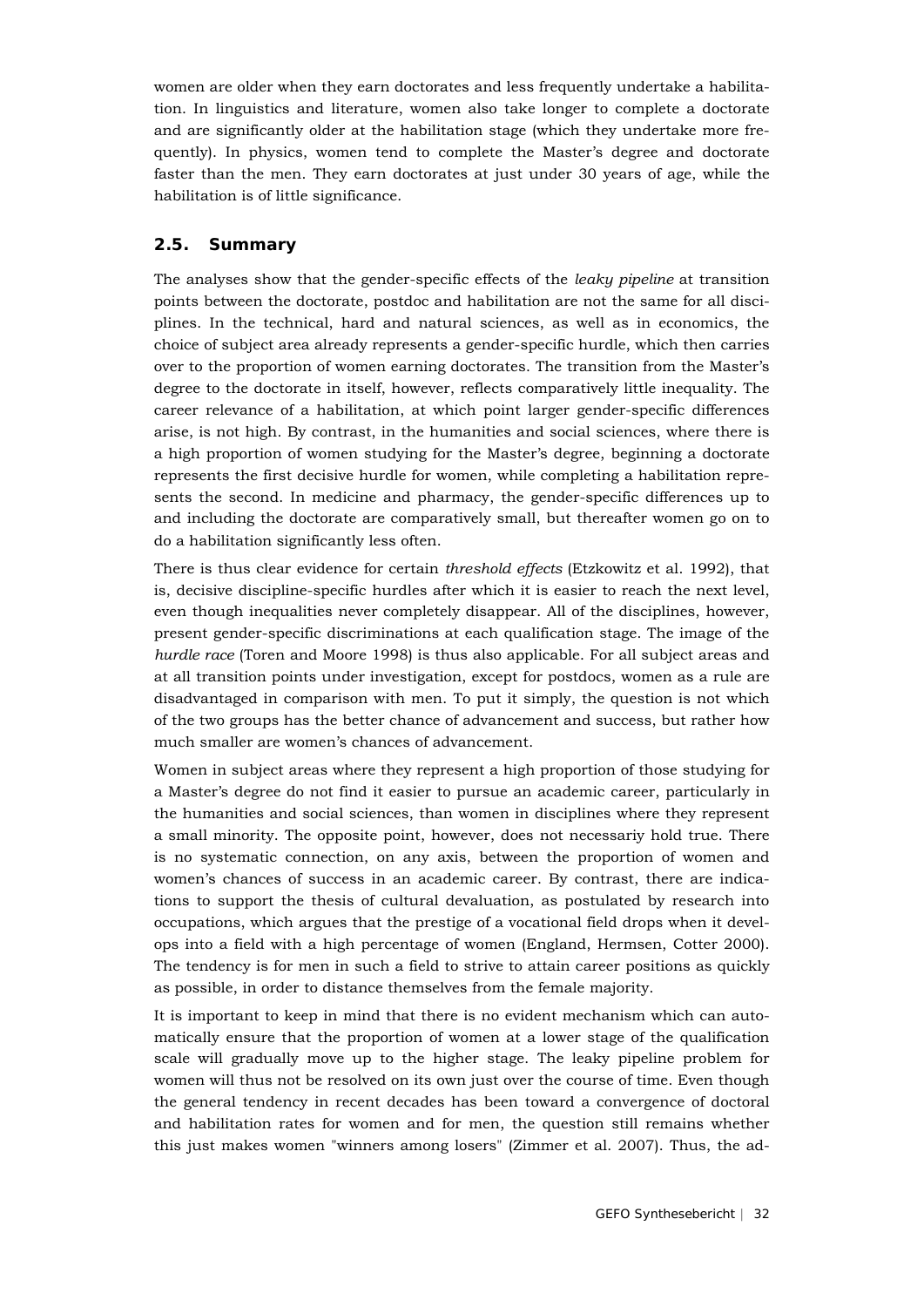vances made by women in doctoral rates can above all be traced back to the decrease in numbers of doctorates awarded to men (aside from medicine/pharmacy).

Certain reasons given in political discussions for the problems that women experience in academic careers can now be better assessed on the basis of our evaluations. Age difference between the genders thus has hardly any effect on the educational transition points under analysis (with the exception of the habilitation in humanities and social sciences). Nor do women complete doctorates considerably less frequently once they have begun. The supposition that academic influx props up the proportion of women doing doctorates and habilitations can be confirmed for particular subject areas. This result should be offset by the effects of academic outflux, about which there is no information. There is little reason, however, to think that disproportionately more women than men undertake the doctorate or habilitation abroad, and hence little reason to think that the proportion of women would be higher with the inclusion of this group.

The following chapter will go into more depth regarding the reasons for the inequalities that have been determined.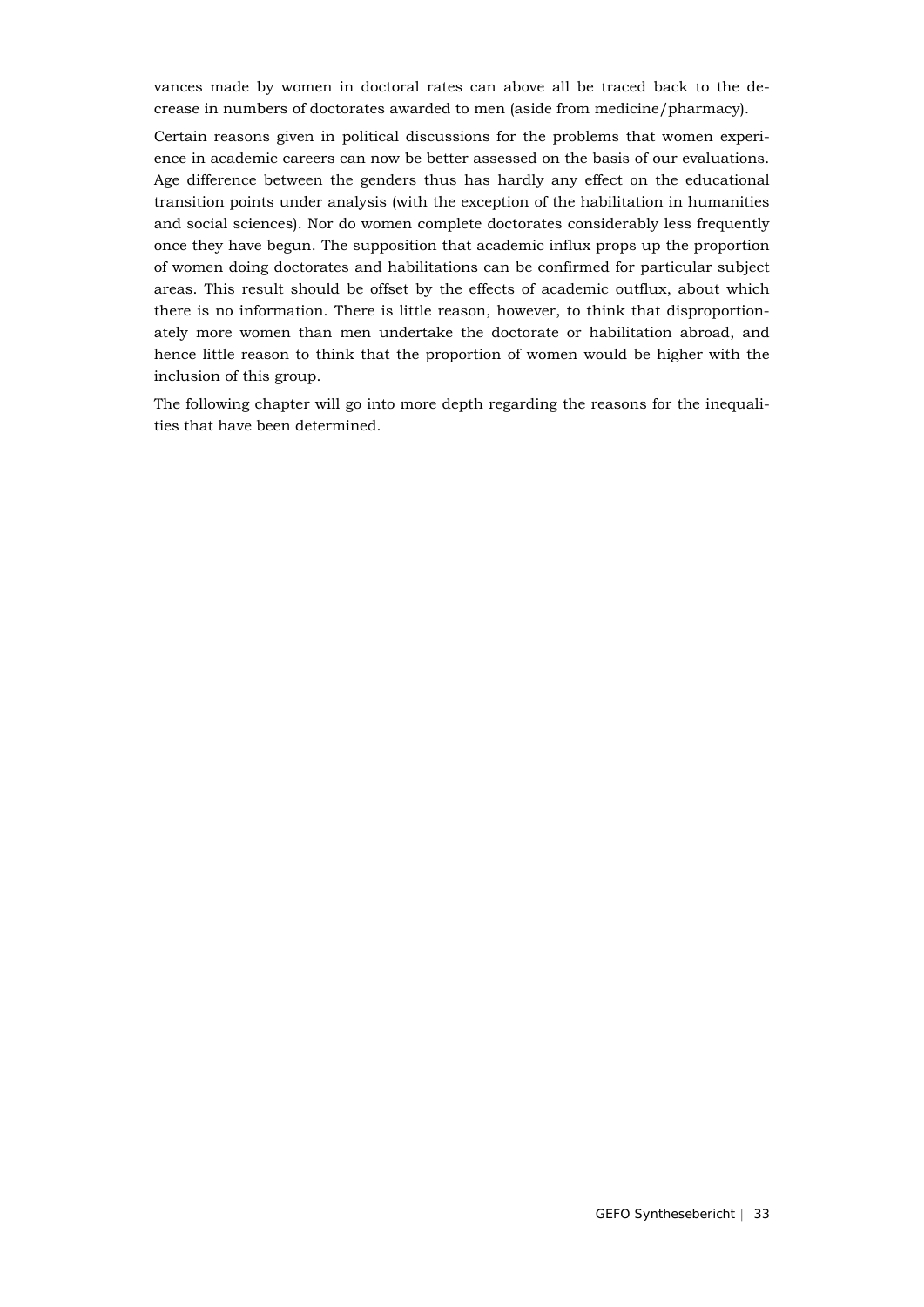## <span id="page-33-0"></span>**3. Career Trajectories**

The career trajectories of researchers and any observable gender-specific differences amongst them were investigated in three substudies. The *survey of PhDs (Substudy Report 2)* addresses the factors that lead women and men to pursue an academic career after the doctorate (3.1). The *content analysis of SNF application files (Substudy Report 3)* maps the previous career paths of newcomers to SNF research funding who are applying in their own name (3.2). In the *in-depth interviews with emerging researchers (Substudy Report 5)* various institutional uncertainties in the academic trajectory, which take gender-specific forms, emerge as a dominant topic in academic careers (3.3). The chapter closes with a summary (3.4).

## <span id="page-33-1"></span>**3.1. Academic employment after the doctorate**

The *survey of PhDs (Substudy Report 2)* also took into consideration the professional trajectory of respondents, so as to ascertain whether people pursue an academic career after the doctorate. Six indicators were used to determine employment in research or higher education directly after the doctorate and five years later.

Around 40% of the people surveyed were employed in the academic field directly after the doctorate. Five years later, depending on which indicator is used, the proportion shifts to 20% to 30%. This decrease is to be expected, since the academic career path involves elite recruitment processes, with only a portion of candidates surviving the selections. Two questions were crucial in our investigation. Firstly, we were interested in whether women leave academic employment in disproportionate numbers. Secondly, we wanted to know which other factors influence the recruitment process, with a particular focus on the support provided by research funding.

Based on the results of the estimated models, there are ABSOLUTELY NO INDICATIONS THAT WOMEN LEAVE ACADEMIC CAREERS MORE FREQUENTLY than men in the period under observation (from PhD award to five years after the doctorate). This finding holds true even without yet controlling for other academic and non-academic factors. In contrast to the educational trajectory (see Chapter 2), we find no evidence in our study of the academic career phase five years after the doctorate for a *leaky pipeline*  whose holes are bigger for women than for men.

At first glance, this result corresponds to the *threshold effect* hypothesised by Etzkowitz et al. (1992), who argue that the gender-specific selection processes in previous career stages mean that the women academics who remain are very career-focused and strive to stay in the academy. As we will see in later chapters, however, women in this postdoc phase are less well integrated.

These findings, namely that the tendency to remain in the academy is not related to gender, have been confirmed in other studies of the academic field in Switzerland. In the study carried out by Leemann (2002), as many women as men remain in the academic field after completing the doctorate. Berwerger (2008) can find no gender differences affecting the group she investigated of academics from the social sciences and humanities who are in the final stages of the doctorate. Women express their intention to pursue an academic career as frequently as men. One year after the doctorate, too, there is no evidence of differences in the actual performance.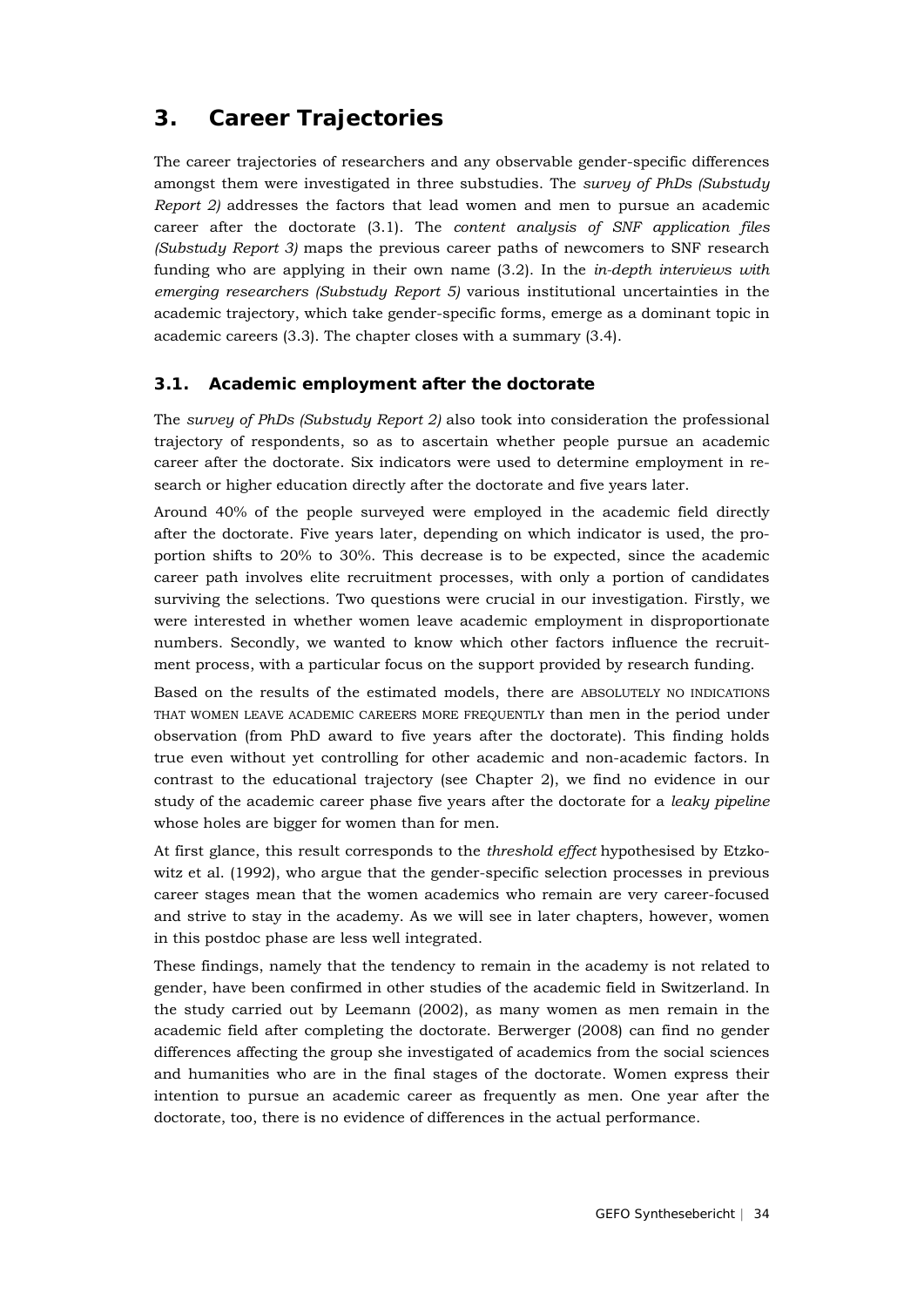The final career step up to the professorship, where women hit what in the literature is called the "glass ceiling" (Etzkowitz et al. 1992; Sonnert and Holton 1995), could not be systematically examined in our investigations.

Regarding other factors that affect whether or not one remains in the academic field five years after the doctorate, the following findings should be mentioned. AGE plays no particular role in the pursuit of academic employment. WOMEN EDUCATED OUTSIDE OF SWITZERLAND, who then enter the Swiss university system in order to undertake their doctorate, are more likely to remain in the academic field. It can be assumed that they are more academically oriented, since they left their own country for a position at a university in Switzerland. FAMILY BACKGROUND, which compares academic with non-academic social backgrounds, is irrelevant to continuance in the academic field at this late point of the trajectory. We assume that, by the time one reaches the doctoral phase and undergoes the socialisation processes connected with it, the habitual problems of fitting in are increasingly less important and are registered only as "small distinctions".

When academics are PARENTS, this affects the probability of remaining in academic employment; or, to put it another way, those people who work in the academic field start a family and have children less frequently. Based on the statistical analyses, however, there is no evidence for the supposition that the birth of a child tends to lead women rather than men to leave academic careers.

In the FRENCH-SPEAKING universities, more of the people surveyed had attained a professorship within five years of the doctorate, which can be explained by the different significance of the doctorate (thèse) in the French-speaking university system. The thèse is equivalent to a PhD and qualifies one for a professorship, in contrast to the doctorate in the German-speaking university system, where the additional habilitation is often required for a professorship. There are few DISCIPLINE-SPECIFIC DIFFER-ENCES in this phase, and they were subject to statistical controls in the models. A central factor in the continuance of an academic career is SUPPORT AND INTEGRATION DURING THE DOCTORAL PHASE. A position as an assistant, participation in a graduate colloquium, disciplinary and career-oriented support by mentors and other members of the academic community all significantly increase the probability of remaining in the academy.

RESEARCH FUNDING is also extremely important for remaining in the academy. People who receive research fellowships, submit successful research applications or work on a research project are significantly more likely to be employed in the academic field five years after the doctorate. Here we can assume reciprocal effects. Receiving approval for projects and research periods abroad supports one's continuance in the academy and this in turn increases the chances of submitting more (successful) applications. With regard to SNF funding, it is the fellowship for prospective and advanced researchers as well as collaboration in research projects funded by the SNF that constitute important "resilience" factors which diminish the risk of leaving the academy. By contrast, one need not have submitted a successful project application to the SNF, as this seems to have little relevance. On the other hand, successful research applications to other institutions in Switzerland and abroad do support continuance in the academy. In the career phases prior to a professorship, it is above all the individual funding instruments (direct: fellowships; indirect: project collaboration) that seem to be important in supporting continuance in an academic career. By contrast, applications submitted for one's own projects are not particularly important.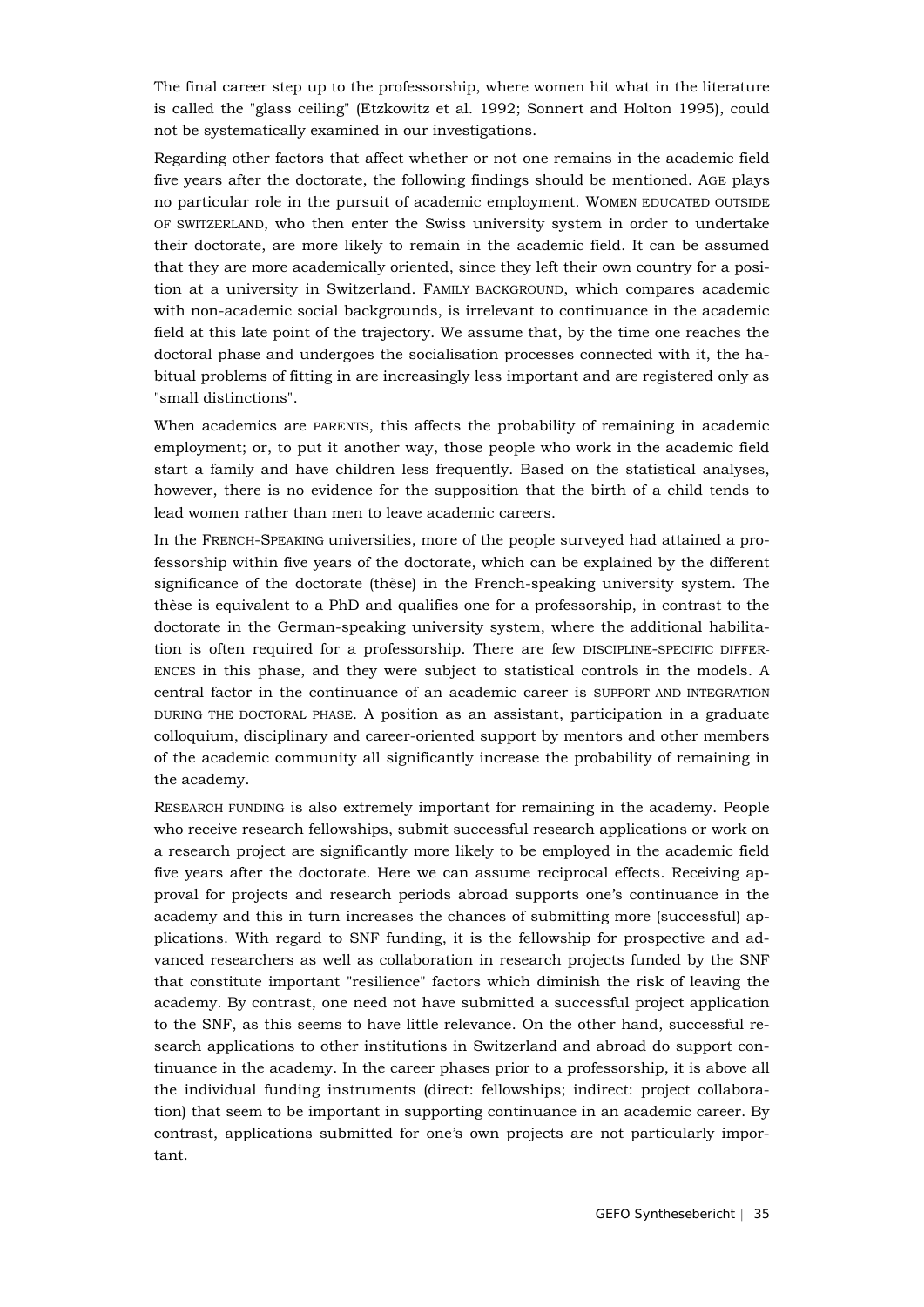## **3.2. Academic trajectories of SNF newcomers**

<span id="page-35-0"></span>From the *content analysis of the SNF application files (Substudy 4)* it is clear that the career trajectories of *newcomers* are strongly marked by DISCIPLINARY DIFFERENCES. In medicine and physics, the qualifications pathway after the Master's degree is more clearly structured because of frequent changes in assistant and research positions. At the same time, however, this places higher demands on mobility. What is particular to medicine, moreover, is the double engagement with research and clinical work, which all applicants have experienced and many continue to pursue. Physics is characterised by a highly global labour market, few permanent research positions at universities, and at the same time the possibility of shifting to permanent research positions at non-university institutions and private corporations. In law as well as in linguistics and literature, the classical route to research also goes through an assistant position, but after that the career routes differ by discipline. Research in law is often combined with juridical employment. It is also still possible to complete all qualification stages at a single university. In linguistics and literature, employment is less continuous and more precarious than in the other disciplinary groups. Funded fellowships are thus an important factor for academic career success in this discipline. The combination of research and more practical employment is also widespread.

The most important gender-specific observations are as follows: In human medicine a good 10% of men and women work part-time as assistant or senior physicians. It is nearly impossible to interrupt the career trajectory, but women undertake a postdoc abroad much less often than men. In law, there are no differences with regard to part-time work, which is seldom undertaken. Women tend to hold assistant and senior assistant positions more often than men. In linguistics and literature, by contrast, it is the exact opposite: here there tend to be more men in assistant and senior assistant positions. Women, however, take much more frequent advantage of an SNF professorship. The five female professors in the sample (four of whom are foreigners) were considerably older when they started than the four male professors; the phase between the doctorate and appointment to a professorship takes nearly twice as long on average for women. In physics (including astronomy), the two (foreign) female professors were very young when they started, at 34 and 37 years of age respectively.

## <span id="page-35-1"></span>**3.3. Institutional uncertainties in academic careers**

The "mad hazard", as Max Weber (1985 [1919]) called the precarious employment situation of academics because of the uncertainty of recognition and success, can affect both genders equally. Because of the limited number of professorships, the uncertainty of achieving one's goal and not having to drop out of the academic trajectory is very high for both genders, even though the probability of landing a professorship is still statistically smaller for women than for men. This could not have been more clear in the *in-depth interviews with emerging researchers (Substudy 5)*:

"One falls into a hole after the dissertation. There is no career, there are only various individual positions, somehow, that one has to fight hard for. But that also means that many people drop out". (Hard and Natural Sciences, Woman 2, 695-698)

"There's just a problem with security, precisely this feeling of not being validated or secure." (Humanities and Social Sciences, Man 2, 605)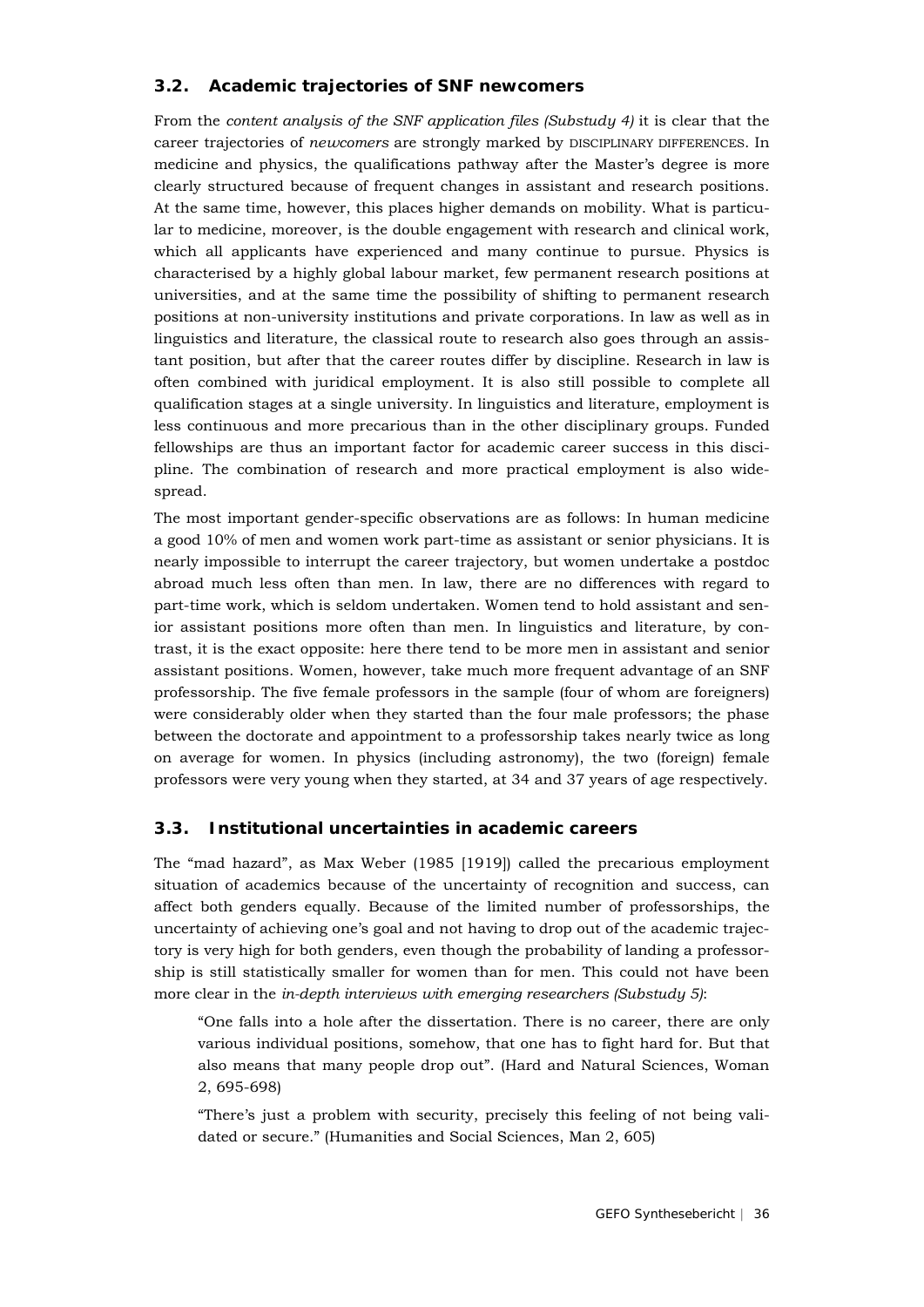"The great leap into the void. I think everybody gives their best, but just the fact that there is this great hole in the middle means that many people fall into it, and that this career does not meet our high hopes, because it's always disappointing us, because you give and give and give, and then when you get to the postdoc stage and you want to climb up, it's so hard, because the step is missing, and so many people do fall and decide to give up at this level. And I think that this is one of the main causes of . . . one of the main places where you hope for a bit more, especially after . . . if you have put in the years, so to speak . . . well, the sacrifice, in fact, yes or no, you know, you're involved in research because you love it, right? (...) Am I going to take a couple of steps back to make the leap, or am I simply going to fall?" (Hard and Natural Sciences, Woman 5, 1358-1373)

An important strategy in the interviews for coming somewhat to terms with this haphazardness and uncertainty was the readiness to take on risks, called "PUTTING ALL YOUR EGGS INTO ONE BASKET". This readiness to take risks was explicitly discussed by the interviewees as an individual characteristic or competence that not everyone possesses to the same extent. We have shown in the analyses that risk-readiness is closely tied with habitual patterns of thinking, perceiving and doing. It cannot simply be understood as an individual readiness to take risks, or as something one *wants* to do. Rather, the capacity to engage with risk must be considered as something that one *can* do, which is strongly influenced by BACKGROUND. This is connected to a HA-BITUAL SELF-CONFIDENCE, which allows one to take to the academic field like a fish to water, feel secure in the environment, and therefore be ready and able to take on risks.

A pronounced GENDER-BASED UNCERTAINTY becomes evident, in light of the underrepresentation of women, in connection with whether an academic career is realistic and compatible with starting a family (see Chapter 6). FEMALE REPRESENTATIVES AND ROLE MODELS are an important point of orientation when it comes to overcoming these individual uncertainties, precisely in those disciplines where women are heavily underrepresented.

"I noticed that it did me good to see female assistants, because this showed that there are also women doing a doctorate, not just studying for the Master's degree". (Hard and Natural Sciences, Woman 2, 79-80)

"And then when I got pregnant, I asked myself, 'How is this going to go? (...) Will it work out?' or 'Can I finish the habilitation? And when? And what's going to happen after that?' So that is definitely an uncertainty, especially when you know that most academics, I think 60%, don't have any children. From that perspective, it was always good for me to see women with children who actually had roles like that". (Law, Woman 1, 565-571)

While men find role models in "inspirational personalities" who have made an indelible impression because of their academic work, women focus on female role models who have managed to gain a foothold in the academic field and/or to reconcile career and family.

Integration also involves NETWORKS AND MENTORS. These provide access to social, symbolic, cultural and economic capital by passing on the academic habitus through instances of socialisation. The net of personal contacts and support can be a safety net beneath a (career) ladder without rungs. However, as our analysis based on the *survey of PhDs (Substudy Report 2)* shows, female emerging researchers are less well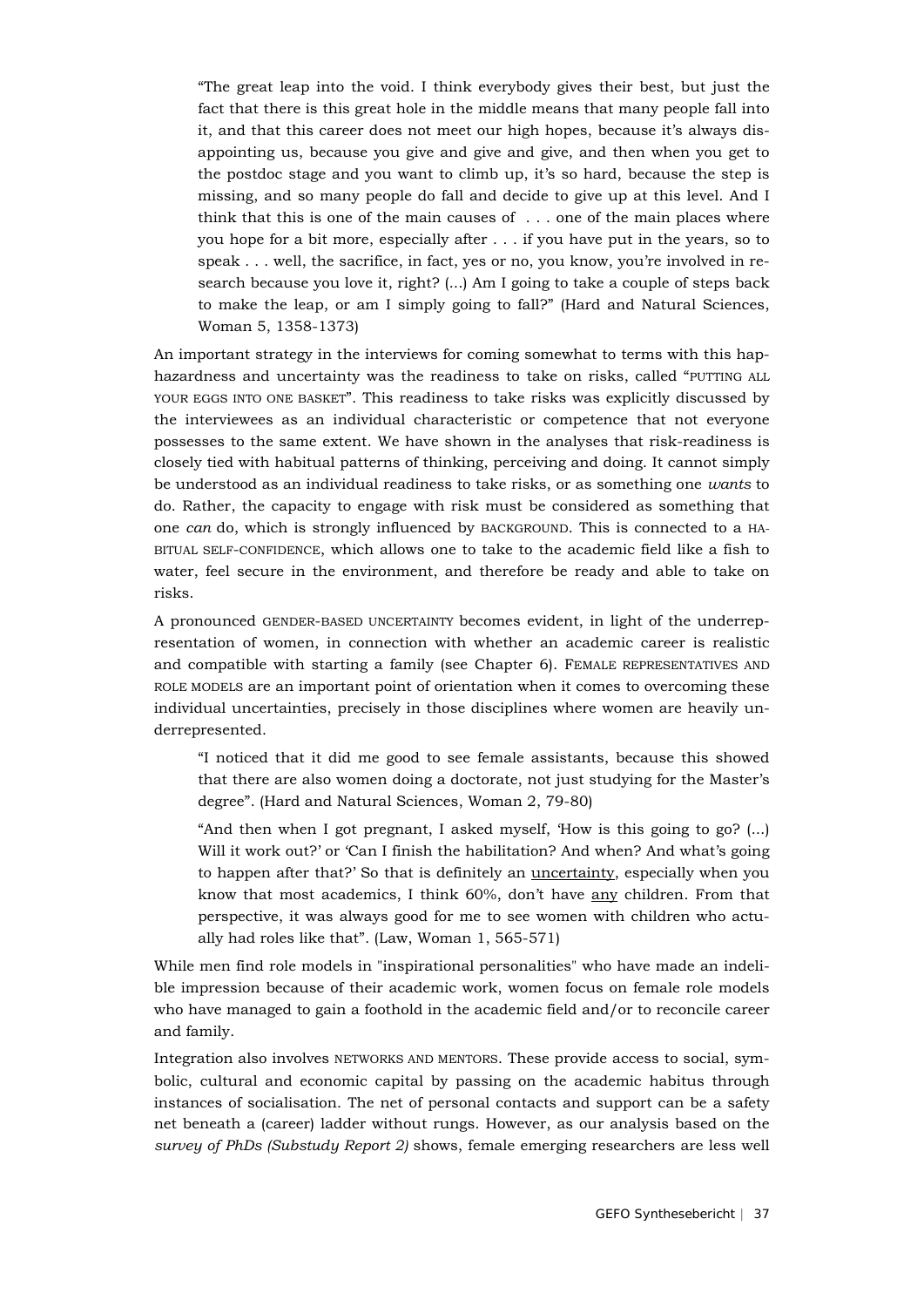integrated into academic networks and are less frequently supported by mentors, which in turn increases their insecurity (see Chapters 4 and 8).

Especially for women, mentoring and role models reduce the access barriers to academic careers and therefore operate as catalysts for an academic career.

In addition to the habitual conditions as well as (the lack of) mentors and role models, which increase or decrease the uncertainties of this "mad hazard" and can improve one's chances of coping, INSTITUTIONAL CONDITIONS are also relevant. This has mainly to do with the degree of integration into the academic community, which can help to buffer the experience of uncertainty.

Thus, in comparison with emerging researchers who are only able to support themselves through third-party funded positions and fellowships, the advantage falls to those who have a secure mid-term university position, where they become academically socialised and develop an academic profile.

"I was in a relatively comfortable situation when I proposed this project, in a position that would still continue for some time. It wasn't like, if the project were rejected, I'd be left with nothing. The position still has another two or three years to run (...) I knew, ok, I can submit the proposal again in a year. For others, though, pulling out could mean the end of their career, or at least heading to the unemployment office. Or something. In that sense, yeah, it was annoying, but it wasn't really so serious". (Humanities and Social Sciences, Man 1, 320-328)

There are empirical indications in the literature that female emerging researchers find themselves in more precarious employment conditions than their male colleagues (Spieler 2008, Hinz et al. 2008), which increases the uncertainty of their situation.

### **3.4. Summary**

Career trajectories in the academic field are strongly marked by disciplinary differences. With controls for these disciplinary differences, there are no indications in the period under investigation, from the PhD award to five years after the doctorate, of a disproportionate number of women dropping out of the academic career path. They are just as frequently employed at universities and have an academic position just as often as men. Having to withdraw from or being pushed out of academic employment is not yet noticeable in the postdoc phase, either, so we can assume that there is an available group of female emerging researchers attempting to pursue an academic career after the doctorate. In our investigations, however, we have found evidence that children make it more difficult to remain in the academy, for women as well as for men.

Academic careers do not offer a clear, strongly institutionalised succession of positions which would allow emerging researchers to move forward step by step. Positions in higher education, with the exception of professorships, are for the most part limited in term and, especially after the doctorate, available only in small numbers. Project-related positions are often shorter in term than university positions. Research periods abroad must be financed by third-party means, for which one has first to apply.

These institutionalised uncertainties affect women as well as men and can be overcome only through support and promotion by mentors, a high degree of integration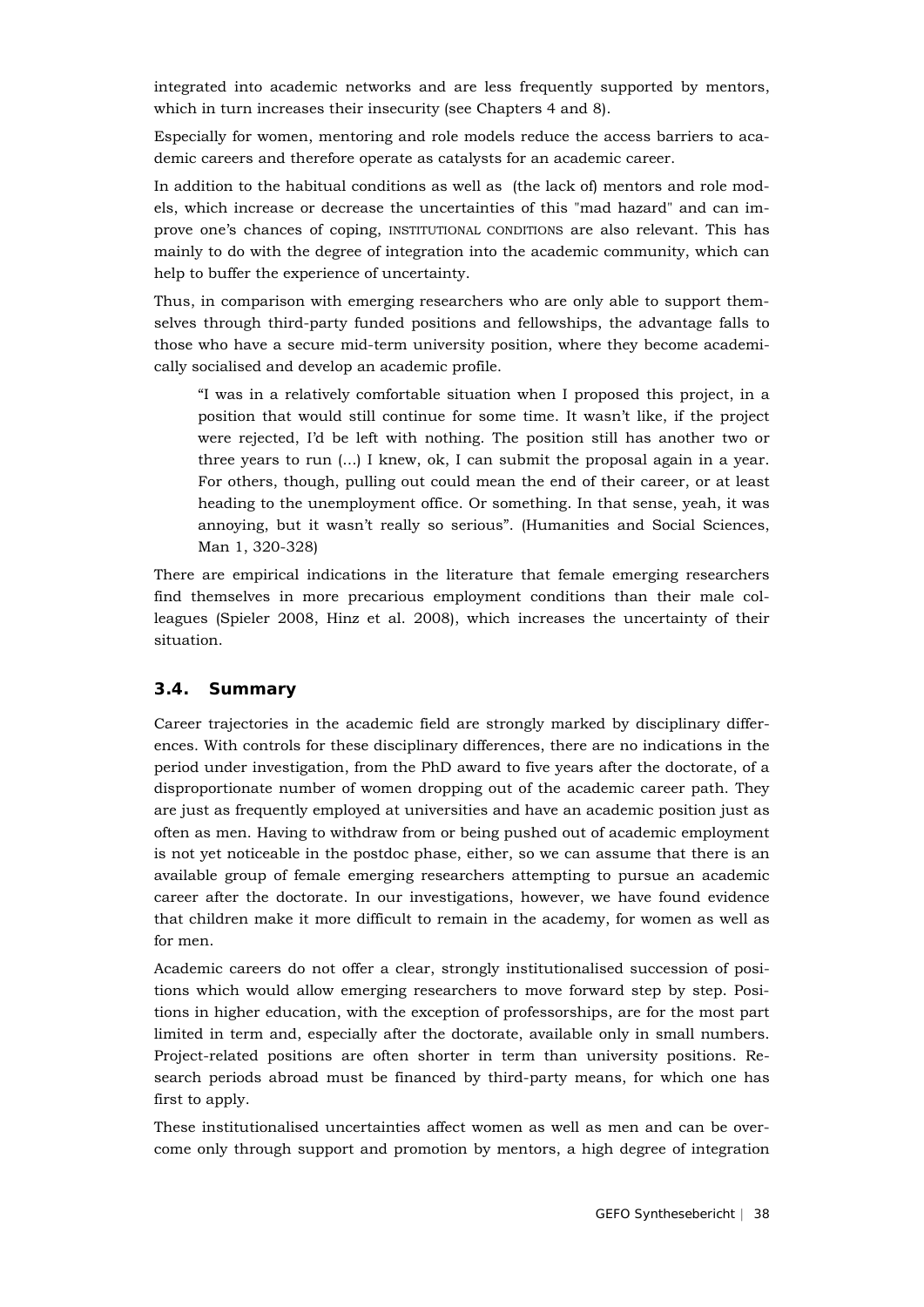into scientific networks and habitual self-confidence. Research funding by the SNF is very important in this process. For women as well as men, fellowships and collaboration on SNF projects allow them to continue in the academic field after the doctorate. Equal access to research funding thus remains a concern for the future, too.

The hazard of undertaking a professional career in the academic field poses even greater challenges for women than for men, because they face underrepresentation in the discipline and/or in higher positions, because they are less often supported by mentors (Chapter 4) and less well integrated into academic networks (Chapter 8), and because it is above all they who must reconcile family care responsibilities with research (Chapter 6). This often leads women to experience habitual uncertainty. Female representatives and role models are thus an important orientation point to help individuals overcome such uncertainties.

For the SNF, the question is how to account for the difficulties of connecting academic work and family, so as to factor this greater potential for uncertainty amongst female emerging researchers into its funding policies.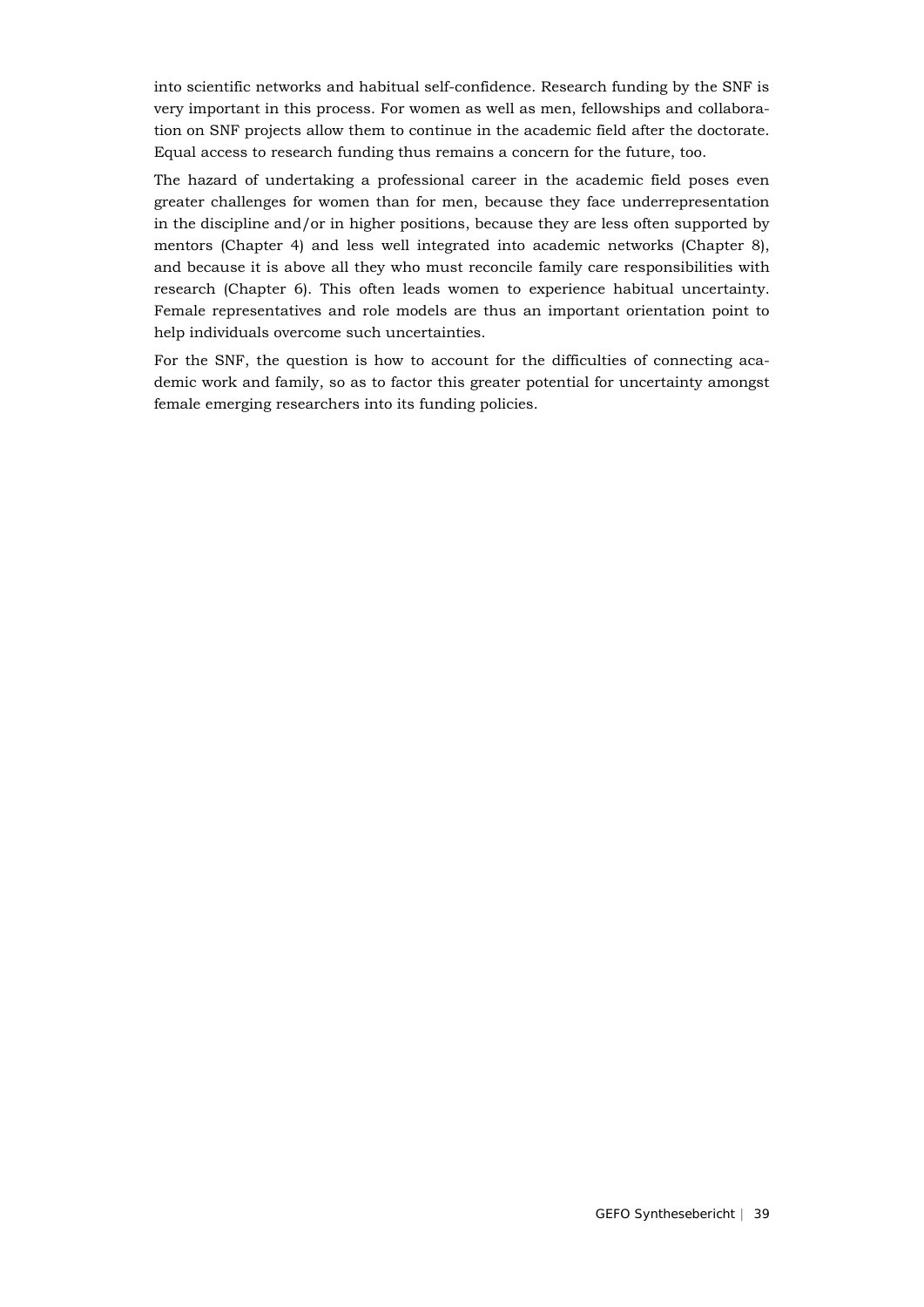# **4. Mentoring and Support for Emerging Researchers**

The importance of mentoring and support to the academic careers of emerging researchers was analysed in two substudies, along with the extent of gender discrimination in this area. The *in-depth interviews with emerging researchers (Substudy Report 5)* sheds light on the importance of mentoring from a subjective perspective (4.1). The *survey of PhDs (Substudy Report 2)* on the one hand analyses whether women in the postdoc phase are mentored by a professor in the same numbers as men, and on the other hand investigates the career effects of informal mentoring and institutionalised support for emerging researchers (graduate colloquia, mentoring programmes) during and after the doctorate (4.2). The chapter ends with a brief summary (4.3).

# **4.1. Subjective importance of mentoring**

The *in-depth interviews with emerging researchers (Substudy Report 5)* make clear that mentoring by an established academic has a decisive influence on the academic trajectory and serves as a kind of safety net. In numerous conversations, the extreme importance of support and promotion was emphasised, often starting with supervisors in the doctoral phase and continuing beyond that.

"It's still my good fortune to have Professor *\*Name\** behind me, he's a bit like my safety net, really ... My safety net. My life preserver". (Hard and Natural Sciences, Woman 5, 1270-1272)

This support and promotion take various forms, such as the offer of an assistant or senior assistant position, good working conditions that allow one to concentrate on completing a qualification, co-publications and publishing support, or concrete help with compiling applications for a fellowship or research project. In addition to these active forms, more passive forms of support were also mentioned, such as the willingness to write recommendations or make a phone call in order to establish an important contact.

Sometimes the actions of supervisors aroused a certain degree of ambivalence, although the positive, supportive dimension was accentuated. Mentors thus also serve as ROLE MODELS, requiring that emerging researchers orient themselves according to their expectations, behaviour and style in order to gain recognition and, furthermore, support (Krais 2002, 415).

"I did have to struggle occasionally to get through. For him . . . you certainly have to work a lot. Sometimes I had to set boundaries and say . . . But he is someone who just says, 'You can do it!' and throws you in at the deep end: 'Here is the lecture. You don't know the subject. Doesn't matter. You'll do it next semester!'" (Law, Woman 1, 75-80)

Female mentors who themselves have been able to reconcile an academic career with a family can also be important role models and orientation points for female emerging researchers. Ideally, they are also people whom emerging researchers can talk to and who can offer pointers and advice.

"I primarily wanted . . . here in the hospital I have a young and dynamic mentor, but precisely what I didn't have was a woman, someone who could say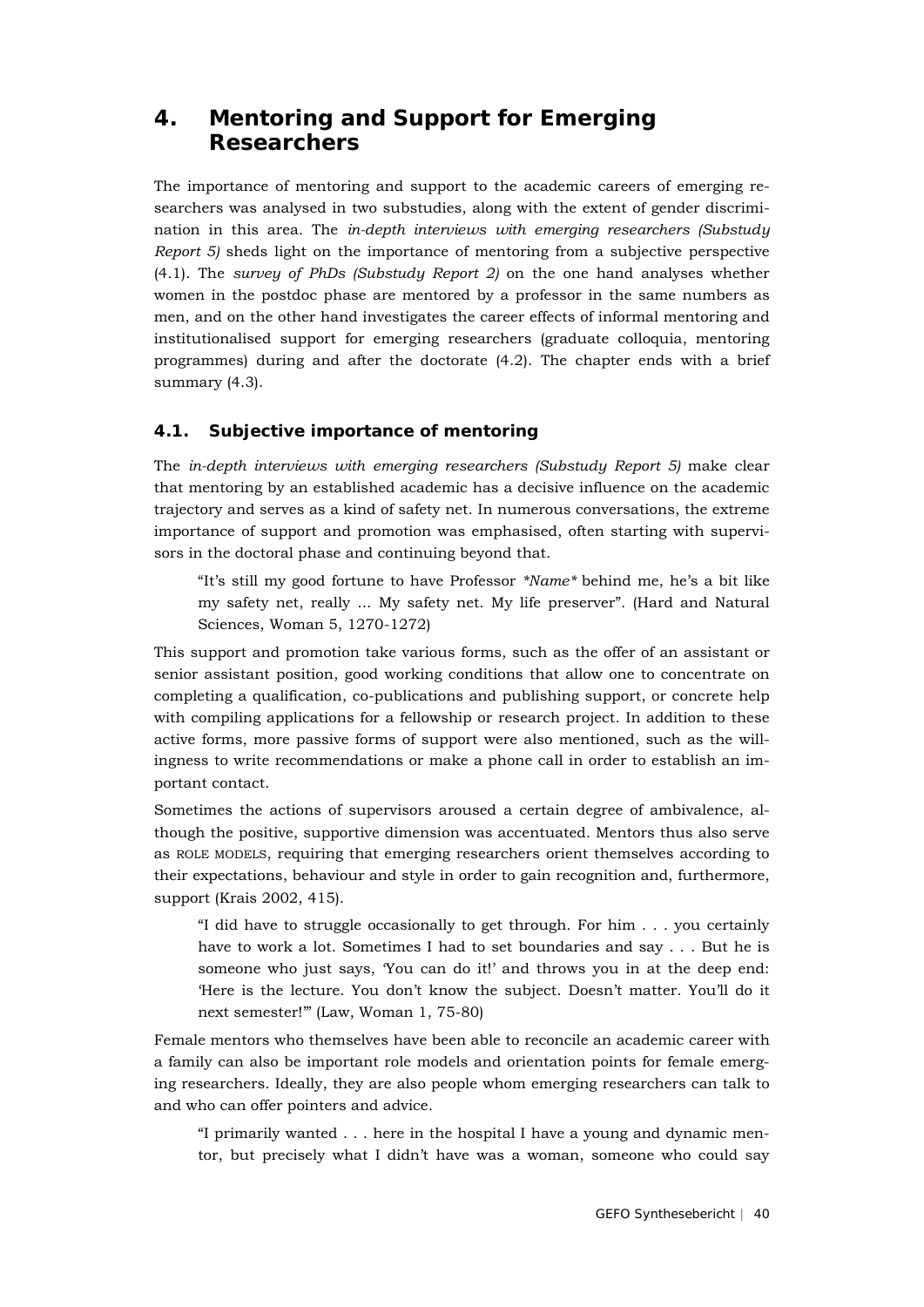what happens when you have a family, when you can't work 150% of the time. And I was pregnant just then, and because of that I was interested in the topic. And there aren't that many positive role models yet. But I had a female professor [as a mentor; authors' note] who had just retired, but still, she had had four children at a time when it was a lot harder. That was very important to me. She looked at it from a certain distance, not in the rush of her own career anymore. She could look back a bit and she told me: 'You have to figure out what's more important to you. Take some time for the child, too'." (Medicine, Woman 3, 185-195)

Mentors know the academic field, the rules of the game, its demands and practices, and they can pass this knowledge on. Support for emerging researchers takes place in daily and informal ways, and often consists of small pointers, tips and advice. The following quotation nicely shows that academic employment as a long-term career is something that has to be learned, and that it takes a long time to become professionally socialised, since "so many small things that you come across" must first be practised, refined, emulated and incorporated as part of a career-specific habitus. We can assume that in this socialisation process the complex interaction of personal dispositions, the processes of representation, attribution and recognition, as well as the circumstances specific to the situation, all have a decisive influence on an academic career.

"That one can fall back on the experiences of someone who really understands how to support young researchers. And who passes all this knowledge on. Because I find it difficult, there are so many things that he provided me with over the course of these five years of working with him, which can't be taught in a lecture or seminar. And which you can't learn from a publication. (...) I think, it can't happen in any other way. Because there are just so many, there are these fine points which are so hard, there are so many small things that you come across which are difficult to impart in any simple way. I would have never known how. Style issues in part, too. Or questions of 'how do you do that?' Sure, someone can put a model proposal in front of you, say this is what a successful proposal looks like, that could maybe be helpful, but I think that this alone wouldn't answer all the questions". (Humanities and Social Sciences, Woman 2, 586-604)

If there is no MENTOR SUPPORT in this process, then this frequently has negative effects on a career. One is not made aware early enough of the important factors and strategies in an academic career; one is not integrated into social networks nor does one receive offers of positions or fellowship opportunities (abroad), as well as many other things.

Beaufaÿs und Krais, in their observations of and conversations with professors and their mentees, show how such a mentoring relationship is built on the anticipation of trust and produces long-term trust as a reciprocal investment by the mentor and the emerging researcher (Beaufaÿs 2003, 196f., Krais and Beaufaÿs 2005). This trust, or belief of a mentor in the mentee's capacity to produce work of a certain standard, is a central factor in the process of constructing academic careers and academic personas. This belief is not just about recognising the capabilities and achievements of the mentee, but also about attributing such capabilities to him or her. Achievements only become socially relevant and visible through this construction process, rather than being something produced "in loneliness and freedom" (Engler 2001). This is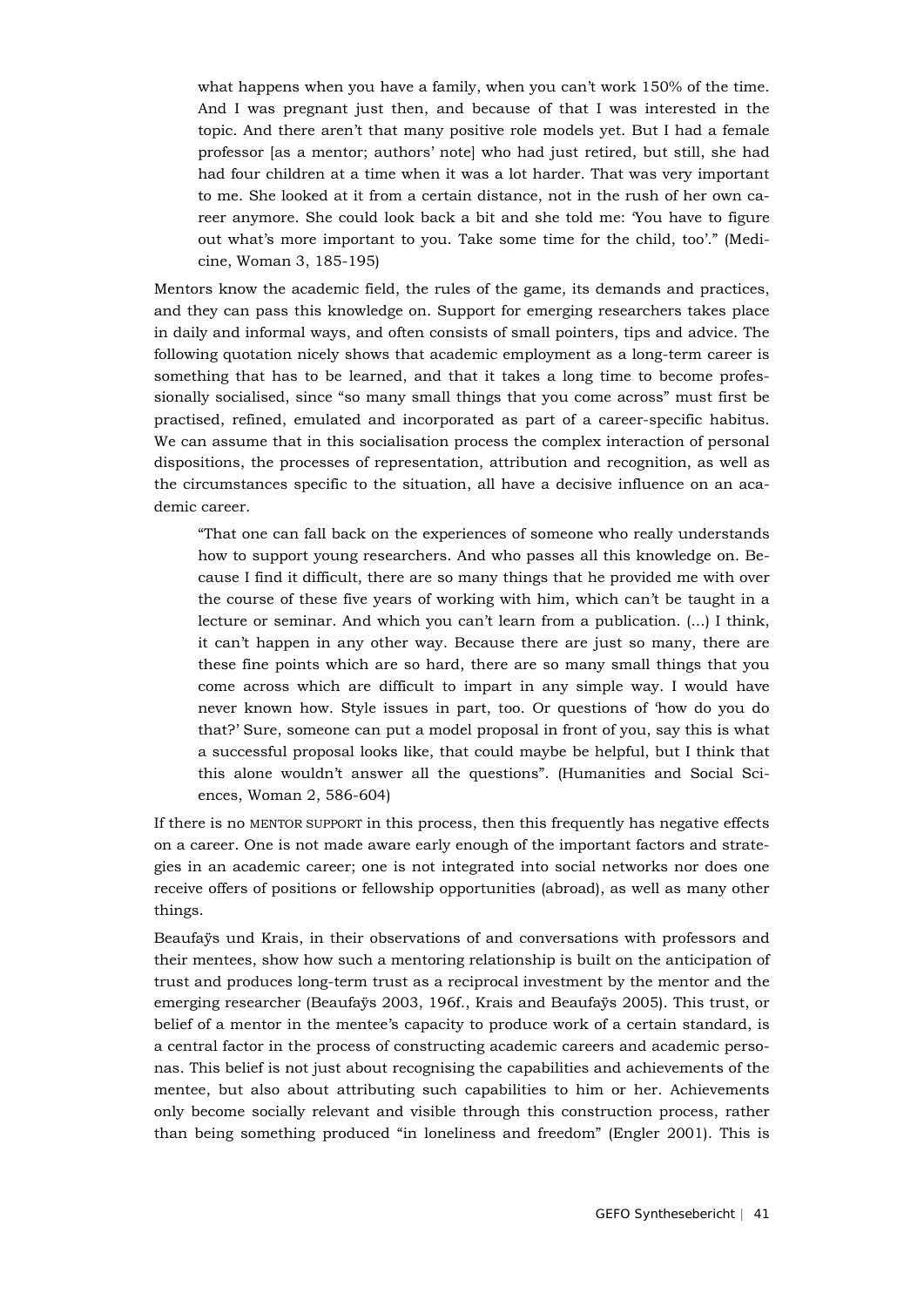the prerequisite for being able to position oneself in the academic field as a legitimate, if emerging, researcher (Beaufaÿs 2003, 246f).

According to Beaufaÿs's und Krais' conclusions, it is more difficult for women to gain such trust and build on it, because they receive less recognition as researchers whose work is to be taken seriously and because impending motherhood (at least as anticipated by [male] professors) puts their supportability into question. All of this often happens through very subtle actions and messages.

As CATALYSTS for attributing and recognising achievement, mentors can help people develop and demonstrate a certain independence in research. They can make it possible for emerging researchers to present an independent, (lower-level) academic persona at a time when one is not yet independent but is actually reliant on the grace of mentors. The following quote shows this very nicely:

"In the position I am in at present, you have to prove yourself while at the same time . . . Well . . . We don't have the means they prove ourselves yet, and yet we are expected to have proven ourselves already in order to advance. And this situation, it's a little, it's a bit ambiguous, you see, at the moment . . . Basically, I think that there isn't a choice: at some point, you're required to get a mentor to support you, to be able to do research more or less independently, to try and attain, so to speak, an intermediate position. The problem is that when you leave, for the first time, to go abroad, if you want to make a submission as someone on a fellowship when you're abroad, you have to have had a boss who lets you pursue your own ideas and publish as the last author<sup>[13](#page-41-0)</sup>, to be able to show when you're abroad that you've already taken the step of becoming independent. And the mentors who will let you do that are very rare indeed". (Hard and Natural Sciences, Woman 5, 452-465)

We can conclude by saying that mentoring is an indispensable form of support which enables access to further cultural, social, economic and symbolic resources that are important for an academic career. We thus speak of mentoring as a catalyst that triggers the process of constructing an academic career and speeds up its progress. In this construction process, mentoring is the prerequisite for achieving the status of a "promising young academic" within the scientific community and for advancing further on the career path.

If women are less often seen to be worth supporting than their male colleagues and less frequently have adequate mentoring in the sense that they are given recognition as well as trust (in advance), then they are crucially disadvantaged in building up an academic career and have lower chances of successfully establishing themselves. This will be documented in what follows with "hard facts" taken from quantitative data analyses.

## **4.2. Mentoring in the postdoc phase and the effects of academic support and integration on career development after the doctorate**

As the *survey of PhDs (Substudy Report 2)* shows, in comparison with men, women with doctorates have a significantly smaller chance in the postdoc phase of finding a professor who will rigorously support and promote them in a mentoring relation-

<span id="page-41-0"></span><sup>&</sup>lt;sup>13</sup> In the hard and natural sciences, the senior scientists, project leaders and/or professors are the last to be listed in the publication credits. This is different in the humanities and social sciences, where their names come first.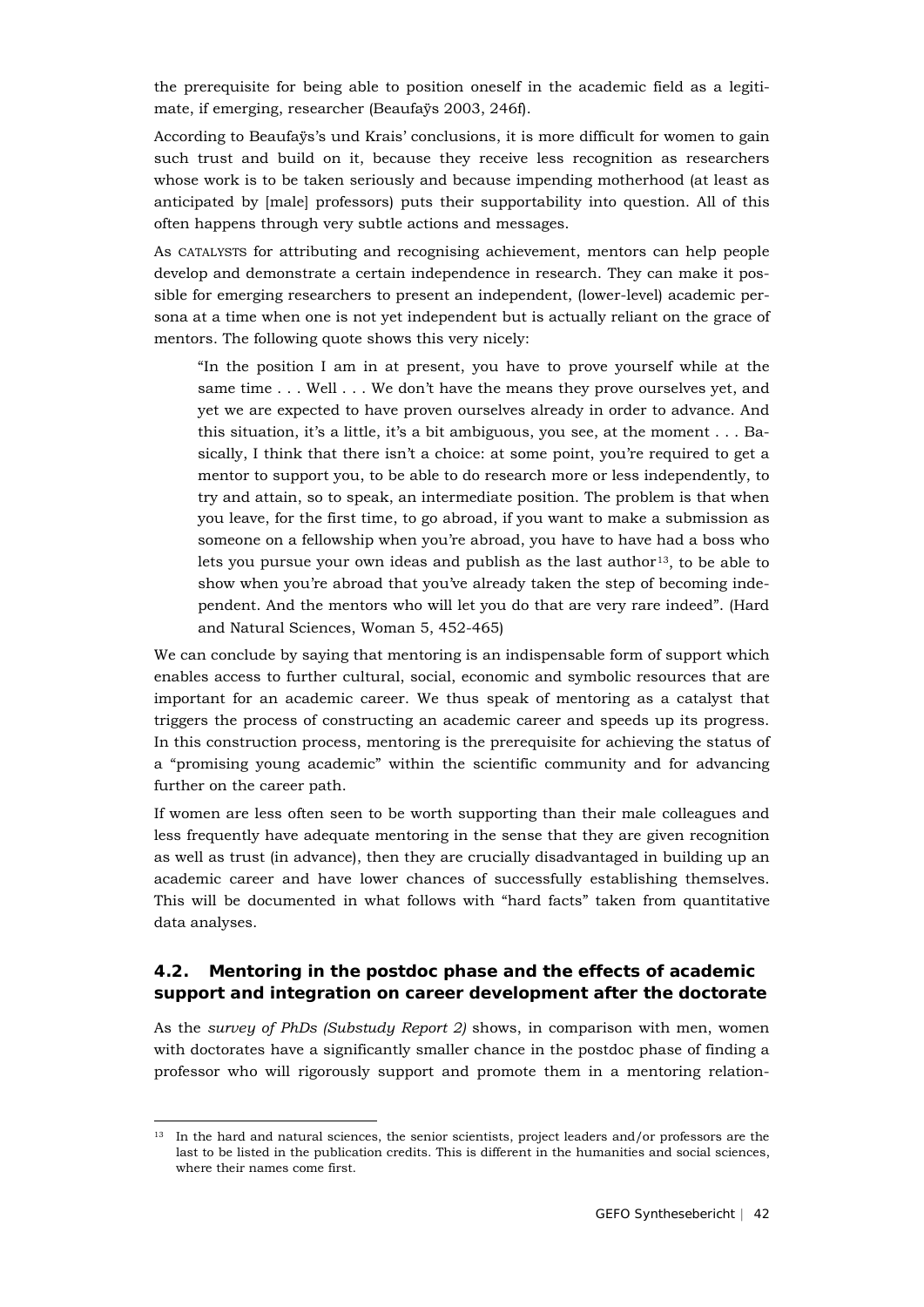ship.[14](#page-42-0) This result corresponds with a number of other studies, which document that women are less frequently able to count on an academically established person who will concretely support and promote them in their careers (Siemienska 2007, 263, Zimmer et al. 2007, 122f., Ledin et al. 2007, 985, Allmendinger, Fuchs, von Stebut 2000, Grant and Ward 1996; Bagilhole 1993, Geenen 1994, 91).

The following results from statistical analyses show that informal mentoring and overall academic support and integration of emerging researchers have a demonstrable effect on further career development. In the *survey of PhDs (Substudy Report 2)* we focused on the question regarding how support and integration DURING THE DOC-TORAL PHASE and IN THE POSTDOC PHASE affected the academic career progress of the doctoral graduates after the completion of their PhD. The analyses show that the DEGREE AND QUALITY OF INTEGRATION AND SUPPORT DURING THE DOCTORAL PHASE have significant impact on the academic career after the doctorate. Doctoral graduates who received CAREER-ORIENTED SUPPORT during the doctoral phase from their supervisor, from other people in the academic community or within the framework of courses or consultations tended to stay longer in the academy, go abroad more often after the doctorate, be mentored by professors further on in the postdoc phase, submit applications for fellowships more frequently to the SNF, be better networked and publish more.

SUBJECT-SPECIFIC SUPPORT, A POSITION AS AN ASSISTANT and PARTICIPATION IN A GRADUATE COLLOQUIUM during doctoral study also, in relation to certain questions, have a positive effect. PARTICIPATION IN A MENTORING PROGRAMME, however, has no positive effect, and in relation to certain questions (e.g., about academic networks, publication output prior to doctoral award) the impact is even negative. It can be assumed that the first generation of participants in the Swiss Federal Equal Opportunity at Universities Programme did not correspond to the envisaged target group.

Integration and support during the doctoral period promotes not only continuance in the academic field, but also generates further support for the emerging researcher as well as integration into the academic community. This effect, known as 'cumulative advantage', stems from the fact that, in the form of a self-fulfilling prophecy, those doctoral candidates who are considered by mentors to have promise and aboveaverage academic talent also receive more recognition and support after completing their doctorate (Cole 1979, Merton 1985).

INTEGRATION FACTORS AFTER THE DOCTORATE – such as participation in a graduate colloquium or mentoring programme as well as positions in the academic and research field – also have a positive impact on the extent of one's academic contacts and on publication output in the later phase of the trajectory (five years after the doctorate).

With these results, it has been empirically proven using a longitudinal design that qualitatively good integration and support during the doctorate and in the postdoc phase have a demonstrable positive impact on further career progression. It has been repeatedly documented that female emerging researchers during the doctoral phase receive fewer offers of positions and are less frequently motivated to pursue an academic career; it is more difficult for them to find a mentor or join academic collaborations and they have more trouble gaining access to important academic contacts and networks (for an overview, see Leemann 2002, 49ff). As a consequence of these sometimes very subtle disintegration processes, which are already ongoing

<span id="page-42-0"></span><sup>&</sup>lt;sup>14</sup> A synoptic overview of the results of the model estimations can be found in the appendix (Table 6).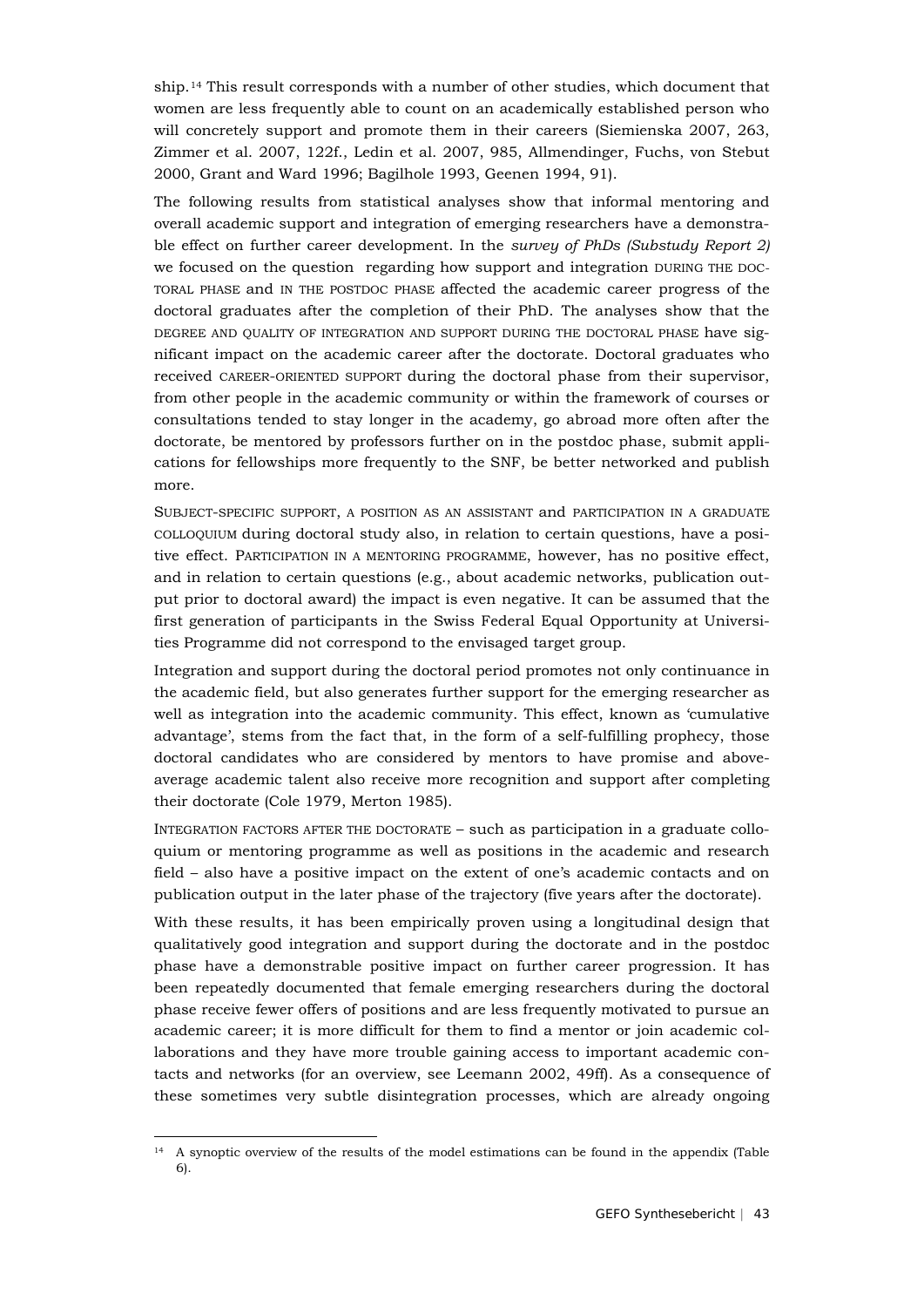during the doctoral period, female academics fall victim with disproportionate frequency to a "*cooling out*" process, while men are just *warming up* (Merz and Schumacher 2004).

## **4.3. Summary**

On the basis of our results, we can assume that the lower degree of career-oriented support, or mentoring, of women by established academics is one of the most significant factors in the disproportionate loss of emerging female researchers from the academic field. Mentors are important because they pass on knowledge about the academic field, the rules of the game, its requirements and practices in daily and informal ways. They offer concrete positions, give advice regarding the submission of applications for research funding, arrange for further positions after one's return from abroad and make it possible for one to become visible through publications and conference appearances. They work as promoters in the background, writing references, arranging contacts and vouching for the capability of the mentee. Female mentors, especially those with children, serve as role models for female mentees, exemplifying through their own life that it is possible to reconcile family and academic career. We have thus identified mentoring as one of the important catalysts for an academic career.

Doctoral graduates who received career-oriented support during their doctoral period are also more likely to stay in the academy, go abroad after the doctorate, receive further mentoring from professors, and submit fellowship applications to the SNF; they are also better networked and publish more. But disciplinary and institutionalised forms of support for emerging researchers also have a positive impact, such as participation in a graduate colloquium, employment in higher education and also, in part, participation in a mentoring programme.

A lack of or inadequate mentoring of female emerging researchers is part of a very subtle ongoing disintegration process, which begins in the doctoral phase and extends through the postdoctoral phase of the career trajectory. Women therefore not only have less social capital and resulting access to further resources, but they also experience latent acts of underestimation and disregard. We can assume that, as a consequence, they judge themselves to be less suited to an academic career than their male colleagues and in a sense "voluntarily" withdraw from the academic field, which Bourdieu refers to as symbolic power/violence (Bourdieu and Wacquant 1996, 203f.).

The SNF is thereby challenged to use its support policies to make professors at the universities aware of the problem, to motivate them to understand that female emerging researchers are just as supportable as male researchers, and hence to allow women to be granted such support.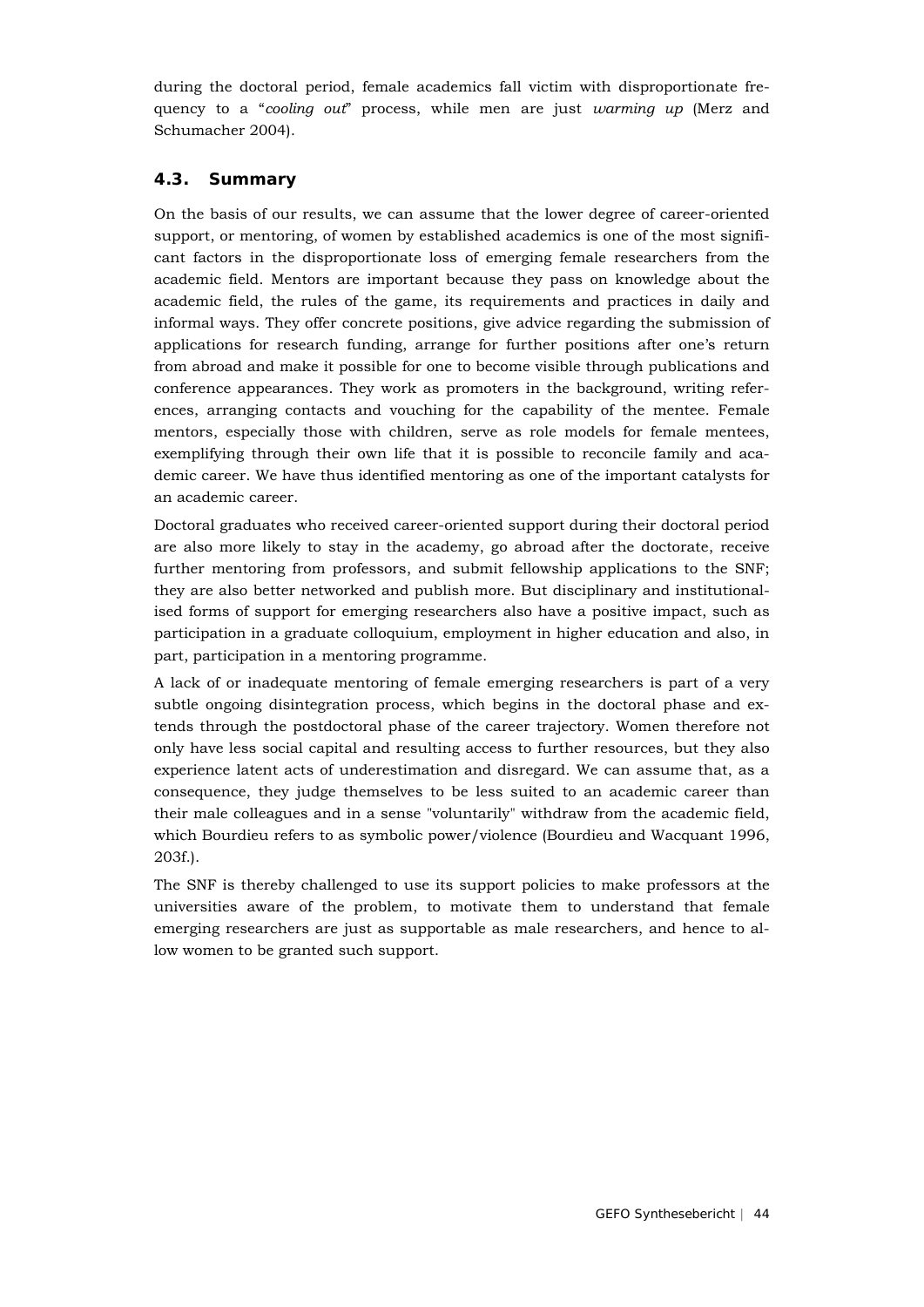# **5. Research Funding**

Funding for the academic career path is provided by universities and third-party sources, with the latter becoming increasingly important. On the one hand, support funding in the form of fellowships and financed projects makes it possible to attain further qualifications while also having value as a FORM OF SYMBOLIC CAPITAL. On the other hand, such forms of financing academic careers can also work as INDICATORS OF POOR INTEGRATION, since emerging researchers who are financed by universities experience their qualification phase as being more secure and stable than peers who are dependent on third-party funding. For instance, Krimmer and Zimmer (2004) have shown for Germany that, in the earlier qualification stages, successful female professors had predominantly been employed in university positions. Against this backdrop, participation in research funding is thus not per se a positive or negative factor in the development of a career, but must rather be contextualised according to the specific situation.

In Switzerland, unlike other countries, there are relatively few alternatives to supporting one's research through the SNF. In addition to the research funds provided by universities, industry and foundations as well as departmental research, EU support programmes are worth noting. The SNF has access to a wide range of instruments for funding academic research, which are fundamentally open to all academics working in Switzerland, regardless of their nationality. PURE RESEARCH accounts for 80% to 90% of the funds distributed, which are disbursed in the form of PROJECT FUNDING (project applications to Divisions I to III and to the special programmes) as well as INDIVIDUAL AND CAREER FUNDING (incl. fellowships for prospective researchers, fellowships for advanced researchers, Marie Heim-Vögtlin Programme, SNF professorships and various special programmes).

The SNF also supports TARGETED RESEARCH, which is overseen by Division IV. This comprises the NATIONAL RESEARCH PROGRAMME NRP (one-time awards which run for a few years) as well as the NATIONAL CENTRES OF COMPETENCE IN RESEARCH NCCR (long-term development of thematically oriented research alliances).<sup>[15](#page-44-0)</sup> The funding provided by the SNF is variously distributed across the individual subject areas. Around three quarters of the funds go to medicine/biology and mathematics, natural and engineering sciences, with each subject area receiving half. The remaining quarter goes to the humanities and social sciences.

In terms of research applications to the SNF, the proportion of those submitted by women is low: for pure research in 2007, 19% of the submissions were made by women (the highest proportion was in the humanities and social sciences, at 27%). The proportion of women, as Jänchen and Schulz (2005) ascertained for three selected disciplines, is not likely to correspond to the actual potential of the field. In their study, however, Jänchen und Schulz did not determine the career level of the principal applicants. It could thus be the case that the underrepresentation of women in professorships and the precarious position of women at the middle level of the academy mean that women make fewer applications, especially as the funding cannot be used to finance their own salary. Since an application submission to the

<span id="page-44-0"></span><sup>&</sup>lt;sup>15</sup> The 20 NCCR projects could not be included in the analysis due to problems with the data. In terms of volume, they account for less than 10% of the funds distributed by the SNSF. The assessment within the SNSF is that the NCCR reflects more or less exactly the same disciplinary differences as can be found in the pure research proposals submitted to Divisions I to III.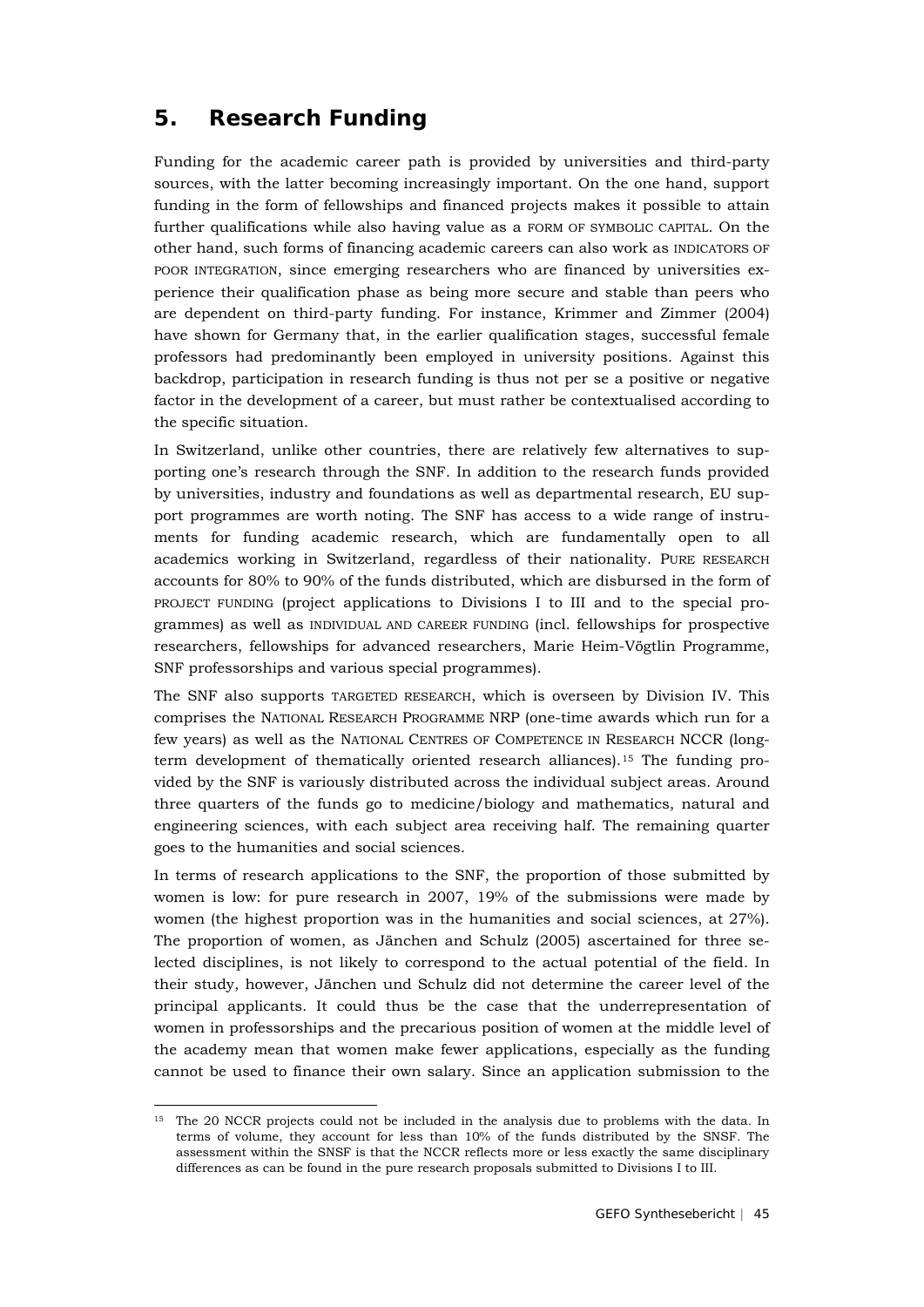SNF has to meet high quality standards, it is also possible that women at the postdoc level wait longer before daring to put forward an application in their own name.

Amongst the PROJECTS APPROVED by the SNF in 2007, the proportion of women dropped further to 14%. In the category of individual funding, the approval rate was higher, at 36%. In building an academic career, it is also important for emerging researchers to participate in projects funded by the SNF. Of the 4,200 positions funded in 2007 by pure research SNF projects, women represented 35% of the doctoral positions and 45% of the positions for other researchers. In targeted research, the proportion of women amongst the funded researchers is generally lower (SNF 2007).

Three substudies thus investigated the role played by research funding, and in particular the funding offered by the SNF, for women and men between the doctorate and professorship. The *survey of PhDs (Substudy Report 2*) mapped the application history of doctoral candidates from completion of the Master's degree to five years after the doctorate, and investigated the frequency of participation in research projects financed by the SNF and other institutions (5.1). It cannot be determined from this data whether women have equal chances of approval for a fellowship or research project application, as the number of approved research applications was too small. With reference to SNF funding, however, this proved possible in the *evalutions of the SNF application administration system (Substudy Report 3)* (5.2). The focus of these evaluations lies not on the individual application but rather on the person, who over the course of time has perhaps submitted several research applications in his/her own name and has a history in the application administration system as a coresearcher or fellowship recipient. Furthermore, the significance of research funding for an individual academic career was addressed in the *survey of PhDs (Substudy Report 2)* as well as in the *in-depth interviews with emerging researchers (Substudy Report 5)* (5.3). A summary draws together the findings at the end (5.4).

# **5.1. Involvement in applications for research funding and par ticipation in research projects**

In order to determine whether women and men in comparable academic circumstances are equally likely to submit funding applications for individual and research funding, we analysed the application histories from the *survey of PhDs (Substudy Report 2)* with regard to individual funding (SNF research fellowships, other research fellowship and SNF professorships) and project funding by the SNF as well as other institutions abroad and in Switzerland*.* We investigated whether at least one relevant application was submitted. We also investigated whether in the course of their career the PhDs had participated in projects financed by university or third-party means. The period under investigation covered the years between award of the Master's degree and five years after the doctorate. A synoptical overview of the results of the model estimations can be found in the appendix (Table 5 and Table 6).

#### **5.1.1. Individual funding**

A total of 29% of the doctoral graduates surveyed had submitted applications for individual funding since being awarded a Master's degree: 12% had applied at least once for an SNF fellowship for prospective researchers, 7% at least once for an SNF fellowship for advanced researchers, 14% at least one for another kind of fellowship, and 5% at least once for an SNF professorship.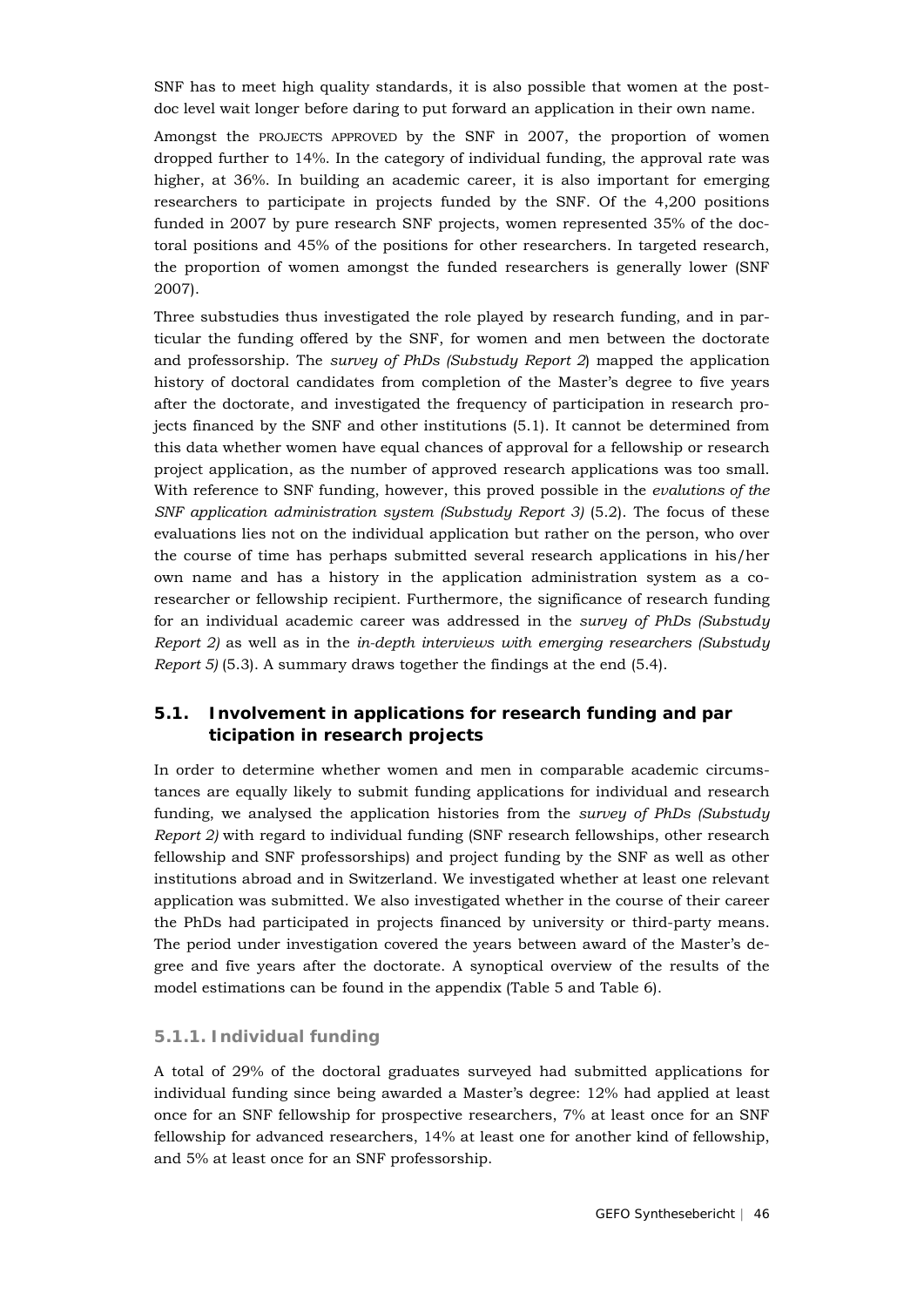#### **Fellowship applications**

NO GENDER EFFECT could be detected in the regression analyses investigating the factors that influence the frequency of fellowship applications. The birth of a child before the completion of the doctorate stands in inverse relation to the likelihood of submitting a fellowship application as a prospective researcher. Either those who submitted such an application had not started a family before completing the doctorate or, of those who had a child, none planned to use the SNF fellowship to spend a period abroad. For the other kinds of fellowships, no such circumstances could be determined. On the other hand, under controls for subject areas, there is evidence that applicants who completed their Master's degree abroad were less likely to submit applications to the SNF as prospective researchers. Since they had already proved mobile by coming to Switzerland to undertake the doctorate, they had less need for a fellowship to study abroad, as such applications are usually submitted just before completing the doctorate or shortly thereafter. In the applications for advanced research fellowships, this is no longer the case. Once one has advanced to this stage of the academic trajectory, the career-specific support during the doctorate kicks in, generating a greater submission of applications. There is also evidence of discipline-specific effects: academics in law and the technical sciences apply for SNF fellowships less frequently. Further, having submitted an application has a positive effect on the likelihood of further submission. If someone has already formulated a fellowship application during the course of their research, then he/she is more likely to do so a second time, including making submissions to other funding institutions.

### **Applications for SNF professorships**

In terms of the probability of submitting an application for an SNF professorship, there is NO EVIDENCE OF GENDER BIAS five years after the doctorate, nor any evidence that the birth of a child before the completion of a doctorate makes a difference. As can be expected, however, the language region is significant. Doctoral graduates from the French-speaking part of Switzerland, where the "thèse" (PhD) stands in a clear relation to an academic career, submit applications for an SNF professorship more frequently than doctoral graduates from the German-speaking part of Switzerland. Having had previous experience with the acquisition of third-party funds is also significant. If one has already submitted an application for an SNF fellowship for advanced researchers or for project funding by the SNF, then he/she is more likely to apply for an SNF professorship. For women, having participated in a mentoring programme during the doctoral phase, has a highly positive effect on the likelihood of submitting an application for an SNF professorship, although this does not necessarily determine anything about the chances of success. Since the SNF professorship may not be taken at one's home university and the application submission must meet high academic standards, it is particularly important to have support from mentors. The further factors of integration and support during the doctorate are not significant, probably because the applicants are already several years past the doctoral period.

### **5.1.2. Project funding**

#### **Applications for project funding**

A quarter of the doctoral graduates surveyed had submitted at least one application for financial support of a research project since being awarded a Master's degree.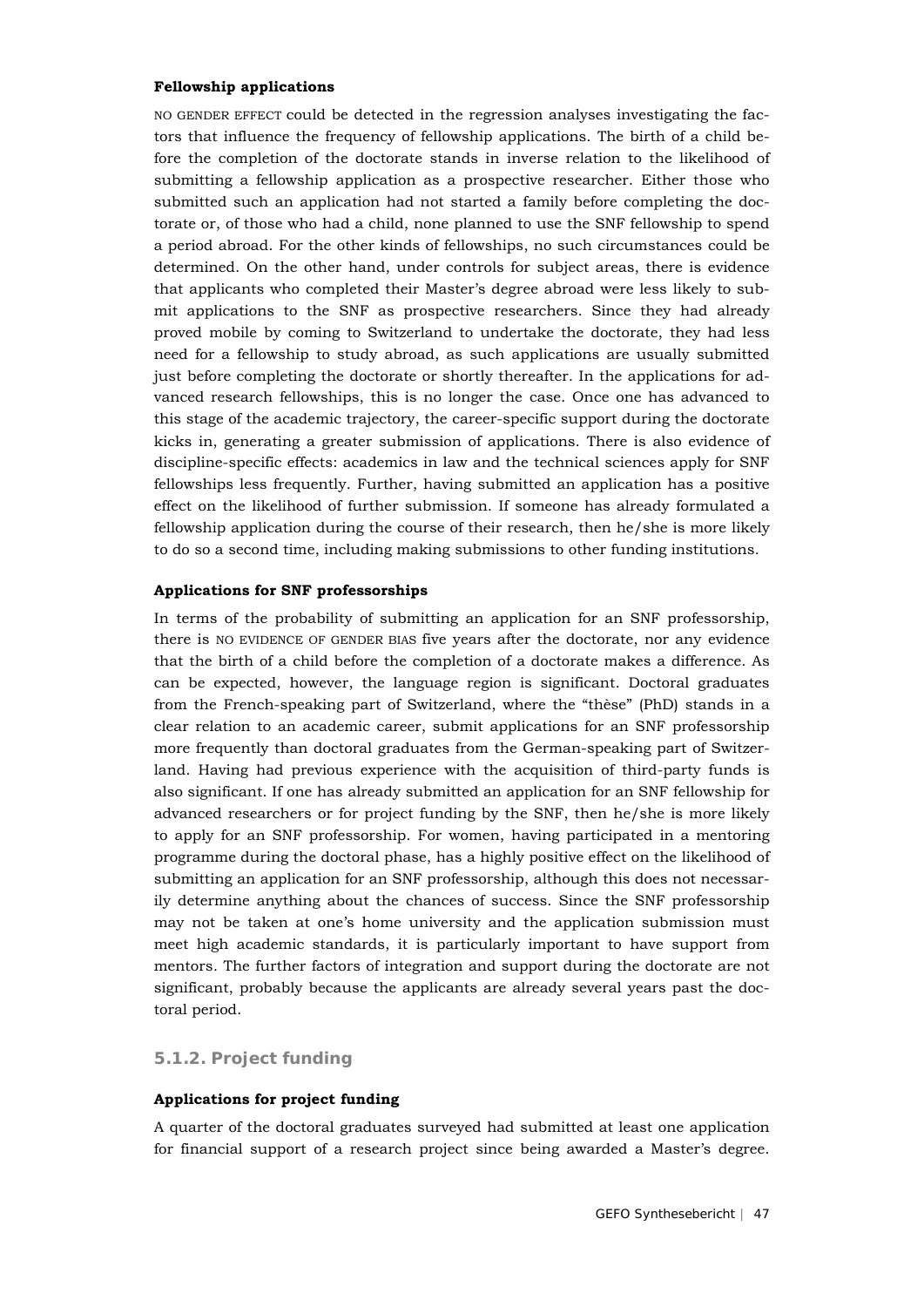Only 10%, however, had submitted an application for SNF project funding. This could be the result of two conditions imposed by the SNF. On the one hand, having a doctorate is a prerequisite for submitting an application in one's own name to Divisions I to III; on the other hand, project applicants receive contributions only for researchers in their team and as a rule have to finance their own work through a university position. By contrast, 26% of doctoral graduates submitted applications for project funding to other research funding institutions in Switzerland and abroad, which consists of a highly heterogeneous mix of funding instruments. This could be, for example, money coming from departmental research in the federal government or cantons, or on the other hand national research funding institutions abroad like the DFG (Germany) or the NSF (USA).

Again, GENDER HAS NO EFFECT on the likelihood of submitting an application for SNF project funding, nor is the birth of a child before the completion of the doctorate decisive. By contrast, employment in the academy directly after completing the doctorate has a strong effect, since such a position offers the temporal and financial conditions for being able to plan and implement a larger research project. No effects can be detected in regard to social origin, language region or integration during the doctorate. When broken down by subject area, it becomes clear that applicants for SNF project funding come above all from the humanities and social sciences.

If we consider only SNF project applications in the category of pure research, then other factors come into play. People with Master's degrees from abroad who have left their own country to pursue a doctorate are more likely to submit an application for SNF project funding, which could be explained on the grounds of their high degree of career focus and lower "pressure" to be geographically mobile. Doctoral graduates who have applied for SNF fellowships so as to spend a research period abroad, and thus are clearly striving for an academic career, are also more likely to submit applications for SNF pure research funding.

For other kinds of project funding (not through the SNF), having the social and cultural resources (family background) to submit an application abroad proves to be relevant, since well-known foreign research funding institutions also fall into this category alongside the federal government, cantons, foundations and industry already mentioned. People with Master's degrees from abroad as well as those comingfrom an academic family have an advantage in this regard; they make more frequent use of other sources of project funding. The subject area one belongs to is also relevant here: there is a significantly higher rate of application to non-SNF project funding sources in the technical sciences than in the hard and natural sciences. As is to be expected, academic employment directly after the doctorate stands in a positive relation to the likelihood of submitting an application for project funding to sources other than the SNF. Furthermore, it proves to be important to have experience with related institutions, such as the submission of fellowship applications to institutions other than the SNF, when one applies for non-SNF project research funding. No effect on the likelihood of submitting project research applications outside the SNF can be detected in terms of gender, the birth of a child before completion of the doctorate, language region or integration during doctoral study.

#### **Project participation**

As the analysis pertaining to project participation shows, nearly 60% of doctoral graduates have experience with working on research projects, 28% of them on projects funded by the SNF and 39% on other research projects. Whether or not one is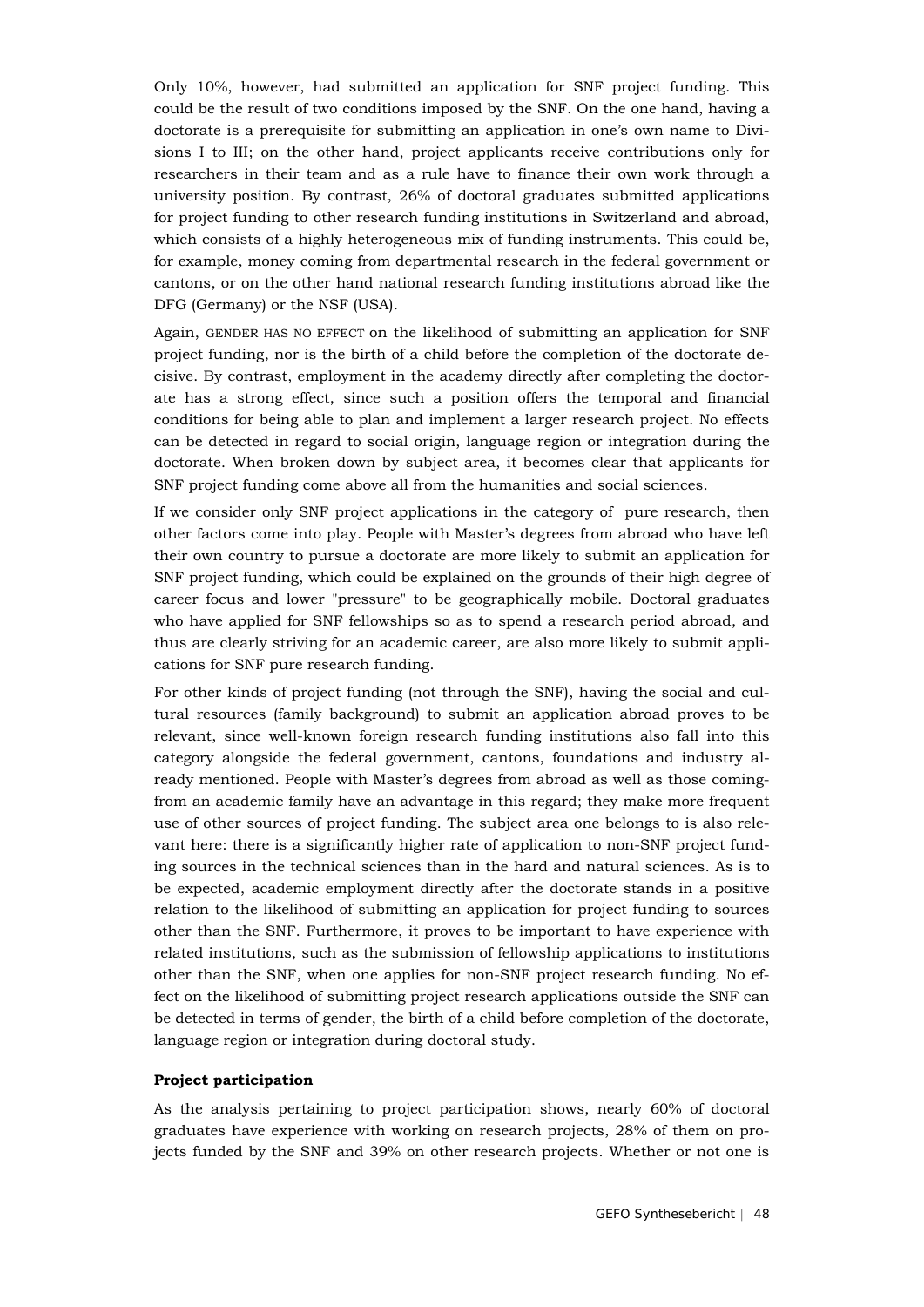able to participate in a research project is largely dependent on one's disciplinary affiliation and/or the part played by research and particular research funding institutions in the various disciplinary fields. Thus, SNF projects are particularly important for the hard and natural sciences, as well as the humanities and social sciences, while in the technical sciences project funding and participation outside of the SNF (whether in Switzerland or abroad) play an important role. GENDER, starting a family before completing the doctorate, social background, language region as well as integration and support during doctoral study have NO IMPACT. By contrast, people with Master's degrees from abroad, as well as those who have applied for an SNF fellowship to go abroad, are more likely to participate in research projects which are not funded by the SNF.

We can conclusively state that there are no indications that women seek to finance their career more frequently by means of third-party funding in the form of fellowships or research applications, nor is there a basis for arguing that women must overcome greater hurdles when they submit a funding application.

This finding is supported by the results of the study carried out by Hinz, Findeisen and Auspurg (2008), who investigated proposals sumitted to the DFG *(Deutsche Forschungsgemeinschaft*, a.k.a. German Research Foundation) and found only negligible or no gender bias with regard to individual and project funding. In other investigations, too, there are few or no indications that a lower number of applications is submitted by women (Allmendinger and Hinz 2002, Gustafsson, Jacobsson and Glynn 2007, Jacobsson, Glynn and Lundberg 2007). Brouns (2000), by contrast, in her investigation of highly prestigious fellowships awarded by the two most important research funding institutions in the Netherlands, concludes that men apply more frequently for one or the other of these fellowships than women (Brouns 2000, 194). An explanation for the co-existence of these two claims is offered by a very broad study carried out in Great Britain, which surveyed over 3,000 people at 44 institutions of higher education about application submissions for research funding (Blake and La Valle 2000). Amongst these, women indeed tended to submit a research funding proposal less often than men in the last five years (50% of the women in comparison with 59% of the men). A large part of this gender difference can, however, be explained by the lower academic positions and weaker academic profile of women (incl. publication output), their poorer employment and research conditions, and the lower degree of institutional support for applications submitted by women. According to this study, children also lower the likelihood of submitting applications, above all amongst women.

The sample we investigated is based on a cohort. Therefore it is much more homogeneous than that of Blake and La Valle, which is probably a contributing factor to our determination of gender equality.

# **5.2. Personal profiles, application patterns and chances of suc cess in research funding at the Swiss National Science Foundation (SNF)**

A further barrier on the academic career path could be found in unfair assessments of the academic abilities and achievements of women in comparison with men in the course of gaining approval for proposals and research fellowships. To counter this, the academic system has instituted a process, the *peer review*, in which such deci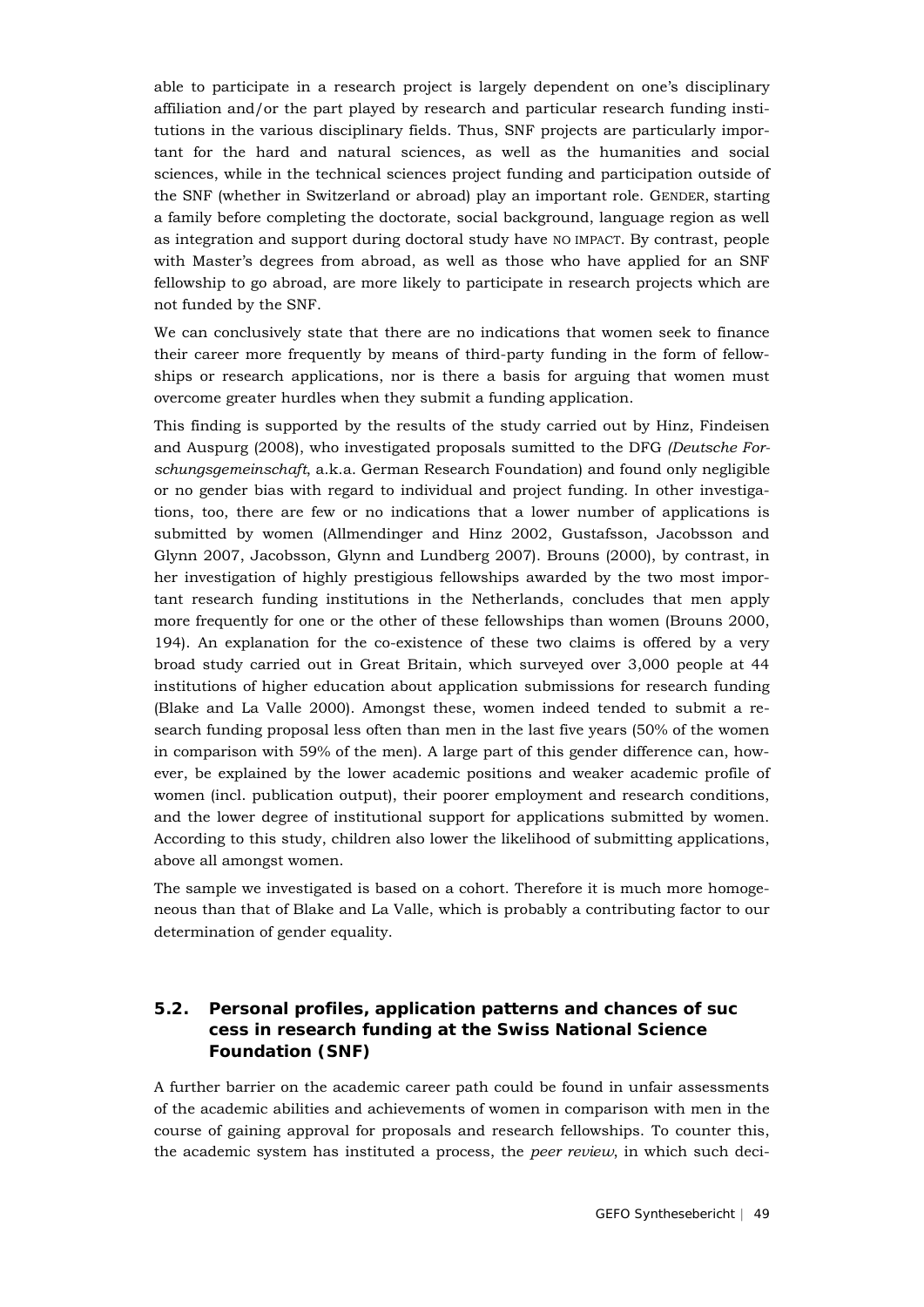sions are made by a group of experts from the academic community. This process is meant to guarantee that only the quality of the submitted project (innovation, methodological fit, feasibility) is taken into consideration. Jansen et al. (2007) offer an overview of the problems with the peer review.

There is little agreement amongst the studies about the gender dimension in research funding decisions, which is not surprising given their highly diverse approaches, topics and geographical focus points. The conclusions range from finding evidence of definite discrimination (Wennerås and Wold 1997) to detecting bonuses for women (Brouns 2000). In studies for the SNF, Jänchen und Schulz (2005) find that gender difference plays a small part, while Widmer and Levy (2008) discover it has a partial impact and Gilland Lutz et al. (2006) detect no impact.

There has been no Swiss study so far that has monitored the "quality" of the applicants.[16](#page-49-0) It could thus be the case that the female applicants have a better profile (e.g., research experience, publication output) than their male rivals, since they have "survived" particular gender-specific selection processes (*threshold effect*) and because they submit applications as principal investigators only when they have met higher quality standards, in comparison with men, or when they have themselves attained a certain position (professorship).

Behind this finding of "no gender effect", therefore, there could still be hidden discrimination against women in the sense that women have to have better qualifications in order to achieve the same outcome (see also the findings of Wennerås and Wold 1997). Or it could be the case that women in the postdoc level of the academic hierarchy prepare proposals but do not list themselves as the principal investigator on the application, seeking instead a (male) principal investigator in a higher position for that role.

The problem of HIDDEN, INDIRECT DISCRIMINATION MECHANISMS also makes apparent that it makes sense to take into consideration the personal and structural preconditions which affect each application, above and beyond the actual selection process of the SNF. It is therefore not just a question of whether the allocation practices of the SNF themselves lead to gender bias, but also in what ways the SNF is complicit with the inequalities that have marked the academic trajectories of applicants. We have attempted to find this out by consistently focusing on the person rather than the individual application. This allows us to connect the information from various applications to actual personal profiles when there are several references to the same person in the system.

In contrast to earlier studies, all of the disciplines and the data recorded in the application administration system of the SNF are evaluated with a focus on the genderspecific differences amongst 3,107 EMERGING RESEARCHERS BETWEEN THE DOCTORATE AND PROFESSORSHIP. The criterion of selection requires that people have made the career move of submitting a research application in their own name for project funding or for an SNF professorship. This attempt at focussing was not perfect, since information about whether someone already has a full professorship is not contained in the application administration system. With applicants who have Master's degrees from Switzerland, it is less often the case that they make their first application to the SNF in their own name as professors; with those professors who have come from abroad to take up a position in Switzerland, this happens as a rule. The picture that

<span id="page-49-0"></span><sup>&</sup>lt;sup>16</sup> In the evaluation of the Marie Heim Vögtlin Programme, too, only those women who had received a contribution were relevant to the investigation (Belser 2006). This programme, however, is aimed exclusively at women.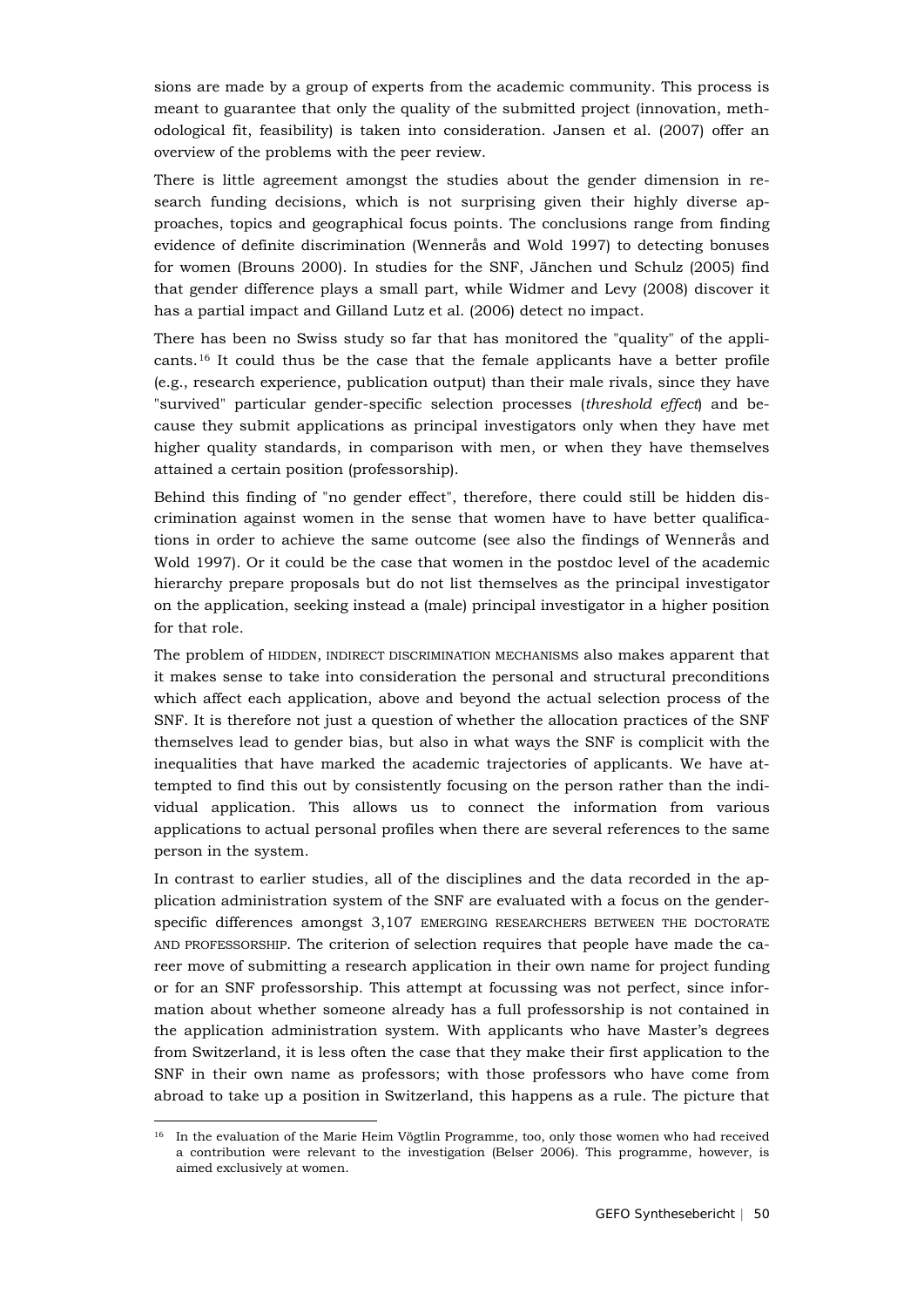emerges thus holds for researchers up to and including the first phase of a professorship.

The group under investigation is therefore not the same as the sample in the *SHIS evaluations (Substudy Report 1)*, all of whom have completed a doctorate or habilitation at a Swiss university, or the sample in the *survey of PhDs (Substudy Report 2)*. Amongst the researchers who apply to the SNF for funding, international mobility plays a much greater role than in the other groups. Half of these researchers (47% of the sample) are immigrants to Switzerland without a Swiss passport. It is thus not possible to draw conclusions about the Swiss university system and emerging researcher support on the basis of their situation or their actions. In addition, the analysis focuses on a point at which a good part of the *leaky pipeline* is already behind the group under investigation. The gender-specific difficulties which can lead to an early withdrawal from the system thus no longer arise, as we are investigating only those people who have been able to maintain themselves in research up to the point of submitting an SNF application in their own name.

The evaluations of the application administration system of the SNF have a double *objective*: the *reconstruction of individual profiles and SNF application histories* in the chosen sample of *newcomers* (5.2.1), as well as *in-depth statistical analyses* of gender-specific differences in these SNF application histories. Success indicators that can be identified from the data are analysed in terms of their dependence on explanatory characteristics such as gender, amongst other factors (5.2.2).

### **5.2.1. Descriptive reconstruction of individual profiles of applicants**

The sample in the *evaluations of the SNF application administration system (Substudy Report 3)* comprises 753 women (24%) and 2,354 men, with foreigners comprising a slight majority. The proportion of women does not exhibit significant statistical variation either by LANGUAGE REGION or by NATIONALITY. The average age in the first application at the time proposed for starting research is 39 years, for both genders. The AGE DISTRIBUTION for women and men coincides to a surprising degree. For both sexes, the 36 to 40 year-olds are the most heavily represented age group at the time of their first independent attempt to acquire research funds from the SNF. The individuals applying for the first time for a SNF professorship exhibit a significantly different pattern of age distribution. The proportion of those over 40 is markedly higher amongst women than amongst men, which, however, can be explained by the fact that the age restrictions for women have been lifted.

Personal characteristics do not contribute to explaining possible gender-specific differences, at least not at this aggregated level, where there is no available information about whether one has children. In what follows, we will investigate in greater depth the various features of the career trajectory<sup>[17](#page-50-0)</sup> as well as the interconnection of disciplinary differences and internationality.

#### **Characteristics of the career trajectory**

The majority of the researchers are backed by a university at the time of submitting their first application. Gender-specific proportions vary significantly amongst the research institutions, but this is strongly connected to differences amongst discipli-

<span id="page-50-0"></span><sup>&</sup>lt;sup>17</sup> Information about important factors such as educational career and professional position, however, was not available.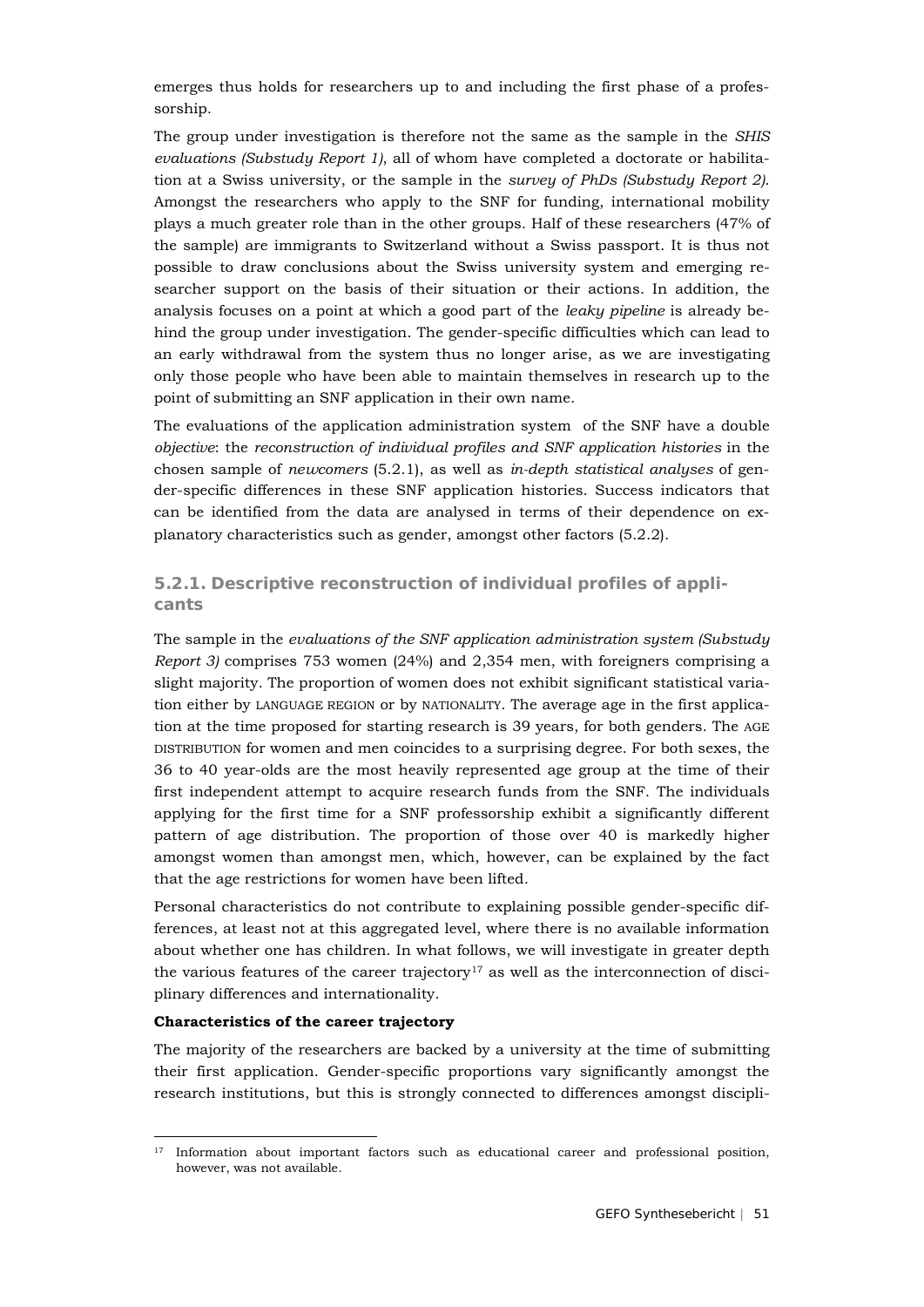nary fields. The proportion of women is represented in **Table 2** in terms of individual applications submitted and successful applications.

|                                                                          | Women | $\%$ | Men  | $\%$ | <b>Total</b> | $\%$ |
|--------------------------------------------------------------------------|-------|------|------|------|--------------|------|
| <b>Total applications</b>                                                | 2045  | 24   | 6379 | 76   | 8424         | 100  |
| As principal investigator                                                | 605   | 24   | 1887 | 76   | 2492         | 100  |
| Success rate                                                             | 48%   |      | 49%  |      | 49%          |      |
| As co-investigator                                                       | 478   | 22   | 1716 | 78   | 2194         | 100  |
| Success rate                                                             | 48%   |      | 53%  |      | 52%          |      |
| Project proposals preceded by related<br>project                         | 462   | 24   | 1432 | 76   | 1894         | 100  |
| Project proposals succeeded by related<br>project                        | 406   | 24   | 1288 | 76   | 1694         | 100  |
| Application for an SNF professorship                                     | 222   | 26   | 622  | 734  | 844          | 100  |
| Success rate                                                             | 16%   |      | 13%  |      | 14%          |      |
| <b>Total number of people</b>                                            | 753   | 24   | 2354 | 76   | 3107         | 100  |
| Number of people with at least one<br>successful application             | 388   | 23   | 1301 | 77   | 1689         | 100  |
| First application Div. 1, Humanities &<br>Social Sciences                | 161   | 26   | 456  | 74   | 617          | 100  |
| First application Div. 2, Mathematics,<br>Natural & Engineering Sciences | 102   | 15   | 565  | 85   | 667          | 100  |
| First application Div. 3, Biol-<br>ogy/Medicine                          | 309   | 28   | 809  | 72   | 1118         | 100  |
| First application Div. 4 National Re-<br>search Programmes               | 73    | 28   | 189  | 72   | 262          | 100  |
| First application, SNF professorship                                     | 108   | 24   | 335  | 76   | 443          | 100  |
| Professorship (selfdeclaration)                                          | 110   | 18   | 502  | 82   | 612          | 100  |
| in % by gender                                                           | 15%   |      | 21%  |      | 20%          |      |
| History with SNF prior to first application                              |       |      |      |      |              |      |
| Participation in SNF projects                                            | 414   | 26   | 1192 | 74   | 1606         | 100  |
| Fellowship received for prospective<br>researchers                       | 114   | 23   | 374  | 77   | 488          | 100  |
| Fellowship received for advanced re-<br>searchers                        | 54    | 22   | 191  | 78   | 245          | 100  |
| Other fellowship received*                                               | 63    | 32   | 132  | 68   | 195          | 100  |
| Contributions received for international<br>relationships                | 29    | 18   | 126  | 81   | 155          | 100  |
| Contributions received for publication                                   | 51    | 32   | 108  | 68   | 159          | 100  |

#### **Table 2: Career characteristics by gender**

\*e.g., EURYI, exchange programmes, Marie Heim Vögtlin, Pro\*Doc

Source: Excerpted from SNF application administration system; Computations: BASS/GEFO

For applications as well as individuals, the gendered proportion of the total is always presented in the first line (grey background) as a comparative value. What is noticeable here is that the proportion of women amongst individuals is no different than the proportion of women amongst applications submitted. The analyses from the PERSPECTIVE OF APPLICATIONS in the upper part of the table show that the patterns deviate only slightly from the total average in terms of proportion of women when broken down according to principal investigators, co-investigators and applicants for an SNF professorship.[18](#page-51-0) In addition, we examined whether men were more likely to submit proposals for projects which were either preceded or succeeded by a related projects. This is not the case. Even the success rates did not significantly differ by gender, although women tend to be somewhat more successful at gaining SNF professorships than men, who are somewhat more successful as co-investigators.

<span id="page-51-0"></span><sup>&</sup>lt;sup>18</sup> The success rates with project grants given here are notably lower than those in the standard statistics of the SNSF, since we investigated a select sample of *newcomers* to the SNSF. Taking all of the SNSF project applications together, the proportion of successful applications for 2003- 2006 was around two thirds.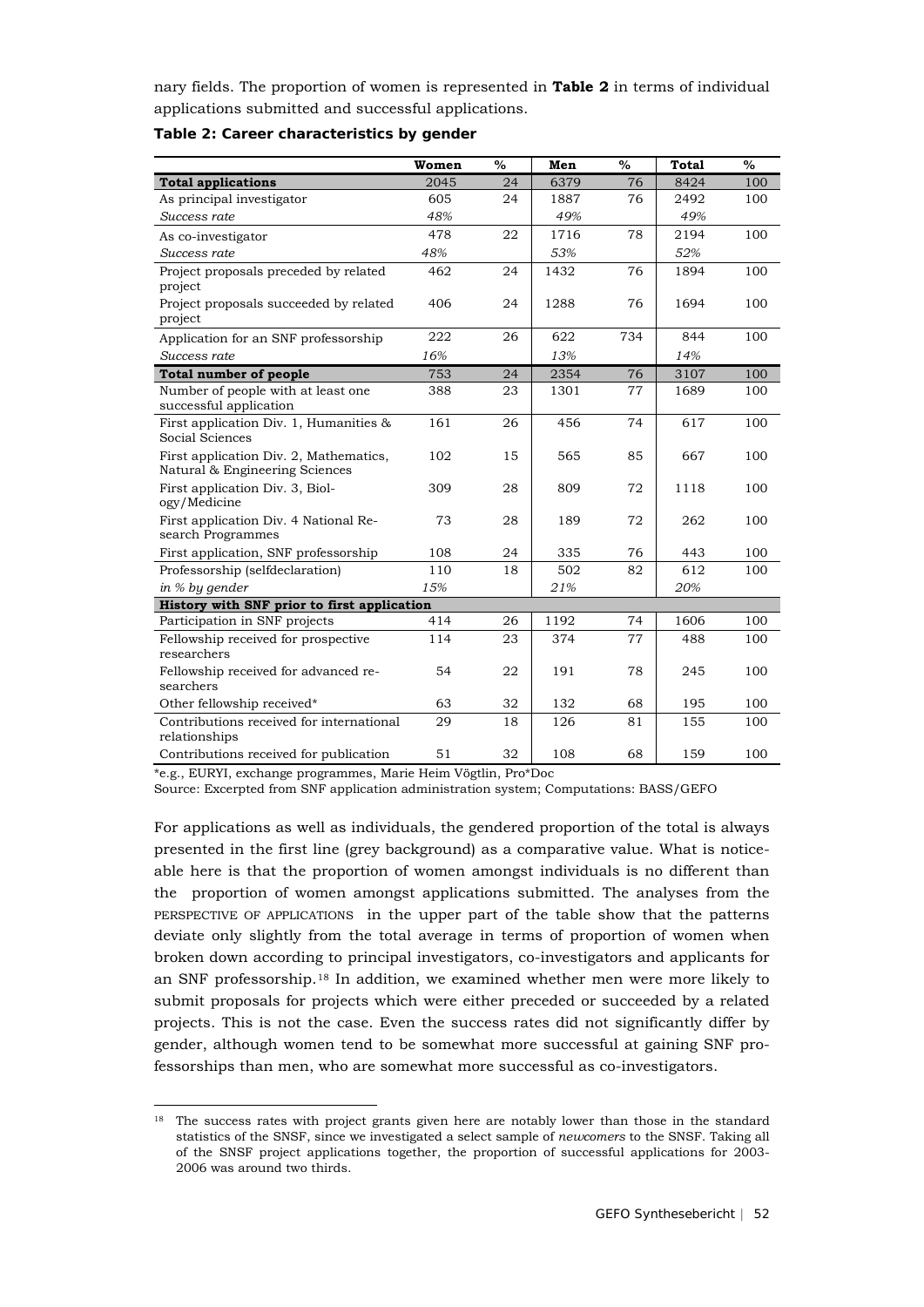As a second point, from the PERSPECTIVE OF INDIVIDUALS (lower part of the table) we analysed how many researchers submitted at least one successful proposal as a principal or co-investigator or successfully applied for an SNF professorship. This represents only 54% of the sample, or 1,689 people. As successful we count those applications which received a sum of more than zero francs. Women with at least one successful application do not appear less frequently amongst the *newcomers* than women in general. [19](#page-52-0)

As expected, differences in gender proportions can be detected amongst the DIVISIONS OF THE SNF to which the *newcomers* have submitted their first application, as defined above. In Division 1, Humanities and Social Sciences, the proportion of women is surprisingly no higher than that of the overall total, even though the proportion of women amongst university lecturers is well over the overall average.<sup>[20](#page-52-1)</sup> This could indicate higher hurdles for women when it comes to the submission of research proposals to the SNF in those disciplines with a traditionally high number of women. The proportion of women in Division 2, Mathematics, Natural and Engineering Sciences, is significantly lower than in the other divisions, but this to some extent corresponds with the proportion of women amongst the university lecturers. The proportion of women in Division 3, Biology and Medicine, is surprisingly high, higher than the proportion of women amongst university lecturers.<sup>[21](#page-52-2)</sup> The National Research Programmes also seem to offer women above-average chances of being successful with their applications. Further, it can be seen that the proportion of women amongst first-time applicants for an SNF professorship corresponds exactly to the proportion of women amongst the total number. With the exception of Division 1, there are thus absolutely no indications that women are confronted with higher hurdles when they submit their first funding application. In absolute numbers, by far the most women as well as men submitted their first application to Division 3. The next greater number of women applicants appears in Division 1, while for the men it is Division 2.

Amongst the *newcomers*, women are far less likely to bear the title of professor. This indicates a weaker positioning at the outset when applying for research funds. There are no significant differences regarding the SNF APPLICATION PREHISTORY of the *newcomers*, as far as previous participation in projects or successful fellowships application. Overall, previous participation in research projects funded by the SNF represents a more common prehistory than SNF-funded fellowships. More than half of both women and men had already gained research experience by participating in SNF-funded projects before submitting their first SNF application in their own name. This seems to be an important building block for the SNF research career. In the category of other individual funding, women have a significantly stronger presence, because the Marie Heim-Voegtlin Programme, which is reserved for women, falls into this category. Men are overrepresented when it comes to contributions received for

<span id="page-52-0"></span><sup>&</sup>lt;sup>19</sup> The small difference between 23% and 24% is statistically not signifcant. With men as well as women, 66% of the successful applicants had submitted only one successful application, 23% had submitted two, 7% had submitted three, and only a few individuals had submitted more than that. The maximum number of successful applications is 12 (for a man) and 10 (for a woman).

<span id="page-52-1"></span><sup>20</sup> As the grounds for comparison, we have always taken the middle personnel category of "lecturers" from the personnel statistics of the SHIS. In the humanities and social sciences at Swiss universities, women made up 43.5% of the lecturers in 2006; amongst the considerably fewer lecturers in economics and law, they made up 21%.

<span id="page-52-2"></span> $21$  According to the SHIS, women made up 14.1% of the lecturers in the hard and natural sciences at Swiss universities in 2006, and 10.4% in the technical sciences.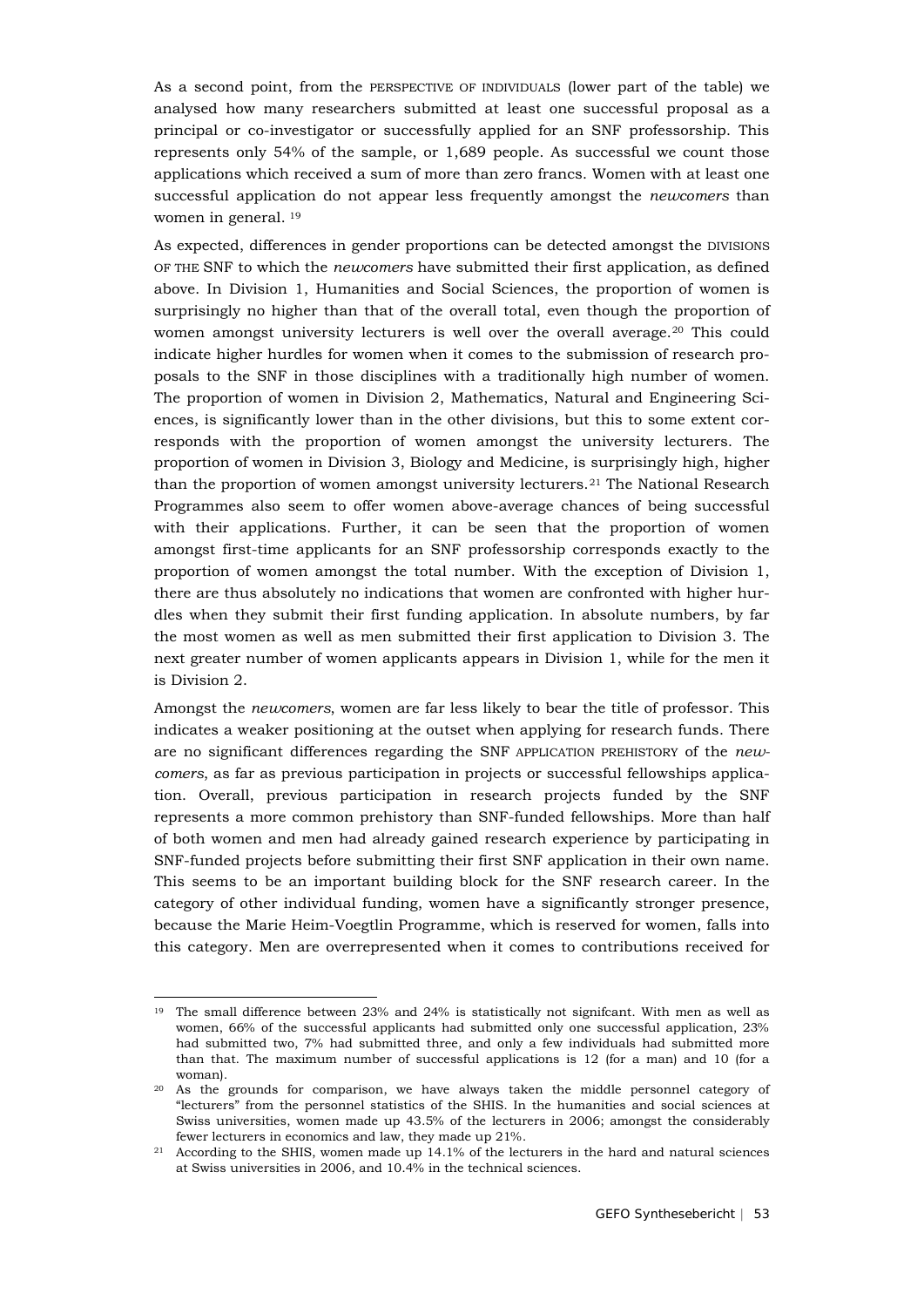international relationships, while women are overrepresented in contributions toward publication.

The lack of gender bias in these descriptive analyses is not a matter of course in other studies; however, most of these do not focus on newcomers to research funding. Hinz et al. (2008), for instance, do discover gender differences in project and individual funding at the German Research Foundation.

#### **Disciplinary fields and internationality**

The equally high success rates for women and men could, as is often supposed, be solely due to the presence of established female researchers from abroad who have been appointed to a professorship in Switzerland. For this reason, we broke down the proportions of approved and rejected applications by nationality. The evalutions show that the PROPORTION OF FOREIGN WOMEN (% by gender) submitting successful applications is in fact higher than those submitting unsuccessful applications, namely 60% as against 54%. This phenomenon, however, is also to be found amongst the men (56% as against 49%). Overall, then, there is no significant genderspecific effect.

It is only when we turn our attention to the interrelation between disciplinary fields and international mobility that we are able to gain other perspectives. In the subject areas with a low proportion of women, the percentage of immigrants is markedly higher amongst women than amongst men. Thus, in the hard and technical sciences, 86% of the women applicants do not hold a Swiss passport (for the men it is between 69% and 64%). The same effect, however, also pertains to linguistics and literature. Here 59% of the women applicants are foreigners (men 29%). The influx of established female researchers from abroad does in fact raise the overall proportion of women in these subject areas.

### **5.2.2. Multivariate data analyses of application patterns and chances of success in SNF research funding**

Multivariate data analyses were carried out in order to isolate gender effects from other factors. In this process of measuring discrimination, we were interested in how strongly gender, as the unexplained remainder alongside other explanatory factors – in particular one's application history at the SNF itself (participation in SNF projects, SNF fellowships) – impacts on the success of applications for research funding. Numerous similarly formulated empirical studies regarding the fairness of the peer review process in research funding (see Sandström and Hällsten 2008; Widmer and Levy 2008; Bornmann, Mutz and Daniel 2007; Jacobsson, Glynn and Lundberg 2007; Ledin, Bornmann, Gannon and Wallon 2007; Laudel 2006; Gilland Lutz et al. 2006; Jänchen and Schulz 2005; Viner et al. 2004; Gannon et al. 2001; Brouns 2000; Wennerås and Wold 1997; Grant et al. 1997) have investigated factors such as the particulars of the applicants (university position, age, publication productivity, previous application success, social capital, gender), the particulars of the peer reviewers (number of (foreign) reviewers, university position of reviewers, age and gender of reviewers) and the particulars of the context (competitive situation, discipline, status of the university). In the present analyses, we monitor age at submission and submission year, number of previous collaborations on SNF projects, SNF fellowships received, professorship (self-declaration), nationality, language region, subject area and SNF division, as well as the type of institution (academic university, university of applied sciences, etc.) In this way we make available several indicators that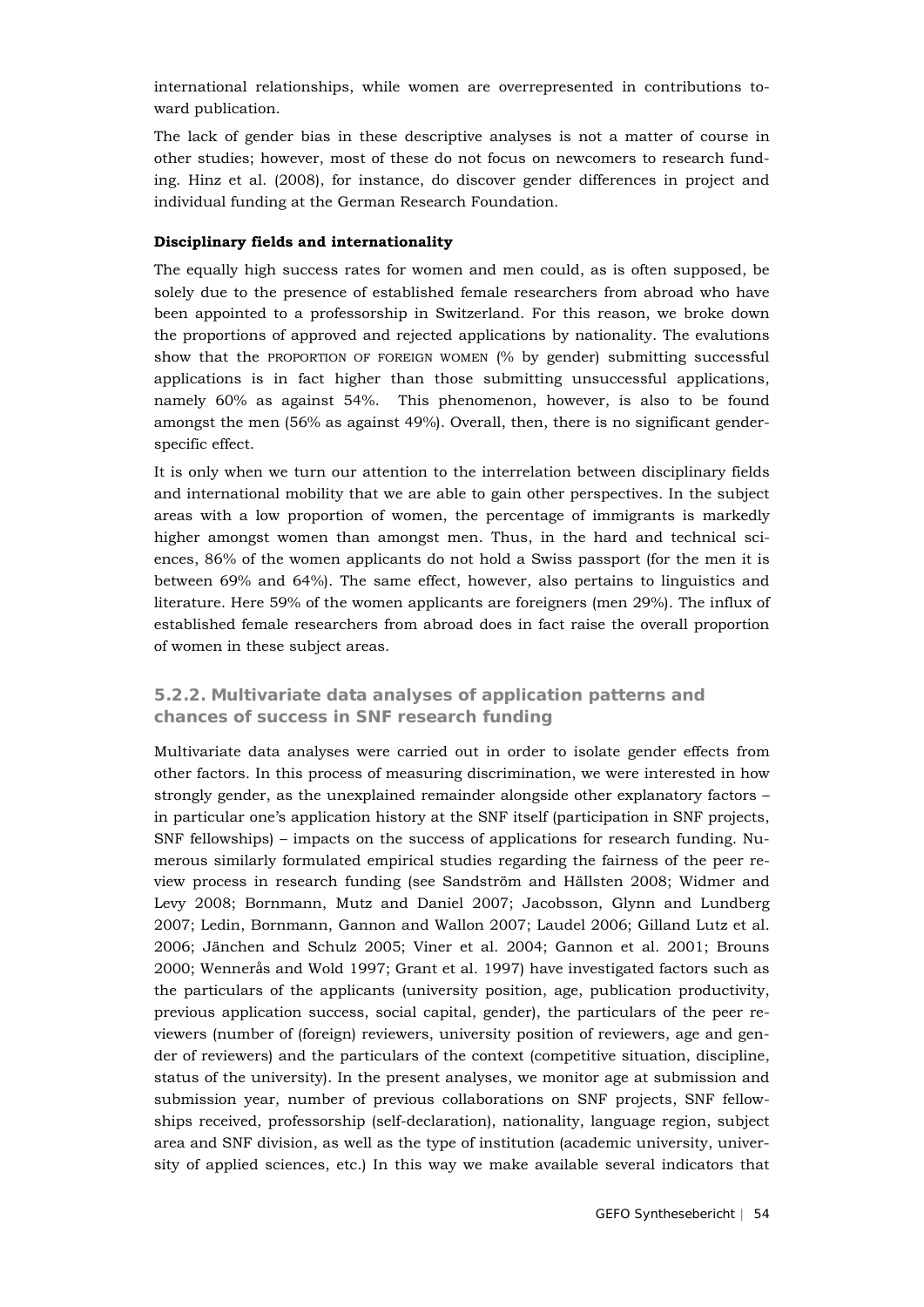help to measure the differences amongst qualification levels, as has proven central in the study by Wennerås and Wold (1997). The professional position of the applicants, however, is missing, as is information about their family situation.

In total, MODELS were specified for seven different success indicators: 1) TOTAL SUM RECEIVED, 2) AVERAGE SUM RECEIVED PER APPROVED PROJECT, 3) TOTAL SUM REQUESTED, 4) AVERAGE SUM REQUESTED PER SUBMITTED PROJECT (all OLS, logarithmised), 5) NUMBER OF APPLICATIONS, 6) NUMBER OF SUCCESSFUL APPLICATIONS (both Count models, Poisson Regression), and 7) TYPE OF FIRST APPLICATION, as principle investigator or co-investigator for project funding or an application for an SNF professorship (multinomial logistical model). The first six models, when combined, produce an overview of gender-specific application patterns and success rates, while the seventh focusses on the question of whether there are gender-specific aspects to SNF application histories. Since decisions regarding research funding should be based only on the excellence of the proposal, what we are fundamentally after here, in contrast to other context analyses, is models that are able to provide in-depth explanations of structural conditions.

Since personal project applications are often submitted in more than one name, any INTERPRETATION of the results must take into consideration that the success of such an application cannot just be ascribed to individual abilities, but ALSO TO SUCCESSFUL INTEGRATION INTO RESEARCH COLLABORATIONS. In the interpretation of the SNF success indicators, it must also be kept in mind that not all unsuccessful applications to Division 4 are recorded in the application administration system. There are no records of unsuccessful proposal abstracts submitted to the National Research Programmes, as those proposals did not make it past the first step of the two-step application process.

The calculations from the first six analyses are provided in overview in Table 8 of the appendix.[22](#page-54-0) Here are the most important results:

#### **Sums requested**

When women submit a project application to the SNF as a principal or coinvestigator or an application for an SNF professorship, they REQUEST NEITHER SIGNIFI-CANTLY LESS NOR SIGNIFICANTLY MORE RESEARCH FUNDING for their projects than men, given controls for age, prehistory of SNF applications, professorship (self-declaration), nationality, region, subject area, SNF division, type of institution and year of submission. This holds equally true for the total sum per applicant and the average sum requested per application.

There are thus FACTORS OTHER THAN GENDER which explain the differences in the sums requested. For instance, people with a professorship (self-declaration) request significantly more funding and the sums vary according to subject area.

This result differs from the findings of Hinz et al. (2008, 51ff.), who discovered that women applying for project funding to the German Research Foundation request somewhat smaller sums. The difference, however, could simply be explained by the fact that their basic population did not consist only of newcomers, as well as the fact that they incorporated no variables for monitoring professional status.

<span id="page-54-0"></span><sup>&</sup>lt;sup>22</sup> The same analyses were also carried out separately for the principal applicants alone as well as for the more homogeneous group of researchers applying for an SNSF professorship. We also made separate calculations for gender and subject area, and tested various interaction effects. Since the results deviated from the total sample only in a few details, additional analyses were not included in this report.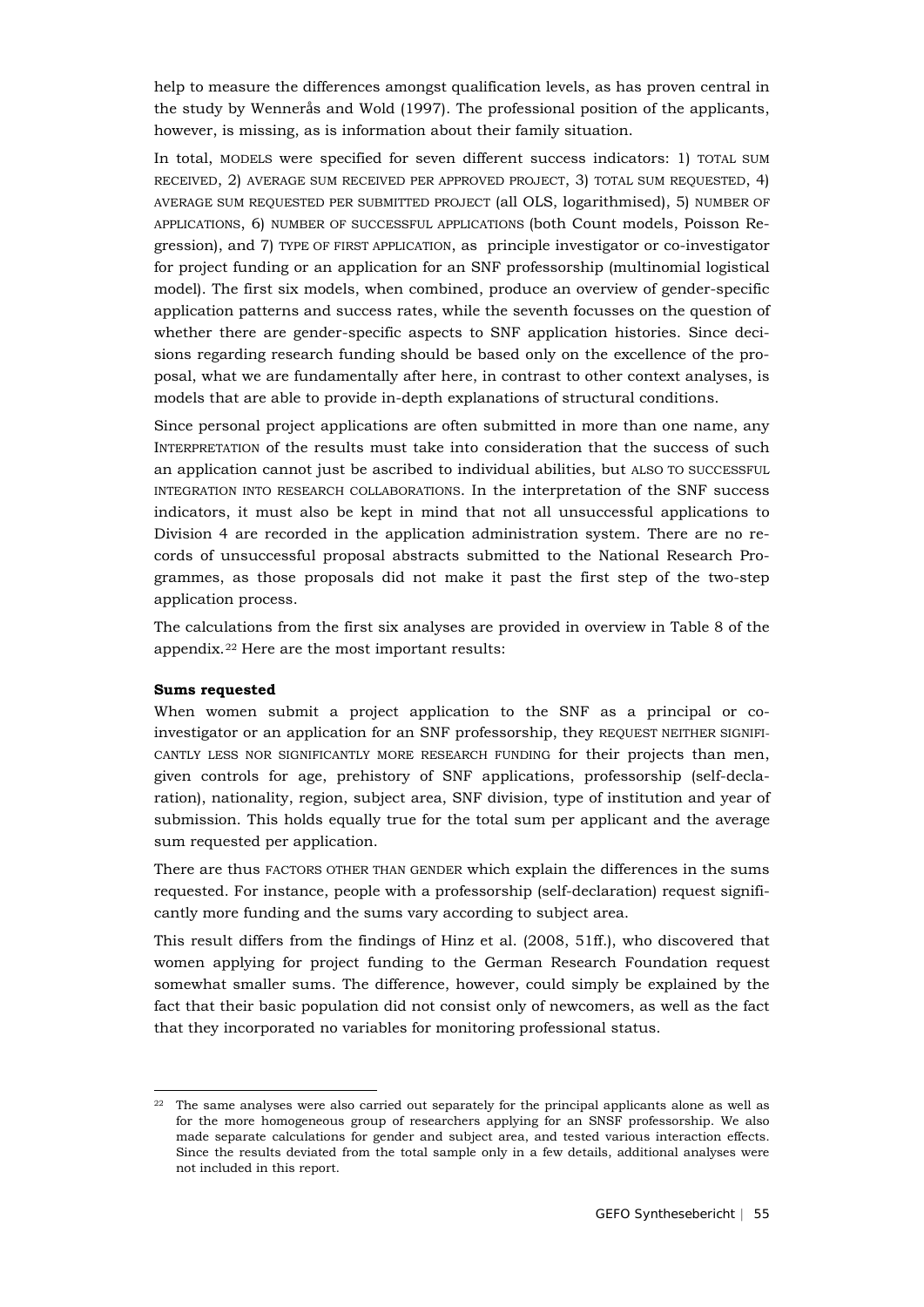#### **Sums received**

The same thing can be said about sums received. When WOMEN are successful with an application to the SNF, they RECEIVE NEITHER SIGNIFICANTLY LESS NOR SIGNIFICANTLY MORE RESEARCH FUNDING for their projects than men. This holds equally true for the total sum per application and the average sum received per application. With regard to the average sums received, there is absolutely no difference between women and men.

Again, FACTORS OTHER THAN GENDER are responsible for the differences. Being older at the time of a first submission has a slightly negative effect on the total sum received. By contrast, having participated in previous SNF projects significantly raises the average and total sums received. This also holds true for the total sums for previous SNF fellowship recipients, although they receive on average less funding per application. The most obviously positive impact on total SNF funding received comes from having a professorship (self-declaration). Applicants of foreign nationalities also receive higher total sums than Swiss applicants. In addition, differences can be detected amongst disciplines.

#### **Number of applications**

With regard to the number of proposals submitted by applicants as principal or coinvestigators on a project or for an SNF professorship, there is again no evidence of any gender-specific effects. Amongst the applicants, wOMEN have SUBMITTED NO FEWER RESEARCH APPLICATIONS and on average have NO FEWER SUCCESSFUL APPLICATIONS than men, where success is defined as a sum received above zero. In the total sample, people submitted on average 1.8 such applications, of which 1.5 were successful.

THE SIGNIFICANT FACTORS, by contrast, are age at the time of first submission and nationality. Older academics submit somewhat fewer applications, but have relatively better success. People of foreign nationality submit more applications and are also more successful. Application history also has a strong influence: people who have already had SNF fellowships submit more applications with on average a nearly 20% greater success rate than the others. Even more positive is the impact of a professorship (self-declaration) on both number of applications submitted and success rate. Differences also exist between the subject areas. Amongst the divisions in the SNF, submissions of research proposals per person tend to be overall higher than in Division 1, which is also reflected in a greater number of successful applications. In the natural and technical sciences (Division 2), a low number of applications is paired with higher chances of success. And in Division 3 there are significantly fewer successful applications per person.

In contrast to our study, Hinz et al. (2008, 45ff.) claim that women applicants to the German Research Foundation have somewhat lower chances of receiving project funding. The reasons for this difference could be the same as those mentioned above in relation to requested sums.

Our multivariable analyses of the application patterns and funding decisions regarding newcomers to the SNF correspond with the findings of Gilland Lutz et al. (2006), who also find no gender differences when controlling for other factors. We did not come across the problem described by Widmer et al. (2008) regarding the National Centres of Competence in Research (NCCR), which our study does not cover, that in the peer review process at the SNF women are just as likely to receive a Class A assessment, but less frequently receive the discussed sums. Our analyses only represented the final decisions made about funding. The results presented here also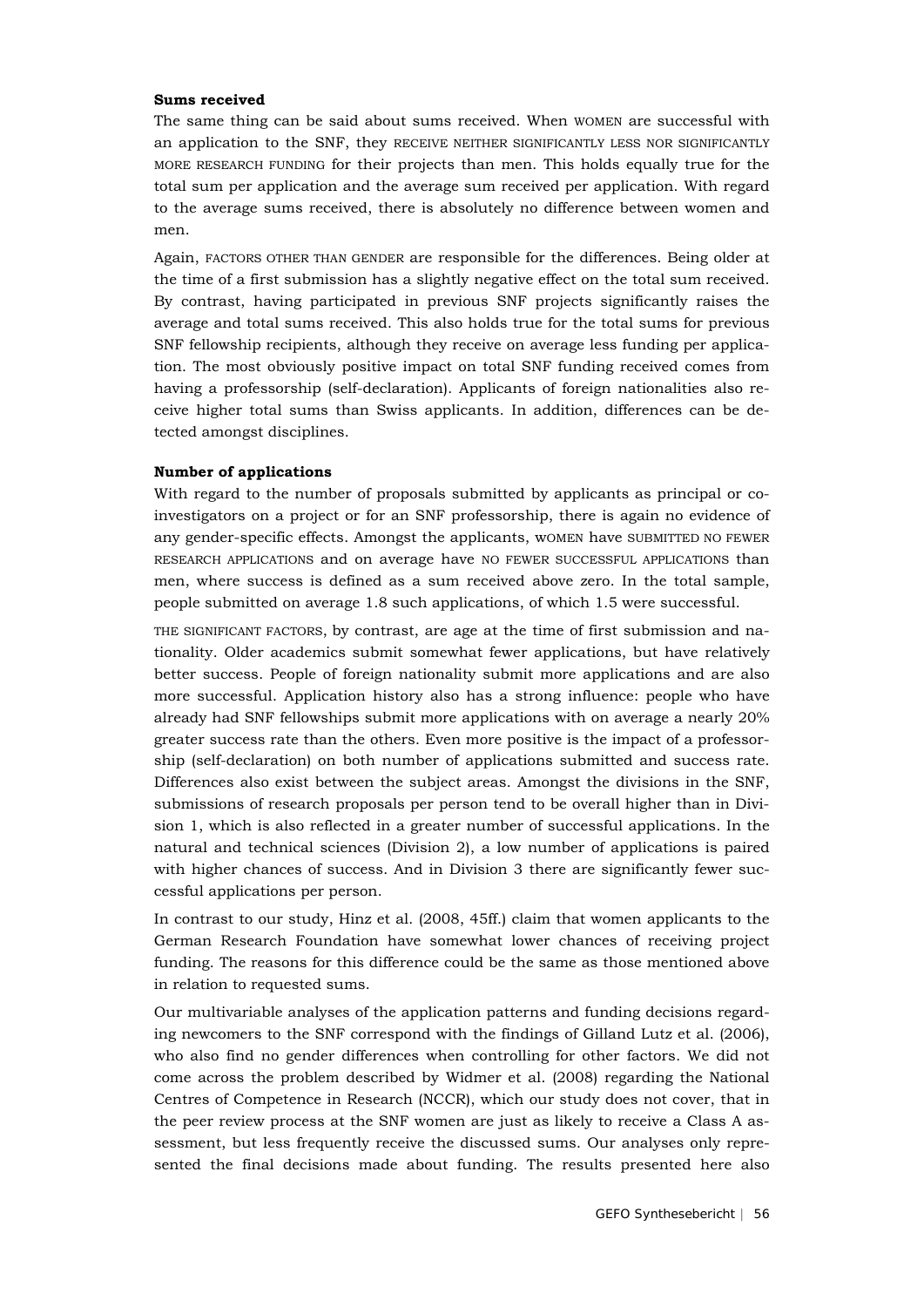suggest that the slight disadvantage for women found in Jänchen and Schulz (2005) cannot be generalised beyond the in-depth groups they investigated.

The present finding should not be considered obvious. Bornmann, Mutz and Daniel (2007), for instance, find robust gender differences in a meta-study based on 21 studies of research funding decisions made by peer review. Despite large differences in the individual studies, the relative chances of men (odds ratio)obtaining funding is approximately 7% higher, according to these sources. In addition to Hinz et al. (2008), other new studies, such as Jacobsson, Glynn and Lundberg (2007), also discover some smaller degrees of discrimination against women. In the study carried out by Sandström and Hällsten (2008), by contrast, women come off better than men.

In sociology, Allmendinger and Hinz (2002) show that gender-specific differences could be co-determined by research content. Women in sociology concentrate heavily on research in women's and gender studies. Other reasons are suggested by the new EMBO Report by Ledin et al. (2007), which found that in this funding programme women continued to have lower chances of success even when all references to gender were removed from the application documents. Ledin et al. consider other factors, which are not part of our model, to be relevant, such as the family-related division of labour within a domestic partnership and the lower number of publications for women (despite a higher impact factor!). We will return to this, but will first present the final multivariable analysis.

#### **Routes to submission**

Are there gender-specific routes to research funding? What are the manifest conditions that determine whether a person presents oneself as principal investigator, coinvestigator or applicant for an SNSF professorship in the first application, and what is the role played by gender in particular? Since the application administration system does not document subject area when it comes to SNF professorship applications, we cannot undertake an analysis of discipline-specific support trajectories. **Table 9** in the appendix lists the influential factors according to type and degree of impact.

Here, too, GENDER has no significant influence. Previous participation in a higher number of SNF projects tends to mean that the first application is submitted not as a principal investigator but rather as a co-investigator or for an SNF professorship. Having had an SNF fellowship, on the other hand, means that the applicant tends to be the principal rather than co-investigator. There is a stronger tendency, however, to aim directly for an SNF professorship. Being older at the time of first submitting an application lowers the likelihood of presenting oneself as a co-investigator or applying for an SNF professorship. In contrast to German-speaking Switzerland, in French-speaking Switzerland applicants tend to submit proposals more frequently as co-investigators or for an SNF professorship.

To a large extent, the results also reflect the requirements connected with the funding grants. Thus, fellowships for prospective and advanced researchers are necessarily connected with a research period abroad. And a period spent abroad for at least one year is also the precondition for being able to apply for an SNF professorship. "Only" having worked on an SNF project in Switzerland means that one does not even have the option of applying for an SNF professorship.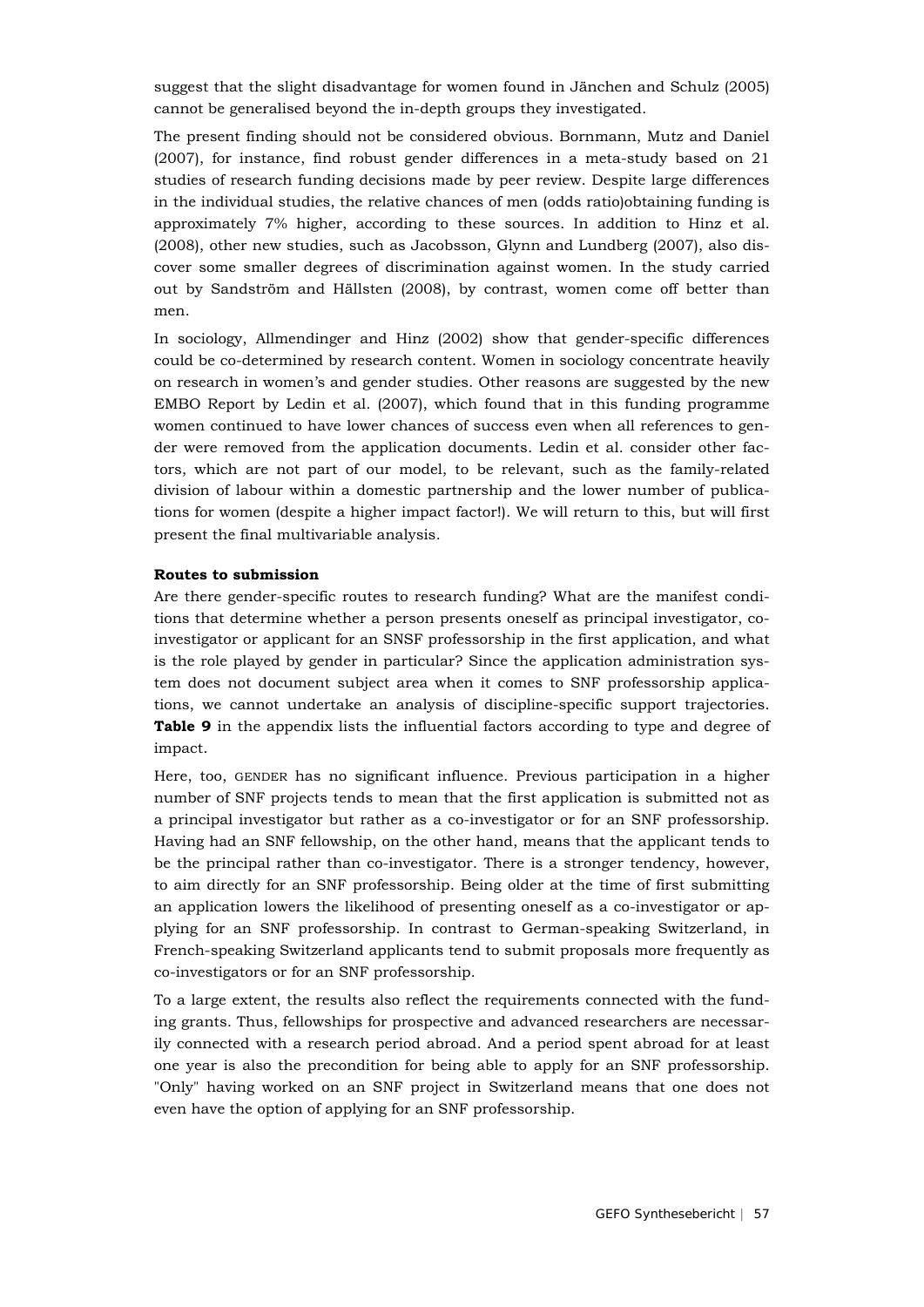# **5.3. Relations between research funding, career trajectory and gender**

We further investigated the impact of research funding on one's career trajectory, the experiences of researchers with the SNF, and the conclusions to be drawn about the relationship between university and third-party funding.

### **Effect of research funding on the academic career trajectory**

The results of the *survey of PhDs (Substudy Report 2*) confirm the current importance of research funding to the academic career trajectory in Switzerland. Having the option to work on SNF projects therefore stands in a positive relation to one's chances of continuing in the academy after the doctorate and undertaking a postdoc. PARTICI-PATION IN PROJECTS funded by universities and other institutions in Switzerland and abroad also raises one's chances of remaining in the academy and gaining further qualifications, as well as having a positive impact on one's integration into academic networks and publication output.

Supporting one's career trajectory through SNF FELLOWSHIPS has a close and clear relation to the probability of undertaking a research period abroad or a postdoc period after the doctorate and gaining academic contact with foreign professors. Fellowships provided by other organisations also have a positive impact on the chances of establishing contacts abroad, but they have no significance when it comes to periods spent abroad.

Doctoral graduates who have already had an application for research project funding approved by the SNF are significantly better networked in Switzerland and abroad, but they are prevented for a certain period from undertaking research at a foreign institution. None of the respondents had spent a period abroad engaged in academic research. RESEARCH APPLICATIONS APPROVED by other institutions in Switzerland and abroad increase the chances of remaining in the academic field, support further qualification through a postdoc, make research periods abroad possible and increase publication rate.

No impact of research funding by the SNF could be determined on PUBLICATION OUTPUT after the doctorate. This can in part be explained by the fact that participation in a project (without being an applicant oneself) often occurs before the doctorate and has only limited impact on publication activity after the doctorate. Fellowships for advanced researchers and project applications can be submitted only after completion of the doctorate. Since publications usually come after the end of a project, the low impact could be connected with the fact that the time of data collection (five years after the doctorate) comes somewhat too early to provide evidence for the impact of SNF research funding.

As becomes clear in the *in-depth interviews with emerging researchers (Substudy Report 5)*, the relative significance of research funding for the process of constructing an academic career can be interpreted and understood only in the context of the entire career trajectory and the researchers' situation within the academic field. A research fellowship for a few months spent at a renowned institution abroad can provide a woman with the initial impetus for taking up an academic career after the doctorate. For another academic, a one-year SNF fellowship for prospective researchers in the USA can represent a postdoc phase which, according to the interviews, has no particular significance or consequences. For another female academic, the funding for her own career and subsequent research as a professor, as well as the possi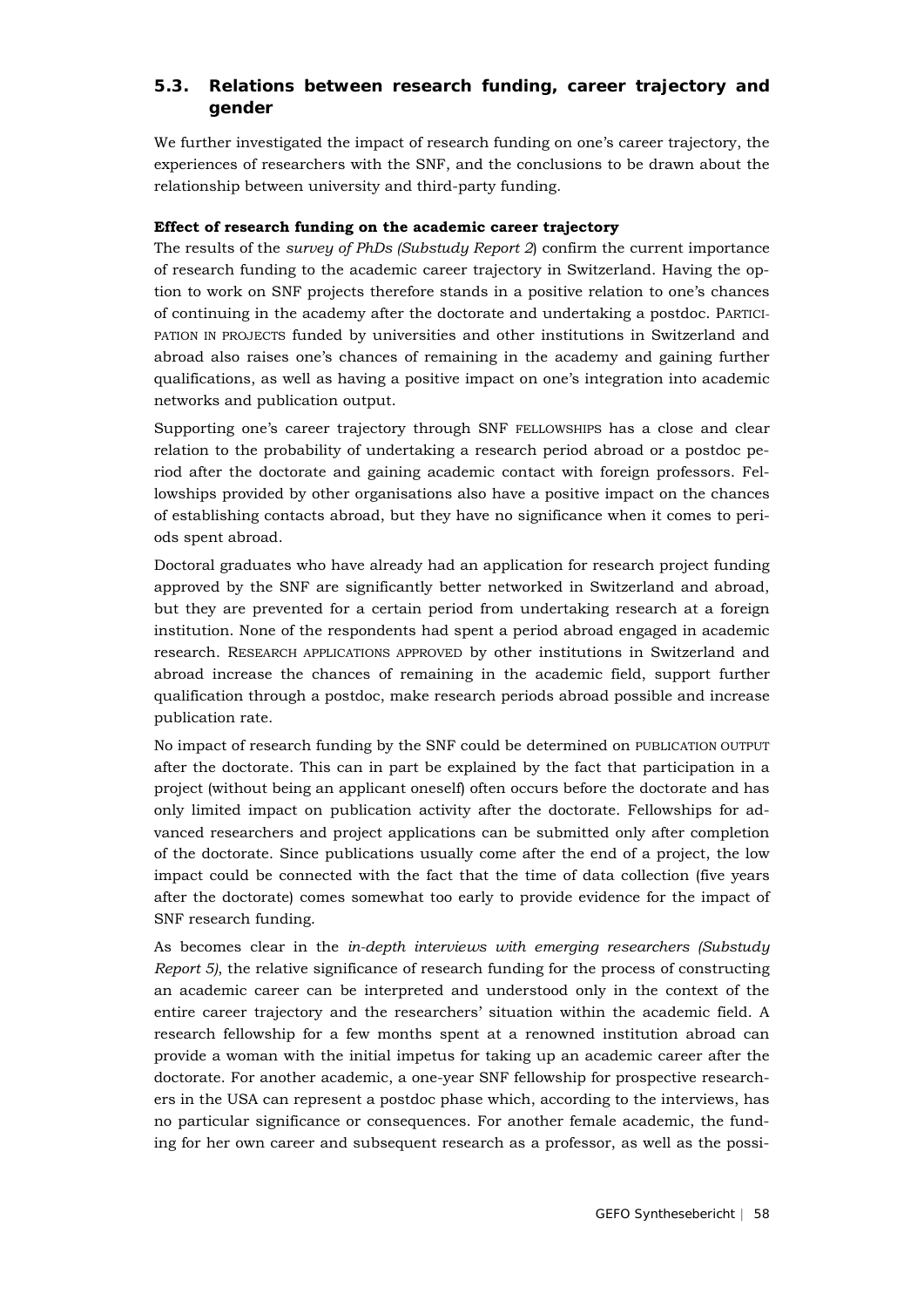bility of supporting emerging researchers through third-party research funding, can be a core foundation without which academic work is unimaginable.

Particular funding or a specific instrument of research funding thus has only limited "value" in and of itself for the academic trajectory. The FULL SIGNIFICANCE or relevance unfolds ONLY WITHIN THE FRAMEWORK OF EACH INDIVIDUAL CAREER that is affected by social structures and embedded in a particular context (in part differentiated by discipline).

#### **Experiences with the SNF**

The Swiss National Science Foundation (SNF) and its instruments for funding research are well known to all of the people surveyed who are pursuing or are interested in pursuing a university career. There are no indications that female academics are less well informed, are more reluctant to apply for funding, or find the SNF to be less accessible or supportive than men.

Emerging researchers find their experience of personal contact with the SNF in the context of submitting applications to be GENERALLY POSITIVE. They find that the overall framework for submitting an application is communicated in a clear and transparent way. If they had questions or were uncertain about something, the interviewee consistently received the help and references that they required, whether by email, telephone or in a personal conversation with a member of the Research Council. Even when an application was not accepted, many of the interviewee received helpful advice and explanations, and found the assessment procedure in most cases to be fair. Some interviewee also described situations in which they were able to work with the SNF to find solutions to individual problems, as in the case of an early return from abroad due to the birth of a child.

The idea of a fair and sensible academy that is oriented only by performance criteria belongs to the *illusio*, the belief in the academic field, and the self-belief of the academics in it (Engler 2001, 449ff., Beaufaÿs 2003, 169ff.). It did not escape a number of the interviewees, however, that research funding and its associated practices do not always conform to ideas of a "pure" and universal pursuit of knowledge. They observed that – as in other social fields – social processes and relationships have a part to play in the allotment of research funds.

In isolated instances, the interviewees had personal contact with members of the Research Council or directors of programmes at the SNF, and were thereby better and more quickly informed about programme announcements. Several interviewees drew on their own experiences as experts for the SNF and, precisely because Switzerland is so small, they saw the personal interrelations as obstacles to research applications being assessed solely on the grounds of quality and feasibility.

For reviewers, the task of assessing the competence of an applicant was seen as a gateway to possible particularising processes. This poses the question of which particulars – aside from the quality of the project proposal itself – of a career or a publication list best signify competence. It can thus be assumed that other indicators, such as social characteristics, are brought in to aid the process of making a decision. In this context, age and gender come forward as factors that are easily grasped. For instance, one of the female academics interviewed claimed that, as a "young woman", it had been insinuated that she had submitted an overly ambitious research project, which she hypothesised would not have been imputed to a "young man" or an "older woman".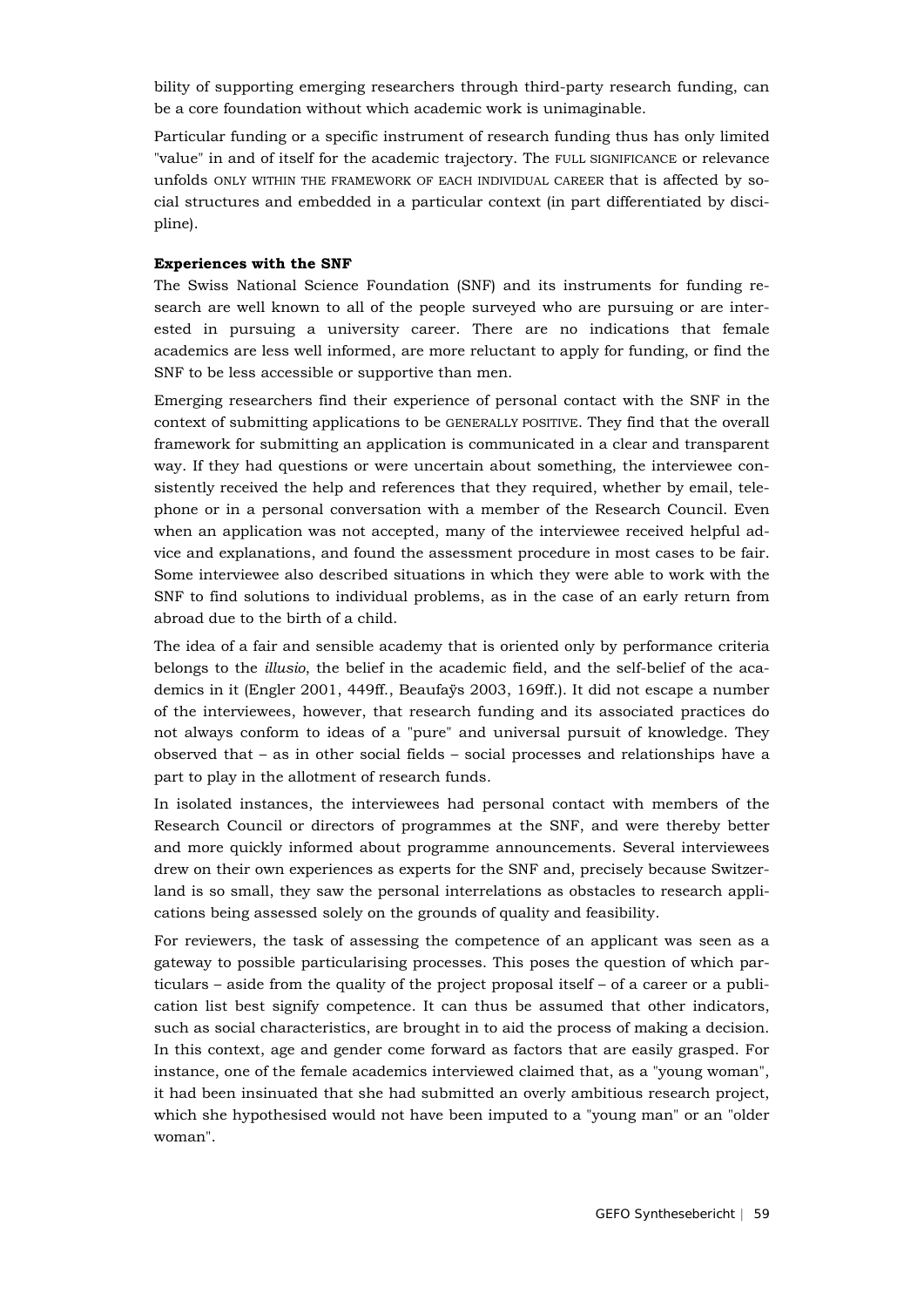#### **Relationship between university and third-party funding**

For all of the people involved in the *in-depth interviews with emerging researchers (Substudy Report 5)*, independently of discipline, the SNF is a very important – indeed, usually the most important – source of individual and project funding in Switzerland. For all of them, an obvious part of their academic trajectory is to orient themselves according to the possibilities and requirements of the SNF. In outlining their careers, the interviewees often name other funds in Switzerland and particularly abroad to which they have successfully applied for funding or to which someone else has submitted an application and thus funded a phase of their academic career. For those with Master's degrees from Switzerland, however, the SNF not infrequently represents the first funding institution in their experience. Only afterwards do emerging researchers look abroad for further funding opportunities.

Thanks to financial support from the SNF or other research funding institutions, many academics were able to write their doctoral thesis and/or habilitation. For several of them, they were able to complete this qualification requirement only because of the funding. Without this support they would have had to leave the academy for economic reasons or because of time pressure, or to finish the qualification at a much later date, which would have led to delays in the career path and corresponding consequences.

The subsidies provided by the Marie Heim Vögtlin Foundation offer female academics who have given birth to children an opportunity to combine academic work and family and/or to focus on completing qualification requirements (e.g. thesis). They also, however, gives women the option – in contrast to the fellowships for prospective and advanced researchers – of remaining in Switzerland with their family. In addition, the fellowship offers a funded period of more than a year, which diminishes uncertainties.

In representing their careers so far and their plans for the future, the emerging researchers interviewed made it very clear that ALL OF THEIR CAREERS have been CO-FINANCED BY RESEARCH FUNDING INSTITUTIONS. Having a purely university-oriented career – that is, a career financed exclusively by universities – is hardly possible nowadays and in many disciplines is not even appropriate, since the acquisition of third-party funding represents an important indicator of achievement (Jansen, Wald, Franke, Schmoch and Schubert 2007).

It was clear from the conversations with the emerging researchers that the SNF has significance for women as well as men because it BUFFERS THE INSTITUTIONAL UNCER-TAINTIES. Especially for people who have completed the doctorate, there are only a few university positions funded by universities, and normally these are limited-term positions, even if they last several years. Emerging researchers are thus dependent on the SNF and its funding instruments in this phase of their career in particular. The requirements of the SNF, however, themselves conceal institutional uncertainties and dependencies. Receiving funding is uncertain, fellowships for prospective researchers cover only one year, extensions are approved only at short notice, and a successful application requires that one be well integrated into the university and academic system.

The relationship between third-party and university funding for an academic career has thus become a CENTRAL ASPECT OF INTEGRATION OR DISINTEGRATION. In developing their career, emerging researchers are variously dependent on third-party funding. Some have senior assistant positions and are "in a relatively comfortable situation" rather than "just staring into emptiness" if a project application or fellowship is not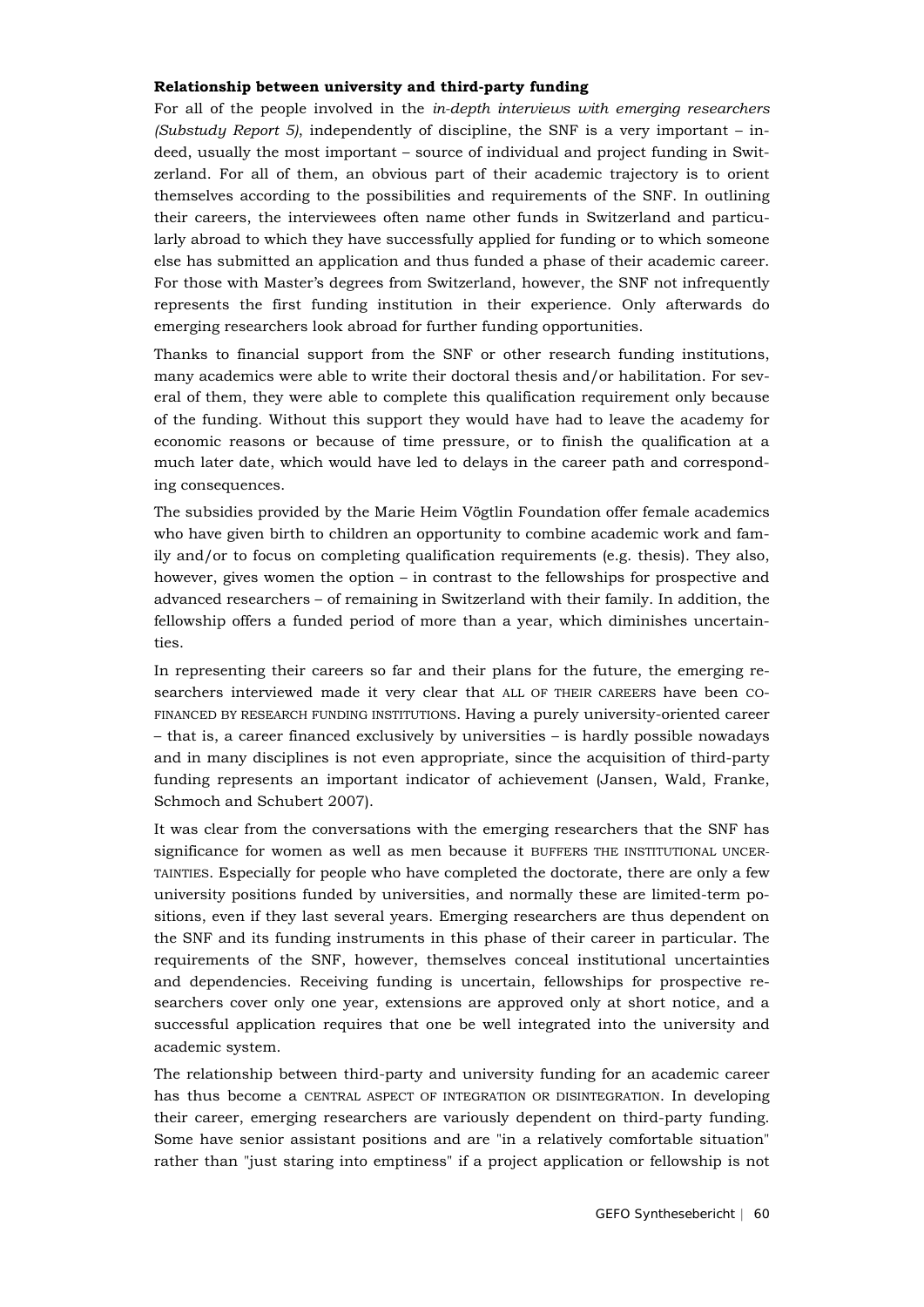approved. Others, by contrast, are dependent on financing for a certain degree of security and stability, so the funding must not be too meagre. In this context, we know from studies and statistics that women are more frequently employed in thirdparty funded positions (Spieler 2008, Hinz et al. 2008). The conditions for submitting an application and the importance of being awarded funding must thus be seen in different terms for women than for men.

In our study, we interviewed numerous academics, in particular from the humanities and law, who had obtained a "subsistence contribution" from the SNF. In all of these cases it was clear that this kind of support in Switzerland had made a great deal possible for them. In this way, career trajectories which in all likelihood would not have been continued can be successfully supported. This support within the country – which has in the meantime been reorganised by the SNF – was judged to be very helpful and supportive by women as well as men. It allowed the academics to build up a profile and visibility, which are fundamental at this stage of the career. In Chapter 7, we will return to the gender-specific effects of funding for going abroad as well as for staying in Switzerland.

# **5.4. Summary**

When other relevant factors are taken into consideration, women up to five years after the doctorate do not submit applications for individual and project funding to the SNF and other institutions any less frequently than men. Of the people who submitted their first application to the SNF between 2002 and 2006, women are no different than their male colleagues with regard to application patterns (total sums requested, sums requested on average, number of applications) or chances of success (sums received, sums received on average, number of successful applications). There are also no gender-specific differences to be found in SNF application histories. Women, for instance, do not participate more frequently in research projects under another project leader before daring to submit an application in their own name. They also do not apply for fellowships any more or less frequently. And they submit first applications as principal or co-investigators or for SNF professorships in the same measure as men.

This is a good result for the SNF. It indicates that its practices of funding do not introduce decisive gender-specific obstacles to research career paths. Nonetheless, it remains to be explained why the proportion of women amongst first-time applicants in certain SNF divisions is lower than the proportion of women in the respective categories at universities, and why in other SNF divisions this proportion is higher. It must also be kept in mind that the gender balance in particular subject areas looks more favourable for women because of academic influx from abroad. It has thus been confirmed that an analysis which differentiates amongst disciplinary fields is indispensable for the investigation of gender-specific aspects of the academic career trajectory.

Despite the SNF coming off well, what remains unresolved is the problem of the greater frequency with which women drop out of academic careers. And since, as we have shown, research funding plays a crucial role in the career trajectory, the question arises about how the SNF's own funding policies could have a greater impact on factors that are unfavourable for women. For instance, little is known about the employment situation and future opportunities of those who work on SNF funded projects or hold SNF fellowships. From our survey we have only an indication that such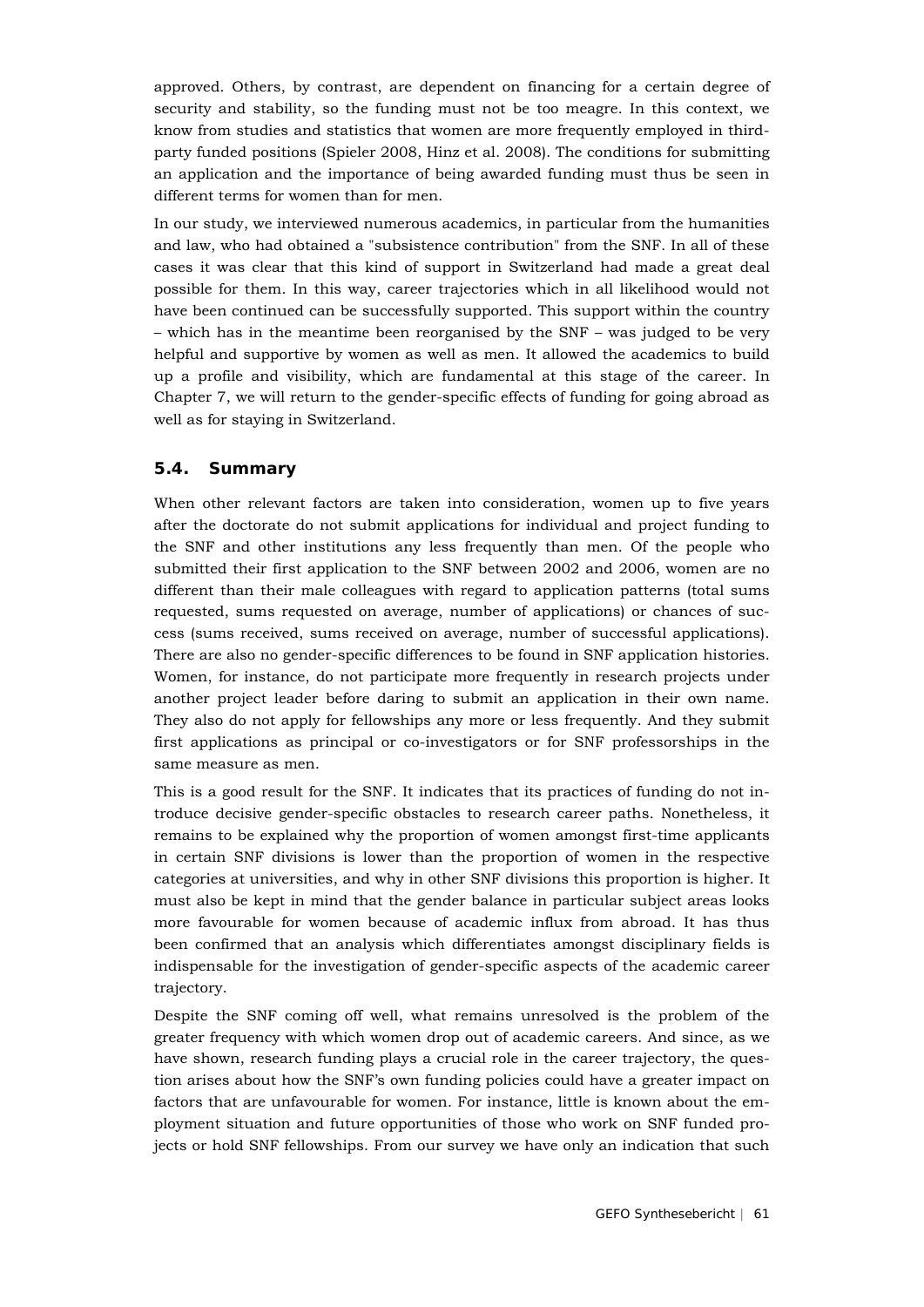funding – in contrast to funding from other institutions – does not lead to a higher publication rate. There could be opportunities here, in terms of a more systematic call for funding emerging researchers, to bring to an end possible sources of gender discrimination.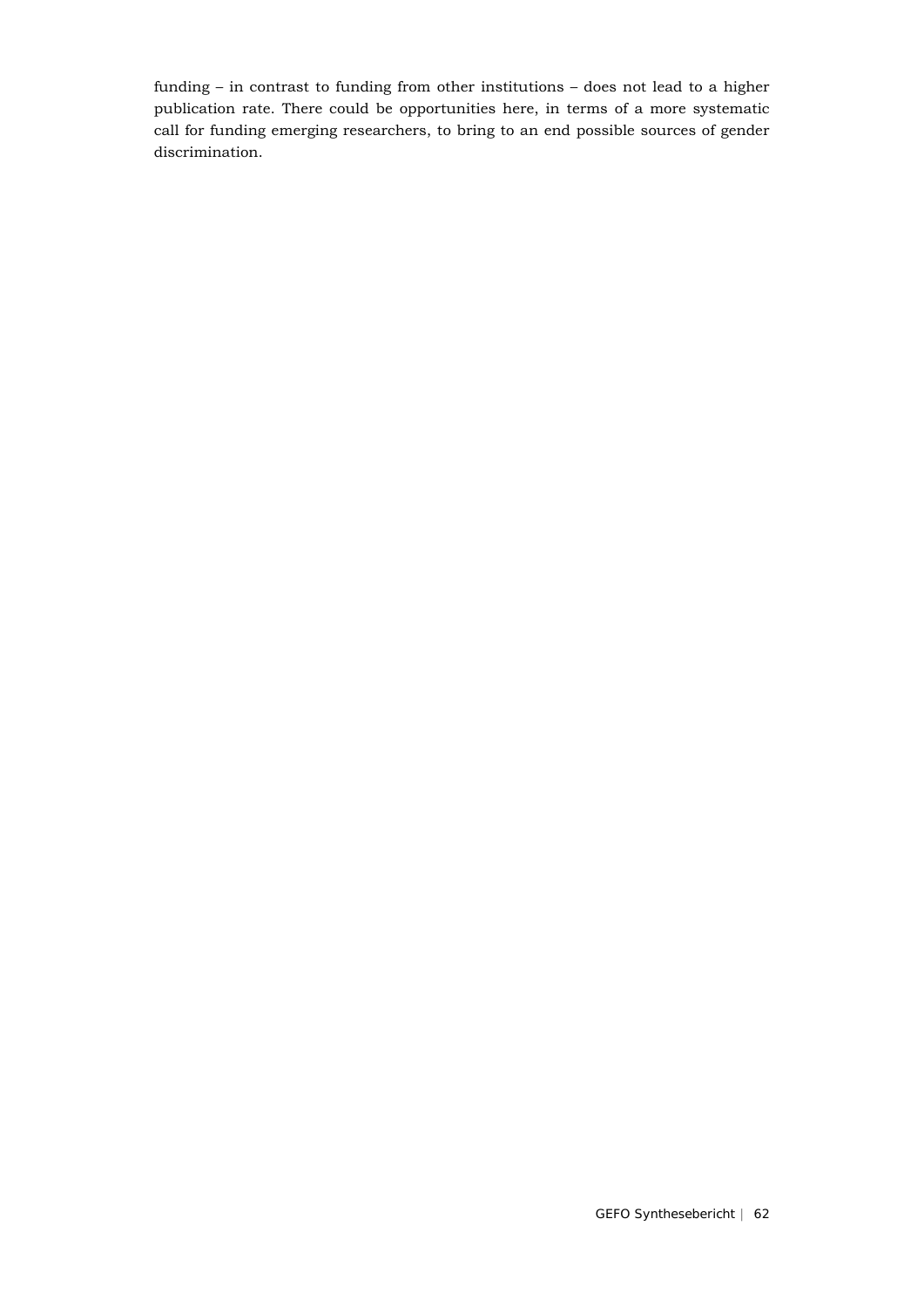# **6. Reconciling Career and Family**

What is the gender-specific impact of having family on the *leaky pipeline* phenomen in academic careers? This question was analysed by way of three substudies. The *survey of PhDs (Substudy Report 2)* supplies data not only about how many researchers have children five years after the doctorate, but also about how they divide the labour of parenting with their partners and what effects children have on the academic career trajectory (6.1). The *in-depth interviews with emerging researchers (Substudy Report 5)* help to explain what considerations and dilemmas lie behind the statistically derived patterns as well as what challenges are posed by children to a research career (6.2). Finally, the *content analyses of the SNF application files* determine what can be deduced from this source about the family issue for people who submit SNF applications in their own name (6.3). As always, a short summary follows at the end (6.4).

# **6.1. Family situation, division of labour and leaving the academy**

In the *survey of PhDs (Substudy Report 2)*, the respondents were asked about their family situation (children, domestic partnership) as well as the division of labour amongst couples who have children five years after the doctorate. In contrast to results from older studies, which investigated the *family situation* of academics and focussed in particular on the first generation of women professors (Baus 1994, Kuckartz 1992, Onnen-Isemann and Oßwald 1991, Schultz 1991), the female emerging researchers we interviewed have a DOMESTIC PARTNER nearly as often as their male colleagues. The problem arises once children enter the picture.

The results suggest that reconciling a family with an academic career poses problems for women as well as for men. Doctoral graduates who are employed in the academic field five years after the doctorate are MORE LIKELY NOT (YET) TO HAVE CHILDREN than doctoral graduates employed in other fields (see **Table 3**). Just over two fifths of all male academics have children, whereas the proportion of doctoral graduates employed in other fields who have children is just under three fifths.

**Table 3: Children and field of employment five years after the doctorate (by gender)**

|          |                |       | Field of employment five years after the doctorate |       |  |
|----------|----------------|-------|----------------------------------------------------|-------|--|
| Children | Men            |       | Women                                              |       |  |
|          | Academic field | )ther | Academic field                                     | )ther |  |
| Yes      | 43%            | 57%   | 32%                                                | 38%   |  |

Source: University Graduates Survey (BFS), Computations: PHZH and SOI/UZH

The same difference also holds for women, but in less marked form (32% versus 38% with children). Above all, fewer women with doctorates have children than men with doctorates. This result accords with numerous other studies (e.g., Ledin, Bornmann, Gannon and Wallon 2007, 985, Zimmer et al. 2007, 147ff., Mason and Goulden 2004, Leemann 2002, Allmendinger, von Stebut, Fuchs and Brückner 1999, 214). As other analyses show, women who do not (yet) have children are also less likely to plan having them in the future than men. The gender gap is thus set to increase further.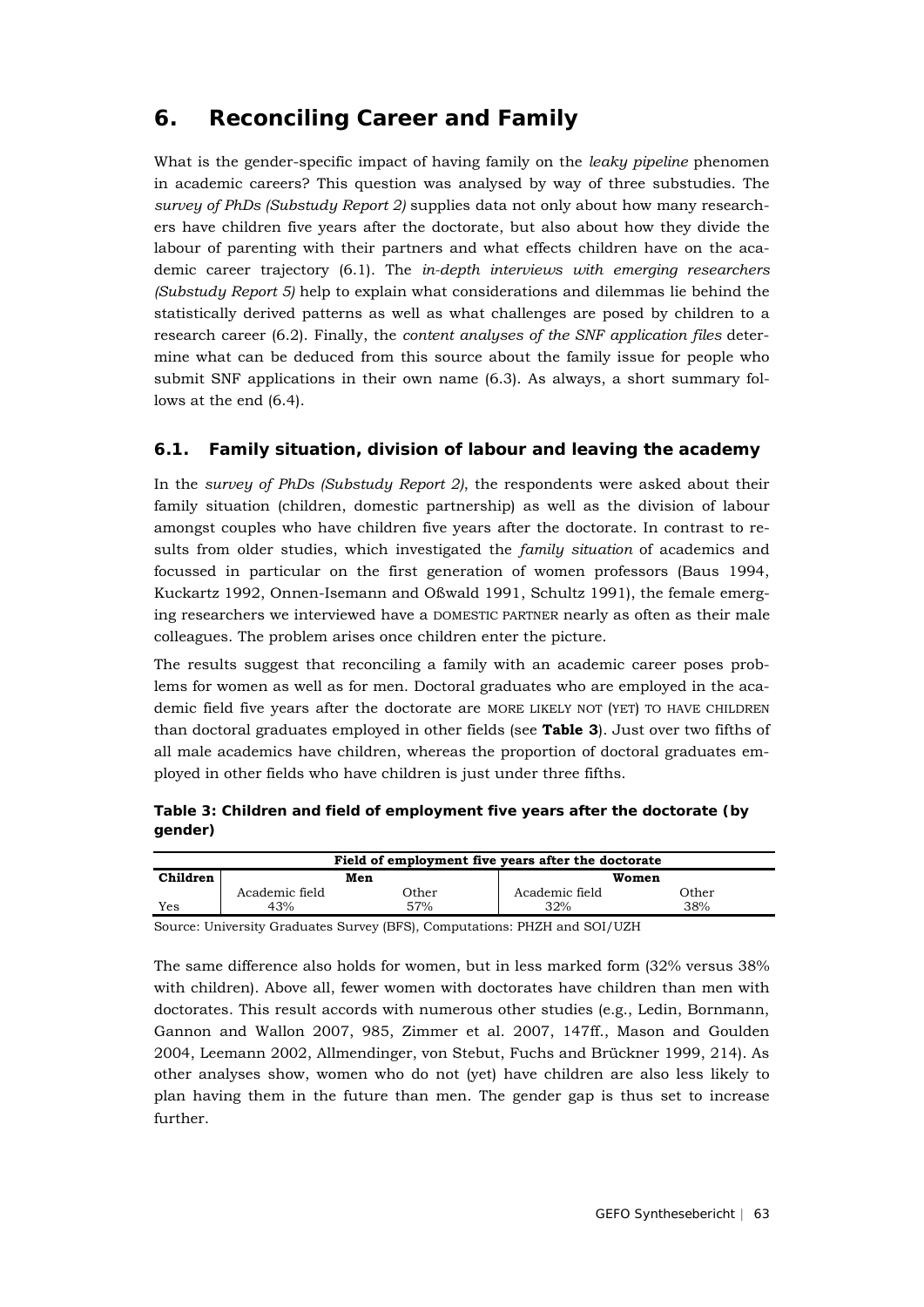### **Figure 4: Employment patterns of couples without children**



Source: University Graduates Survey (BFS), Computations: PHZH and SOI/UZH  $PT = part$ -time (white),  $FT = full$ -time (blue),  $NE = not$  employed (orange).

### **Figure 5: Employment patterns of couples with children**



Source: University Graduates Survey (BFS), Computations: PHZH and SOI/UZH  $PT = part$ -time (white),  $FT = full$ -time (blue),  $NE = not$  employed (orange).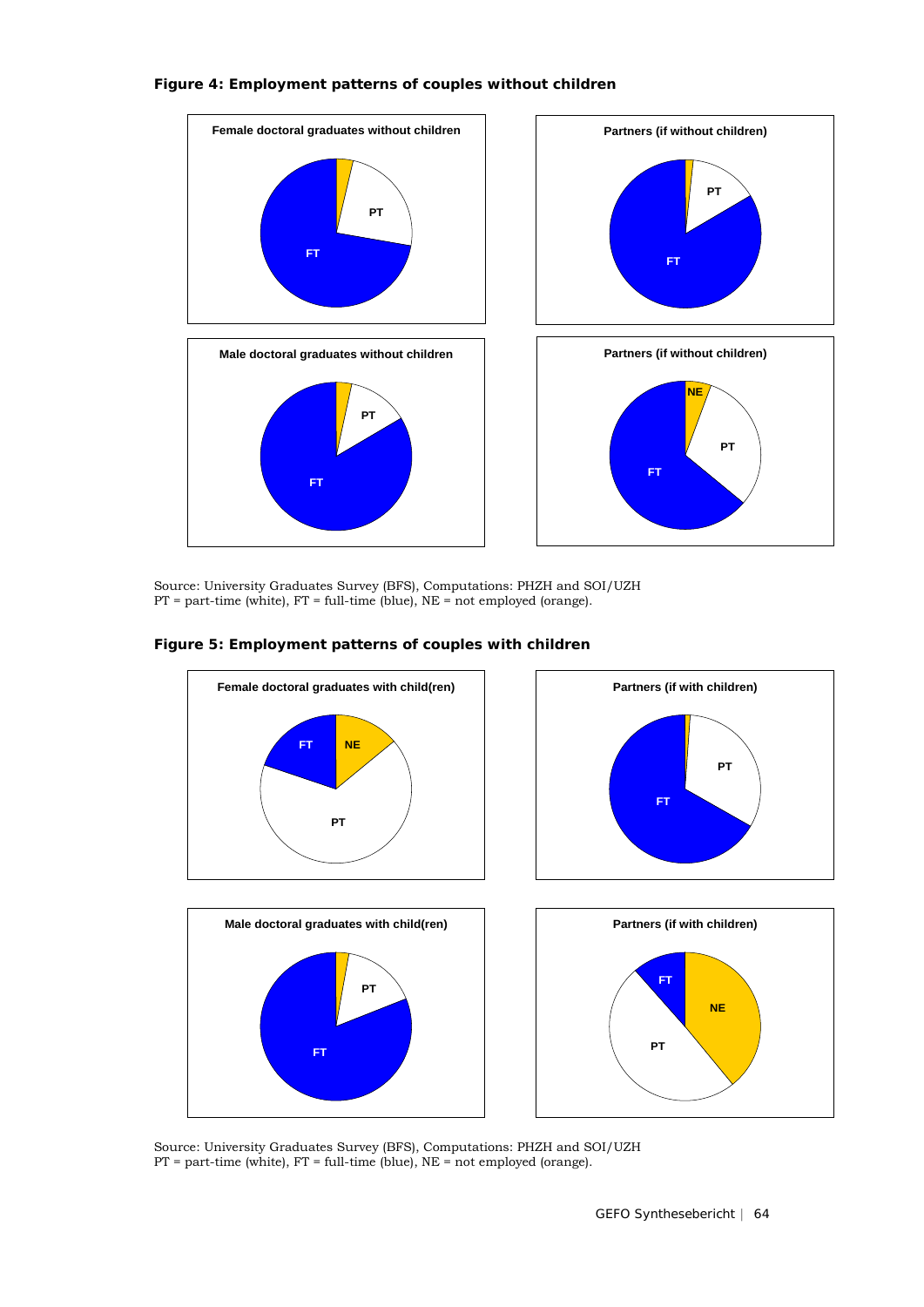If we take a look at the EMPLOYMENT PATTERNS of couples, then we see in **Figure 4** that the female doctoral graduates questioned and the partners of the male doctoral graduates tend to be employed part-time or not at all to a greater degree than the male doctoral graduates or the partners of the women interviewed. As long as there are no children, the two couple households share overall similarities.

With the arrival of children, the employment pattern of the couple households changes (see **Figure 5**), producing a known gender-specific pattern even amongst this group of highly qualified doctoral graduates. Female doctoral graduates with children are for the most part employed, but frequently only part-time. In around 30% of the cases, their partners are also employed part-time, while the remaining 70% are employed full-time. By contrast, when male doctoral graduates have children, their employment patterns do not change. They continue for the most part to be employed full-time. Their partners, however, often reduce their employment to part-time or give up employment altogether. These results accord with those of other studies (Ledin et al. 2007, 985, Majcher 2007, 313, O'Laughlin and Bischoff 2005, 88 and 94, Mason and Gouldon 2004).

The DISTRIBUTION OF CHILDCARE RESPONSBILITIES (**Table 4**) follows the same genderspecific pattern. Half of the fathers from the survey of doctoral graduates can rely on a partner who takes care of or organises all childcare on weekdays. This is rarely the case with the mothers. They are always involved with the children, in that they themselves take over childcare duties and/or arrange for the care of the child(ren) with the help of a third person or a childcare institution. Various studies also provide evidence of this pattern of gender-specific labour distribution (Zimmer et al. 2007, 154, Probert 2005, 63, Spieler 2004, Leemann 2002, 176, Blake and La Valle 2000, 29).

| during the week (Mon-Fri)?                                                     |       |        |  |  |  |
|--------------------------------------------------------------------------------|-------|--------|--|--|--|
|                                                                                | Men   | Women  |  |  |  |
| a. I alone                                                                     | $1\%$ | 14%    |  |  |  |
| b. The other parent and/or my partner                                          | 51%   | 2%     |  |  |  |
| c. I, together with the other parent and/or my partner                         | 7%    | 3%     |  |  |  |
| d. Other persons or institutions                                               | 10%   | 15%    |  |  |  |
| e. I, the other parent and/or my partner, and other<br>persons or institutions | 31%   | 55%    |  |  |  |
| f. I, and other persons or institutions                                        | $0\%$ | $11\%$ |  |  |  |
| <b>Total</b>                                                                   | 100%  | 100%   |  |  |  |

**Who is / was predominantly responsible for the care of your preschool children** 

**Table 4: Distribution of childcare duties amongst couples**

Source: University Graduates Survey (BFS), Computations: PHZH and SOI/UZH

The reasons for this gender-specific pattern can in part be found in the academic field itself. The prevailing work norms (high number of hours of availability, high degree of temporal and geographical flexibility) make it difficult to reconcile family and career, as do career expectations ("all the eggs in one basket", the pressure to achieve) (Dressel and Langreiter 2008, Jacobs and Winslow 2004, Merz and Schumacher 2004, Beaufaÿs 2003, 146ff.) and the taboo status of family duties and commitments. This taboo status can be seen, for instance, in the fact that childcare duties are not taken into consideration when assessing career track records during professorial appointments, or that the university does not consider itself responsible for providing childcare opportunities (see also Rusconi and Solga 2002).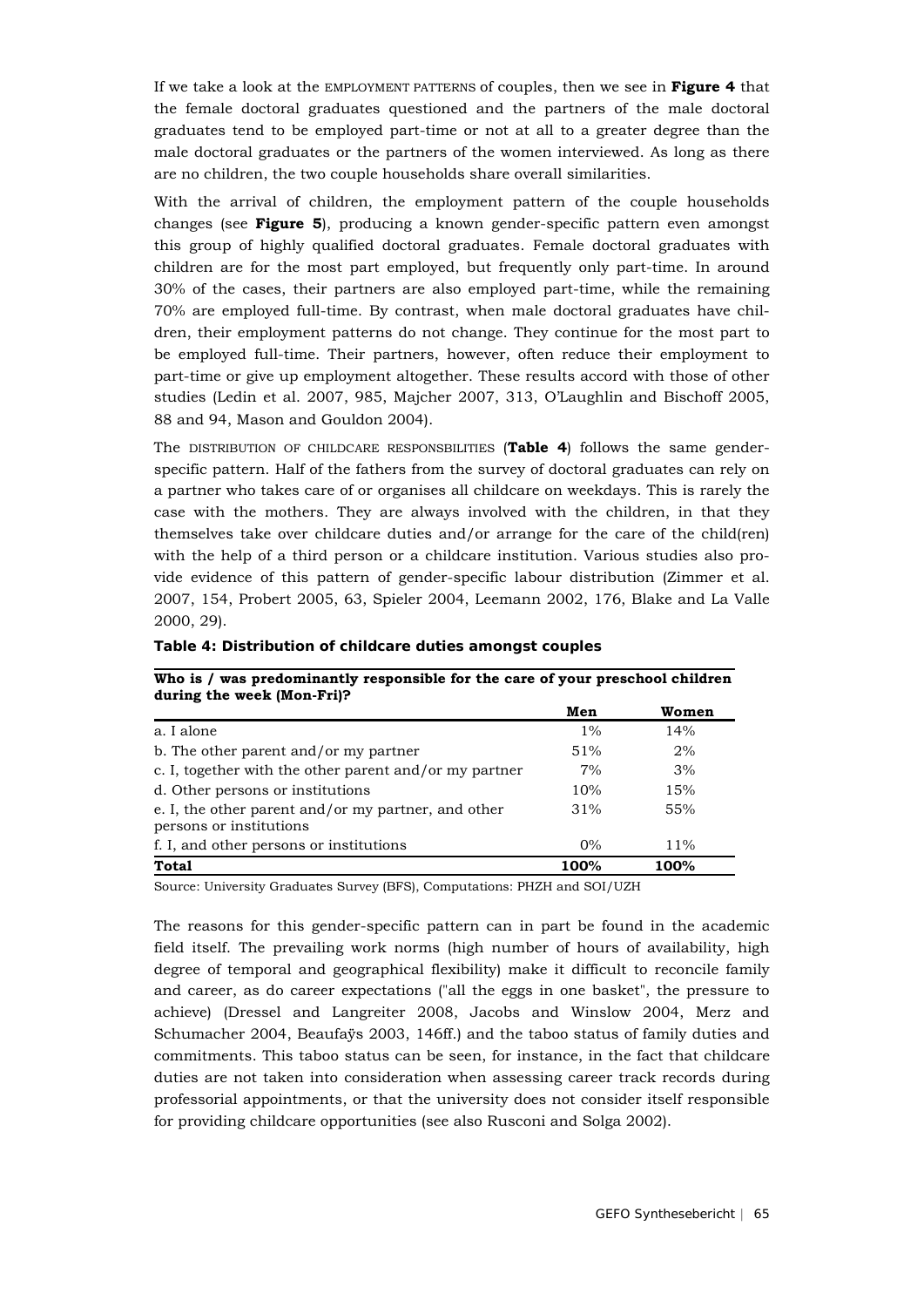An added external factor is the fact that CHILDCARE INFRASTRUCTURE in Switzerland is not tailored to academic careers. In view of the low salaries (except for professorial level), childcare is often costly (Spieler 2004, 64ff). In many cases there are too few places available, and the hours do not correspond to the needs of academics. However, even optimal childcare conditions do not fully solve the problem. PARENTHOOD, according to the subjective assessment of female *and* male academics, PLACES LIMITS ON ONE'S AVAILABILITY FOR ACADEMIC WORK (frequency of attending conferences, research time, networking opportunities, geographical mobility (O'Laughlin and Bischoff 2005, Romanin and Rover 1993) and leads to PROBLEMS OF COMPATIBILITY (Spieler 2004, Blake and La Valle 2000, 29).

If women (want to) stay in the academy, then they forego having children more often than men, or they push the decision to have children ever further off, with the result that, whether they want to or not, they remain childless (Majcher 2007, 313, Auferkorte-Michaelis, Metz-Göckel, Wergen and Klein 2006). Women academics without children are more likely to explain their childlessness on the grounds of the difficulty of reconciling an academic career with family life (Spieler 2004) By contrast, men can still become fathers at a later point in their careers (Mason and Goulden 2004).

How does the BIRTH OF A CHILD actually affect the academic career trajectory? The results of the *survey of PhDs* confirm that the birth of a child after the doctorate stands in a negative relation to remaining in the academy and pursuing further qualifications (habilitation, postdoc). A small child also makes it difficult to undertake networking activities abroad and reduces the likelihood of a research period abroad, although the causality here is not clear. Whoever plans to go abroad for a research period, or is already abroad, tends to postpone the decision to have children. On the other hand, it is worth noting that measureable performance in the form of publication output is not curtailed by starting a family. This result, too, accords with various studies (e.g. Romanin and Over 1993).

Because of the small number of mothers, we could not statistically calculate verifiable interaction effects between birth and gender. Based on gender-segregated calculations, however, there are no indications that the birth of a child has a different impact on the academic careers of women than of men. In view of the different gender-specific responsibilities of caring for small children, this is a striking result. The *interviews with emerging researchers (Substudy Report 5)* offer several ways of understanding the backgrounds to this result, which will be discussed in what follows.

### **6.2. Daily research life and family duties**

As the *in-depth interviews with emerging researchers (Substudy Report 5)* show, reconciling a family with a research career is a daily challenge for the mothers we interviewed, leading to an intensification of the feeling of risk or "mad hazard" as well as to greater uncertainties.

"It happens daily! It's my everyday dilemma: is it more important to get home on time or to finish the project? And how can I organise myself to get everything done?" (Technical Sciences, Woman 1, 731-732)

This happens above all, as the interviews show very clearly, because daily work and nightly rest are turned upside-down, which leads the women fundamentally to doubt whether they can deal with the increased pressure and whether, as academics who are simultaneously mothers and thus not always available for work, they can even be taken seriously in the academic world.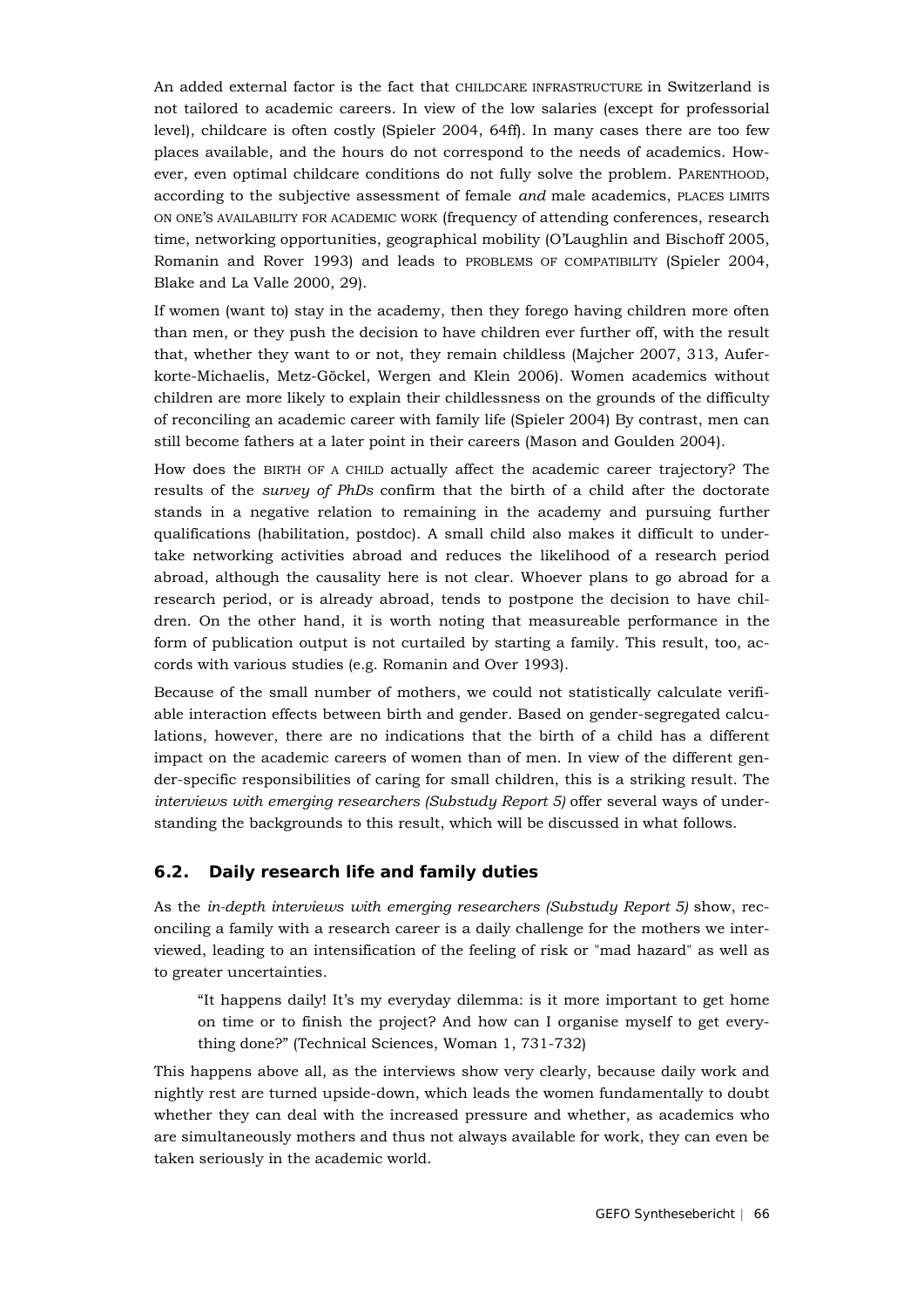"As far as handicaps go, I have to say, honestly, that you often have the feeling, 'Is my family a handicap?' If you handicap yourself, like when you're running a race, it means that you have to achieve the same thing while carrying an extra weight, right? And so sometimes you feel, I can't, I just can't do the same amount, or work as long, as someone who doesn't have a child, who doesn't have to get up maybe two, three times in the night when the child cries, etc. Then, sure, you sometimes have the feeling, 'Can I do it? Will I be taken seriously? Can I really establish myself?' But that's something that only time will tell, right?" (Law, Woman 1, 611-619)

Mothers also experience NO SUPPORT FROM THE UNIVERSITY. It is considered a private matter how the young woman professor who has just started her job organises the care of her small child; she has to find the solutions on her own.

"And there, you're actually left completely alone. So, you have the position, and then: figure it out! So, I found that very difficult". (Law, Woman 1, 354-355)

The ideas and expectations within the faculty and workplace about ONE'S AVAILABILITY AND FLEXIBILITY are not compatible with childcare hours and family life. Mothers who have spent time abroad point out that, in other countries, they did not experience these same conflicts.

"Somehow the favourite time of day for a meeting is after  $6:00$  p.m., once the crèche is closed. I just found that difficult, 'difficult' being the mildest term for it (...) Thus, I actually found that my position [as a professor] in [a city in German Switzerland] was in a certain way the hardest in my academic career, because I suddenly had so many conflicts between childcare and my private life and my position and my work. I hadn't experienced problems like this before; things had gone relatively smoothly, even with a child in [abroad]". (Humanities and Social Sciences, Woman 5, 209-224)

By contrast, male academics do not discuss the family in terms of uncertainty or constraints placed on academic work. Family and academic work seem to belong to two different spheres. In several interviews there are indications that MALE ACADEMICS see themselves as FAMILY PROVIDERS, which means that they cannot or do not want to find themselves in a financially precarious academic career.

"Yeah, the compromises were that I have a clinical career, that I have a clinical position here which primarily puts bread and butter on the table, where I know that I can support my family (...). I could become a medical specialist, which indirectly offers career security, because I can go into practice with that too, and hence provide for my family. But where I lacked the courage and the security was to commit myself only to experimental work, only in the laboratory, where I would have been dependent on three-year positions and an uncertain future [*unclear*]". (Medicine, Man 1, 643-654).

With the men, then, the central theme is the economic uncertainty connected to an academic career, while the women are concerned above all about the uncertainty of their academic habitus, and about the question of their recognition and achievement. On this basis, we can formulate the argument that women tend to be confronted with more fundamental uncertainties than their male rivals. Male academics can for the most part count on being able to connect research with family, simultaneously ensuring that they can make the required academic commitment.

This does not, however, mean that starting a family does not have problematic aspects for fathers, too, with regard to the shape of their career trajectory. But, in addi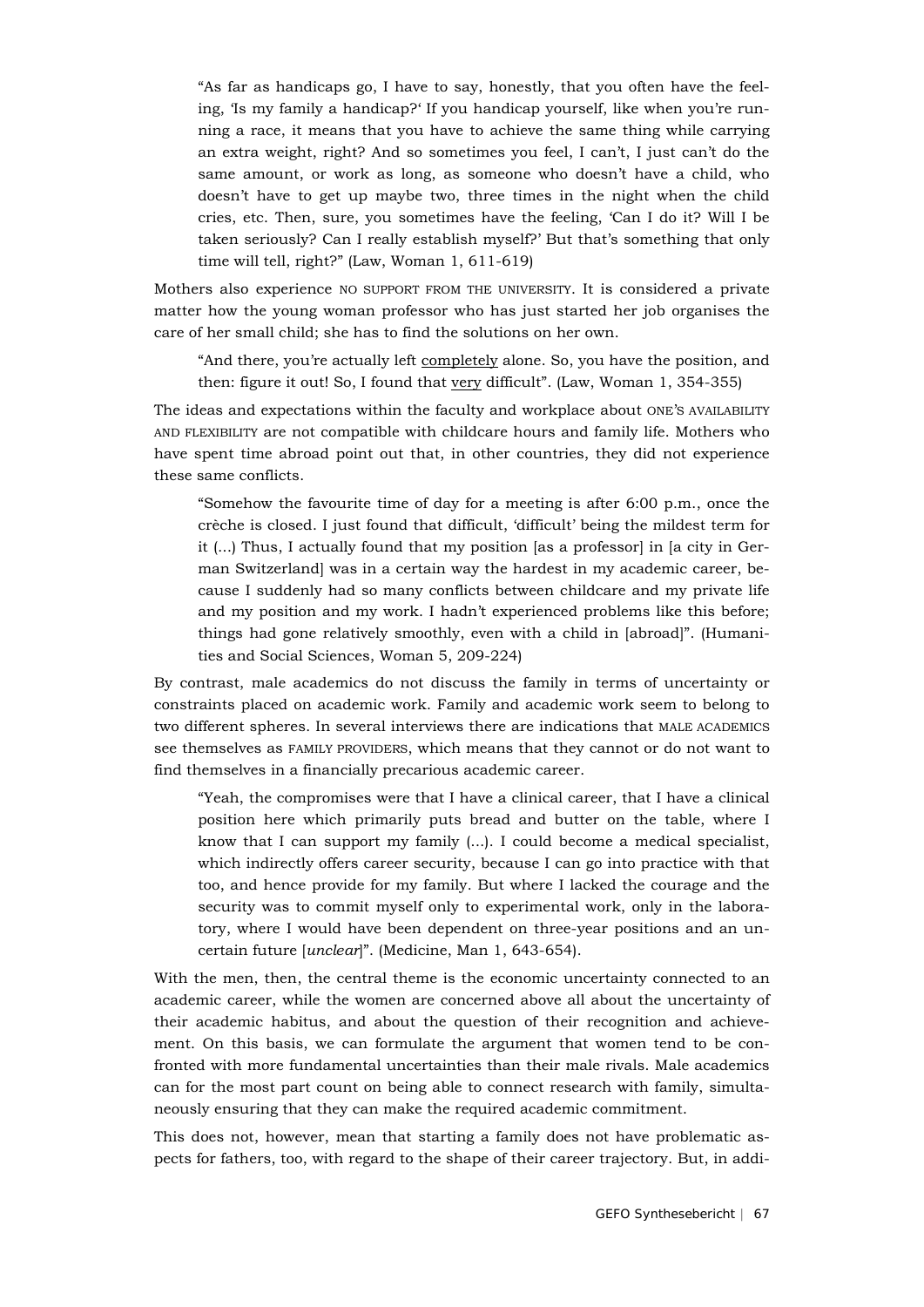tion to a synchronous model (career and family at the same time), men also have the opportunity to implement a diachronic model, which is to say that they can start a family after reaching a certain point in their careers, particularly after having attained a permanent position. They can rely much more heavily on their partners for childcare. For that reason, it is easier for them to put "all their eggs in one basket". For women, this is more difficult, since they cannot postpone the birth of children for an unlimited time and do not have strong support for (the organisation of) childcare, especially during periods spent abroad.

In the interviews with emerging researchers, there are several indications that women who do not want to give up having children question whether or not to remain in the academy, or they have already left the academy. One does not find this pattern amongst the men.

### **6.3. Influence of children on the timing of the first application submission to the SNF and chances of success**

In the applications for research funds, children are not systematically mentioned, and difficulties posed by families to the research career are not widespread. Therefore, the SNF application files are not an ideal source for addressing the question of children. Nonetheless, we drew together the data available to the SNF in order to reach at least a MINIMAL ESTIMATE OF THE POSSIBLE EFFECTS OF HAVING CHILDREN. At the same time, the numbers indicate possible discipline-specific patterns in relation to the declaration of one's family situation.

By far the highest proportion of applicants who declared parenthood, according to the *content analysis of the SNF application files (Substudy Report 4)*, is in human medicine with 60%, even though at first glance the shift work, including night shifts and very long shifts, seems more likely to pose difficulties for reconciling family and work. In the main, there is no difference between women and men in the frequency of parenthood, although women on average have fewer children. At the other end of the spectrum are the disciplines of law as well as linguistics and literature. Although the applicants are not on average younger, only a quarter of them indicate that they have children. The lower proportion of parenthood could be linked to the reporting practices in these disciplines, but it also could reflect real situations. In physics, up to 30% of the applicants, who are on average two or three years younger, mention having children. In the SNF application files, men from all of the subject areas disclose parenthood more or less as often as women. The gender-specific differences in relation to parenting, which have very real effects according to the survey of PhDs (see 6.1), thus do not emerge here. This can be a result of selection, because of the selectiveness of the sample, but the erasure of such differences can also be traced back to gender-specific differences in the information one gives about oneself. Presumably, both affect the outcome.

One only seldom finds THE MARKS OF FAMILY DUTIES ON THE CAREER PATHS of applicants in the SNF files and, when they do appear, it is almost exclusively in applications by women. In medicine, women who were at the time or would later be mothers had a postdoc abroad less frequently than men who were or would be fathers. One woman applied for a Marie Heim Vögtlin subsidy. One other female applicant with three children was part of a dual-career couple, but could find no university base for her research project. In law, it is clear from the file of one of the older female applicants that she worked only half-time until her youngest child was eleven years old. In lin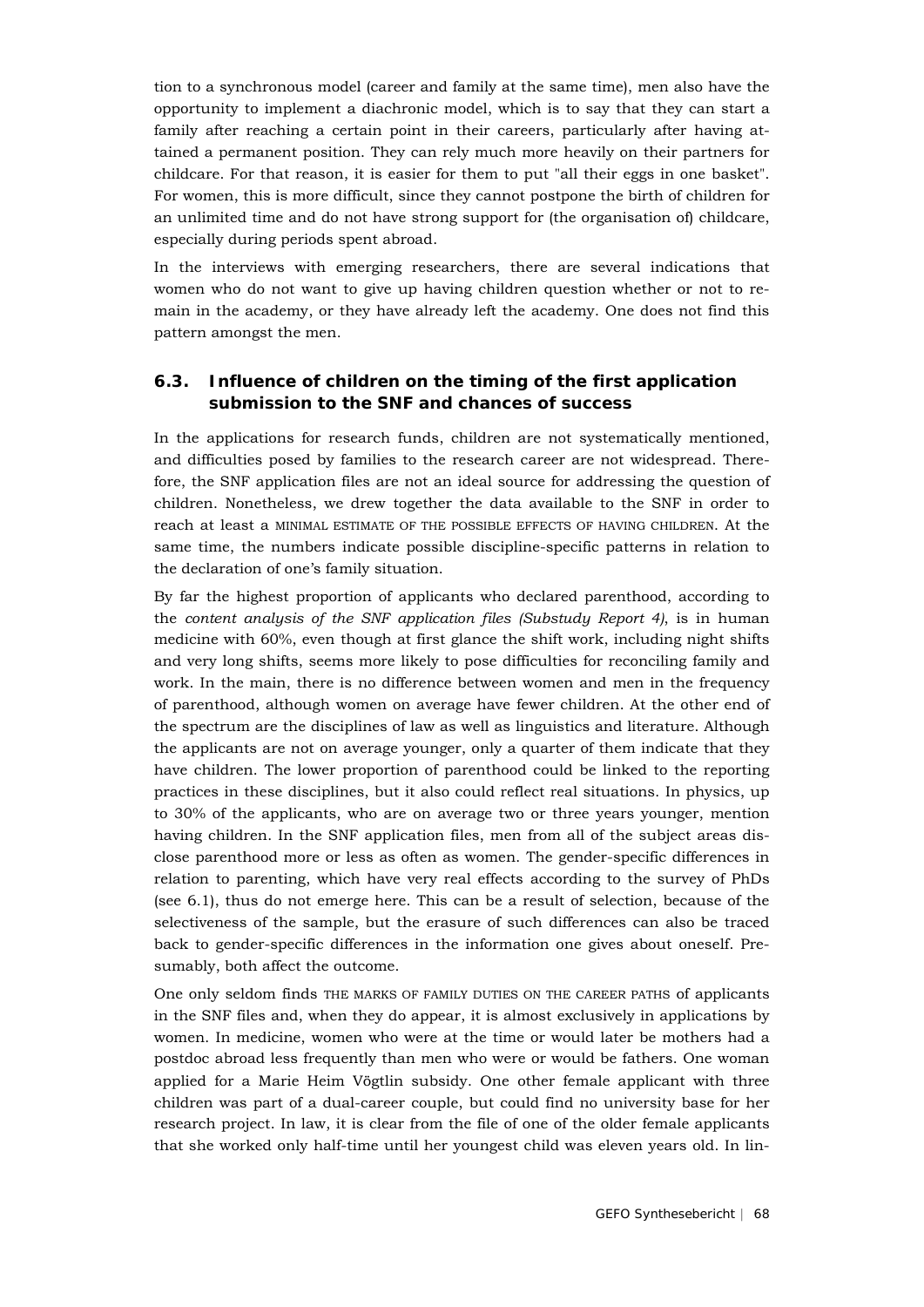guistics and literature, there is one instance of a woman who took a long time to gain her Master's degree, which can be explained by the fact that she is a single mother, while a second woman explains the six years of part-time work in her curriculum vitae as being necessitated by having children. The effects of parenthood can also be seen in the case of two female applicants in physics. The curriculum vitae of one shows an employment gap of two years; since she indicates that she has two children, it is obvious that the gap can be explained by a "baby break". The other woman mentions that, directly after completing her Master's degree, she took maternity leave in her home country.

In the analyses of the time required between completing the doctorate and making the first (successful) APPLICATION FOR SNF RESEARCH FUNDS, CHILDREN have a SIGNIFI-CANTLY NEGATIVE effect across all groups analysed. Researchers who explicitly state that they have no children make the move from the doctorate to the first SNF application significantly more quickly than those with children or those who do not report their family situation. The length of time before submitting the first successful application is also dependent on parenthood. The chances of submitting a successful application by a particular point is 38% lower amongst people with children than without. Children thus delay not only the time of submission, but also lower the chances of success. In both analyses, the limitations imposed on a research career by children affect fathers as well as mothers. There are no interaction effects with gender.

### **6.4. Summary**

As discussed, domestic partnership and family are taboo subjects, which are ignored in the academy, even if to different degrees depending on disciplinary field. This means that the uninterrupted and unlimited commitment that is needed to achieve the decisive criterion of excellence gives a competitive advantage to childless people over parents, to fathers who have traditional roles over fathers with partnership responsibilities, and in general to fathers over mothers. This cannot, however, be the aim of striving for excellence in the academy. It is rather an unconsidered relict of an earlier age, when the academy consisted only of men who fulfilled traditional roles.

When it turns out that people who work in the academic field have an above-average chance of not having children, then this is not a good testament to the field. When women who to not want to give up a research career often have to decide in favour of "either research or family", then the SNF, too, has to ask itself to what extent it contributes to this indirect discrimination through its own assessment criteria, especially in the area of mobility. Here, as with all other career-related decisions, one needs a clear idea of how to deal with parental and childcare periods in the curriculum vitae so that parents in general and mothers in particular are not disadvantaged. It has to be taken for granted that having a partner, male or female, as well as children is as much a part of an academic career as of any other career. In other words, it must be accepted that there are limits on the time commitment and geographical mobility of people with children, without assuming that their work is therefore of lower quality. Where the limits of commitment lie, however, depends on the overall conditions as well as childcare infrastructure and the availability of funding instruments.

Recently, there has been much talk about funding for "dual career couples". So far the topic has arisen in relation to professorial appointments which involve hiring a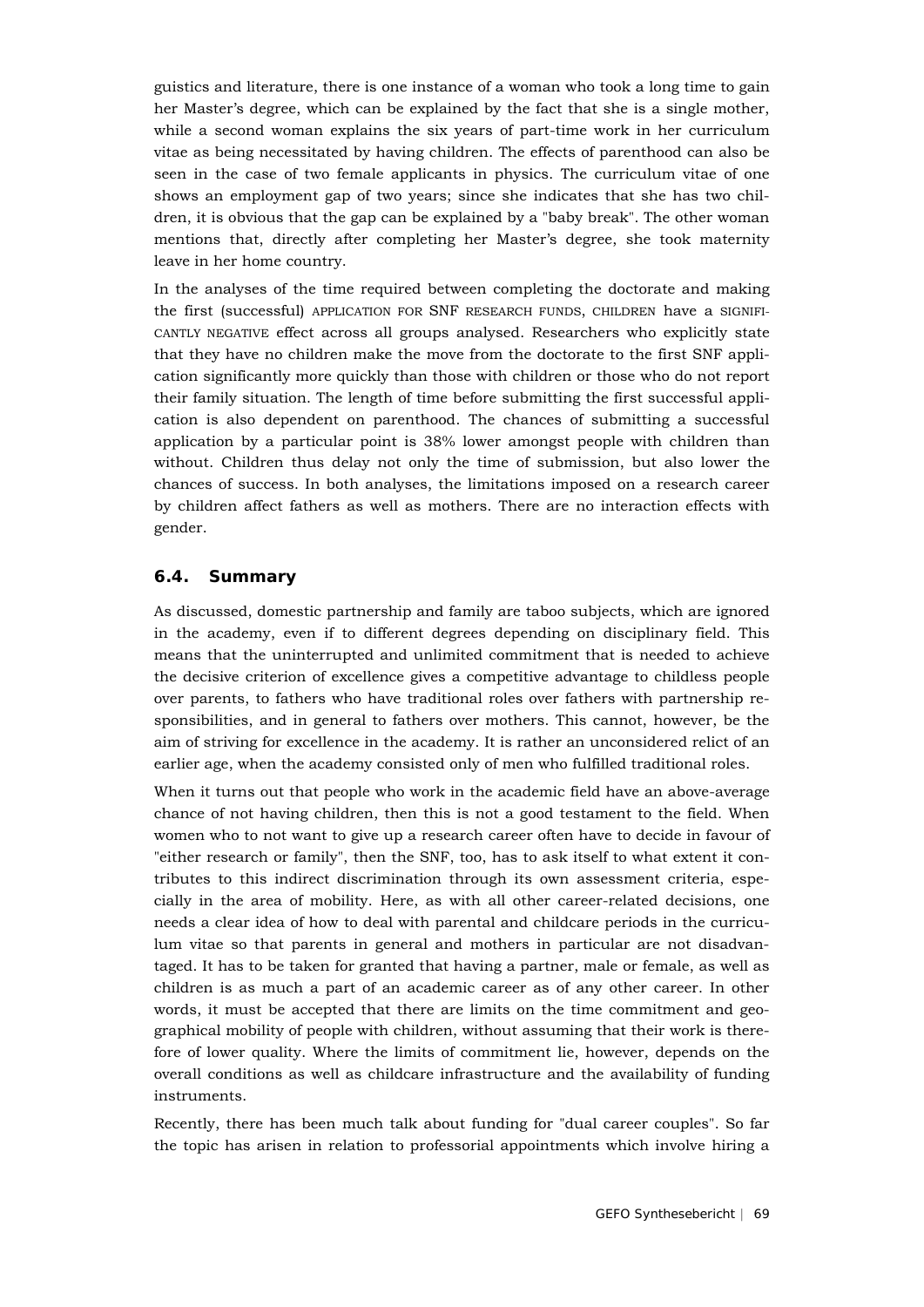woman. Since women with doctorates less frequently have a partner at home whose moves are determined by their own career goals, their situation would surely be improved by taking into consideration dual-career options. Dual-career funding, however, would have to begin significantly earlier and include the possibility of having children. As a free-standing measure, this could be nearly impossible to realise because the request for dual funding conflicts with the excellence criteria applied today in funding and appointment decisions, which, as described above, favour men and people without children. The precondition for a real change thus involves a fundamental rethinking, at the SNF as well, of the domestic partnership and family taboos.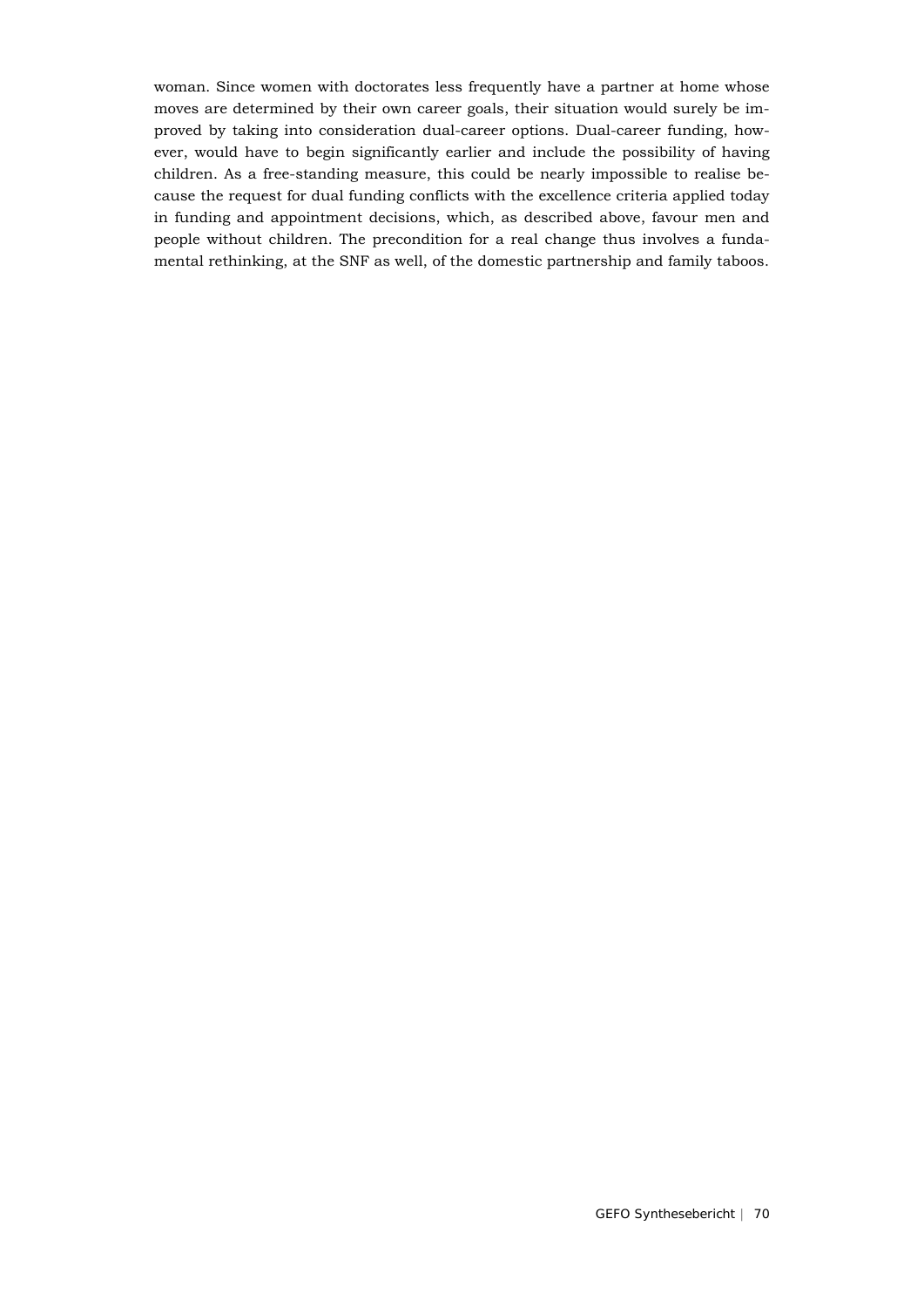# **7. Mobility and Internationality**

Academic job markets and careers are international (Dubach, Koller and Teichgräber 2005). Intermittent periods abroad (*outgoing*) are an important factor in the academic trajectory for improving one's career chances, even at home. The SNF fellowships for prospective and advanced researchers are devised to support these individual qualification periods abroad. For the university labour market, too, it is important to acquire highly qualified researchers from abroad (*incoming*) as well as young researchers returning from a period abroad (*returning*).

Issues of mobility and internationality were considered in all of the substudies. The *SHIS evalutions (Substudy Report 1)* offer data regarding academic influx in the context of doctoral and habilitation study. The *survey of PhDs (Substudy Report 2*) is able to track which people go abroad after the doctorate to pursue further academic qualification. In the *evalutions of the SNF application administration system (Substudy Report 3)* as well as in the *content analyses of the SNF application files*, influx as well as mobility patterns can be established for the group of newcomers to Swiss research funding. And the *in-depth interviews with emerging researchers (Substudy 5)* make apparent how people handle the mobility requirements of an academic career as well as what gender-specific difficulties they face.

The chapter first addresses academic influx (7.1) and then introduces the results of the mobility patterns of emerging researchers (7.2), before outlining, with an eye to the gender question, initial arguments with regard to the social significance, social conditions and consequences of institutionalised internationality in research careers, as based on the interviews with emerging researchers (7.3). A summary follows at the end (7.4).

# **7.1. Academic influx**

This section turns directly to the question of academic influx, as so far no data has been available regarding academic outflux. It should be kept in mind, however, taking into account the rest of the mobility patterns, that there is little reason to assume that women go abroad for the sake of their academic careers more frequently than men. It is thus unlikely that the proportion of women at the upper levels of the academic ladder in Switzerland would be higher without academic outflux.

Academic influx, on the other hand, leaves clear traces. As the *SHIS evaluations (Substudy Report 1)* show, influx from abroad is entirely responsible for the increase in doctorates at the Swiss universities since 1990. The number of doctoral graduates with a Master's degree from abroad increased in this period by a factor of 4.5, while the number of doctoral graduates with a Swiss Master's degree remained largely stagnant. In terms of proportion, 13% of all doctor titles in 1990 went to people with a Master's degree from abroad, while in 2006 it was 40%.

If one looks at the total number of doctorates awarded in a calendar year, then academic influx leads to a marked RISE IN THE PROPORTION OF WOMEN AMONGST DOCTORAL GRADUATES, particularly in the HARD AND NATURAL SCIENCES as well as the TECHNICAL SCIENCES. If, instead of looking at the total, one looks only at people with a Swiss Master's degree, then the proportion of women drops by several percentage points. This reflects the fact that, by international comparison, Switzerland has a low par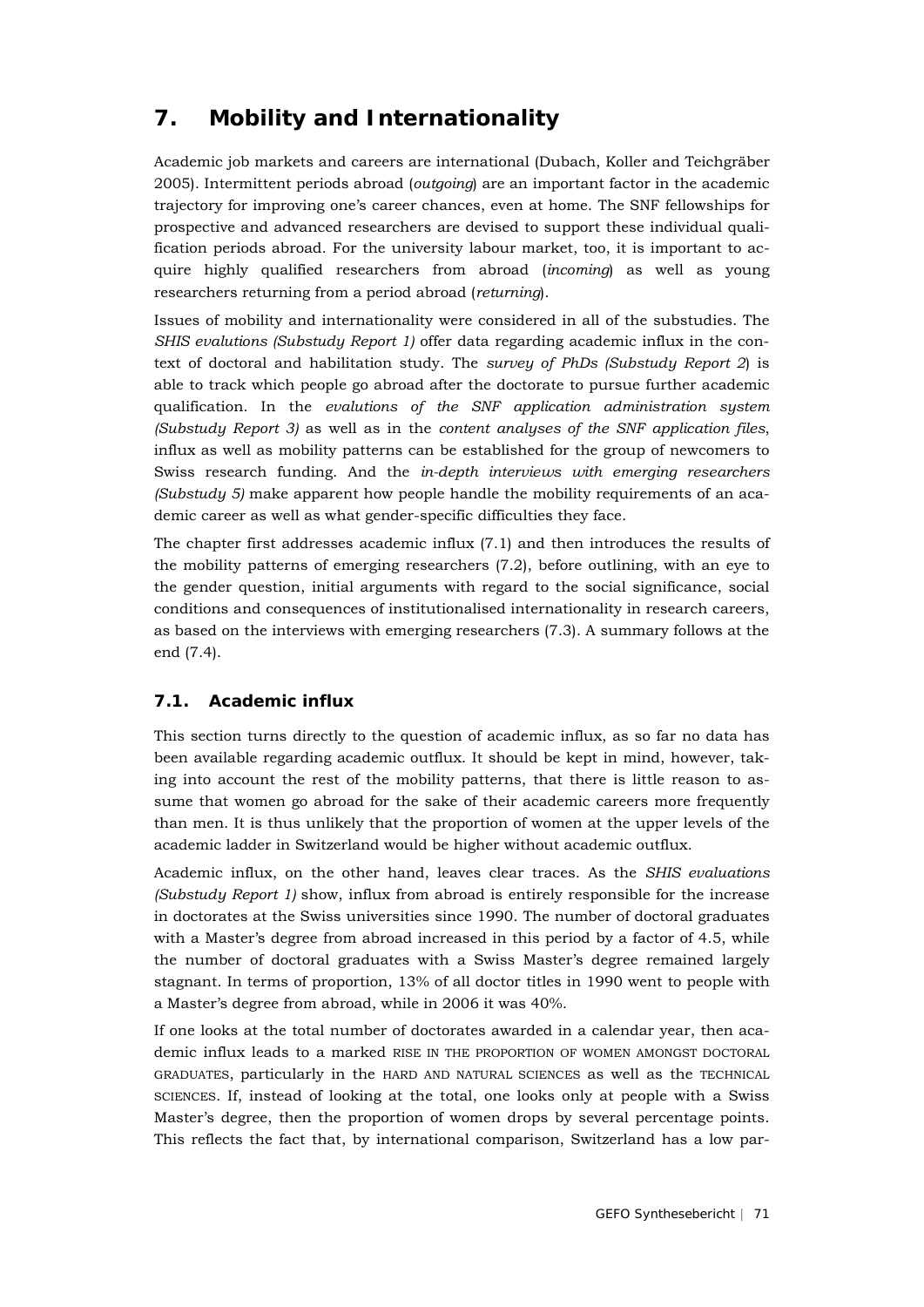ticipation rate of women in the hard and natural sciences as well as the technical sciences (Ryser and von Erlach 2007, 62f).

What is the effect of influx on the number of women involved in the HABILITATION? The investigation is limited to the graduation years 2002 to 2006. In the subject area of medicine and pharmacy, there are clear indications that academic influx contributes to an increase in the proportion of women doing a habilitation. Amongst those awarded a habilitation who have a Swiss doctorate, the proportion of women is only 14%, while those who have a doctorate from abroad represent 23%. One has the impression that the underrepresentation of "Swiss" female doctoral graduates amongst those awarded a habilitation is partly compensated for by academic influx, and/or that the habilitation chances of women with a doctorate from abroad are greater than those of women who were awarded the doctoral title by a Swiss university.

The dynamic determined in the *evaluations of the SNF application administration system (Substudy Report 3)* suggest the same interpretation. Here, too, it is in the subject areas with a low proportion of women, that is, the technical and hard sciences as well as (much less starkly) the natural sciences, that the arrival of established female researchers from abroad significantly increases the proportion of women in the field. However, the same can be said of linguistics and literature.

# **7.2. Periods spent abroad by doctoral graduates and overall mobility patterns**

The *survey of PhDs (Substudy Report 2)* shows that, at five years after the doctorate, women are just as likely as men to have spent a period abroad at a research or aca-demic institute.<sup>[23](#page-71-0)</sup> Being OLDER and having CHILDREN, by contrast, pose an obstacle to spending a research period abroad, because the older a doctoral graduate is, the more likely s/he is to be responsible to a partner or family, which makes geographical mobility more difficult. Planning a period abroad with children and partner is complex. Childcare has to be organised and suitable employment must be found for the partner; both partners must have realistic options on their return home; the entire organisation of mobility requires adequate financial resources, etc.

These points could help explain why it is an advantage to have COME FROM AN ACA-DEMIC FAMILY, which as a rule is financially well situated, when taking the step to go abroad. Such emerging researchers are possibly more aware of the importance of spending a period abroad, and they tend to be more willing to take on all of its intricacies and uncertainties. PEOPLE WITH A MASTER'S DEGREE FROM ABROAD are also more mobile than those who completed their Master's degree in Switzerland. Not only have they come to Switzerland to do their doctorate, but afterwards they are also more willing (for a certain period) to move to another research institution abroad or to go back to their home country.

INTEGRATION DURING DOCTORAL STUDY is also important to an internationally oriented academic career trajectory. Those who received career-specific support from their doctoral supervisor, from other people or from particular courses were geographically more mobile in the five years after completing the doctorate. SUPPORT FROM RESEARCH FUNDING INSTITUTIONS also stands in a positive relation to spending a period abroad. The SNF fellowships connected to mobility requirements are particularly important, as are research applications and research participation in projects which are not

<span id="page-71-0"></span><sup>&</sup>lt;sup>23</sup> A synoptic overview of the results of the estimated models can be found in the appendix (Table 6).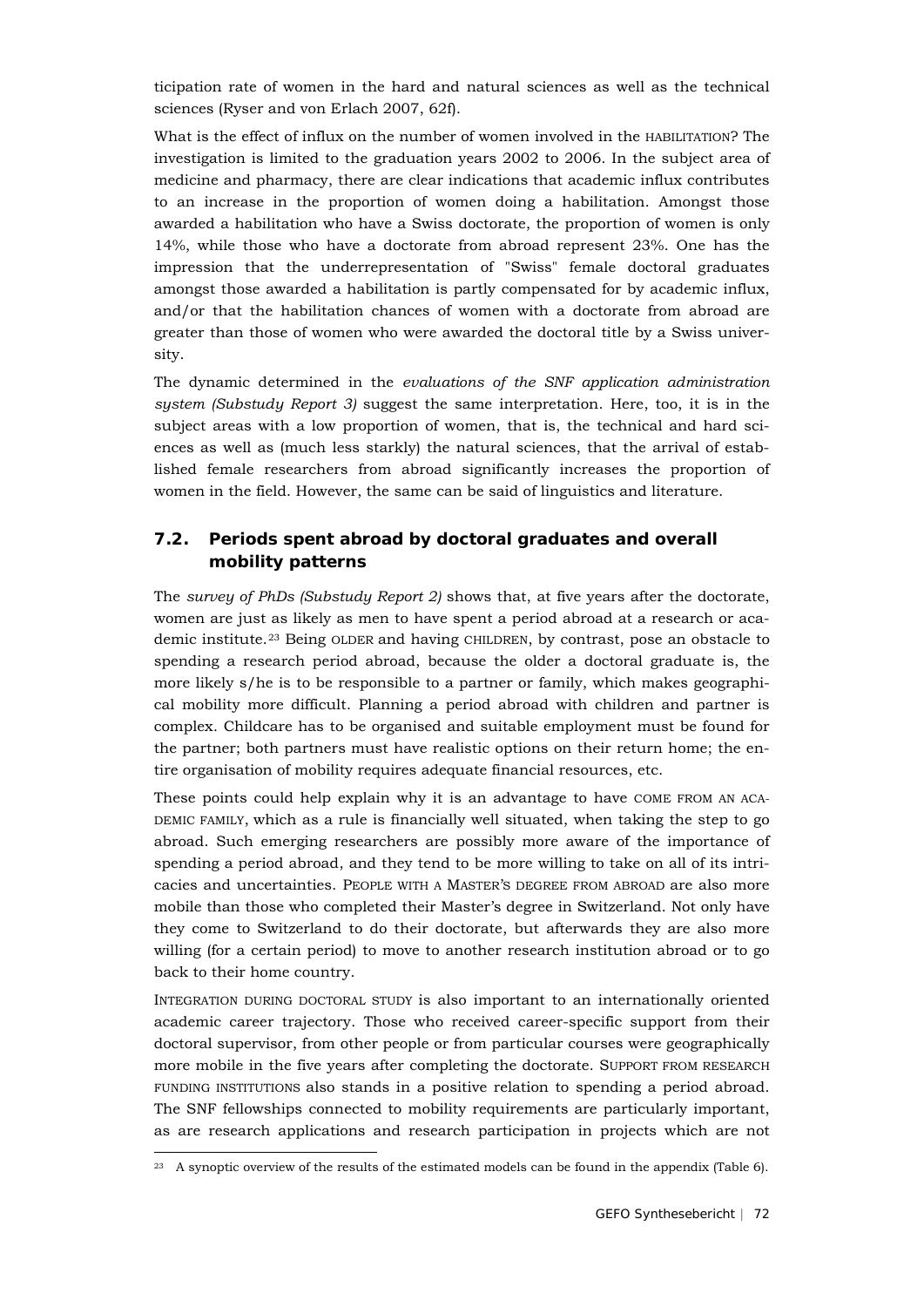financed by the SNF (which can be presumed in part to be funded by research institutions abroad). It is interesting to note that even SNF research fellowships that have not been approved stand in a positive relation to geographical mobility. This implies that those who submit an unsuccessful application for individual funding to the SNF still have a clear intention of undertaking a research period abroad and acquire the funding from different sources.

Discipline-specific differences in mobility patterns are made apparent in the *content analyses of the SNF application files (Substudy Report 4)*. It should be noted, however, that the people in the investigation FOR A LARGE PART COME FROM ABROAD, and hence have already demonstrated their mobility by being in Switzerland. In medicine as well as in linguistics and literature, they make up around half of the sample; in physics, they make up 70% of the sample, while only 2 of 16 women in the sample come from Switzerland. The situation in law is completely different, as only a sixth of the researchers come from abroad, without any effect on gender distribution.

In general, linguistics and literature as well as physics are the fields with the highest degree of cross-border mobility. In the former, such mobility is already high amongst those studying for the Master's degree; in the latter, mobility gets under way only after the doctorate. A period abroad is also common in medicine during the postdoc phase. The lowest degree of mobility is in law, where the object of research is often strongly bound to the Swiss legal system.

If we consider only those who completed their Master's degree in Switzerland, it is notable that in medicine considerably more Swiss men take up postdocs abroad than Swiss women. In law, Swiss women represent nearly half of those who carry out research in Switzerland, which is a significantly higher proportion than that of Swiss men. The gender differences in mobility patterns are small only in linguistics and literature. In physics, no statement can be made because of the small number of cases (two Swiss women). The results indicate that EARLY MOBILITY, such as is required in linguistics and literature, poses considerably FEWER PROBLEMS for women than mobility in the phase that is referred to in the literature as "rush hour", when decisions about career and children fall at the same time (Folbre and Bittman 2004).

From the *in-depth interviews with emerging researchers (Substudy Report 5)* it becomes clear that, for many women as well as men, spending research periods at an institution abroad are normative requirements, and that they orient and structure their careers in terms of these requirements, usually without question. Those academics who cannot (yet) point to a phase spent abroad are well aware of this blemish on their curriculum vitae and the problems connected with it. Hardly anyone today thinks that s/he will be able to gain a permanent position at a university in Switzerland without having had experience abroad.

For most emerging researchers who complete the Master's degree and doctorate in Switzerland, the goal of their career plans is a PERMANENT POSITION IN THEIR OWN COUN-TRY. They plan on a one- or several-year postdoc or, after completing the qualification stages, they take a permanent position abroad in the hope of being able to return at a later point in time. Their plans, strategies and career decisions are structured by their rootedness in a Swiss-based network of family (original family as well as one's own family), domestic partnership, friendships and local familiarities. At the same time, they know that there are no guarantees about fulfilling such a desire and that under the circumstances they may need to stay abroad for a longer period or even forever.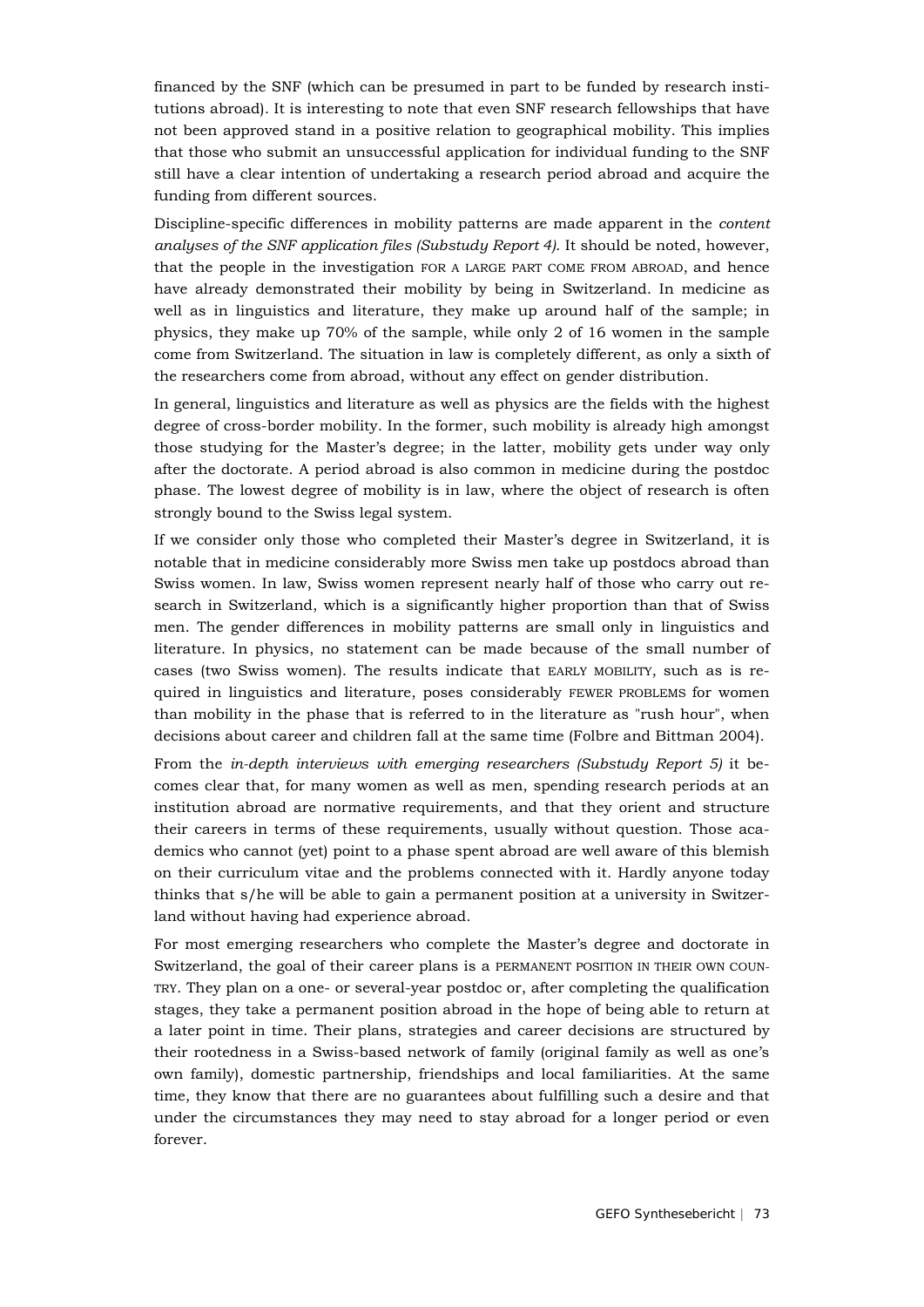## **7.3. The significance of institutionalised internationality in academic careers**

Internationality has been institutionalised in the academic career trajectory. The requirement of being geographically mobile is bound up with various objectives. The norm of having worked for a certain period at a research institution abroad in the course of gaining academic qualifications can be functionally and disciplinarily justified. It also serves, though, to socialise, sort and select out academics.

The longer it continues, the more internationality becomes an added dimension of a researcher's capital base and serves to set one apart in the competition for university positions and academic recognition. The social capital one develops through internationality includes contacts with academics abroad and consists of foreign collaborations and networks. One's cultural capital is extended, for instance, by knowledge of foreign languages, especially English, as well as by confident appearances at international conferences or articles in international journals. If one spends longer periods at renowned research institutions abroad, then s/he gains symbolic capital, and is for these reasons advantaged.

The requirements for geographical mobility, as well as the willingness to be flexible with one's own plans when options present themselves, make up what we call, following Schultheis (2007), the IDEAL TYPE OF ACADEMIC ENTERPRENEUR. This ideal type of independent, cosmopolitan individual who confidently settles into new living situations is part of the institution of internationality, and as such, it provides a model for emerging researchers. But the spectrum of lifestyles amongst the academics we interviewed shows above all that this ideal is an ideological construction which masks the social conditions of possibility behind the norms.

Because of various institutional and economic conditions, emerging researchers feel the uncertainties and problems created by geographical mobility requirements more or less acutely. Class and gender inequalities can gain a foothold here, since financial support from one's family of origin or career support by mentors and doctoral supervisors is fundamental to planning and undertaking a period abroad.

Furthermore, academics are not nomads without connections or roots, and their lives cannot be conceptualised in terms of individual trajectories. Rather, they need to be analysed in the context of the formative institutional forces of (heterosexual) domestic partnership and family. Drawing on the life trajectories outlined by Krüger and Levy (2000, 2001), which are linked to partnership and marked by gender inequalities through various connections to family and career, we have set out FOUR TYPES OF ACADEMIC ENTREPRENEURS:

- 1.Flexible academic entrepreneurs "without obstacles to mobility set by domestic partnership and family"
- 2.Flexible academic entrepreneurs who "put all their eggs in one basket"
- 3.Dual career academic entrepreneurship, as "the impossible thing"

4.Inflexible academic entrepreneurs, "not without domestic partnership and family"

All four types are fundamentally CONCEIVABLE FOR WOMEN AS WELL AS MEN. The typologies are often not to be found in a pure form, and in the course of a career one can change from one type to another. With Type 1, it is often the case that the partner and any children also go abroad and subordinate her/his own career to that of the interviewee. Type 2 either plans to start a family later, is doing without a partner for the moment, or the family and/or partner stay behind, creating a situation of "living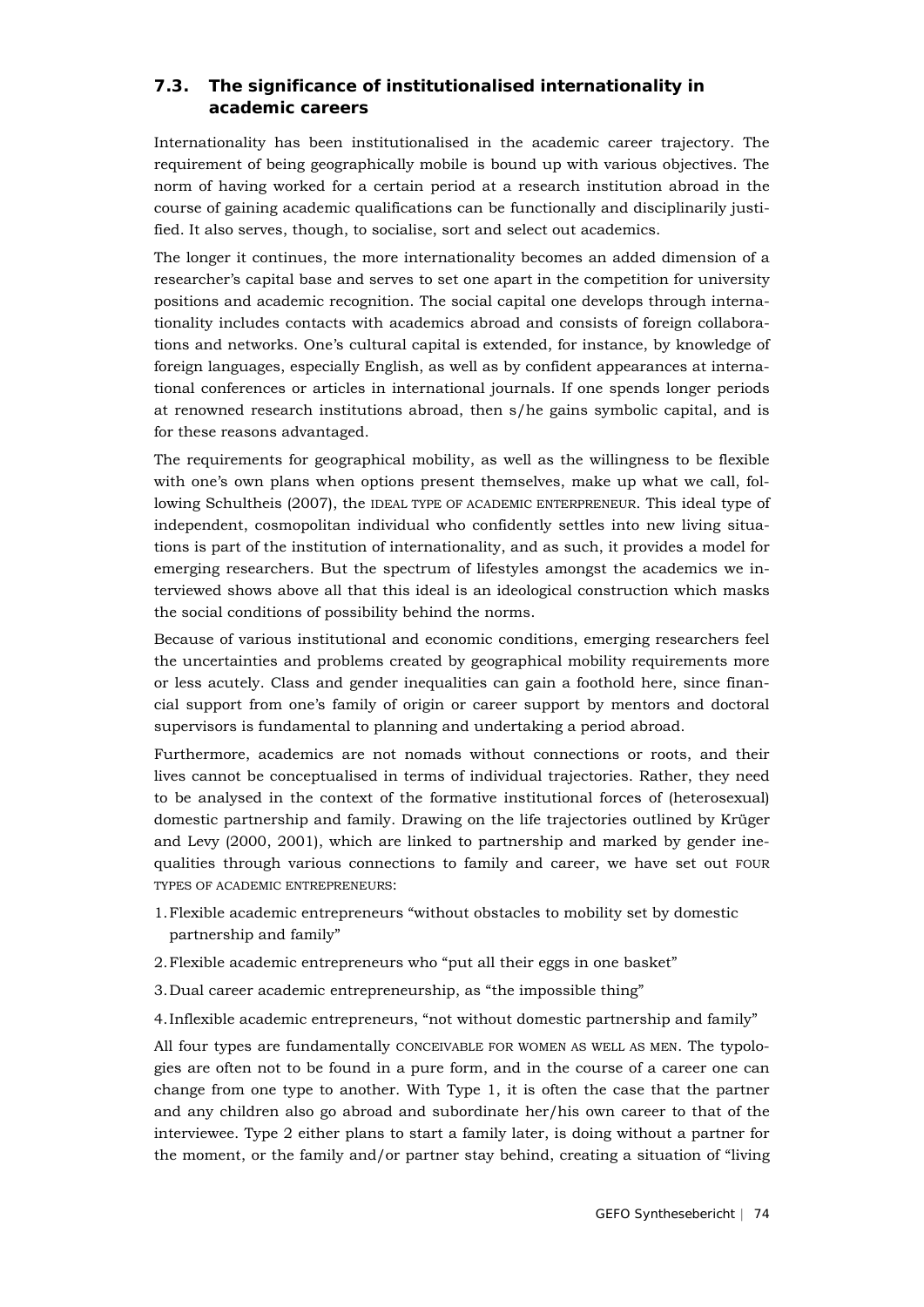apart together", in which the interviewee does not bear family responsibilities. Type 3 is marked by approaches toward, attempts at and considerations about a dualcareer entrepreneurship, but at the same time witnesses its impossibilities and difficulties, such as broken relationships or the impossibility of planning two uncertain careers together. Type 4 characterises those academics who are not prepared to forego social integration. They adjust their mobility plans, undertake mobility in limited form or forego academic mobility altogether.

The first two types tend to correspond to a "MALE" PATTERN of structuring life plans according to the requirement for internationality, while the last type belongs rather to a "FEMALE" PATTERN. These two gender-specific types have different consequences for the shape of a family and the professional trajectories of academics and their partners. The forms that are available and open above all to men allow them to better connect an academic career with geographical mobility, without having to give up the social connection of a domestic partnership or starting a family in the long run. Women, by contrast, face a dilemma, according to our surveys, since they cannot count on a partner who would support their flexibility by fitting his career trajectory to the demands of her academic career and who would play a central role in the (organising of) childcare, taking over the responsibilities and investing the time.

The lesser degree of willingness amongst male partners to be geographically mobile for the sake of a woman's career can also be seen in other, quantitative investigations. Female academics more frequently move with their partner to another place of employment than the male interviewees, who show far less willingness to follow their partner (Ledin, Bornmann, Gannon and Wallon 2007, 985; Romanin and Over 1993). In the study by Romanin and Over (1993), the proportion of mobile women academics (including mobility from city to city) is higher than that of men.

Shauman and Xie (1996) have investigated whether the dual-career configuration, in comparison to the one-career configuration, has effects on geographical mobility, including different gender effects, and how children influence the mobility of women and men. For the first two questions, they find no effects. Children, however, reduce the likelihood of mobility amongst men as well as women, although the effect is stronger for women than for men. The greatest effect of gender difference occurs when children are of school age.

Based on our results, we can see a central mechanism at work which prevents women, more so than men, from following the rules of the game in the academic field and demonstrating geographical and social independence. The greater discrepancy between internationality and family in a woman's career leads women more frequently to doubt whether they can cope or to declare that these requirements are something they can or want to fulfil only in limited form. As a result, they may build up less academic capital and have more limited opportunities in the search for positions.

Internationality is described in the academic field – which also encompasses research funding by the SNF – as an objective and socially neutral criterion aimed at achieving success in academic careers. Through geographical mobility, men and women are (supposedly) detached from their different gender-specific social connections and responsibilities to domestic partnership and family. This uprooting supports the ideological perpetuation of a "pure" pursuit of knowledge, "unsullied" by social and daily relations, which in turn prevents recognising that both the starting points and processes of elimination involve gender-specific differences.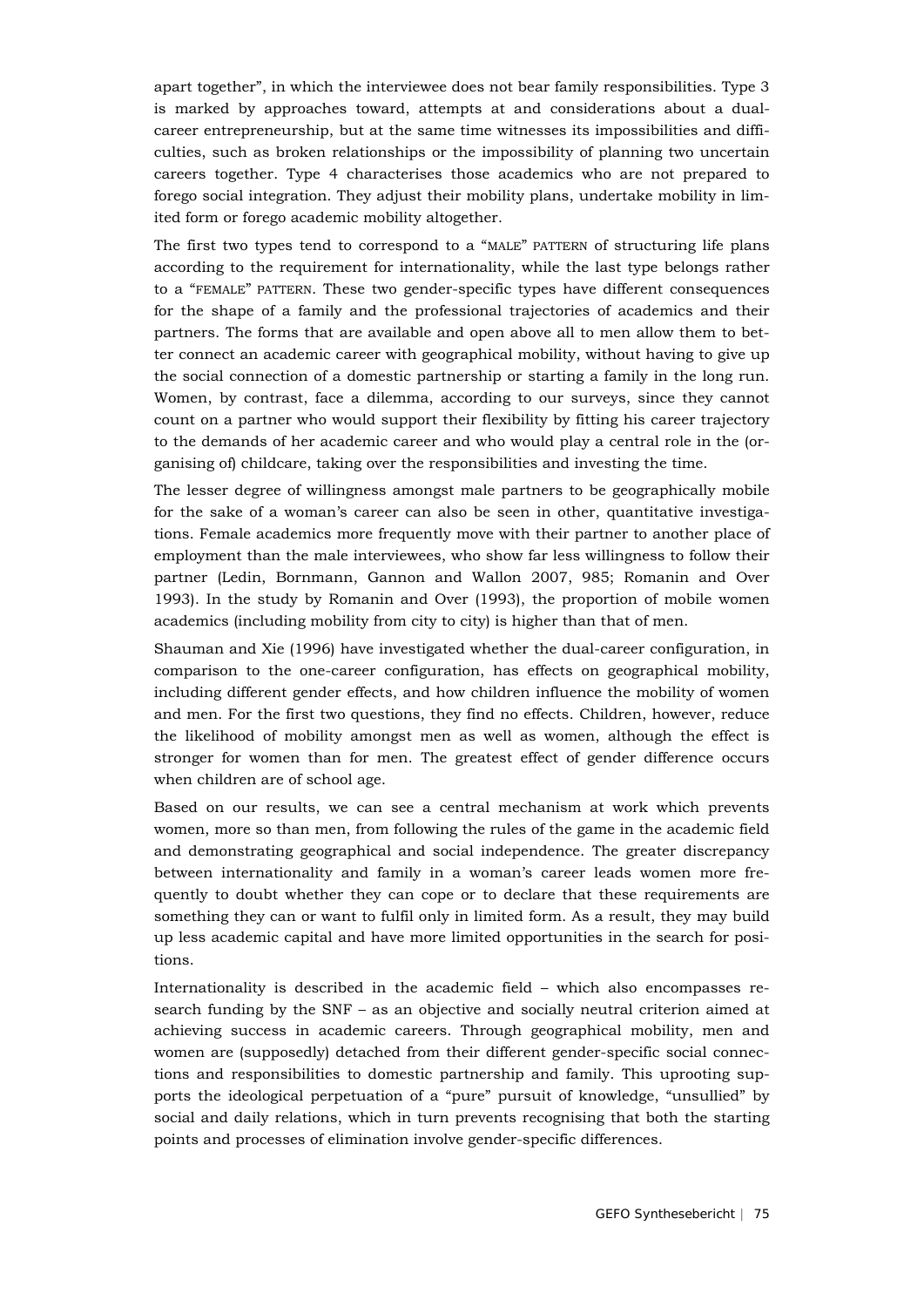### **7.4. Summary**

Academic job markets are internationally oriented. In Switzerland, too, geographical mobility (*incoming, outgoing, returning*) is an important structural condition of the academic field.

The academic influx of emerging researchers from abroad has radically increased since the 1990s, if one takes the absolute or relative proportion of doctoral graduates with a Master's degree from abroad as an indicator. In the hard and natural sciences especially, as well as in the technical sciences, this *incoming* mobility has led to a considerable increase in the proportion of women amongst doctoral graduates. In the habilitation phase, there are also indications that the increased proportion of women is due in part to influx, above all in the subject area of medicine and pharmacy.

If we look at *outgoing* mobility in gender-specific terms, we find no indications of gender difference in the five years after the doctorate. With controls for subject areas, it turns out that women have undertaken a research period at an institution abroad in the same proportion as men in these first five years. A further influence on *outgoing* mobility which does have gender-specific traits is the social bondedness of emerging researchers to domestic partnership and family. Many men as well as women are not prepared to forego living with their partner in the medium or long term. Children and family planning complicate mobility plans even further. Those who have children are less likely to go abroad, while those who are geographically mobile (temporarily) forego having children.

However, the starting point for men (linked with women who tend to have lower professional qualifications) is not the same as for women (linked with men who tend to have the same or higher professional qualifications). Men tend to have the option of combining an academic career with geographical mobility without having to give up their social connection to a domestic partnership or starting a family in the long run. Women frequently face a dilemma, since they cannot count on a partner who would support their flexibility by fitting his career trajectory to the demands of their academic careers and who would play a central role in the (organisation of) childcare, taking over the responsibilities and investing the time.

Most emerging researchers, especially those with a Master's degree from Switzerland, wish to return after a period abroad, and they try to find a permanent position in Switzerland in the medium term (*returning* mobility). But they are confronted with the fact that the academic job market in Switzerland is very small and that there is not always a suitable position available in the near future. If one's partner is also pursuing an academic career, then planning a dual-career path poses nearly unresolvable difficulties.

The *return* after a research period abroad is not equally assured for all researchers. Some have a position funded by a professorial chair and can return to their place in the university, while others are more uncertain and have less support. It can be assumed that women, who receive less support and – as other studies show – are more dependent on third-party funding, must cope with greater uncertainties in terms of returning from a research period abroad.

The longer it continues, the more internationality becomes an added dimension of the researcher's capital base and serves to set one apart in the competition for university positions and academic recognition. Women are much more likely than men to face the dilemma of either giving up partnership and children so as to fulfil career demands, or giving up mobility for the sake of a family and hence not fulfilling career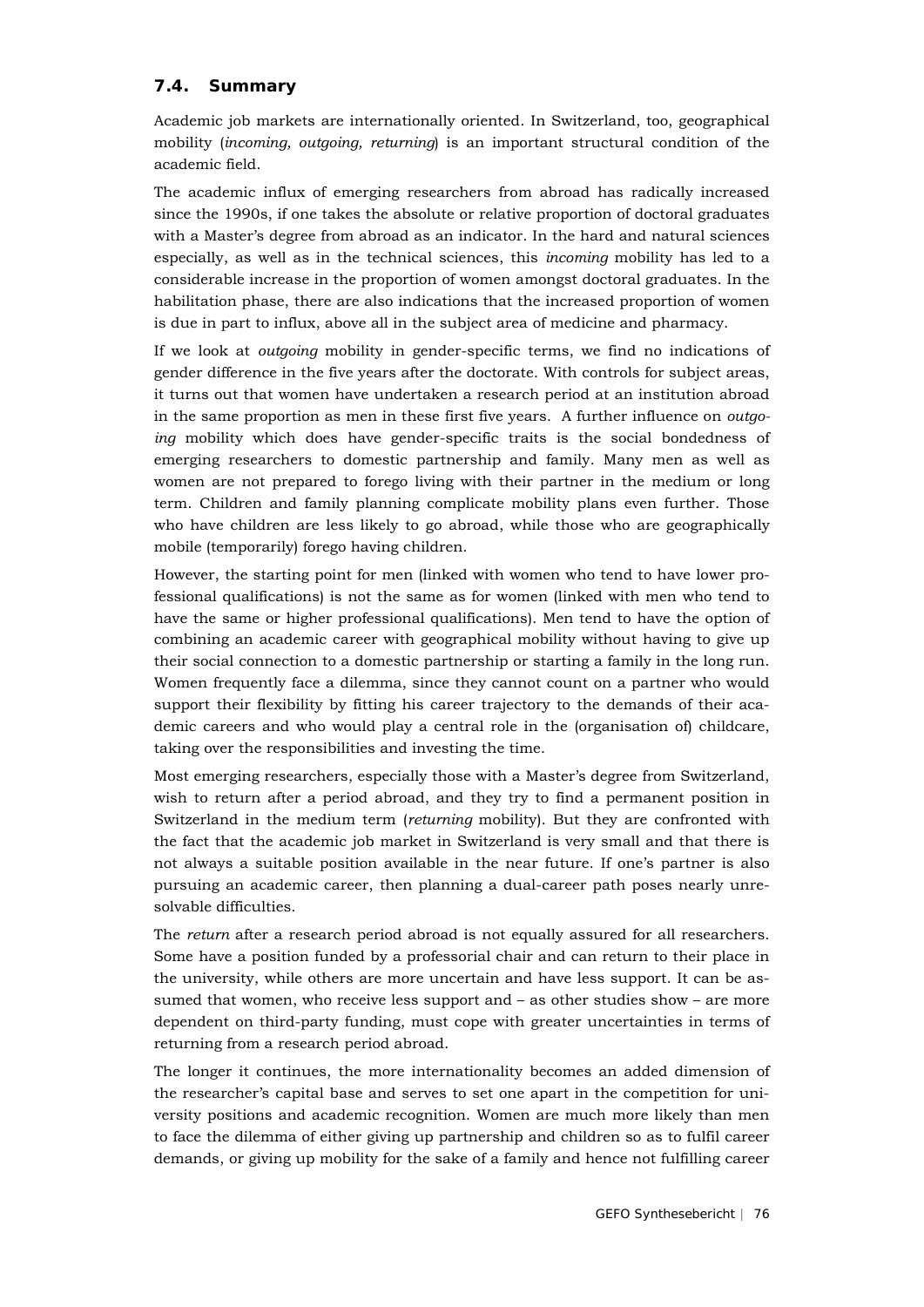prerequisites. The SNF must take this into careful consideration when it explicitly requires internationality through research support forms and assessment criteria that are based on mobility.[24](#page-76-0) Any considerations about how to improve the situation of female emerging researchers have to aim at providing the kind of support for female applicants which allows them to include children and partner in their geographical movements.

<span id="page-76-0"></span><sup>&</sup>lt;sup>24</sup> The new individual funding programme Ambizione, for advanced researchers, represents an exception. Here the condition that one must have spent a 12-month research period abroad is qualified with "as a rule". The only mandatory requirement is that the applicant has spent 12 months at a university other than the one that awarded his/her doctorate. According to the SNF equality officer, Maya Widmer, the proportion of women submitting applications in the first round was relatively high (cf. FemWiss 2008, 14).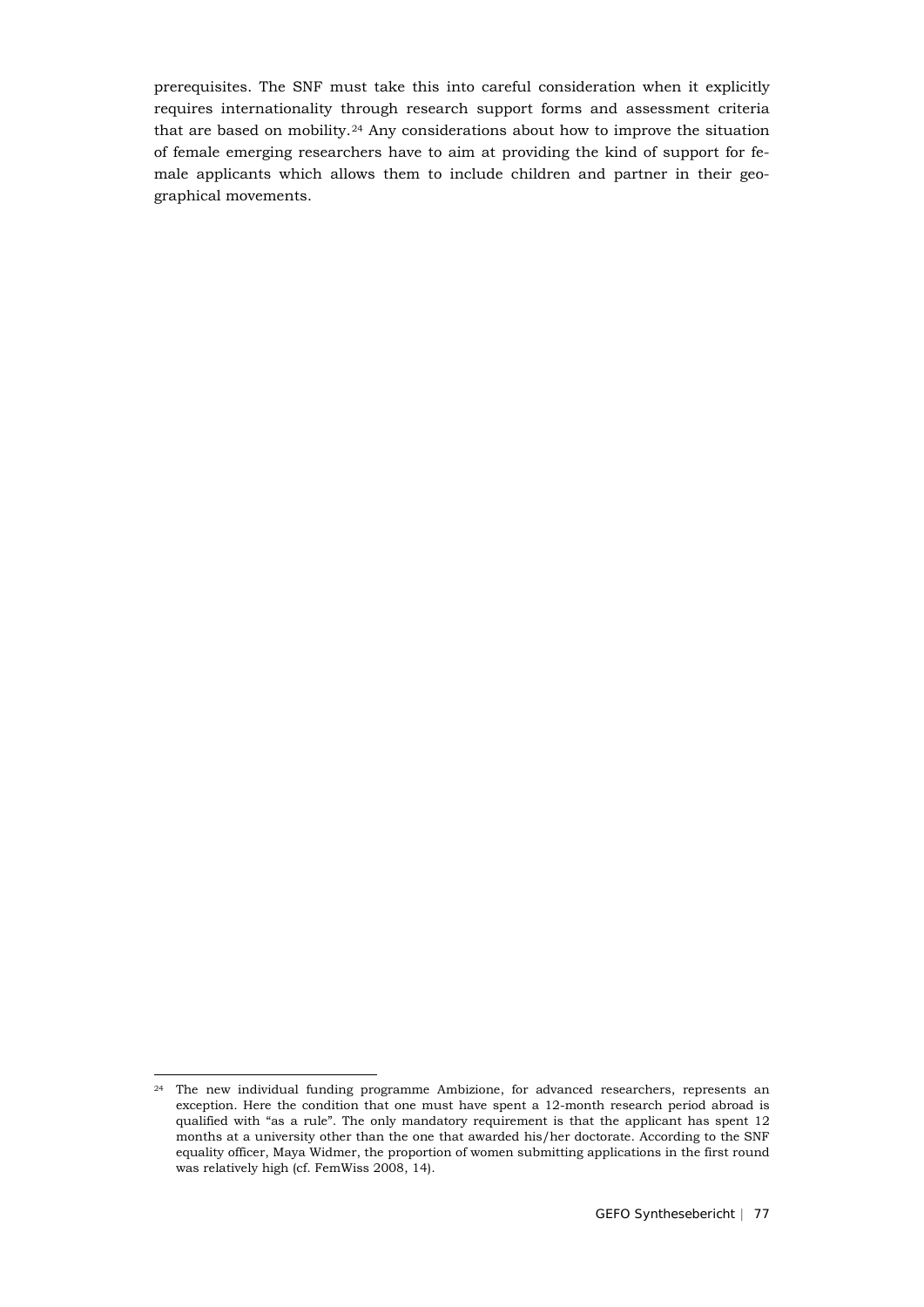## **8. Academic networks: Social and Symbolic Capital**

According to the literature, integration into academic networks and the development of social and symbolic capital in the academic field are more difficult for women than for men and thus represent a considerable barrier in the academic career trajectory. In three substudies we analysed whether such differences also hold true in Switzerland for emerging researchers between being awarded a doctorate and acquiring a professorship. The *survey of PhDs (Substudy Report 2)* systematically documents the contact network of this group in Switzerland and abroad (8.1). The *in-depth interviews with emerging researchers (Substudy Report 5)* outline the subjective significance of integration into the academic community (8.2). In the *content analyses of SNF application files (Substudy Report 4)* the same questions are investigated for the relatively established group of applicants for SNF research funding (8.3). A summary follows at the end (8.4).

## **8.1. The academic network of doctoral graduates in Switzerland and abroad**

When we consider the extent of academic contacts amongst doctoral graduates, we find clear, stable and statistically verifiable GENDER DIFFERENCES TO THE DISADVANTAGE OF WOMEN. This can be seen from the *survey of PhDs (Substudy Report 2)* five years after the doctorate.[25](#page-77-0) Female academics are more poorly networked not in Switzerland but rather abroad. They have fewer contacts than men to professors as well as to peers at research institutions abroad. Since the creation and pursuit of an academic career are not single-person projects, and emerging researchers are increasingly dependent on being connected to the international academic community, we locate at this point a crucial moment of disintegration. Because women are more likely to lack the international social capital that is important for an academic career, they have fewer opportunities for research collaboration and co-publications and more limited chances of going abroad for shorter or longer periods to gain further qualifications, or of acquiring a permanent position abroad. This leads very subtly over the long term to women not being as competitive in recruitment and selection processes, so that in the final stages they hit up against the glass ceiling which blocks their access to a professorship.

Numerous studies confirm that female emerging researchers have more difficulties finding collaboration partners and are more often excluded from networks and academic associations than their male colleagues (Lang and Neyer 2004, Leemann 2002, Wimbauer 1999, 137, Kyvic and Teigen 1996; Sonnert and Holton 1995, Long 1990, 131ff., McDowell and Smith 1992, Fox 1991, 197f., Bochow and Joas 1987). Moreover, women find it more difficult to build up collaborations with researchers abroad and produce co-publications (Lewison 2001). Even if today female academics are outwardly successful and recognised in their disciplines, they often feel isolated from their colleagues (Baus 1994, 128) and believe that women are less well integrated into important informal networks than men (Yimmer et al. 2007, 165).

The *survey of PhDs (Substudy Report 2)* also shows that the academic network grows more extensive the older one gets. Older people have been able to build up a large

<span id="page-77-0"></span><sup>&</sup>lt;sup>25</sup> A synoptic overview of the results of the estimated models can be found in the appendix (Table 6).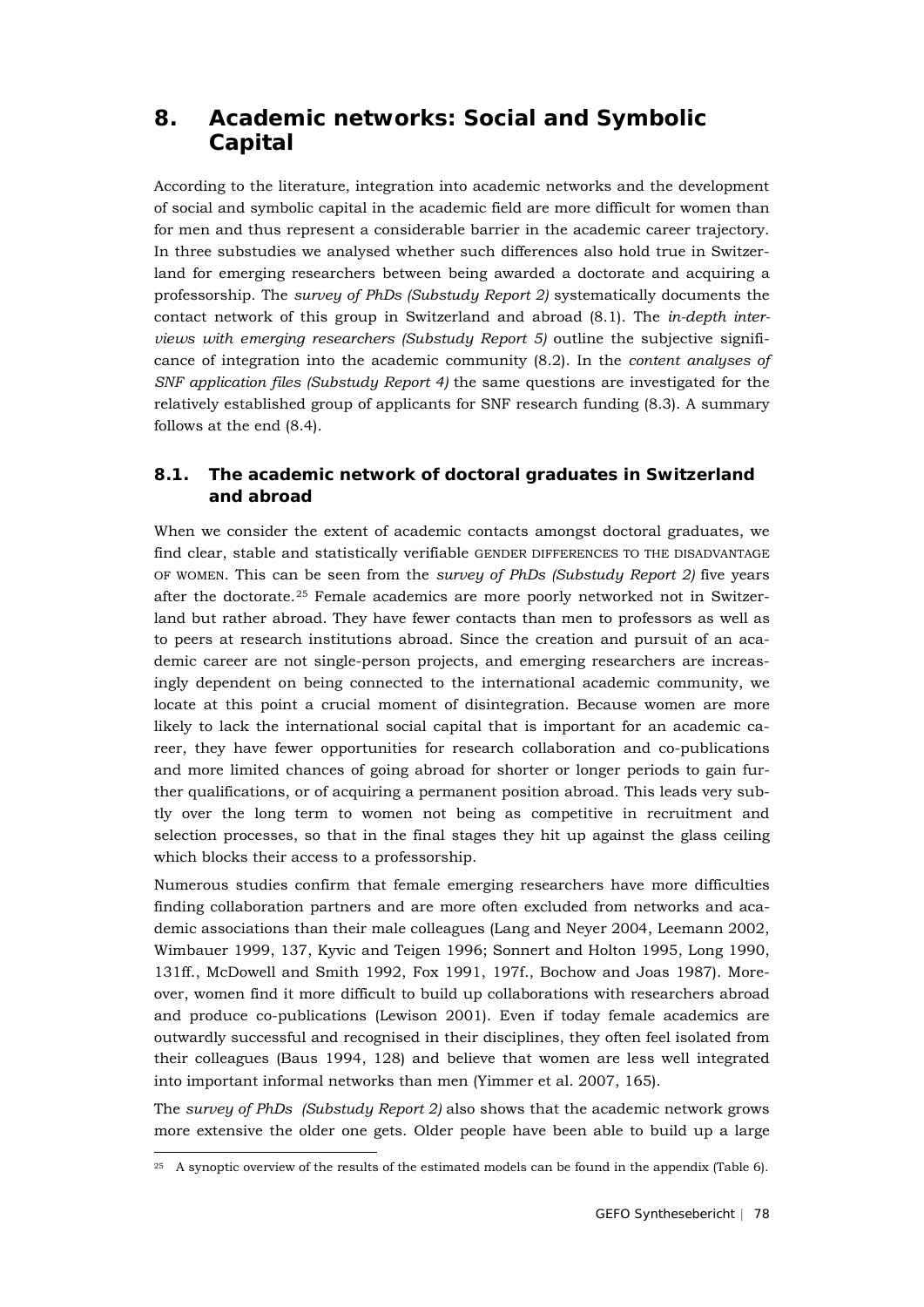network of contacts during the time they have spent in the academic field. RE-SEARCHERS WITH MASTER'S DEGREES FROM ABROAD are also better networked abroad, which is not surprising. COMING FROM AN ACADEMIC FAMILY MILIEU increases the likelihood of contact with peers at home and abroad, but it decreases the chances of being mentored by professors and having academic contact with them. This could possibly be explained by the fact that such academics are less dependent on mentors, because they have greater confidence in negotiating the academic field. In the estimated models LANGUAGE REGION and SUBJECT AREA were held constant (i.e., were statistically controlled).

INTEGRATION DURING THE DOCTORATE is also very important to having an academic network after the doctorate. If one is already integrated during the doctoral phase, then s/he has access to a larger academic network. CAREER-SPECIFIC SUPPORT significantly increases the academic network, while PARTICIPATION IN A GRADUATE COLLOQUIUM makes it possible to build up academic contacts abroad. Moreover, the probability of building up a comprehensive academic network is determined by OTHER ASPECTS OF INTE-GRATION AFTER THE DOCTORATE. This refers to positions in the academic field on the one hand and to graduate colloquia and mentoring programmes on the other.

The instruments for INDIVIDUAL FUNDING at the SNF and other institutions make it possible to build up and maintain academic contacts, especially abroad. SNF PRO-JECT FUNDING, by contrast, tends to better support academic networks within Switzerland. However, PARTICIPATION in a research project funded by the SNF – in comparison with those funded by other research funding institutions at home and abroad – is not particularly beneficial for academic networking. These results must not be read as one-directional; rather, it can be assumed that a larger, more international network also leads to increased opportunities in research funding at home and abroad. Nonetheless, it remains to be asked how emerging researchers who are in the process of building up academic networks can be better supported by project funding at the SNF.

### **8.2. Integration in the academic community – a potential safety net**

As we saw above, women are not as well integrated into academic networks as men. In this section, we will show, based on the *in-depth interviews with emerging researchers (Substudy Report 5),* the significance of integration into the academic community. As a result of the poor integration of women into academic networks, they are more likely than men to lack the social and symbolic capital necessary for a career, which leads to a slow "*cooling out*".

The interviews make it clear that it is of central importance to researchers to make themselves known in the academic community, achieving visibility and building up a network of personal contacts which in turn enable collaborations and references later in their career.

"Another important aspect is also, comes precisely at the start of your career. For one thing, you can increase your prominence through such contacts. For another, you have people who can work as referees for you. (…) when you apply to positions, at least to postdoc positions, the more referees you have whose names you can provide, the more they're known, internationally as well, and the more different countries they come from, the better it is. That helps in this context, too. If you've worked with them, then these referees are naturally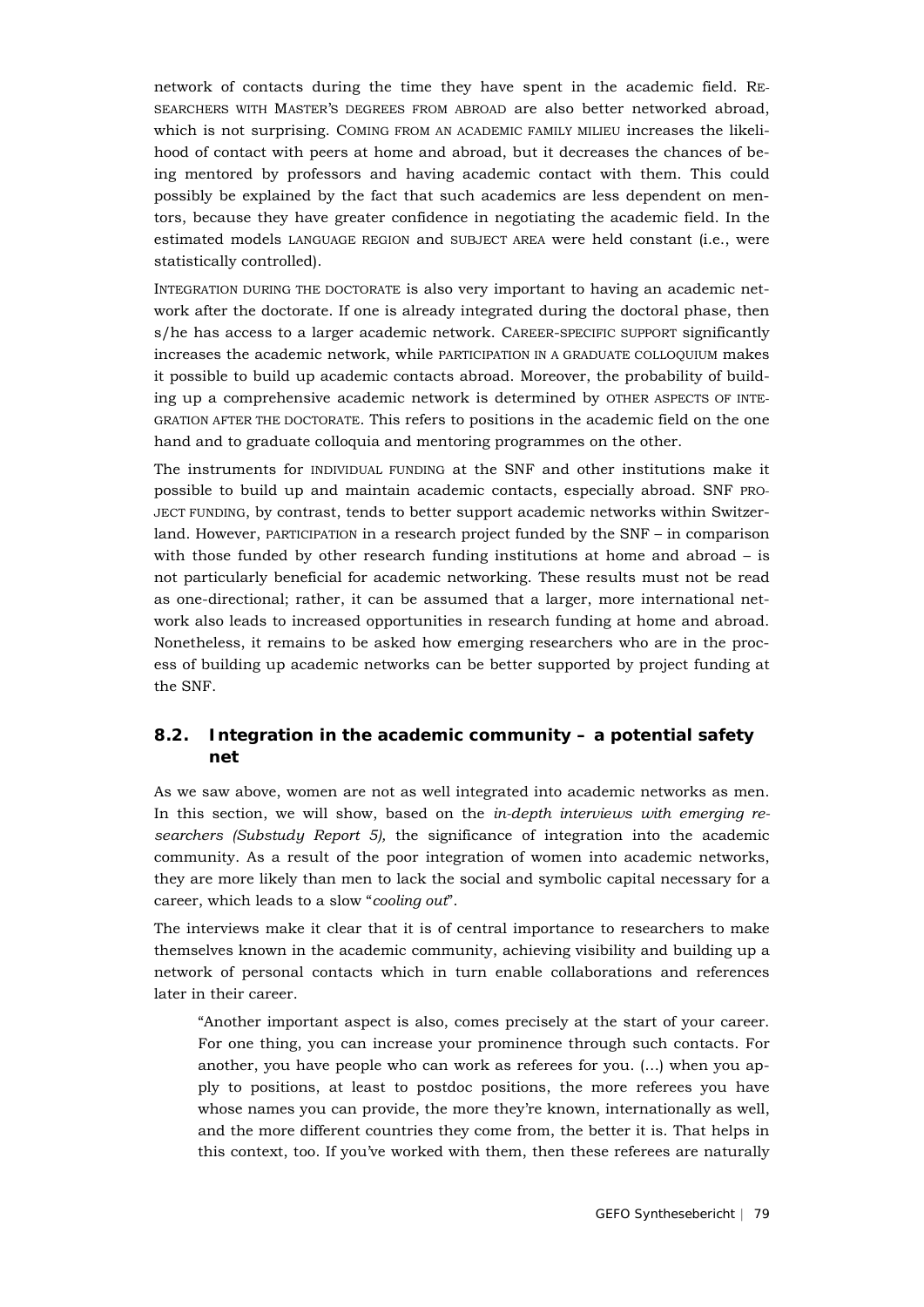in a better position to judge your work and they can say, 'Yes, we worked together on project x and y. And in the process this person provided such and such important ideas and did totally fantastic work' or some such thing. If you have referees that really only know you from your CV, then you have the problem that they can judge only the publications themselves and they don't know what you yourself contributed". (Hard and Natural Sciences, Woman 1, 733- 747)

Through integration into research projects and research groups, especially during periods spent abroad, emerging researchers become acquainted with other researchers and academically important institutions. They build up a network of contacts that they can profitably draw on later in their academic career and tap as resources. Sometimes, even without their explicit knowledge, people from these networks intervene on their behalf.

The interviews show that most researchers place great importance on networks and accordingly invest time in maintaining personal contacts and participating in informal and formal networks (e.g. management board of academic associations, informal networks about questions of content or methodology). In this context, women with children say that they have less time and flexibility, in comparison with their earlier career phases, to travel to conferences and maintain their contacts. Several interviewees are more reticent and engage only selectively in networks. With them it is clear that they do not see the academic field as a social field in which a personal network should be developed out of social relationships.

There is often an interrelation between personal networks and mentoring. Through the personal networks, emerging researchers become acquainted with potential mentors who are interested in their academic work and willing to support them. At the same time, the mentors can also help further extend their academic contacts in the sense that they take on the role of *gatekeeper*. In such a network, an emerging researcher can be "stabled in friendly stalls" and "handed on", as one interviewee succinctly put it.

The importance of the personal network of academic contacts can be expressed metaphorically. It serves as a safety net or a net between missing rungs on the career ladder, which means that these contacts can help to bridge periods of insecurity and uncertainty.

### **8.3. Symbolic and social capital in the SNF application files**

The *content analyses of the SNF application files (Substudy Report 4)* collected data on symbolic and social capital as measured in the form of being a referee or expert for research funding institutions, having a role in discipline-specific associations, being co-editor of journals, being integrated in research groups beyond one's current project, and/or receiving awards and distinctions. The results indicate EXTENSIVE DISCI-PLINE-SPECIFIC DIFFERENCES when it comes to gender. In two of the disciplines investigated, women perform worse than men (medicine, law), while in the two others the opposite is true (physics, linguistics and literature). The women in the latter are by far more well established. This has to do on the one hand with a high proportion of foreigners, who come into contact with the SNF later in their careers, often only once they have attained a professorship, as is particularly true of linguistics and literature. In physics, on the other hand, it could be that the lower number of women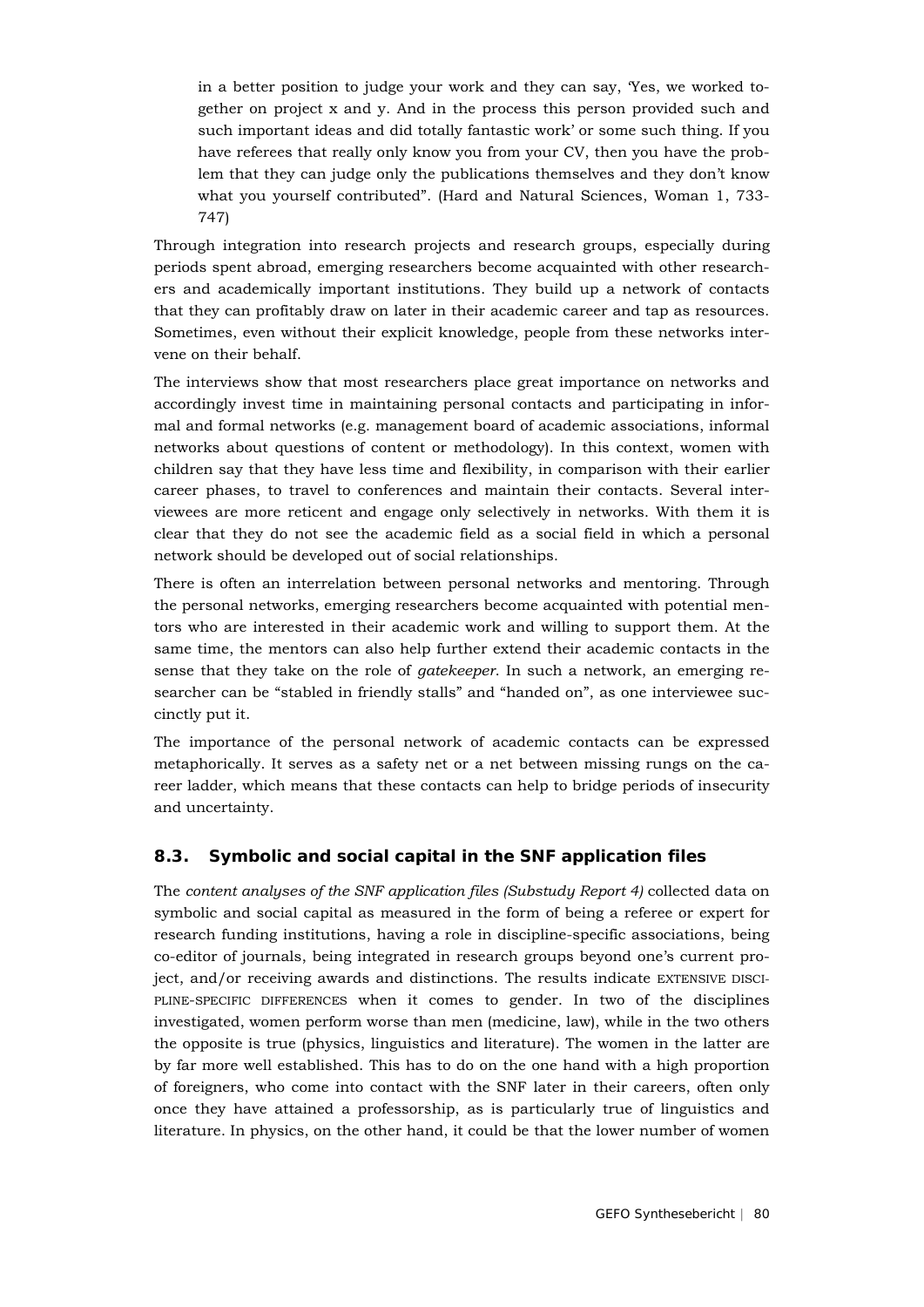who are competitive in this field already represents the select few, which is not necessarily the case in law and medicine.

### **8.4. Summary**

Like many other studies, our investigations also show that female emerging researchers are more poorly integrated into contact networks in the academic community. This holds, however, only for contacts with professors and peers at research institutions abroad, and not for contacts in Switzerland. The development of a network in the course of one's academic career is one of the factors that determines whether a career is successful or comes to an end. This is because social contacts which are built up and maintained over time represent a kind of capital investment and safety net. They can lead to further acquaintances and collaborations, which increase visibility, reputation, integration and productivity, and so generate cultural, symbolic and even economic capital. In the meantime, international social capital is becoming ever more important. Periods spent abroad, publications in international journals or research collaborations with foreign institutions serve as a means of distinguishing oneself in the symbolic contest for recognition and self-demarcation (Bourdieu 1992, 187). Here we are able to locate a further central factor that leads to a subtle, disproportionate loss of women from the academic career trajectory.

The fellowships provided by the SNF help to develop and maintain academic contacts abroad, whereas SNF project funding allows applicants to become better integrated into academic networks in Switzerland. Simply participating in a research project funded by the SNF, however, is not particularly conducive to networking. Since many people complete their doctorates within the framework of an SNF funded project, this raises the question for the SNF of how to better incite project leaders and participants to build up the latter's international networks, and how to support them in doing so. The decisive point would be to make a concerted effort to include female emerging networkers in this process.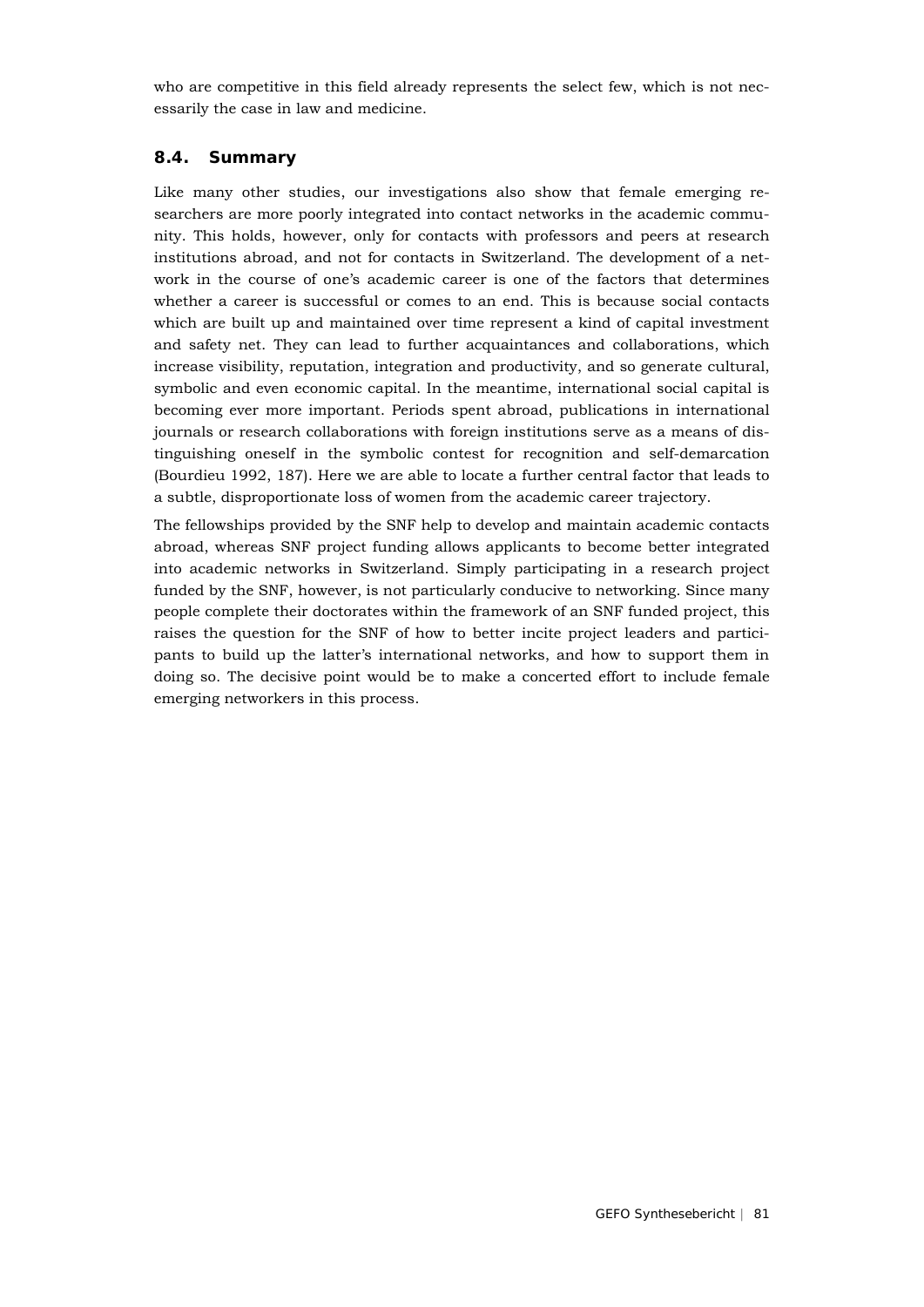# **9. Publication Output**

Publication output is one of the central performance indicators in the academic field. When one applies to positions or for research funding, publication lists are requested and included in the overall assessment, along with other indices and signs of quality. In certain disciplinary fields there are official rankings of journals (*impact factor)*.

Depending on the disciplinary field, importance is given to different types of publications and being the first or last author has different significance. As it was methodologically not feasible to undertake a discipline-specific assessment of the quantity and quality of the publications of emerging researchers, our analyses undertook a simple count of the important kinds of publications (including journal articles, essays and monographs, but not reviews or reports). Through the variable of subject area in the statistical models, we were able to control for discipline-specific variations in publication output.

Publication output was analysed in two studies. The *survey of PhDs (Substudy Report 2)* analysed the number of publications before and after the completion of the doctorate according to possible gender differences (9.1). The *content analyses of the SNF application files (Substudy Report 4)* assessed the number of publications listed by the applicants. A summary appears at the end of the chapter (9.3).

### **9.1. Publication output up to five years after the doctorate**

As in many other studies regarding academic careers (e.g., Leemann 2005, Lang and Neyer 2004, Research Corporation 2001, Long and Fox 1995; Long 1990, 1992; Cole 1979), our *survey of PhDs (Substudy Report 2)* also shows, even when controlling for various other factors, that WOMEN IN THE POSTDOCTORAL PHASE PUBLISH SIGNIFICANTLY LESS than men.<sup>[26](#page-81-0)</sup> Up until the completion of the doctorate, no gender differences can be detected; for the period after the doctorate (2003-2007), however, the women have on average just under two thirds as many publications as the men. After a few years, they are thus already lagging behind when it comes to this important measure of performance. Not only gender but also one's SOCIAL BACKGROUND has an affect on publication patterns. Those who come from an academic family milieu are better able to meet the performance norms of the academic field and have 40% more publications than those doctoral graduates who do not have an academically educated father.

By contrast, the BIRTH OF A CHILD does not affect publication output, neither for men nor for women. Although a small child surely places severe limits on the time available for research, the mothers and fathers in our study are no less publicationactive. CAREER-ORIENTED SUPPORT during the doctorate has a positive effect on publication output, especially after the doctorate. This can be easily explained, given previous studies regarding academic careers, for the research which leads to earning a doctorate is in many cases published only after the doctorate has been completed. Those people who receive career-oriented support and motivation during the doctorate know how important publications are, and they are better prepared and informed about why and how to publish. In addition, these doctoral candidates profit from copublications with mentors and from social networks which open up possibilities for

<span id="page-81-0"></span><sup>&</sup>lt;sup>26</sup> A synoptic overview of the results of the estimated models can be found in the appendix (Table 6).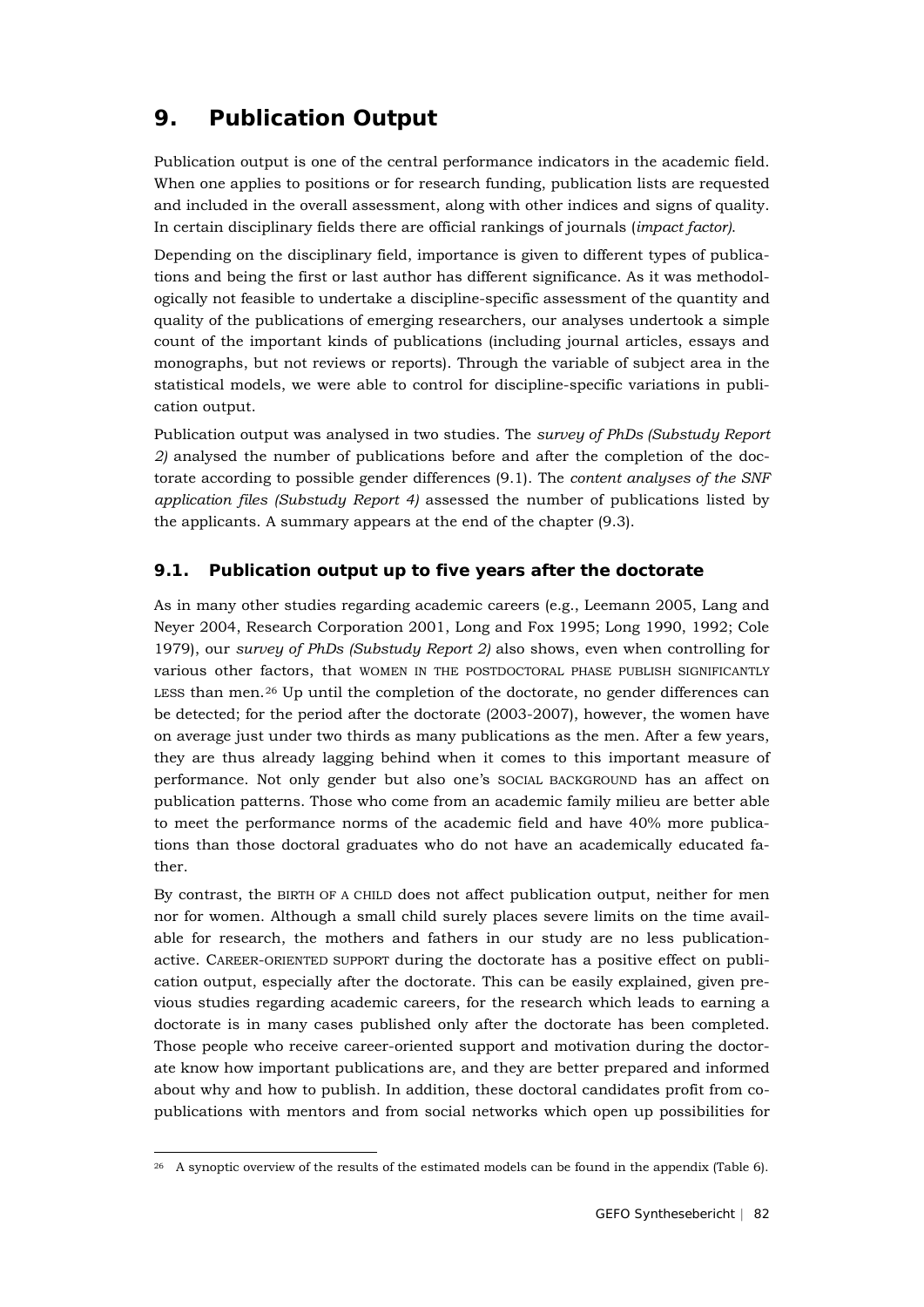further publication. It is not uncommon to submit a publication together with one's supervisor to a highly reputed journal. The chances that the publication will be accepted are higher because of that. INTEGRATION AFTER THE DOCTORATE also proves to be central. In addition to an ACADEMIC POSITION, participation in graduate colloquia and mentoring programmes is also a factor which has a positive impact on publication output.

Those who have had an application for RESEARCH FUNDING in their own name approved, or who have participated in research projects, also have higher publication output. By contrast, fellowships have no sustained effect on publication output. For the purposes of the present study, however, we should note that it is not SNF research funding but rather funding from other institutions that has a positive, statistically verifiable impact. In the case of research applications and fellowships for advanced researchers at the SNF, this could be related to the fact that the respondents are allowed to submit an application to the SNF only after completing the doctorate. The point of data collection in our study is thus set too early to include the upswing in publication output, which experience shows sets in only after the end of a project. The fact that participation in a project funded by the SNF does not produce higher publication productivity after the doctorate could be explained by the fact that this kind of research integration is especially important before the completion of the doctorate and thus does not have any effect on publication output after the doctorate. Nevertheless, it should also be asked whether the participants in such research projects receive sufficient opportunity and support when it comes to publishing their research results. We can also assume that part of the research flows into the doctoral thesis, which in turn would affect the publication output after the doctorate.

#### **9.2. Publications in the SNF application files**

The number and type of publications in the *content analyses of the SNF application files (Substudy Report 4)* vary significantly by discipline. Output is greatest in physics, followed by medicine. In both disciplines, however, the articles are usually authored by entire research groups. By contrast, publications in law and in linguistics and literature are often written by single authors. Amongst the applicants for research funding, there are NO CONSISTENT GENDER DIFFERENCES. Again, it is noticeable that the performance of the female applicants in physics is higher than that of the men (although this does not hold true for the Swiss women in the group). In linguistics and literature, no gender differences can be detected; however, as discussed above, the women are more senior. In medicine and law the women tend to have published less than the men.

If we take into consideration differences in seniority, then the results seem fully to accord with the conclusion drawn from the *survey of PhDs (Substudy Report 2)* that women have lower publication output.

#### **9.3. Summary**

Under controls for other factors such as subject area and children, female researchers five years after the doctorate exhibit a significantly lower publication output than male emerging researchers. On average they have only around two thirds as many publications as the men. This result accords with a long line of research findings on the topic. Since the length of the publication list is one of the most important performance indicators in the academic field and is important to applications for posi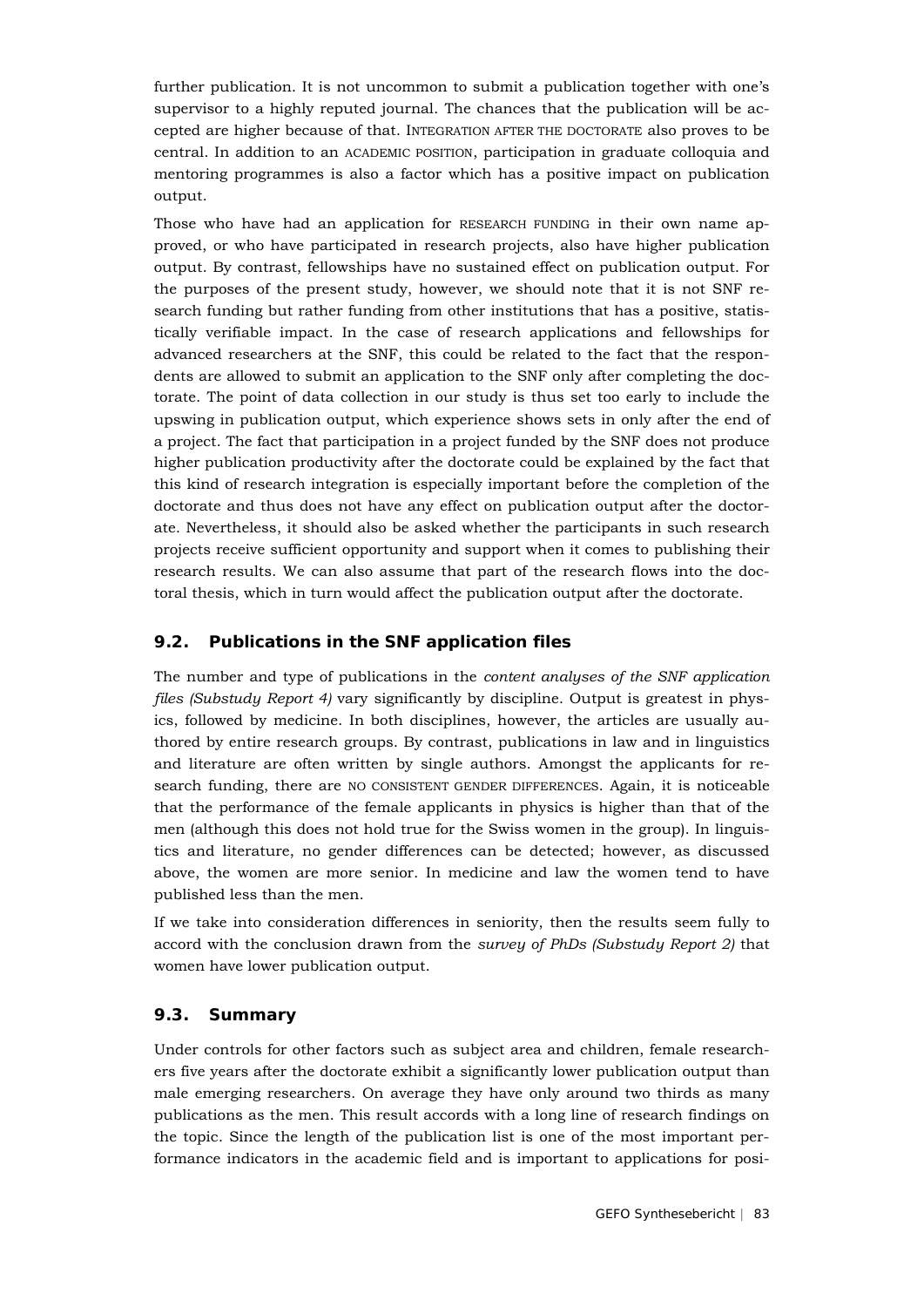tions and funding, the lower publication output of women is a factor that makes it more difficult for them to prevail against their male rivals in the competition for research positions and research funding.

In our investigations there are no indications that this result has anything to do with a fundamentally lower commitment or less academic interest on the part of women. Nor do family duties have a negative impact on the publication output of women, despite the greater degree of responsibility for childcare and lower degree of support from their partners. Overall, this finding rather points to the poorer integration of women into academic networks and lower levels of support from mentors.

Even when publications are sole-authored, academic performance in the form of publications is never an individual achievement, but is always the result of support and integration (e.g., offers of research participation and publication, help with publication, etc.). It requires (senior) people who are willing to believe in and recognise an academic capability in emerging researchers which can only be developed by providing the certainty and security that is needed for them to produce and submit material for publication.

Neither the individual funding provided by the SNF (e.g., fellowships, participation in projects) nor the project funding it provides has a verifiable impact on the publication output of emerging researchers after the doctorate. In part, this can be explained by the framework of the study and its point of data collection (five years after the doctorate). It can be assumed that the fellowships and project applications, which are normally submitted only after the completion of the doctorate, will come to full fruition only later in the career. Nonetheless, it remains to be asked whether the SNF can exert a positive influence on publication activity during the funding period itself and in the process help female emerging researchers to produce more publications.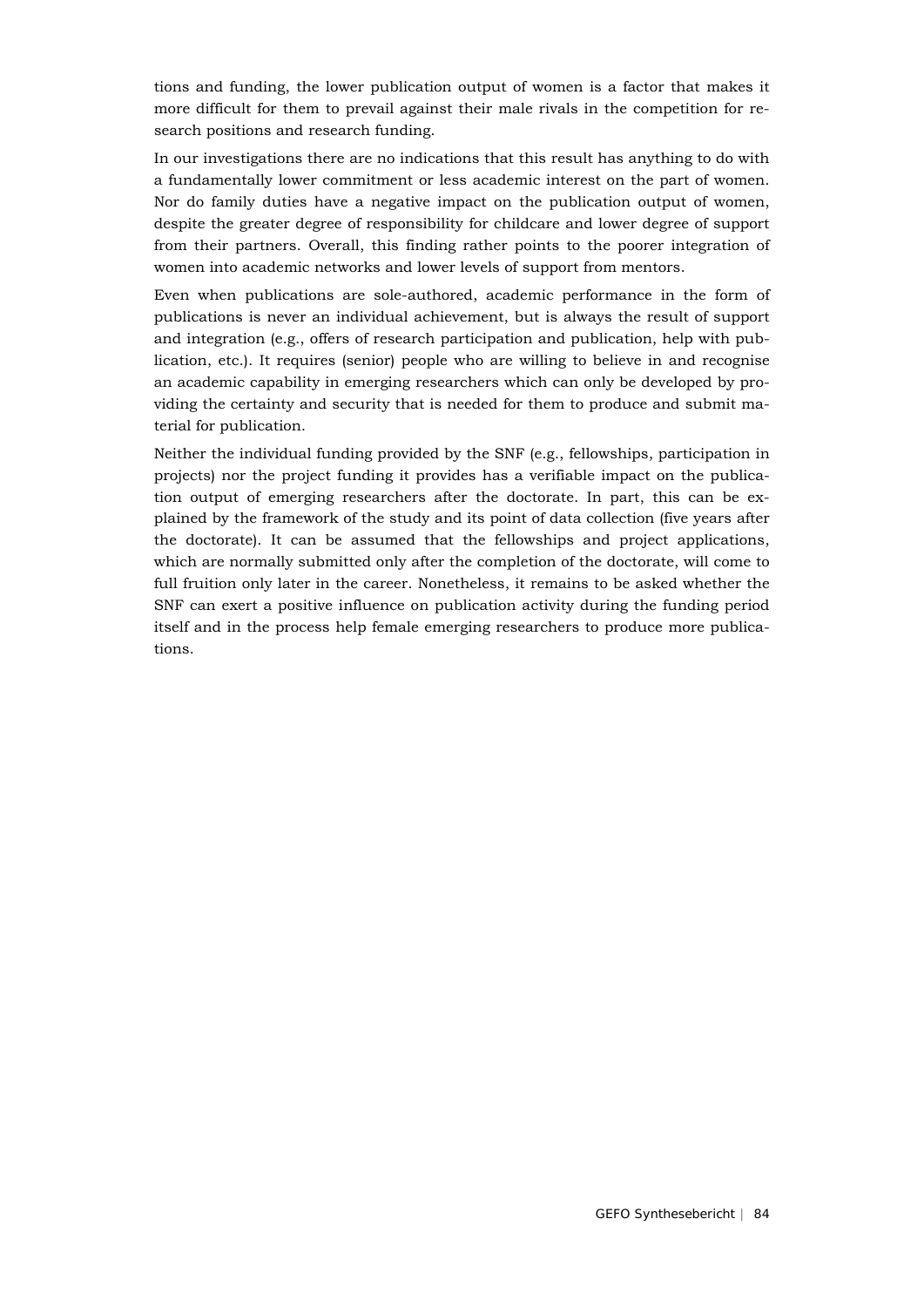## **10. Conclusions and Recommendations for Action**

The final chapter provides a short overall summary and outlines points where action is needed, as suggested by our findings.

### **10.1. Overall summary**

In recent years, the SNF has spearheaded various efforts at achieving gender equality. These appear to have paid off. An important finding of the present investigation is that, taking other relevant factors into consideration, women do not submit fewer applications to the SNF for individual and project funding up to five years after completing the doctorate. In addition, amongst the researchers who submitted applications for SNF project funding or SNF professorships for the first time between 2002 and 2006, women do not put in fewer applications, receive less money or have lower chances of success.

The crux, however, is that gender-specific leaky pipeline effects continue despite all this. The evaluations of the Swiss Higher Education Information System (SHIS) show that, at all of the transition points under investigation and in all subject areas, women as a rule are disadvantaged in comparison with men. Without the academic influx of women from abroad at the doctoral level and higher, the gender distribution would look even more unequal, particularly in those subject areas with a lower proportion of women. Given that in the most recent (Master's degree) graduation years evaluated by the SHIS the striking disadvantage falls to women in the humanities and social sciences (where their proportion is highest amongst Master's students), it should be clear that the problem will not simply go away with time or because of a higher proportion of women in a course of study.

The survey of doctoral graduates five years after the doctorate illuminates several problems in particular. Firstly, up to this point, women do not leave research more frequently than men, but they do receive support and promotion less often from a professor. It is precisely such mentoring by established university lecturers, however, that arises from the in-depth interviews as being a central factor in career development. Secondly, women with doctorates are less successful at developing an academic network abroad than men. With these findings of poorer support and integration into the academic community, a veiled "cooling out" process begins to emerge. Thirdly, women with doctorates who remain in research have children less frequently than their male colleagues, while both have children less frequently than doctoral graduates who have left research. Fourthly, when researchers do have children, a dependence on traditional roles works to the advantage of men. The amount of time which mothers can spend on academic pursuits is much more limited than that of fathers. For both genders, however, children result in delays and lower chances of success in the first application they submit to the SNF in their own name. For both, children stand in a negative relation to remaining in the academy and gaining further academic qualifications (habilitation, postdoc). Children make it more difficult to undertake networking activities abroad and they reduce the probability of a research period abroad. A fifth problem is posed by the requirements for geographical mobility in the postdoctoral phase, which produces greater conflict for women than for men because of the demands of domestic partnership and family. As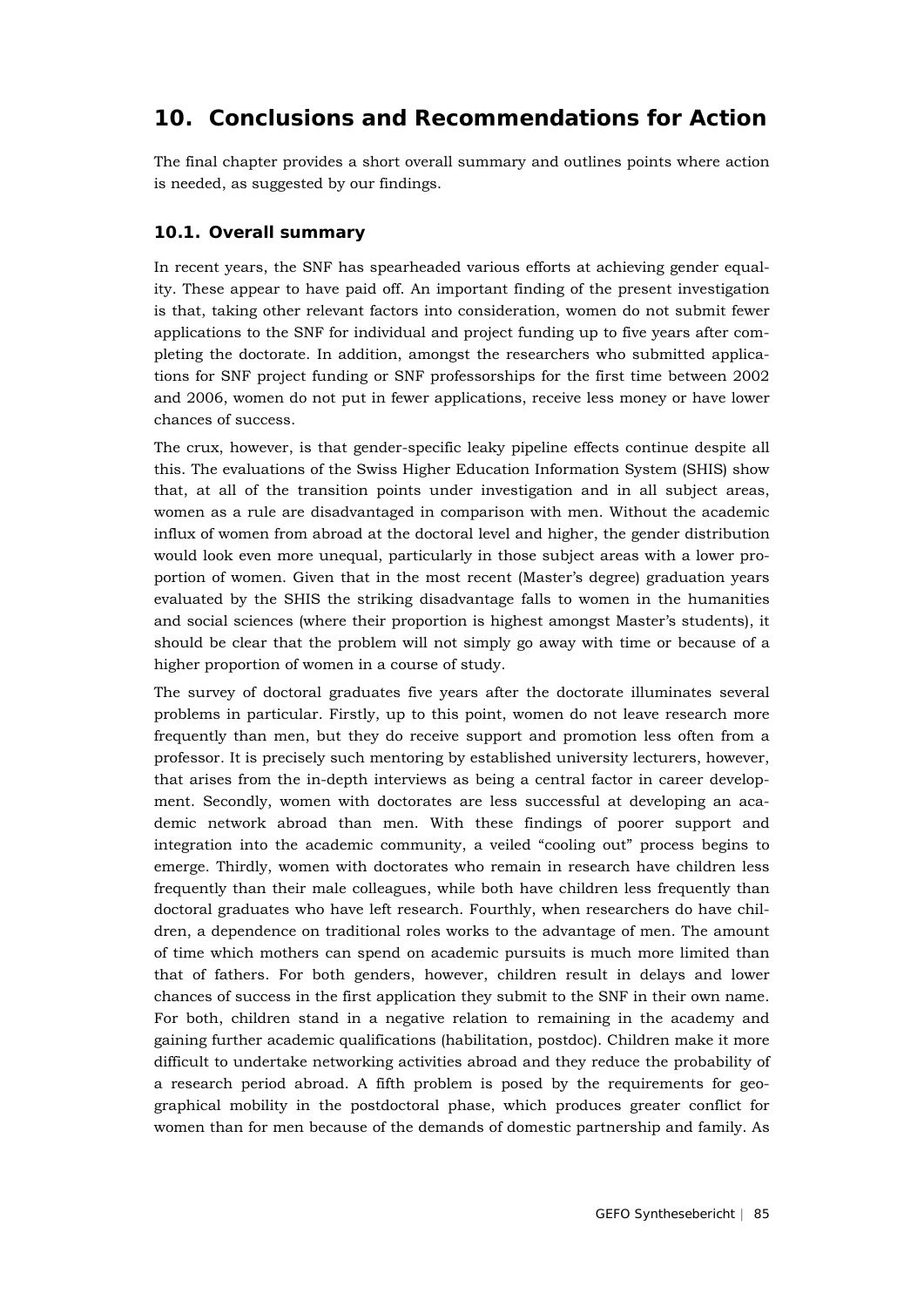a final point, the quantitative publication output of women five years after the doctorate is lower than that of men.

Our findings provide evidence of the considerable significance that SNF research funding has for academic careers today. The SNF thus has definite opportunities to exert its influence on improving career chances.

It has also been confirmed that an analysis differentiated by disciplinary field is indispensable to the investigation of gender-specific aspects. A broad cross-section often dilutes existing disciplinary differences which determine specific countermeasures. In what follows, based on the results of our study, we will outline the overall points where action needs to be taken by the SNF.

#### **10.2. Recommendations for action**

This report has found no gender-specific discrimination in the research funding policies or practices of the SNF. Precisely because of this result, which is presumably due to the success of its previous efforts at achieving equality, the SNF today needs to be sensitive to its growing influence as a funder of emerging researchers in Switzerland. As one agent amongst others, the SNF can help to dispel the existing gender-specific barriers on the academic career path by promoting genuine excellence. On the basis of the result of our study, our recommendations for action consist of the following points:

 **Increasing the proportion of women amongst doctoral candidates**: A structured qualification phase after the Master's degree seems to help doctoral candidates. The SNF ProDoc programme already functions in this way. It is important to make use of this programme to increase the proportion of women. In addition, however, one must not forget that many emerging researchers write their doctoral thesis while participating in SNF projects. There is potential here, too, to try to increase equal opportunity chances for women.

 **Strengthening career orientation**: Whoever is not spurred to strive for an academic career by coming from an academic family has to learn early and continuously what the rules of the game are for research careers. The opportunities to learn this through individual mentoring are unequally distributed by gender. The SNF has already taken this into account with its graduate colloquia. It could considerably broaden the effects of its efforts if it were to include fellowship holders and project participants in its offers of career-oriented know-how, experience sharing and networking meetings.

 **Encouraging support for emerging researchers**: As the national institute for research funding, the SNF cannot directly influence the unequal integration conditions experienced by women and men at the universities. It can, however, set standards by means of its funding criteria. Particularly when it comes to project funding, it could require that professors who submit an application also describe their promotion and support practices – including gender-specific criteria. Thus, for instance, they would have to give evidence of how many publications and theses were written by the participants in SNF-funded projects and in what ways they have supported the further career moves of emerging researchers, such as periods spent abroad.

 **Monitoring support for emerging researchers**: It would be helpful regularly to gather and collate available data from universities and the SNF, so as to produce a picture, differentiated by institution and subject area, of the situation for emerging researchers in Switzerland. In general, this would make it easier to identify strengths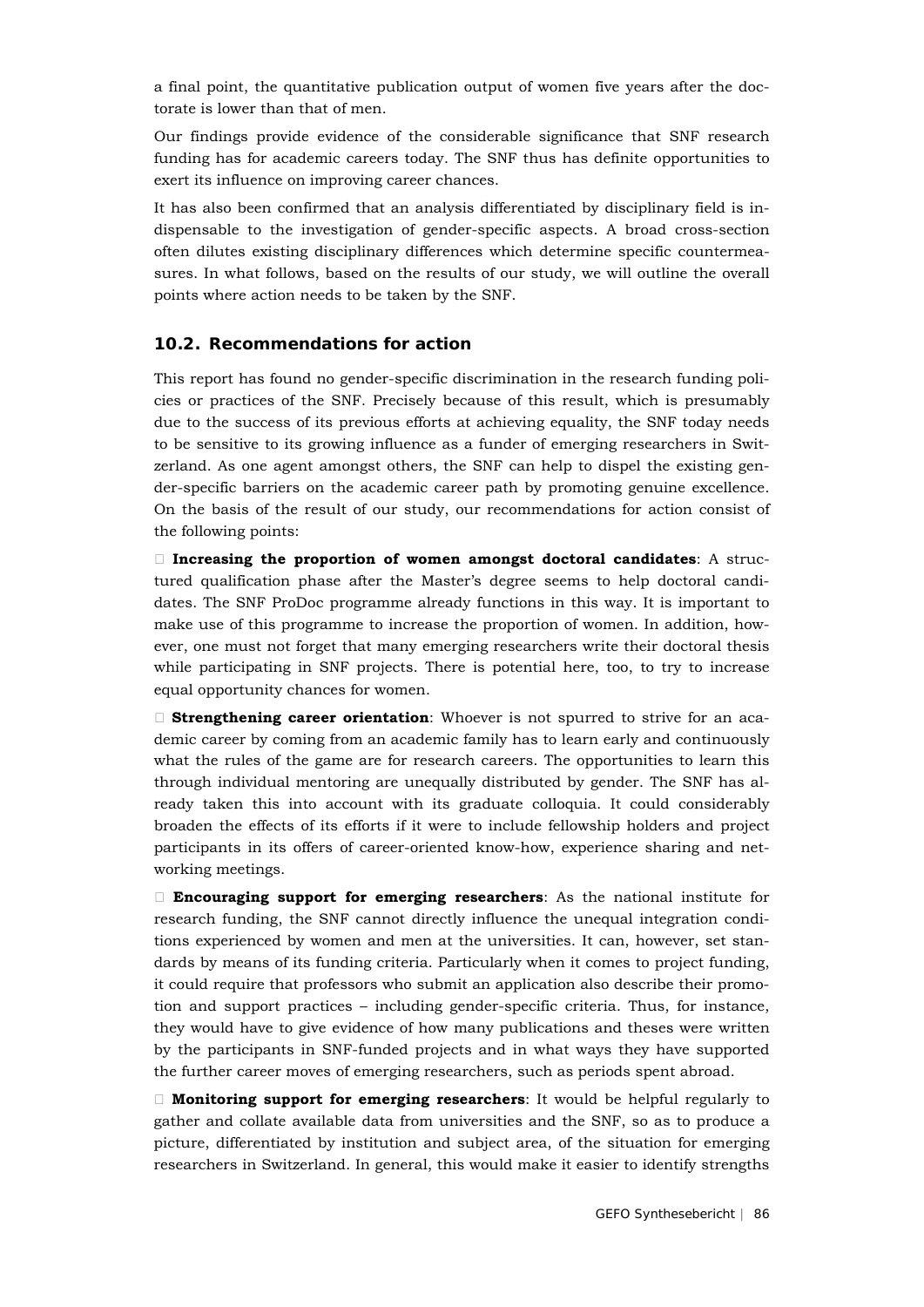and weaknesses, and particularly to trace the development of gender-specific leaky pipeline effects.

 **Improving recordkeeping**: In order effectively to monitor emerging researcher support, the recordkeeping must be improved. The evaluations carried out here have hit up against limitations caused by data collection. For instance, the University Graduates Survey by the Federal Statistical Office does not ask whether those who have been awarded a Master's degree are doing their doctorate abroad, which is one of the reasons why it has not been possible to document academic outflux. At the SNF, the employment level of applicants (assistantship, senior assistantship, SNF professorship, full professorship, etc.) is not categorised and electronically recorded. Other personal details are neither historically framed nor systematically updated, which means that it is never clear whether they held true at the time of application or still hold true today, which seriously undermines the value of the data collection as a statistical source. The attempt to assess personal details of participants in SNF projects had to be completely abandoned in the present study. And the National Centres for Competence in Research could not be integrated into the evaluation at all because of difficulties with the data.

 **Undertaking further research**: Even after this study, relatively little is known about the situation and career paths of the emerging researchers in Switzerland who are temporarily supported by the SNF. The slight exceptions are the evaluations of the MHV programme (Belser 2006) and the SNF professorships (Goastellec et al. 2007). It would be helpful (if need be, within the framework of evaluations) to undertake broader surveys of ex-recipients of SNF fellowships for prospective and advanced researchers (cf. Enders and Mgabushaka 2004 for the German Research Foundation) or ex-participants in SNF projects (cf. the German Research Foundation applicants' survey 2002, cited in Hinz et al. 2008, 68f. or Gerhardt et al. 2005). This could generate valuable additional information, particularly about employment situation and effective support for emerging researchers, as well as highlighting any gender-specific differences that persist. It would also be illuminating to undertake representative long-term studies of professional academic careers, which could take place, for instance, in a third survey period under the auspices of the University Graduates Study of the BFS.

 **Minimising rush-hour effects**: A long period of education, such as is needed for the doctoral and postdoctoral qualifications that precede an academic career, means that the period afterwards, when one has to establish oneself and probably spend time abroad, coincides with the decision to have children, especially for women. This decision often places women in an either-or situation, which comes at a very high cost and is not similarly demanded of men. Now, this moment of coincidence is not constitutivel; rather, it is open to influence, for instance by the funding policies of the SNF, which has already recognised its influence when it comes to the issue of age limits. If limitless commitment and accessibility are not to be the dominant criteria of excellence, as this automatically advantages men, then the challenge for the future lies in thinking about how to combine research and family in still more explicit and effective ways.

 **Reconciling research and family**: It remains taboo to suggest that academic high-flyers have partners and children, whom they take into consideration and for whom they want to make time. Aside from those men who fully (want to) maintain traditional domestic roles, having a child on the uncertain route from doctorate to professorship can cost one one's career goals. Dual-career couples appear in our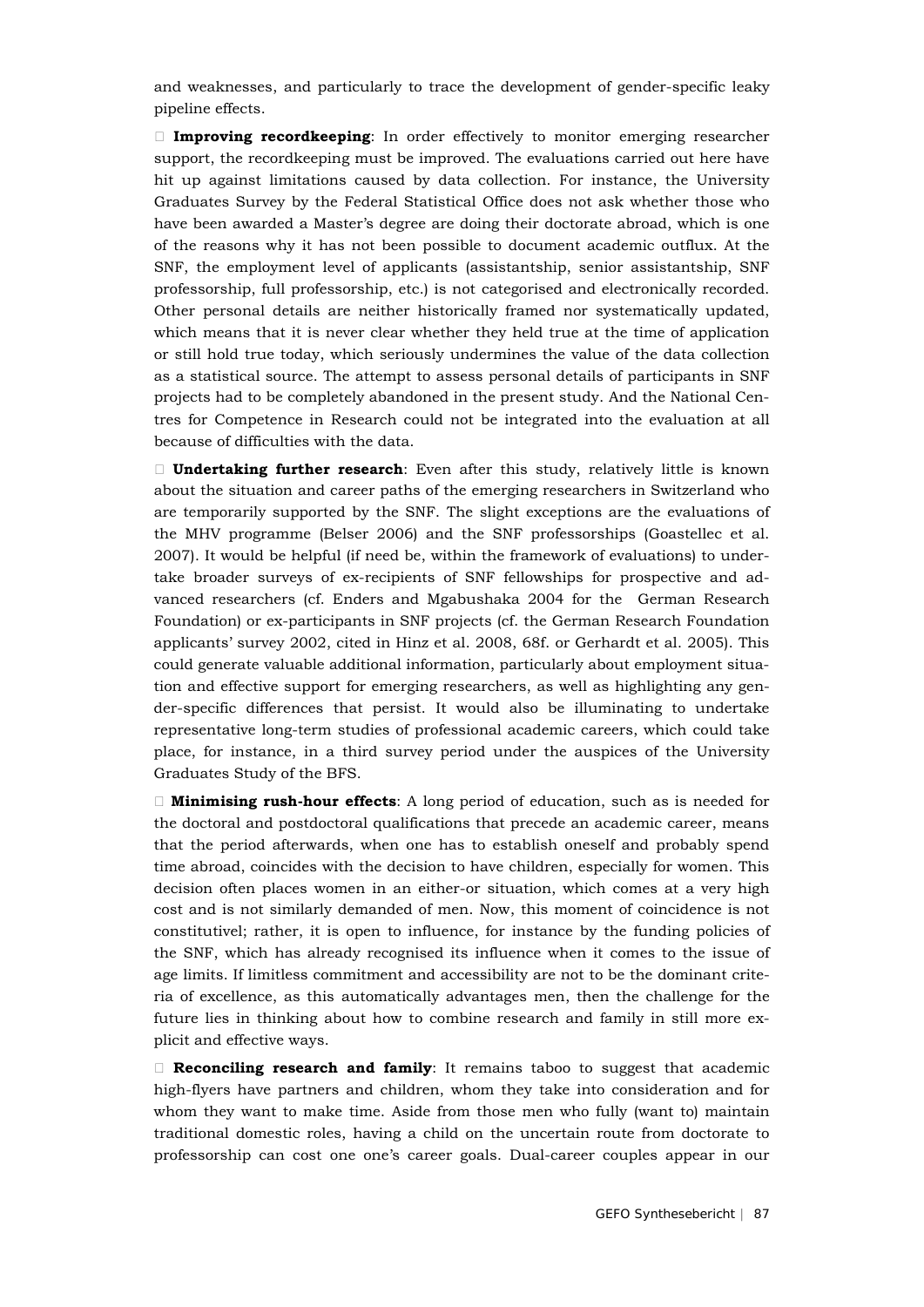data explicitly only at the level of the professorship. They are exotic stars when they manage to geographically coordinate their careers, which is seldom possible. It would be helpful to establish possibilities for dual-career couples earlier, at the point when mobility requirements set in.

Since amongst academics, too, women are more intensely occupied with family tasks than men, they also experience the problems of reconciling family and career more intensely. In the later qualification stages in particular, they often proceed at a slower tempo. Disciplines in which students graduate earlier with Master's degrees and doctorates, and which do not require a habilitation, therefore pose fewer problems of reconciliation for a research career. Earlier mobility also seems to pose fewer problems for women researchers. It is only when one is over 30 that mobility requirements, especially for women, become more problematic.

The SNF has the opportunity not to maintain the taboo status of family duties; rather, it could explicitly recognise and take into account such burdens and specific situations in its funding practices. It already notes, as a new policy, the age of applicants when it allocates fellowships and funding for SNF professorships. This criterion could be extended to take into consideration periods devoted to childcare (e.g., part-time work and parental leave periods) for both genders.

 **Avoiding disintegration in the demand and support for international mobility**: The SNF is encouraged to use the appropriate instruments to promote internationality – including for dual-career couples – in such a way as to help women (and men) reconcile career, family and domestic partnership. In the process, it must take into consideration gender-specific elimination processes which it, too, promotes through its own criteria and funding instruments based on mobility. Thus, for instance, fellowships that are set up by the SNF for only one year are too short for a making a move with children. The uncertainty and short-term notice of extensions are difficult even for single people or for dual-career couples without children. Moreover, institutional employment conditions in Switzerland are on average worse for female academics, which makes it much more difficult for them to return. The present instruments of the SNF offer few opportunities to confront this set of problems.

In addition, through its funding policies the SNF can assess the functionality and reasonableness of criteria for internationality, and counter senseless norms by implementing other criteria. In this sense, providing alternative forms of funding within Switzerland remains important. Subsidies from the Marie Heim Vögtlin Foundation and the new programme Ambizione, like the subsistence contributions which are no longer supported today, offer greater security over a longer funding period. Women, researchers from lower social classes, parents and people in disciplines with few options for third-party funding (linguistics and cultural studies, humanities and law) are more structurally dependent on such forms of funding.

 **Preventing women from being pushed out of academic university research**: The recent remit of the (less prestigious) universities of applied sciences to engage in research has led to new forms of the academic career trajectory. Because of the lack of pressure to be mobile, the greater employment security and the lower careerspecific performance requirements in these institutions, a certain danger arises that in future women will be more strongly pushed into the universities of applied sciences or will migrate of their own accord. The SNF can react to this danger by applying consistent criteria through its funding practices to ensure the permeability of both systems and by creating as few funding instruments as possible which are ex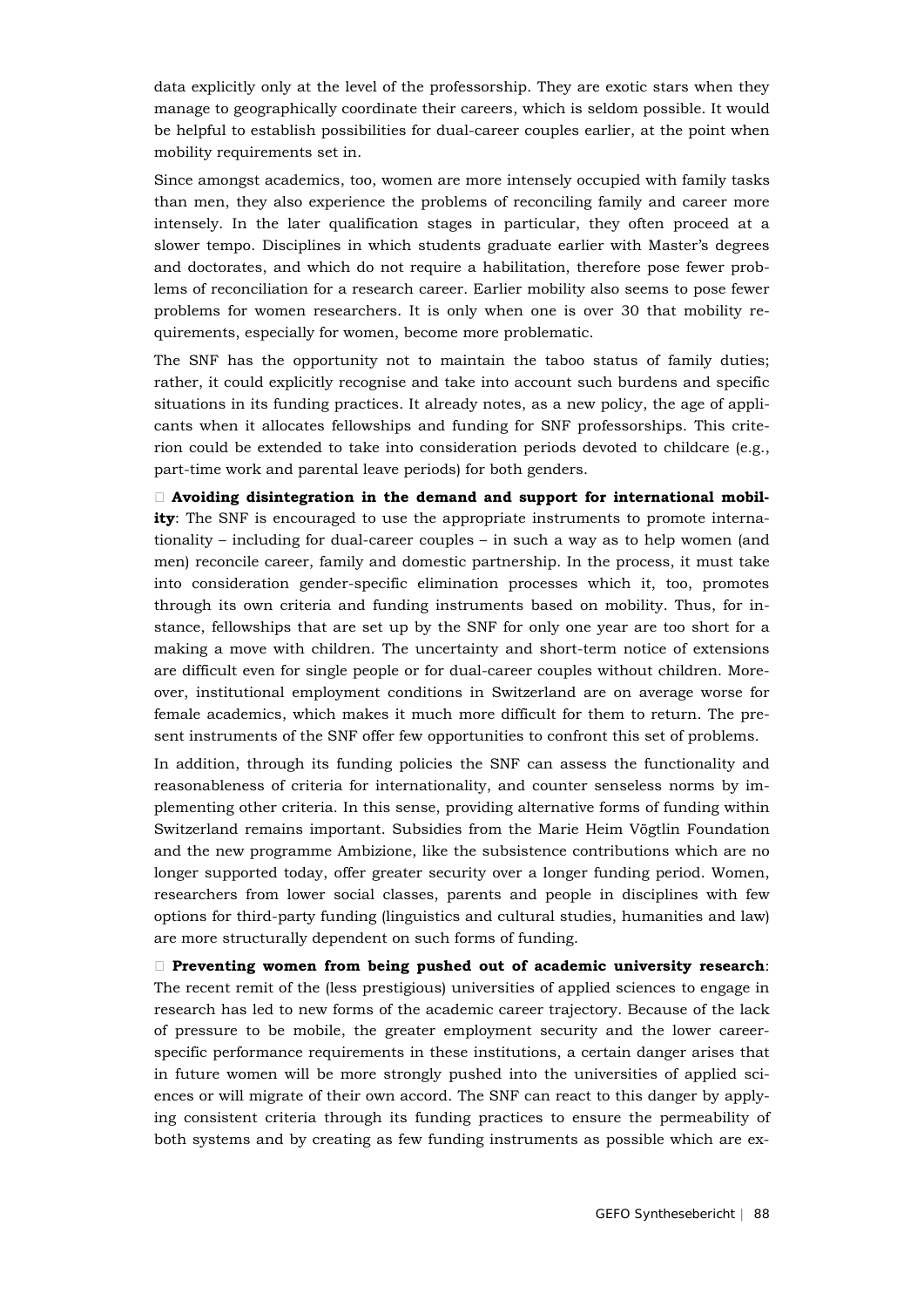clusively accessible only on the part of the academic universities or the universities of applied sciences.

 **Continuing to promote equality at the SNF**: There is still a long way to go in the academic field before gender equality is fully realised. Therefore, the SNF, as an important funding agent for emerging researchers and research, has to continue to address the topic of equality. It could prove to be highly counterproductive if the SNF were to rest on the laurels of its initial successes.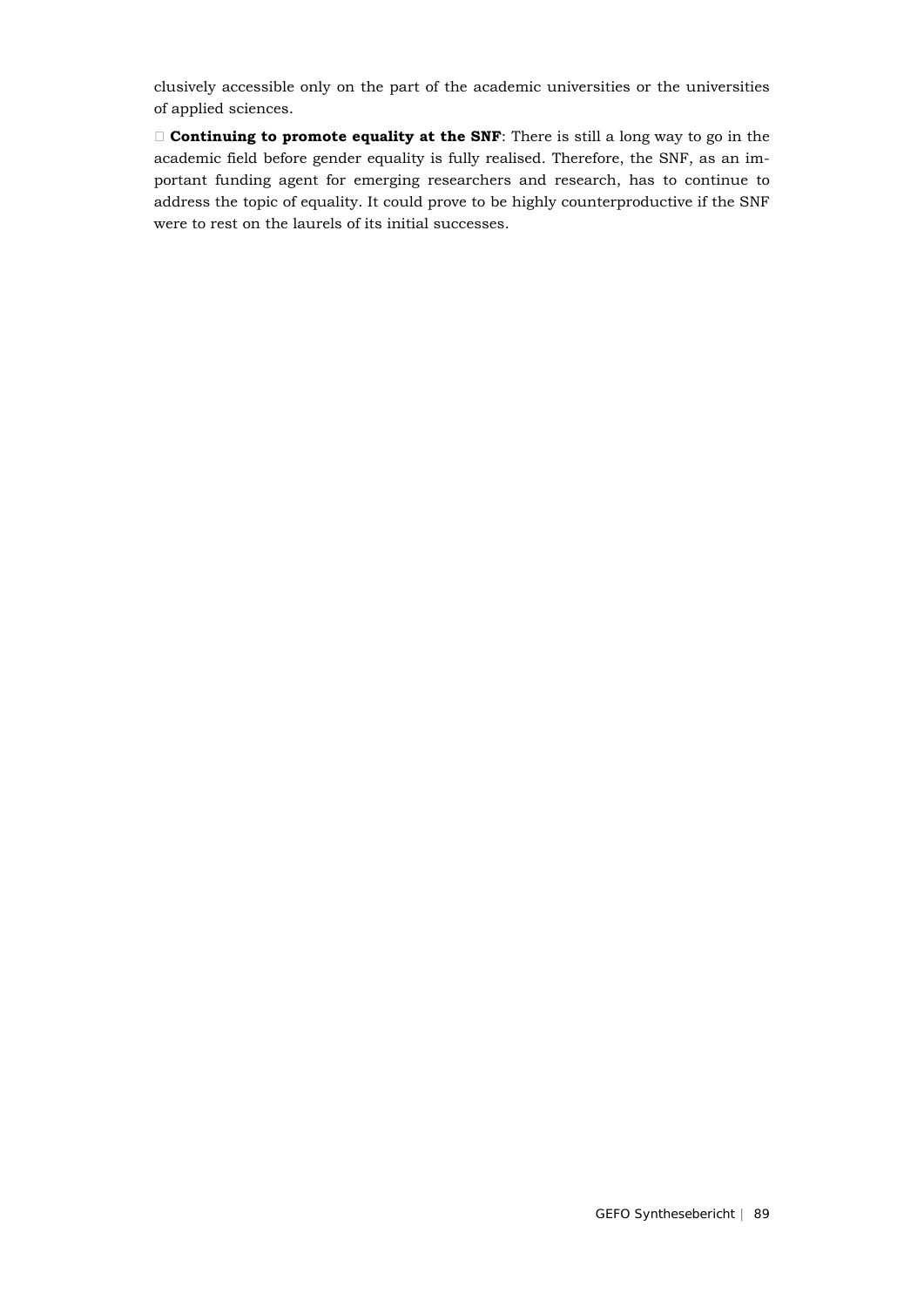## **11. Bibliography**

- Allmendinger, Jutta, Stefan Fuchs, and Janina von Stebut. 2000. "Should I stay or should I go? Mentoring, Verankerung und Verbleib in der Wissenschaft. Empirische Ergebnisse einer Studie zu Karriereverläufen von Frauen und Männern in Instituten der Max-Planck-Gesellschaft." 33-48 in Karriere von Akademikerinnen. Bedeutung des Mentoring als Instrument der Nachwuchsförderung, Ed. J. Page and R. J. Leemann. Bern: Bundesamt für Bildung und Wissenschaft.
- Allmendinger, Jutta and Thomas Hinz. 2002. "Programmierte (Un-)Gleichheit? Geschlechtsspezifische Chancen bei der Bewilligung von Forschungsanträgen." Zeitschrift für Soziologie 31:275-293.
- Allmendinger, Jutta, Janina von Stebut, Stefan Fuchs, and Hannah Brückner. 1999. "Eine Liga für sich? Berufliche Werdegänge von Wissenschaftlerinnen in der Max-Planck-Gesellschaft." 193- 222 in Vielfältige Verschiedenheiten. Geschlechterverhältnisse in Studium, Hochschule und Beruf, Ed. A. Neusel und A. Wetterer. Frankfurt; New York: Campus.
- Alper, Joe. 1993. "The Pipeline is Leaking Women All the Way Along." Science 260:409-411.
- Auferkorte-Michaelis, Nicole, Sigrid Metz-Göckel, Jutta Wergen, and Annette Klein. 2006. "Junge Elternschaft und Wissenschaftskarriere. Wie kinderfreundlich sind Wissenschaft und Universitäten." Zeitschrift für Frauenforschung und Geschlechterstudien 23:14 – 23.
- Babel, Jacques. 2007. Bildungsperspektiven. Szenarien 2007 2016 für die Hochschulen: I. Studierende und Absolventen. Neuchâtel: Bundesamt für Statistik.
- Bagilhole, Barbara. 1993. "Survivors in a Male Preserve: A Study of British Women Academics' Experiences and Perceptions of Discrimination in a UK University." Higher Education 26:431- 447.
- Baus, Magdalena. 1994. Professorinnen an deutschen Universitäten. Analyse des Berufserfolgs. Heidelberg: Roland Asanger Verlag.
- Beaufaÿs, Sandra. 2003. Wie werden Wissenschaftler gemacht? Beobachtungen zur wechselseitigen Konstitution von Geschlecht und Wissenschaft. Bielefeld: transcript.
- Belser, Katharina. 2006. "Das Marie Heim-Vögtlin-Programm 1991-2002. Evaluationsbericht." Schweizerischr Nationalfonds, Bern.
- Berweger, Simone. 2008. "Doktorat? Ja. Akademische Karriere? Vielleicht ... Sozial-kognitive Aspekte und Kontext der akademischen Laufbahnentwicklung aus einer geschlechtervergleichenden Perspektive." Diss, Psychologisches Institut, Universität Zürich. (Quelle: http://www.dissertationen.uzh.ch/show\_results.php?func=find-

c&local\_base=hoch&ccl\_term=WRD%3Dberweger&sc1=WRD&sr1=berweger&filter\_code\_1= WLC&filter\_request\_1=uni-zh+AND+wft%3Delektron+daten+fernzugriff).

- Berweger, Simone and Carmen Keller. 2005. "Prädiktoren der akademischen Laufbahnintention: Ergebnisse einer geschlechtervergleichenden Befragung von Doktorandinnen und Doktoranden auf dem Hintergrund der sozial-kognitiven Laufbahntheorie." Zeitschrift für Pädagogische Psychologie 19:145-158.
- Blake, Margaret and Ivana La Valle. 2000. "Who applies for research funding? Key factors shaping funding application behaviour among women and men in British higher education institutions." The Wellcome Trust, London.
- Bochow, Michael and Hans Joas. 1987. Wissenschaft und Karriere. Der berufliche Verbleib des akademischen Mittelbaus. Frankfurt; New York: Campus.
- Bornmann, Lutz. 2007. "Bias Cut. Women, it seems, often get a raw deal in science so how can discrimination be tackled?" Nature 445:566.
- Bornmann, Lutz, Mutz Ruediger, und Hans-Dieter Daniel. 2007. "Gender differences in grant peer review: A meta-analysis." Journal of Informetrics 1:226-238.
- Bourdieu, Pierre. 1981. "Klassenschicksal, individuelles Handeln und das Gesetz der Wahrscheinlichkeit." 169-226 in Titel und Stelle. Über die Reproduktion sozialer Macht, Ed. P. Bourdieu, L. Boltanski, M. de Saint Martin, und P. Maldidier. Frankfurt: Europäische Verlagsanstalt.
- —. 1983. "Ökonomisches Kapital, kulturelles Kapital, soziales Kapital." 183-198 in Soziale Ungleichheiten., Ed. R. Kreckel. Göttingen: Schwartz. Soziale Welt. Sonderband 2.
- —. 1990. *Homo academicus*. Trans. Peter Collier. Stanford, California: Stanford University Press.
- —. 1993a. Soziologische Fragen. Frankfurt am Main: Suhrkamp.
- —. 1993b. *Sociology in Question*. Trans. Richard Nice. Thousand Oaks: Sage.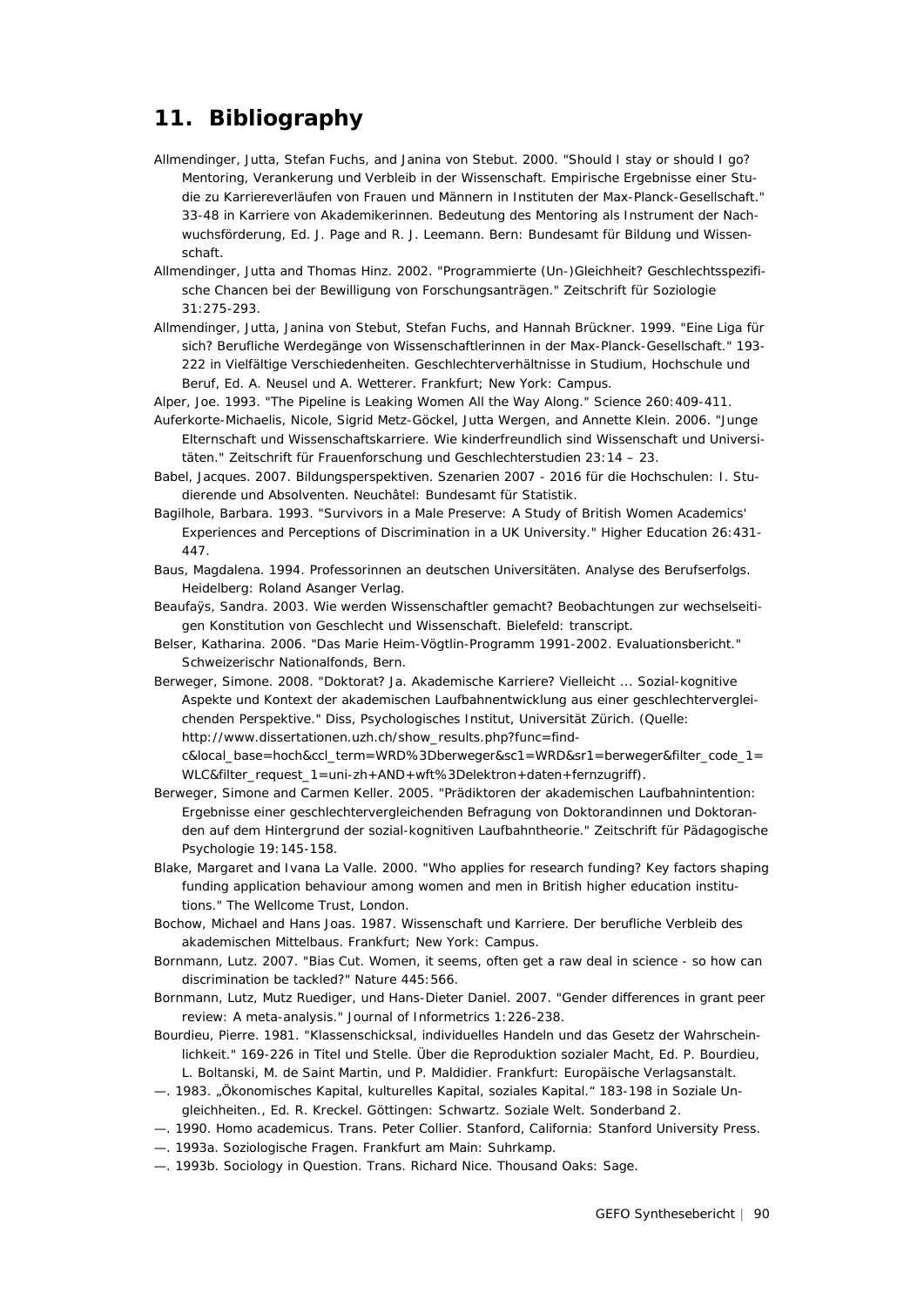- —. 1997. "Die männliche Herrschaft." 152-217 in Ein alltägliches Spiel. Geschlechterkonstruktion in der sozialen Praxis, Ed. I. Dölling and B. Krais. Frankfurt: Suhrkamp.
- Bourdieu, Pierre and Jean-Claude Passeron. 1971. Die Illusion der Chancengleichheit. Untersuchungen zur Soziologie des Bildungswesens am Beispiel Frankreich. Stuttgart: Klett.
- Bourdieu, Pierre and Loïc J.D. Wacquant. 1996. Reflexive Anthropologie. Frankfurt am Main: Suhrkamp.
- Brouns, Margo. 2000. "The gendered nature of assessment procedures in scientific research funding: The Dutch Case." Higher Education in Europe 25:193-199.
- Bundesamt für Statistik. 2008. "Abschlüsse der universitären Hochschulen 2007". Neuchâtel. Bundesamt für Statistik.
- Caballero Liardet, Wayra and Emanuel von Erlach. 2005. Das schweizerische Bildungssystem im europäischen Vergleich. Ausgewählte Indikatoren. . Neuchâtel: Bundesamt für Statistik.
- Cole, Jonathan R. 1979. Fair Science. Women in the Scientific Community. New York: Columbia University Press.
- Deutsche Forschungsgemeinschaft (DFG) (ohne Jahr). "Nachwuchswissenschaftler in DFGgeförderten Projekten. Rekrutierung, Erfahrungen und Perspektiven." Bonn.
- Dressel, Gert and Nikola Langreiter. 2008. "Wissenschaftliches Arbeiten schneller. höher, weiter? Zum (Un-)Verhältnis von Arbeit und Freizeit in den (Kultur-)Wissenschaften." Forum Qualitative Sozialforschung 9: Art. 38.
- Dubach, Philipp, Petra Koller, and Martin Teichgräber. 2005. Internationalität der Schweizer Hochschulen. Studierende und Personal: eine Bestandesaufnahme. Neuchâtel: Bundesamt für Statistik.
- Enders, Jürgen and Alexis-Michel Mugabushaka. 2004. "Wissenschaft und Karriere Erfahrungen und Werdegänge ehemaliger Stipendiaten der Deutschen Forschungsgemeinschaft." Deutsche Forschungsgemeinschaft, Bonn.
- England, Paula, Joan M. Hermsen, and David A. Cotter (2000). "The Devaluation of Women's Work: A Comment on Tam". American Journal of Sociology 105: 1741-1751.
- Engler, Steffani. 2001. "In Einsamkeit und Freiheit"? Zur Konstruktion der wissenschaftlichen Persönlichkeit auf dem Weg zur Professur. Konstanz: Universitätsverlag.
- Etzkowitz, Henry, Carol Kemelgor, Michael Neuschatz, and Brian Uzzi. 1992. "Athena Unbound: Barriers to Women in Academic Science and Engineering." Science and Public Policy 19:157- 179.
- European Commission. 2000. "Science policies in the European Union: Promoting excellence through mainstreaming gender equality."
- —. 2006. "She Figures. Women and Science. Statistics and Indicators. ." Office for Official Publications of the European Communities, Luxembourg.
- FemWiss. 2008. "Interview mit Maya Widmer." FemInfo 12:14-15.
- Folbre, Nancy and Michael Bittman. 2004. "Family Time. The Social Organization of Care." London, New York: Routledge.
- Fox, Mary Frank. 1991. "Gender, Environmental Milieu, and Productivity in Science." 188-204 in The Outer Circle. Women in the Scientific Community, Ed. H. Zuckerman, J. R. Cole, and J. T. Bruer. New York; London: W.W. Norton.
- Gannon, Frank, Sara Quirk, and Sebastina Guest. 2001. "Searching for discrimination. Are women treated fairly in the EMBO postdoctoral fellowship scheme?" EMBO reports 2:655-657.
- Geenen, Elke M. 1994. Blockierte Karrieren. Frauen in der Hochschule. Opladen: Leske und Budrich.
- Gerhardt, Anke, Ulrike Briede, and Christopher Mues (2005): "Zur Situation der Doktoranden in Deutschland. Ergebnisse der bundesweiten Doktokandenbefragung". Beiträge zur Hochschulforschung 1: 74-96.
- Gilland Lutz, Karin, André Bächtiger, and Wolf Linder. 2006. "Das Forschungsverfahren des SNF fair oder systematisch verzerrt?" Bern: Universität, Institut für Politikwissenschaft.
- Goastellec, Gaële, Jean-Philippe Leresche, Olivier Moeschler, and Arnaud Nicolay. 2007. "Les transformations du marché académique suisse. Evaluation du programme Professeurs boursiers FNS." Schweizerischer Nationalfonds, Bern.
- Grant, Jonathan, Simon Burden, and Gillian Breen. 1997. "No evidence of sexism in peer review." Nature 390:438.
- Grant, Linda and Kathrin B. Ward. 1996. "The Stratification of Mentoring in Academia: Gender, Race, and Experiences of Scientists." University of Georgia, Southern Illinois University.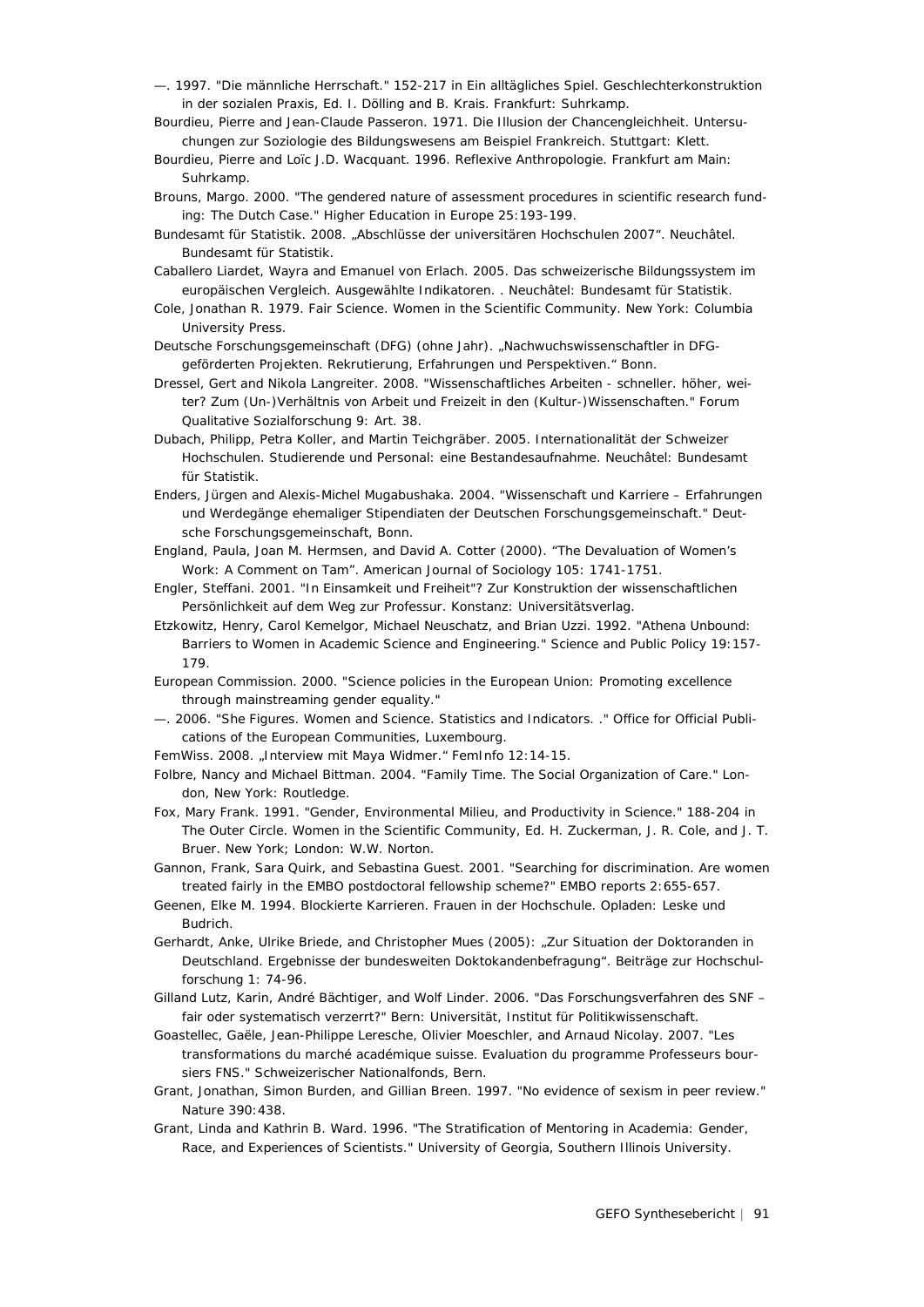- Grips Gender. 2001. "Empfehlungen zur Gleichstellung von Frauen in der Wissenschaft und zur Förderung von Gender Studies. Schlussbericht GRIPS Gender." Schweizerischer Nationalfonds, Bern.
- Gustafsson, Gunnel, Carl Jacobsson, and Carolyn Glynn. 2007. "A question of balance." Nature 449:944.
- Hasenjürgen, Brigitte. 1996. Soziale Macht im Wissenschaftsspiel. Sozialwissenschaftlerinnen und Frauenforscherinnen an der Hochschule. Münster: Westfälisches Dampfboot.
- Heintz, Bettina, Martina Merz, and Christina Schumacher. 2004. Wissenschaft, die Grenzen schafft. Geschlechterkonstellationen im disziplinären Vergleich. Bielefeld: transcript Verlag.
- Hinz, Thomas, Ina Findeisen, and Katrin Auspurg. 2008. Wissenschaftlerinnen in der DFG. Förderprogramme, Förderchancen und Funktionen (1991-2004). Weinheim/New York: Wiley.
- Hochschulrektorenkonferenz. 2006. "Frauen fördern. Empfehlungen zur Verwirklichung von Chancengleichheit im Hochschulbereich." Hochschulrektorenkonferenz, Bonn.
- Jacobs, Jerry A. and Sarah E. Winslow. 2004. "Overworked Faculty: Job stresses and Family Demands." The Annals of the American Academy of Political and Social Science 596:104-129.
- Jacobsson, Carl, Carolyn Glynn, and Elizabeth Lundberg. 2007. "Equality between men and women in Swedish research funding? An analysis of the Swedish research council's first years (2003-2005)." Swedish Research Council, Stockholm.
- Jänchen, Yvonne and Kristina Schulz. 2005. "Pilotstudie Geschlecht als Faktor ungleicher Zugangschancen zu Ressourcen der Forschungsförderung. Zugänge zur Analyse sozialer Selektionsprozesse im Bereich der Projektförderung des Schweizerischen Nationalfonds (SNF)." Universität Genf, Genf.
- Jansen, Dorothea, Andreas Wald, Karola Franke, Ulrich Schmoch, and Torben Schubert. 2007. "Drittmittel als Performanzindikator der wissenschaftlichen Forschung." Kölner Zeitschrift für Soziologie und Sozialpsychologie 59:125-149.
- Krais, Beate. 1993. "Geschlechterverhältnis und symbolische Gewalt." 208-251 in Praxis und Ästhetik. Neue Perspektiven im Denken Bourdieus, Ed. G. Gebauer and C. Wulf. Frankfurt: Suhrkamp.
- —. 2000. "Das soziale Feld Wissenschaft und die Geschlechterverhältnisse. Theoretische Sondierungen." 31-54 in Wissenschaftskultur und Geschlechterordnung. Über die verborgenen Mechanismen männlicher Dominanz in der akademischen Welt, Ed. B. Krais. Frankfurt am Main: Campus.
- —. 2002. "Academia and the Hierarchy of the Sexes." Higher Education Quarterly 56:407-418.
- Krais, Beate and Sandra Beaufays. 2005. "Wissenschaftskultur und Geschlechterordnung. Verborgene Mechanismen der Macht." 29-46 in Akademische Seilschaften. Mentoring für Frauen im Spannungsfeld von individueller Förderung und Strukturveränderung, Ed. D. Nienhaus, G. Pannatier, and C. Töngi. Bern: eFeF.
- Krimmer, H. and A. Zimmer. 2004. "Karrierewege von Professorinnen an Hochschulen in Deutschland". Zeitschrift für Frauenforschung und Geschlechterstudien 4, 21: 18-33. Bielefeld: Kleine-Verlag.
- Krüger, Helga and René Levy. 2000. "Masterstatus, Familie und Geschlecht. Vergessene Verknüpfungslogiken zwischen Institutionen des Lebenslaufs." Berliner Journal für Soziologie 10:379- 401.
- Krüger, Helga and René Levy. 2001. "Linking Life Courses, Work, and the Family: Theorizing a not so Visible Nexus between Women and Men." Canadian Journal of Sociology 26:145-166.
- Kuckartz, Udo. 1992. "Auf dem Weg zur Professorin. Empirische Befunde zum Zusammenhang zwischen Wissenschaftskarriere, Familiengründung und Elternschaft." Zeitschrift für Pädagogik 38:681-700.
- Kyvik, Svein and Mari Teigen. 1996. "Child Care, Research Collaboration, and Gender Differences in Scientific Productivity." Science, Technology, & Human Values 21:54-71.
- Lang, Frieder R. and Franz J. Neyer. 2004. "Kooperationsnetzwerke und Karrieren an deutschen Hochschulen. Der Weg zur Professur am Beispiel des Faches Psychologie." Kölner Zeitschrift für Soziologie und Sozialpsychologie 56:520-538.
- Laudel, Grit. 2006. "The , Quality Myth': Promotion and Hindering Conditions for Acquiring Research Funds." Higher Education in Europe 52(3):375-403.
- Ledin, Anna, Lutz Bornmann, Frank Gannon, and Gerlind Wallon. 2007. "A persistent problem. Traditional gender roles hold back female scientists." EMBO reports 8:982-987.
- Leemann, Regula Julia. 2002. Chancenungleichheiten im Wissenschaftssystem. Wie Geschlecht und soziale Herkunft Karrieren beeinflussen. Chur and Zürich: Rüegger.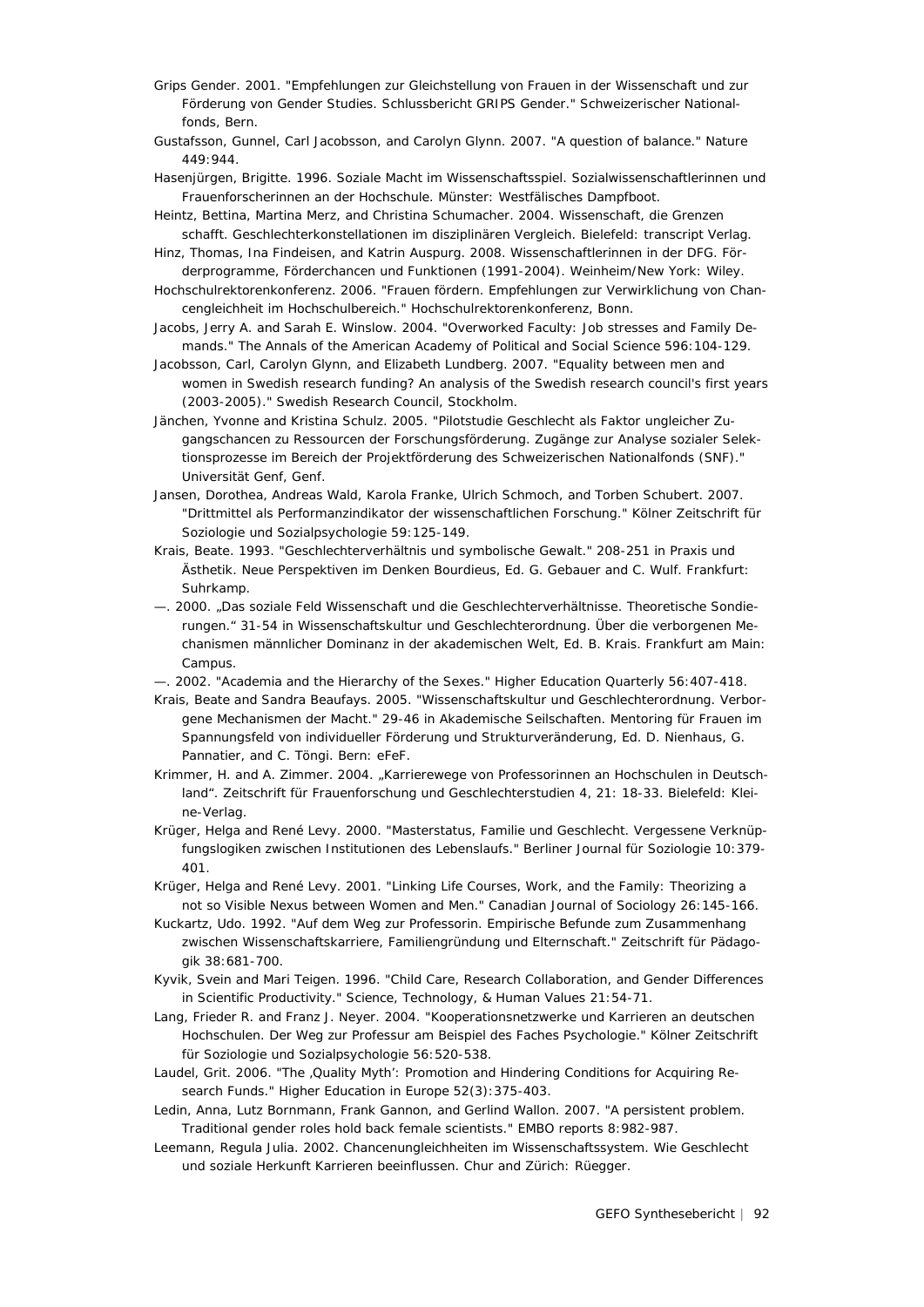- —. 2005. "Geschlechterungleichheiten in wissenschaftlichen Laufbahnen." 179-214 in Institutionalisierte Ungleichheiten. Wie das Bildungswesen Chancen blockiert, Ed. P. A. Berger and H. Kahlert. Weinheim and München: Juventa.
- —. 2007. "Rezension von Flaake, Karin, Hackmann, Kristina, Pieper-Seier, Irene & Radtke, Stephanie. Professorinnen in der Mathematik. Berufliche Werdegänge und Verortungen in der Disziplin. Bielefeld: Kleine Verlag 2006." Schweizerische Zeitschrift für Bildungswissenschaften 29:310-313.
- Leemann, Regula Julia and Bettina Heintz. 2000. "Mentoring und Networking beim wissenschaftlichen Nachwuchs. Empirische Ergebnisse einer Studie zu Karriereverläufen von Frauen und Männern an den Schweizer Hochschulen." 49-72 in Karriere von Akademikerinnen. Bedeutung des Mentoring als Instrument der Nachwuchsförderung, Ed. J. Page and R. J. Leemann. Bern: Bundesamt für Bildung und Wissenschaft.
- Lévy, May, Elisabeth Pastor, Elvita Alvarez, and Fabienne Crettaz von Roten. 2003. "Frauen und Wissenschaft in der Schweiz: Zwei Perspektiven." Bundesamt für Statistik, Observatoire Science, Neuchâtel and Lausanne.
- Lewison, Grant. 2001. "The quantity and quality of female researchers: A bibliometric study of Iceland." Scientometrics 52f:29-43.
- Lind, Inken. 2004. Aufstieg oder Ausstieg? Karrierewege von Wissenschaftlerinnen. Ein Forschungsüberblick. Bielefeld: Kleine Verlag.
- Lind, Inken and Andrea Löther. 2007. "Chancen für Frauen in der Wissenschaft? Retrospektive Verlaufsanalysen und aktuelle Forschungsergebnisse." Schweizerische Zeitschrift für Bildungswissenschaften 29:249-271.
- Long, J. Scott. 1990. "The Origins of Sex Differences in Science." Social Forces 68:1297-1316.
- —. 1992. "Measures of Sex Differences in Scientific Productivity." Social Forces 71:159-78.
- Long, J. Scott and Mary Frank Fox. 1995. "Scientific Careers: Universalism and Particularism." Annual Review of Sociology 21:45-71.
- Majcher, Agnieszka. 2007. "Seeking the Guilty Academics Between Career and Family in Poland and Germany." 299-325 in Gendered Career Trajectories in Academia in Cross-National Perspective, Ed. R. Siemienska and A. Zimmer. Warsaw: Wydawnictwo Naukowe Scholar.
- Mason, Mary Ann and Marc Goulden. 2004. "Do Babies Matter (Part II)? Closing the Baby Gap." Academe 90.
- McDowell, John M. and Janet Kiholm Smith. 1992. "The Effect of Gender-Sorting on Propensity to Coauthor: Implications for Academic Promotion." Economic Inquiry 30:68-82.
- Merton, Robert K. 1985 [1968]. "Der Matthäus-Effekt in der Wissenschaft." 147-171 in Entwicklung und Wandel von Forschungsinteressen. Aufsätze zur Wissenschaftssoziologie, Ed. ders. Frankfurt: Suhrkamp.
- Merz, Martina and Christina Schumacher. 2004. "Spurensuche. Geschlechtliche Differenzierung im disziplinären Vergleich." 195 – 270 in Wissenschaft, die Grenzen schafft. Geschlechterkonstellationen im disziplinären Vergleich, Ed. B. Heintz, M. Merz, and C. Schumacher. Bielefeld: transcript Verlag.
- O'Laughlin, Elisabeth M. and Lisa G. Bischoff. 2005. "Balancing Parenthood and Academia: Work/Family Stress as Influenced by Gender and Tenure Status." Journal of Family Issues 26:79-106.
- Onnen-Isemann, Corinna and Ursula Osswald. 1991. Aufstiegsbarrieren für Frauen im Universitätsbereich. Bonn: Bundesminister für Bildung und Wissenschaft.
- Probert, Belinda. 2005. "'I Just Couldn't Fit It In': Gender and Unequal Outcomes in Academic Careers." Gender Work and Organization 12:50-72.
- Research Corporation. 2001. "Determining Publication Productivity and Grant Activity Among Science Faculty at Surveyed Institutions. Academic Excellence: A Study of the Role of Research in the Natural Sciences at Undergraduate Institutions." Research Corporation. A foundation for the advancement of science, Tucson (Arizona).
- Romanin, Susanne and Ray Over. 1993. "Australien Academics: Career Patterns, Work Roles, and Family Life-Cycle Commitments of men and Women." Higher Education 26:411-429.
- Rusconi, Alessandra and Heike Solga. 2002. "Verflechtung von beruflichen Karrieren in Akademikerpartnerschaften." Junge Akademie, Berlin.
- Ryser, Mirjam, and Emanuel von Erlach. 2007. Bildungsmosaik Schweiz. Bildungsindikatoren 2007. Neuchâtel: Bundesamt für Statistik.
- Sandström, Ulf and Martin Hällsten. 2007. "Persistent nepotism in peer-review." Scientometrics 74:175-189.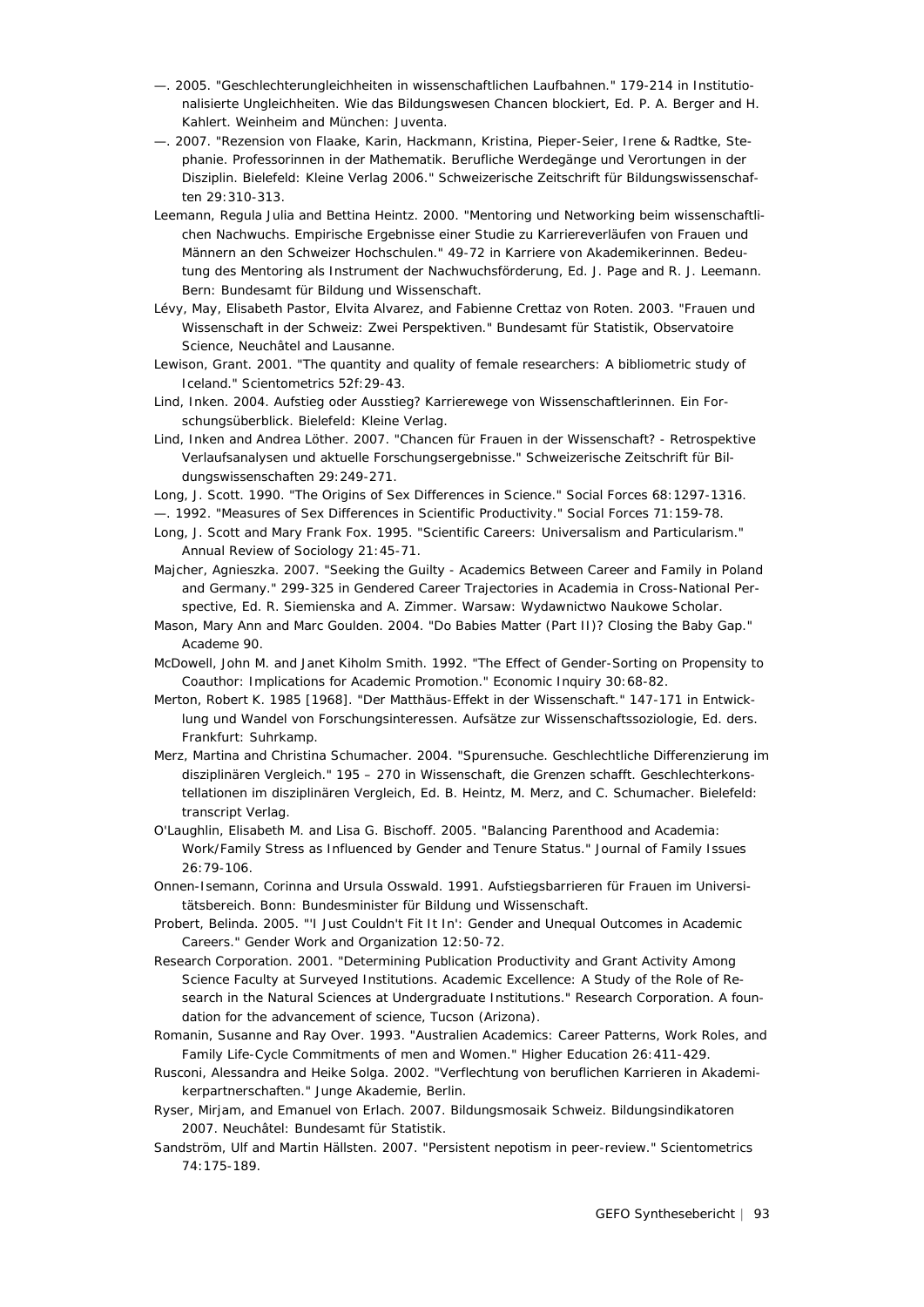- Schultheis, Franz. 2007. "Der Lohn der Angst. Zur Normalisierung von Prekarität im grenzenlosen Kapitalismus." 59-73 in Neue soziale Ungleichheit in der Arbeitswelt, Ed. P. Gazareth, A. Juhasz, and C. Magnin. Konstanz: UVK Verlagsgesellschaft.
- Schultz, Dagmar. 1991. Das Geschlecht läuft immer mit. Die Arbeitswelt von Professorinnen und Professoren. Pfaffenweiler: Centaurus.

Schweizerischer Nationalfonds. 2007. Statistiken 2006.

(http://www.snf.ch/d/ueberuns/fakten/seiten/statistiken.aspx)

- Shauman, Kimberly A. and Yu Xie. 1996. "Geographic Mobility of Scientists: Sex Differences and Family Constraints." Demography 33:455-468.
- Siemienska, Renata. 2007. "The Puzzle of Gender Research Productivity in Polish Universities." 241-266 in Gendered Career Trajectories in Academia in Cross-National Perspective, Ed. R. Siemienska and A. Zimmer. Warsaw: Wydawnictwo Naukowe Scholar.
- Sonnert, Gerhard and Gerald Holton. 1995. Gender Differences in Science Careers. The Project Access Study. New Brunswick: Rutgers University Press.
- Spieler, Michèle. 2004. "Vereinbarkeit von akademischer Karriere und Elternschaft." Institut für Politikwissenschaft, Zürich.
- —. 2008. "Gleichstellungsmonitoring und Nachwuchsförderung. Feststellen von Handlungsbedarf." 9-20 in Exzellenz und Chancengleichheit. Denkanstösse für die universitäre Nachwuchsförderung, universelle 8, Ed. E. Maurer, F. Mauelshagen, A. Zimmermann, and A. Kess. Zürich: UniFrauenstelle, Universität Zürich.
- Stichweh, Rudolf. 1988. "Differenzierung des Wissenschaftssystems." 45-118 in Differenzierung und Verselbständigung. Zur Entwicklung gesellschaftlicher Teilsysteme, Ed. R. Maynitz, B. Rosewitz, U. Schimank, and R. Stichweh. Frankfurt; New York: Campus.
- Toren, Nina and Dahlia Moore. 1998. "The Academic "Hurdle Race": A Case Study." Higher Education 35:267-283.
- Viner, Neil, Philip Powell, and Rod Green. 2004. "Institutionalized biases in the award of research grants: a preliminary analysis revisiting the principle of accumulative advantage." Research Policy 33:443-454.
- Weber, Max. 1985 [1919]. "Wissenschaft als Beruf." 582-613 in Gesammelte Aufsätze zur Wissenschaftslehre, by M. Weber. Tübingen: Mohr. Translation:

http://www.ne.jp/asahi/moriyuki/abukuma/weber/lecture/science\_frame.html Wenneras, Christine and Agnes Wold. 1997. "Nepotism and Sexism in Peer-Review." Nature

387:341-343.

- Whitley, Richard. 1982. "The Establishment and Structure of the Sciences as Reputational Organizations." 313-357 in Scientific Establishments and Hierarchies, Ed. N. Elias, H. Martins, and R. Whitley. Dordrecht: Reidel.
- Widmer, Eric D., René Levy, en collaboration avec Francesco Giudici 2005. «Rapport scientifique au FNRS. Pôles d'excellence et réseaux de collaboration dans les sciences en Suisse: Une analyse réticulaire». Université de Lausanne.
- Widmer, Eric D. and René Levy. 2008. "Being Female: A Handicap for researchers in the competition for NCCRs?" University of Lausanne.

Wimbauer, Christine. 1999. Organisation, Geschlecht, Karriere. Fallstudien aus einem Forschungsinstitut. Opladen: Leske and Budrich.

- Williams, Christine. 1992. "The Glass Escalator: Hidden Advantages for Men in the "Female" Professions." Social Problems 39:253-267.
- Zimmer, Annette, Holger Krimmer, and Freia Stallmann. 2007. Frauen an Hochschulen: Winners among Losers. Zur Feminisierung der deutschen Universität. Opladen: Budrich.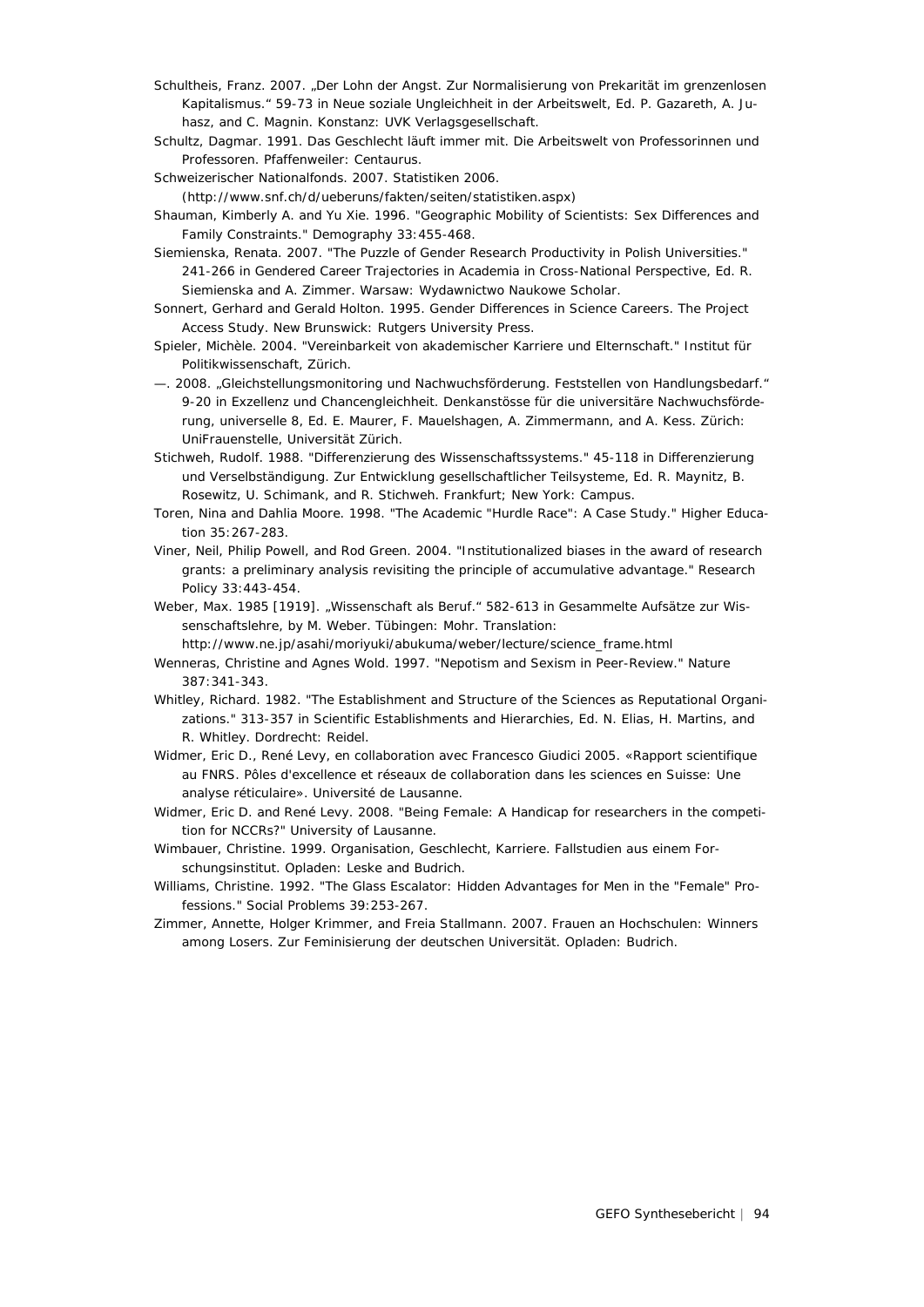## **12. Appendix**

|                                                   | <b>SNF</b><br>Research fellow-<br>ships for prospec-<br>tive researchers | <b>SNF</b><br>Research fellow-<br>ships for advanced<br>researchers | Other research<br>fellowships | SNF professor-<br>ships   | Participation in<br>SNF research pro-<br>jects | Participation in<br>another research<br>project |
|---------------------------------------------------|--------------------------------------------------------------------------|---------------------------------------------------------------------|-------------------------------|---------------------------|------------------------------------------------|-------------------------------------------------|
| Woman                                             | ns                                                                       | ns                                                                  | ns                            | ns                        | ns                                             | ns                                              |
| Master's degree from abroad                       | $\qquad \qquad -$                                                        | ns                                                                  | ns                            | ns                        | ns                                             | $+$                                             |
| Academic family background                        | ns                                                                       | ns                                                                  | ns                            | $+$                       | ns                                             | ns                                              |
| Birth of child before doctorate                   | $(-)$                                                                    | ns                                                                  | ns                            | ns                        | ns                                             | ns                                              |
| Birth of child after doctorate                    |                                                                          |                                                                     |                               | ns                        |                                                |                                                 |
| French-speaking part of Swit-<br>zerland          | ns                                                                       | ns                                                                  | ns                            | $+ +$                     | ns                                             | ns                                              |
| Subject area                                      | Law $(-)$<br>Med. $(-)$                                                  | $Techn -$<br>Med. $(-)$                                             | ns                            | Econ. $(-)$<br>Med. $(-)$ | $Law - -$<br>$Techn - -$                       | Soc - $-$<br>$Law - -$<br>Tech +                |
| Integration during the doctorate                  | ns                                                                       | $+ +$                                                               | ns                            | $+$                       | ns                                             | ns                                              |
| Integration after the doctorate                   |                                                                          |                                                                     |                               | ns                        |                                                |                                                 |
| Applications submitted for SNF<br>fellowships     |                                                                          |                                                                     | $+ +$                         | $+ +$                     | $\overline{\phantom{a}}$                       | $+$                                             |
| Applications submitted for<br>other fellowships   | $+ +$                                                                    | $+ +$                                                               |                               |                           | ns                                             | ns                                              |
| Applications submitted for SNF<br>project funding |                                                                          |                                                                     |                               | $+ +$                     |                                                |                                                 |

**Table 5: Synoptic overview of the determinants regarding applications for individual funding and for participation in research projects**

Source: Survey of PhDs (Substudy Report 2); University Graduates Survey (BFS), Computations: PHZH und SOI/UZH

ns = not significant, − = partly verified statistical indicators of negative impact, − − = clearly verified statistical indicators of negative impact,

+ = partly verified statistical indicators of positive impact, + + = clearly verified indicators of positive impact. Grey = variable not included.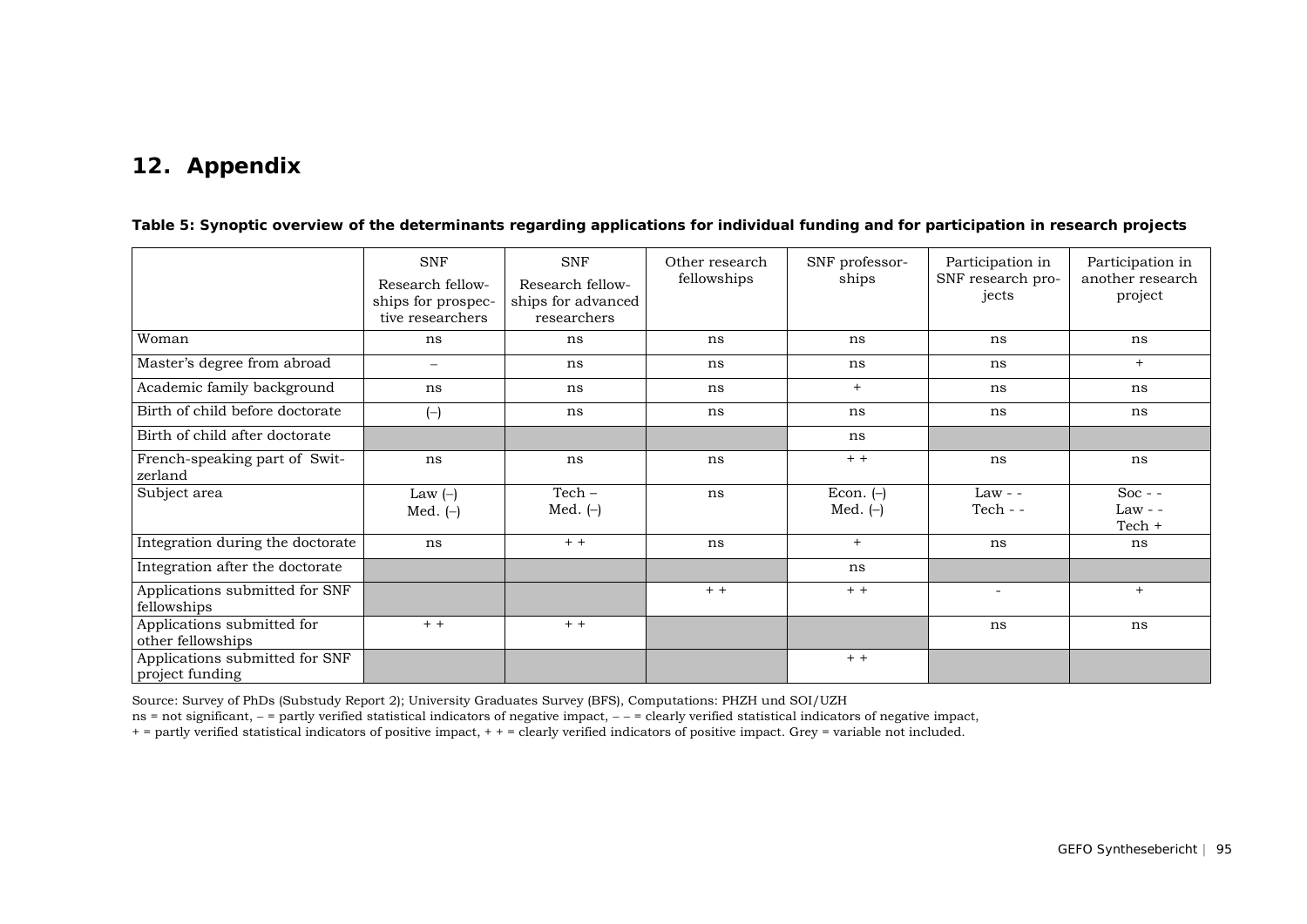| Table 6: Synoptic overview of determinants regarding applications for research funding |  |
|----------------------------------------------------------------------------------------|--|
|                                                                                        |  |

|                                              | Applications submitted<br>for SNF project funding | Applications submitted<br>for SNF pure research<br>project funding | Applications submitted<br>for projects not funded<br>by SNF |
|----------------------------------------------|---------------------------------------------------|--------------------------------------------------------------------|-------------------------------------------------------------|
| Woman                                        | ns                                                | ns                                                                 | ns                                                          |
| Master's degree abroad                       | ns                                                | $+ +$                                                              | $+ +$                                                       |
| Academic family background                   | ns                                                | ns                                                                 | $+ +$                                                       |
| Birth of child before doctorate              | ns                                                | ns                                                                 | ns                                                          |
| French-speaking part of Switzerland          | ns                                                | ns                                                                 | ns                                                          |
| Subject area                                 | $Soc + +$<br>$Med. (-)$                           | $Soc +$<br>$Econ.$ $(-)$<br>Med. $(-)$                             | $Techn +$<br>Law $(-)$                                      |
| Integration during the doctorate             | ns                                                | ns                                                                 | ns                                                          |
| Integration after the doctorate              | $+ +$                                             | $+ +$                                                              | $+$                                                         |
| Applications submitted for SNF fellowships   | ns                                                | $^{+}$                                                             | ns                                                          |
| Applications submitted for other fellowships | ns                                                | ns                                                                 | $+ +$                                                       |
| Participation in SNF project                 | ns                                                | ns                                                                 | ns                                                          |
| Participation in other project               | ns                                                | ns                                                                 | ns                                                          |

Source: Survey of PhDs (Substudy Report 2); University Graduates Survey (BFS), Computations: PHZH und SOI/UZH

ns = not significant, − = partly verified statistical indicators of negative impact, − − = clearly verified statistical indicators of negative impact,

+ = partly verified statistical indicators of positive impact, + + = clearly verified indicators of positive impact. Grey = variable not included.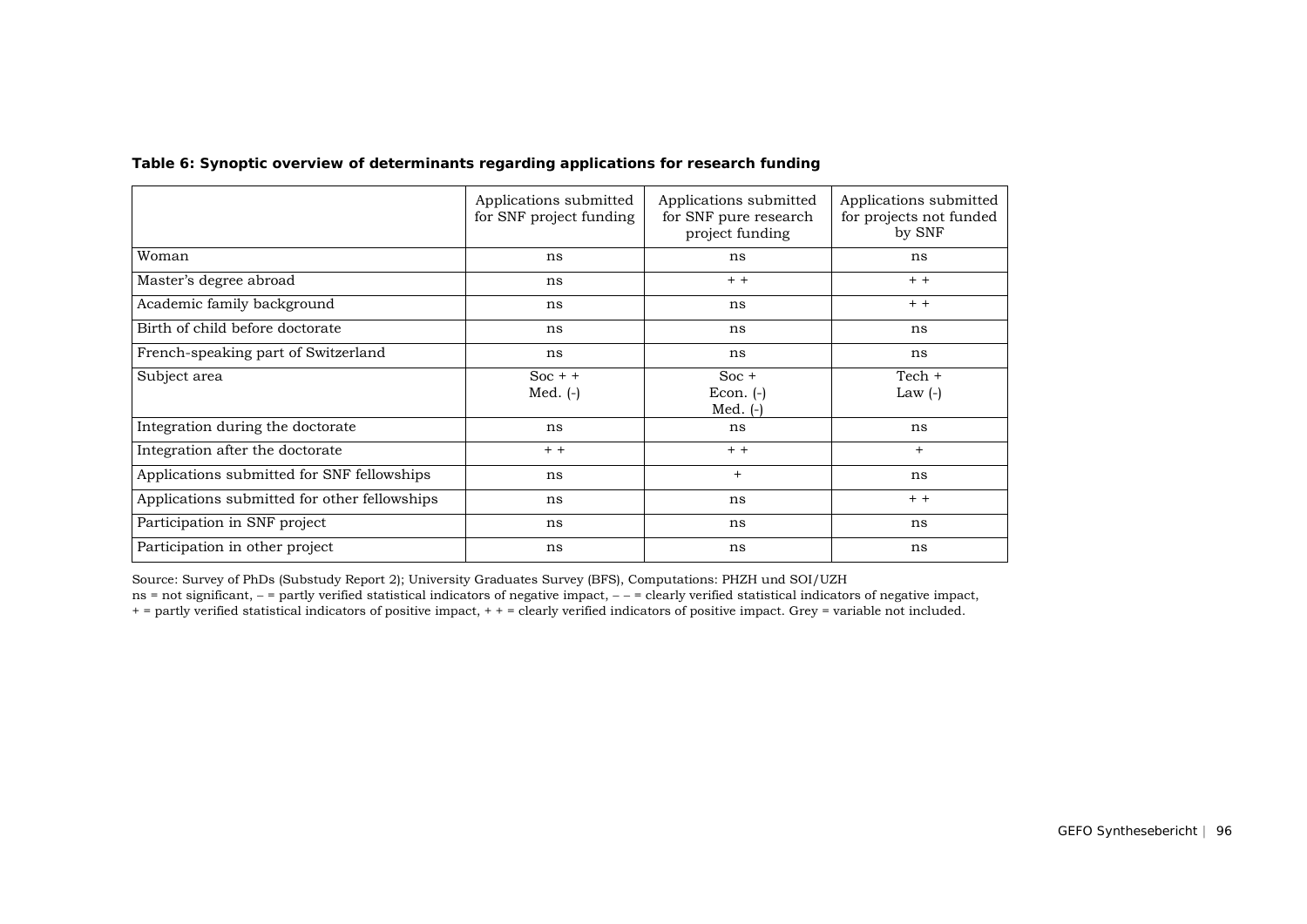|                                            | Continuation in academy up to 5<br>years after doctorate |                                                                                                                                                                                                                                                                                                                                                                                              | Mentoring after<br>doctorate | Academic network at universities<br>5 years after doctorate |                                                                                                                                                                                                                                                                                                                                                                                              | Research period<br>abroad after<br>doctorate                                                                                                                                                                                                                                                                                                                                                 | Publications<br>between doc-<br>toral award and<br>5 years after |
|--------------------------------------------|----------------------------------------------------------|----------------------------------------------------------------------------------------------------------------------------------------------------------------------------------------------------------------------------------------------------------------------------------------------------------------------------------------------------------------------------------------------|------------------------------|-------------------------------------------------------------|----------------------------------------------------------------------------------------------------------------------------------------------------------------------------------------------------------------------------------------------------------------------------------------------------------------------------------------------------------------------------------------------|----------------------------------------------------------------------------------------------------------------------------------------------------------------------------------------------------------------------------------------------------------------------------------------------------------------------------------------------------------------------------------------------|------------------------------------------------------------------|
|                                            | Academic em-<br>ployment                                 | Postdoc                                                                                                                                                                                                                                                                                                                                                                                      | By professors                | In Switzerland                                              | Abroad                                                                                                                                                                                                                                                                                                                                                                                       |                                                                                                                                                                                                                                                                                                                                                                                              |                                                                  |
| Woman                                      | ns                                                       | ns                                                                                                                                                                                                                                                                                                                                                                                           | $ -$                         | ns                                                          | $ -$                                                                                                                                                                                                                                                                                                                                                                                         | ns                                                                                                                                                                                                                                                                                                                                                                                           | $ -$                                                             |
| Age                                        | ns                                                       | $\frac{1}{2} \frac{1}{2} \frac{1}{2} \frac{1}{2} \frac{1}{2} \frac{1}{2} \frac{1}{2} \frac{1}{2} \frac{1}{2} \frac{1}{2} \frac{1}{2} \frac{1}{2} \frac{1}{2} \frac{1}{2} \frac{1}{2} \frac{1}{2} \frac{1}{2} \frac{1}{2} \frac{1}{2} \frac{1}{2} \frac{1}{2} \frac{1}{2} \frac{1}{2} \frac{1}{2} \frac{1}{2} \frac{1}{2} \frac{1}{2} \frac{1}{2} \frac{1}{2} \frac{1}{2} \frac{1}{2} \frac{$ | ns                           | $+ +$                                                       | ns                                                                                                                                                                                                                                                                                                                                                                                           | $\frac{1}{2} \frac{1}{2} \frac{1}{2} \frac{1}{2} \frac{1}{2} \frac{1}{2} \frac{1}{2} \frac{1}{2} \frac{1}{2} \frac{1}{2} \frac{1}{2} \frac{1}{2} \frac{1}{2} \frac{1}{2} \frac{1}{2} \frac{1}{2} \frac{1}{2} \frac{1}{2} \frac{1}{2} \frac{1}{2} \frac{1}{2} \frac{1}{2} \frac{1}{2} \frac{1}{2} \frac{1}{2} \frac{1}{2} \frac{1}{2} \frac{1}{2} \frac{1}{2} \frac{1}{2} \frac{1}{2} \frac{$ | ns                                                               |
| Master's degree abroad                     | $+ +$                                                    | ns                                                                                                                                                                                                                                                                                                                                                                                           | ns                           | ns                                                          | $+ +$                                                                                                                                                                                                                                                                                                                                                                                        | $+ +$                                                                                                                                                                                                                                                                                                                                                                                        | ns                                                               |
| Academic family background                 | ns                                                       | ns                                                                                                                                                                                                                                                                                                                                                                                           | $\sim$                       | unclear                                                     | unclear                                                                                                                                                                                                                                                                                                                                                                                      | $+ +$                                                                                                                                                                                                                                                                                                                                                                                        | $+ +$                                                            |
| Birth of child before doctorate            | ns                                                       | ns                                                                                                                                                                                                                                                                                                                                                                                           |                              |                                                             |                                                                                                                                                                                                                                                                                                                                                                                              |                                                                                                                                                                                                                                                                                                                                                                                              |                                                                  |
| Birth of child after doctorate             | $\overline{\phantom{a}}$                                 | -                                                                                                                                                                                                                                                                                                                                                                                            |                              | ns                                                          | $\frac{1}{2} \frac{1}{2} \frac{1}{2} \frac{1}{2} \frac{1}{2} \frac{1}{2} \frac{1}{2} \frac{1}{2} \frac{1}{2} \frac{1}{2} \frac{1}{2} \frac{1}{2} \frac{1}{2} \frac{1}{2} \frac{1}{2} \frac{1}{2} \frac{1}{2} \frac{1}{2} \frac{1}{2} \frac{1}{2} \frac{1}{2} \frac{1}{2} \frac{1}{2} \frac{1}{2} \frac{1}{2} \frac{1}{2} \frac{1}{2} \frac{1}{2} \frac{1}{2} \frac{1}{2} \frac{1}{2} \frac{$ | $ -$                                                                                                                                                                                                                                                                                                                                                                                         | ns                                                               |
| French-speaking part of Swit-<br>zerland   | ns                                                       | ns                                                                                                                                                                                                                                                                                                                                                                                           | ns                           | ns                                                          | ns                                                                                                                                                                                                                                                                                                                                                                                           | ns                                                                                                                                                                                                                                                                                                                                                                                           | ns                                                               |
| Subject area                               | $+$ Soc<br>- - Tech                                      | $-$ - Tech                                                                                                                                                                                                                                                                                                                                                                                   | $-$ -Econ.<br>$-$ - Tech     | ns                                                          | ns                                                                                                                                                                                                                                                                                                                                                                                           | ns                                                                                                                                                                                                                                                                                                                                                                                           | ns                                                               |
| Integration during doctorate               | $+ +$                                                    | $+$                                                                                                                                                                                                                                                                                                                                                                                          | $+ +$                        | $+ +$                                                       | $+ +$                                                                                                                                                                                                                                                                                                                                                                                        | $+ +$                                                                                                                                                                                                                                                                                                                                                                                        | $+ +$                                                            |
| Integration after doctorate                | $+ +$                                                    |                                                                                                                                                                                                                                                                                                                                                                                              | $+ +$                        | $+ +$                                                       | $+ +$                                                                                                                                                                                                                                                                                                                                                                                        |                                                                                                                                                                                                                                                                                                                                                                                              | $+ +$                                                            |
| Fellowship from SNF                        | $+$                                                      | $+ +$                                                                                                                                                                                                                                                                                                                                                                                        |                              | ns                                                          | $+ +$                                                                                                                                                                                                                                                                                                                                                                                        | $+ +$                                                                                                                                                                                                                                                                                                                                                                                        | ns                                                               |
| Other fellowship                           | ns                                                       | ns                                                                                                                                                                                                                                                                                                                                                                                           |                              | ns                                                          | $+ +$                                                                                                                                                                                                                                                                                                                                                                                        | ns                                                                                                                                                                                                                                                                                                                                                                                           | ns                                                               |
| Research application to SNF                | ns                                                       | ns                                                                                                                                                                                                                                                                                                                                                                                           |                              | $+ +$                                                       | $+ +$                                                                                                                                                                                                                                                                                                                                                                                        | $(-)$                                                                                                                                                                                                                                                                                                                                                                                        | ns                                                               |
| Other research application                 | $+ +$                                                    | $+ +$                                                                                                                                                                                                                                                                                                                                                                                        |                              | ns                                                          | ns                                                                                                                                                                                                                                                                                                                                                                                           | $+$                                                                                                                                                                                                                                                                                                                                                                                          | $+ +$                                                            |
| Participation in SNF project               | $+ +$                                                    | $+ +$                                                                                                                                                                                                                                                                                                                                                                                        |                              | ns                                                          | ns                                                                                                                                                                                                                                                                                                                                                                                           | ns                                                                                                                                                                                                                                                                                                                                                                                           | ns                                                               |
| Participation in other research<br>project | $+ +$                                                    | $+ +$                                                                                                                                                                                                                                                                                                                                                                                        |                              | $+ +$                                                       | $+ +$                                                                                                                                                                                                                                                                                                                                                                                        | $+ +$                                                                                                                                                                                                                                                                                                                                                                                        | $+$                                                              |

#### **Table 7: Synoptic overview of determinants regarding various academic career indicators**

Source: Survey of PhDs (Substudy Report 2); University Graduates Survey (BFS), Computations: PHZH und SOI/UZH

ns = not significant, − = partly verified statistical indicators of negative impact, − − = clearly verified statistical indicators of negative impact,  $\frac{1}{n}$ 

+ = partly verified statistical indicators of positive impact, + + = clearly verified indicators of positive impact. Grey = variable not included.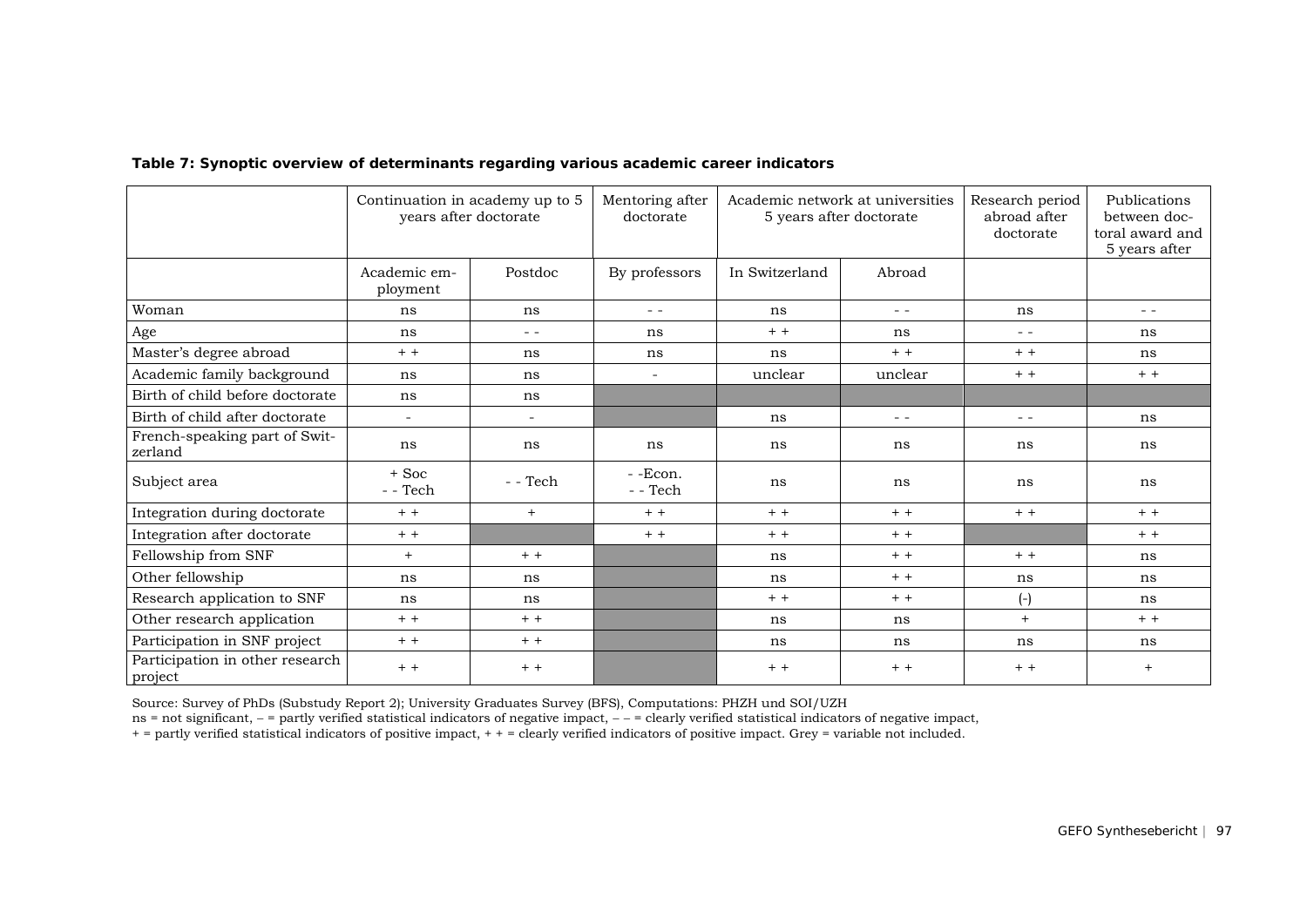| <b>Dependent Variables:</b>                                     |                                         | Sums requested (OLS) |          |           | Sums received (OLS) | Number of applications (Count Model) |            |
|-----------------------------------------------------------------|-----------------------------------------|----------------------|----------|-----------|---------------------|--------------------------------------|------------|
|                                                                 |                                         | Total                | Average  | Total     | Average             | submitted                            | successful |
| Gender (D)                                                      | women=1                                 | ns                   | ns       | ns        | ns                  | ns                                   | ns         |
| Age at first submission                                         | in Jahren                               | ns                   | ns       | $(++)$    | 0.01                | $(\cdot)$                            | $(+)$      |
| No. of projects as participant                                  |                                         | ns                   | ns       | $(+)$     | $(+)$               | ns                                   | ns         |
| Fellowships (D)                                                 | $ves = 1$                               | $(+)$                | ns       | $(+)$     | $-0.07$             | $(-)$                                | $(++)$     |
| Academic Degree (D)                                             | $professor=1$                           | $(++)$               | $(+)$    | $(++)$    | $(++)$              | $(+++)$                              | $(+++)$    |
| Nationality (D)                                                 | $foreigner=1$                           | ns                   | ns       | $(+)$     | ns                  | $(+)$                                | $(+)$      |
| Language region                                                 | German speaking Switzerland (reference) |                      |          |           |                     |                                      |            |
|                                                                 | (D) French speaking Switzerland         | ns                   | ns       | ns        | ns                  | ns                                   | ns         |
| Disciplinary field                                              | Theology (reference)                    |                      |          |           |                     |                                      |            |
|                                                                 | (D) Linguistics and literature          | ns                   | ns       | ns        | ns                  | ns                                   | ns         |
|                                                                 | (D) Sociology/Econ./Law                 | $^{(+)}$             | $(+)$    | $(\cdot)$ | ns                  | $(\cdot)$                            | $(\cdot)$  |
|                                                                 | (D) Hard sciences                       | $^{(+)}$             | $(++)$   | (--)      | $(++)$              | ns                                   | ns         |
|                                                                 | (D) Natural sciences                    | $(++)$               | $(++)$   | (--)      | $(++)$              | $(\cdot)$                            | $^{(+)}$   |
|                                                                 | (D) Medicine/pharmacy                   | $(+ + )$             | $(++)$   | (---)     | $(++)$              | ns                                   | ns         |
|                                                                 | (D) Technical sciences                  | ns                   | $(+)$    | (--)      | ns                  | $(--)$                               | $(+)$      |
| <b>SNSF Division</b>                                            | <b>SNSF Division 1 (reference)</b>      |                      |          |           |                     |                                      |            |
|                                                                 | (D) SNSF Division 2                     | $(++)$               | $(++)$   | $(+ + +)$ | ns                  | $(++)$                               | $(+)$      |
|                                                                 | (D) SNSF Division 3                     | $(+ + +)$            | $(+++)$  | $(+ + +)$ | $(+ + +)$           | ns                                   | ns         |
|                                                                 | (D) National Research Programmes        | $(+)$                | $^{(+)}$ | $(++)$    | $(++)$              | $(+)$                                | $^{(+)}$   |
|                                                                 | (D) SNSF Professorship                  | $(+++)$              | $(+++)$  | (--)      | $(+++)$             | ns                                   | ns         |
| Number observed                                                 |                                         | 2324                 | 2324     | 2324      | 1367                | 2324                                 | 1367       |
| Corr. R <sup>2</sup> (OLS)/ Pseudo-R <sup>2</sup> (Count Model) |                                         | 0.298                | 0.418    | 0.201     | 0.222               | 0.057                                | 0.044      |

**Table 8: Factors affecting application patterns and chances of success with submissions by newcomers to the SNF**

#### Notes:

 $(D) =$  Dummy

ns = not significant

Symbols and strengths of the (+++)/(---): Value of the standardised coefficient >= 0.2 (OLS); -0.9<IRR<1.1 (Count Model)

significant effects:

 $(++)/(-)$ : 0.1<= Value of the standardised coefficient < 0.2 (OLS); 1.1<= IRR <1.2 bzw. -0.8< IRR <= -0.9 (Count Model) (+)/(-): 0.0 < Value of the standardised coefficient < 0.1 (OLS); RR >=1.2 bzw. IRR <=-0.8 (Count Model)

IRR: incidence rate ratio

Notes: ns = not significant.

Source: Evaluations of the SNF application administration system (Substudy Report 3); excerpted from SNF administration system; Computations: BASS/GEFO